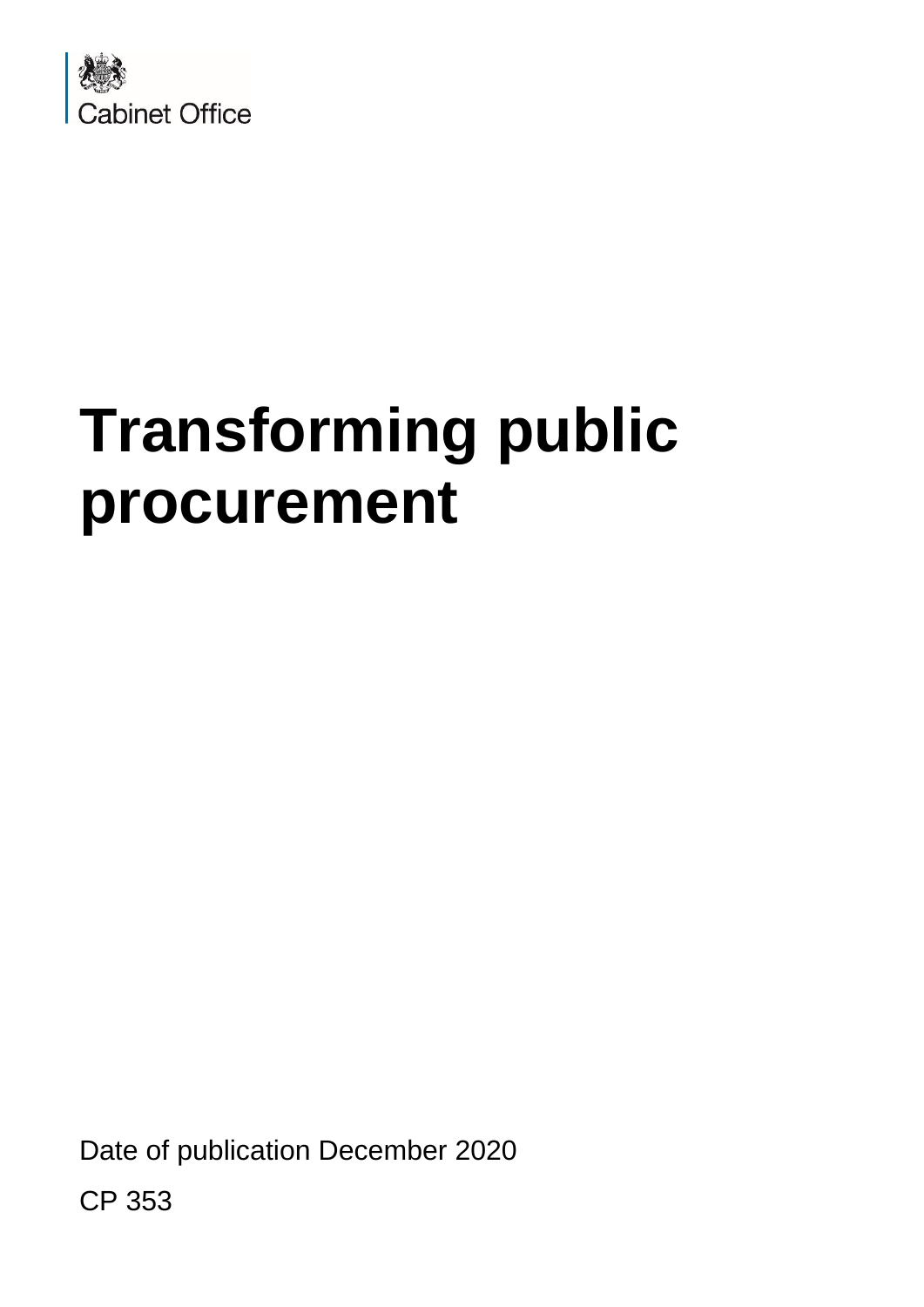

# **Transforming public procurement**

Presented to Parliament

by the Parliamentary Secretary at the Cabinet Office

by Command of Her Majesty

December 2020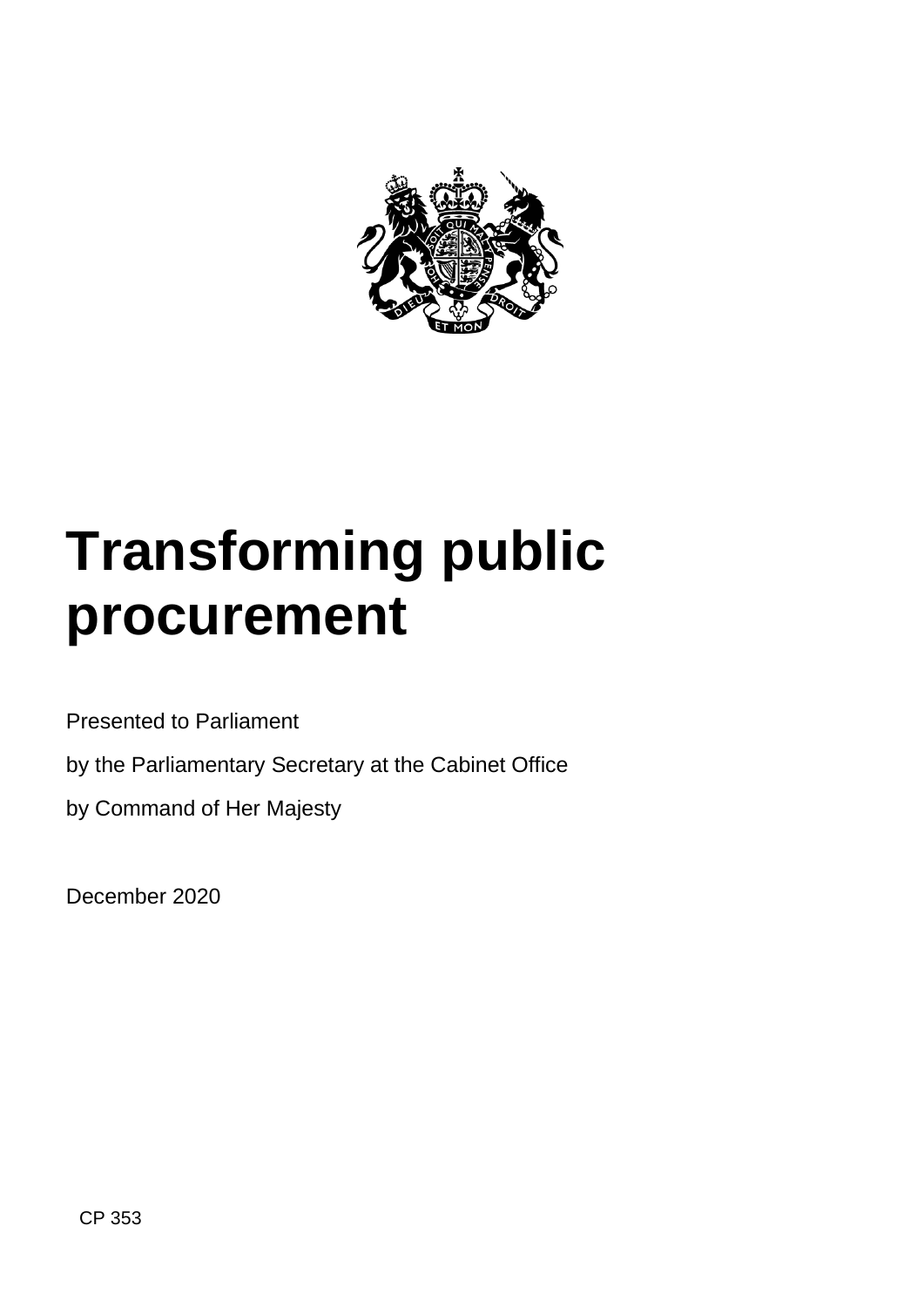

#### **© Crown copyright 2020**

This publication is licensed under the terms of the Open Government Licence v3.0 except where otherwise stated. To view this licence, visit [nationalarchives.gov.uk/doc/open](http://nationalarchives.gov.uk/doc/open-government-licence/version/3/)[government-licence/version/3](http://nationalarchives.gov.uk/doc/open-government-licence/version/3/)

Where we have identified any third party copyright information you will need to obtain permission from the copyright holders concerned.

This publication is available at [www.gov.uk/official-documents](http://www.gov.uk/official-documents)

Any enquiries regarding this publication should be sent to us at [procurement.reform@cabinetoffice.gov.uk.](mailto:procurement.reform@cabinetoffice.gov.uk)

ISBN 978-1-5286-2308-7

CCS1020400576 12/20

Printed on paper containing 75% recycled fibre content minimum

Printed in the UK by the APS Group on behalf of the Controller of Her Majesty's Stationery **Office**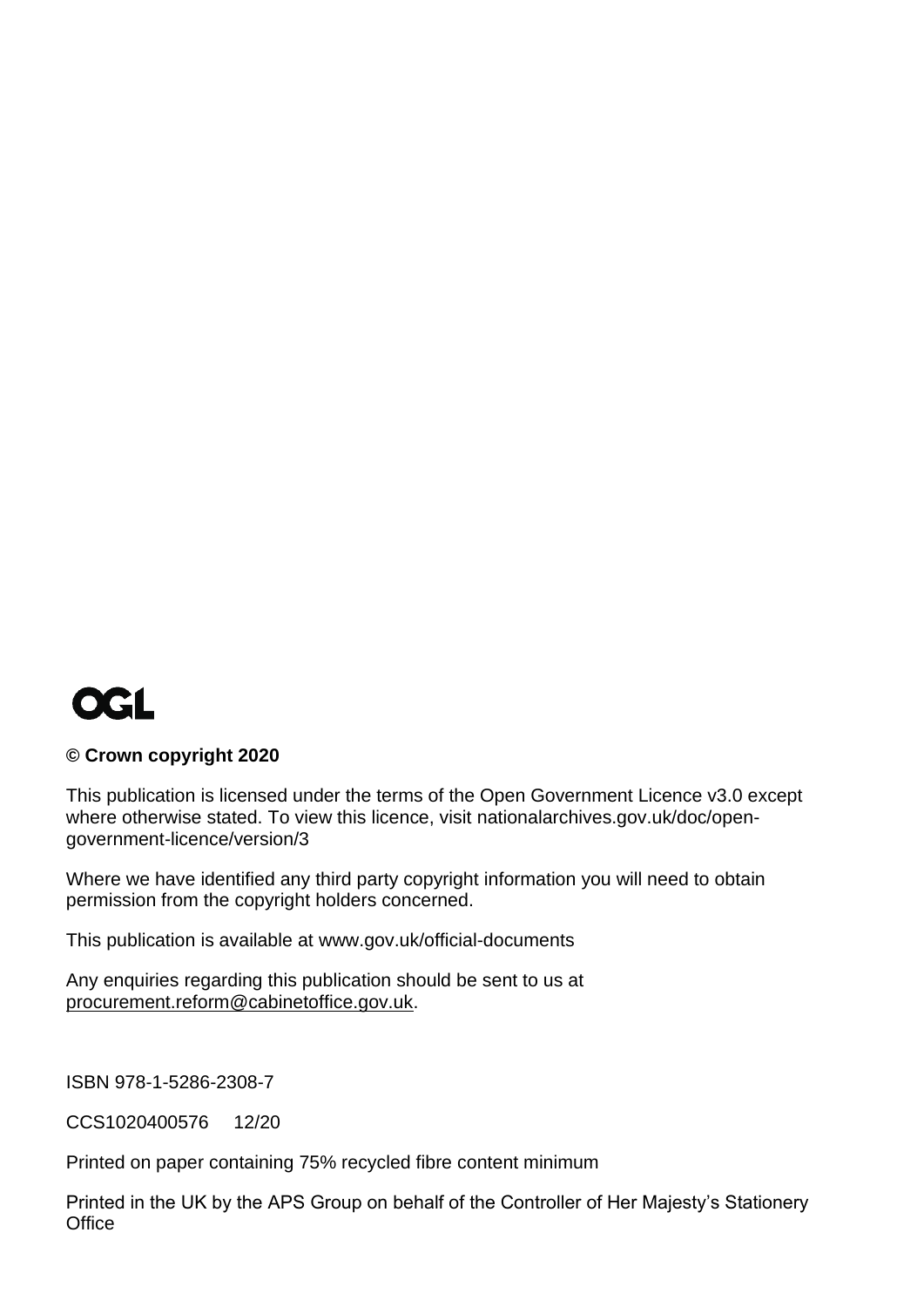# **Contents**

| <b>Ministerial foreword</b>                                         | 5              |
|---------------------------------------------------------------------|----------------|
| <b>Executive summary</b>                                            | $\overline{7}$ |
| Application                                                         | 11             |
| How to respond to this consultation                                 | 11             |
| Chapter 1: Procurement that better meets the UK's needs             | 12             |
| Introduction                                                        | 12             |
| International trade obligations                                     | 13             |
| Corruption in public procurement                                    | 13             |
| Principles of public procurement                                    | 13             |
| <b>National Procurement Policy Statement</b>                        | 16             |
| Oversight                                                           | 18             |
| <b>Chapter 2: A simpler regulatory framework</b>                    | 20             |
| Introduction                                                        | 20             |
| A single regulatory framework                                       | 22             |
| Structure of the new regulations                                    | 23             |
| <b>Chapter 3: Using the right procurement procedures</b>            | 24             |
| Introduction                                                        | 24             |
| Current procurement procedures                                      | 25             |
| The competitive flexible procedure                                  | 26             |
| The open procedure                                                  | 28             |
| The limited tendering procedure                                     | 28             |
| Innovation in procurement                                           | 30             |
| Social, health, education and other services                        | 32             |
| Chapter 4: Awarding the right contract to the right supplier        | 34             |
| Introduction                                                        | 34             |
| Most advantageous tender                                            | 34             |
| Subject matter of the contract                                      | 35             |
| Evaluating bids from the point of view of the contracting authority | 36             |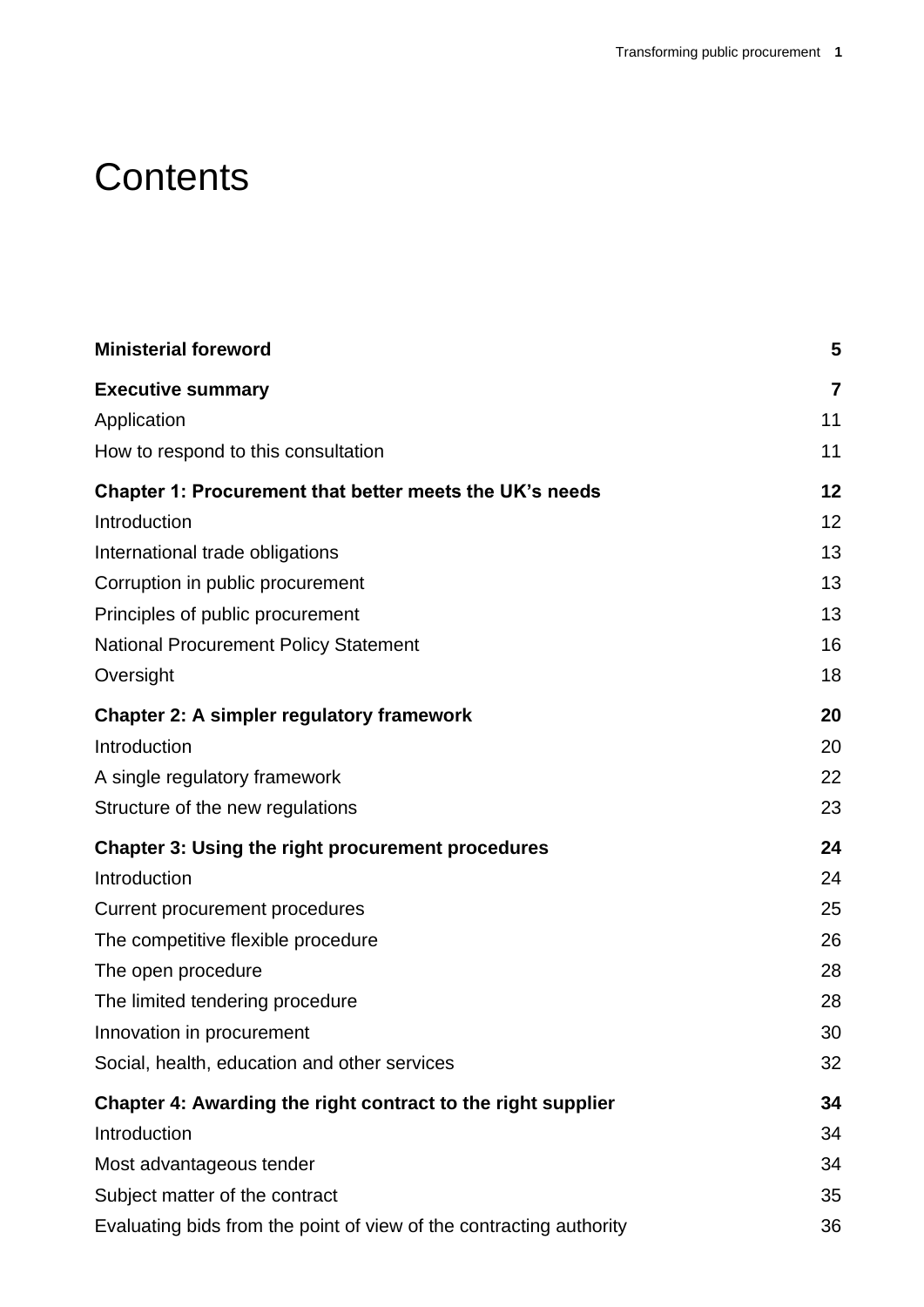| Grounds for exclusion                                         | 36 |
|---------------------------------------------------------------|----|
| Debarment list                                                | 38 |
| Past poor performance                                         | 38 |
| Selection and award criteria                                  | 40 |
| Chapter 5: Using the best commercial purchasing tools         | 42 |
| Introduction                                                  | 42 |
| <b>Current Dynamic Purchasing System</b>                      | 42 |
| <b>Current Qualification System</b>                           | 43 |
| <b>Current framework agreements</b>                           | 43 |
| GPA rules on multi-use lists                                  | 44 |
| Dynamic Purchasing Systems (DPS+)                             | 45 |
| Framework agreements                                          | 45 |
| <b>Chapter 6: Ensuring open and transparent contracting</b>   | 48 |
| Introduction                                                  | 48 |
| <b>Open Contracting Data Standard</b>                         | 53 |
| Central platform                                              | 55 |
| Chapter 7: Fair and fast challenges to procurement decisions  | 59 |
| Introduction                                                  | 59 |
| <b>Review Process Reform</b>                                  | 60 |
| Tribunal                                                      | 63 |
| <b>Pre-contractual Remedies</b>                               | 63 |
| Lifting of the automatic suspension                           | 64 |
| Capping the level of damages                                  | 64 |
| Crisis and Extremely Urgent procurements                      | 65 |
| Removing mandated debrief letters                             | 66 |
| <b>Chapter 8: Effective contract management</b>               | 68 |
| Introduction                                                  | 68 |
| Prompt payment                                                | 68 |
| Contract amendments                                           | 70 |
| Contract amendment notices                                    | 71 |
| Reduce over-payments made during suspension period            | 72 |
| Using feedback to drive supplier excellence                   | 72 |
| <b>Annex A: Current Procurement Procedures and Thresholds</b> | 74 |
| Procurement procedures of the PCR, UCR and DSPCR              | 74 |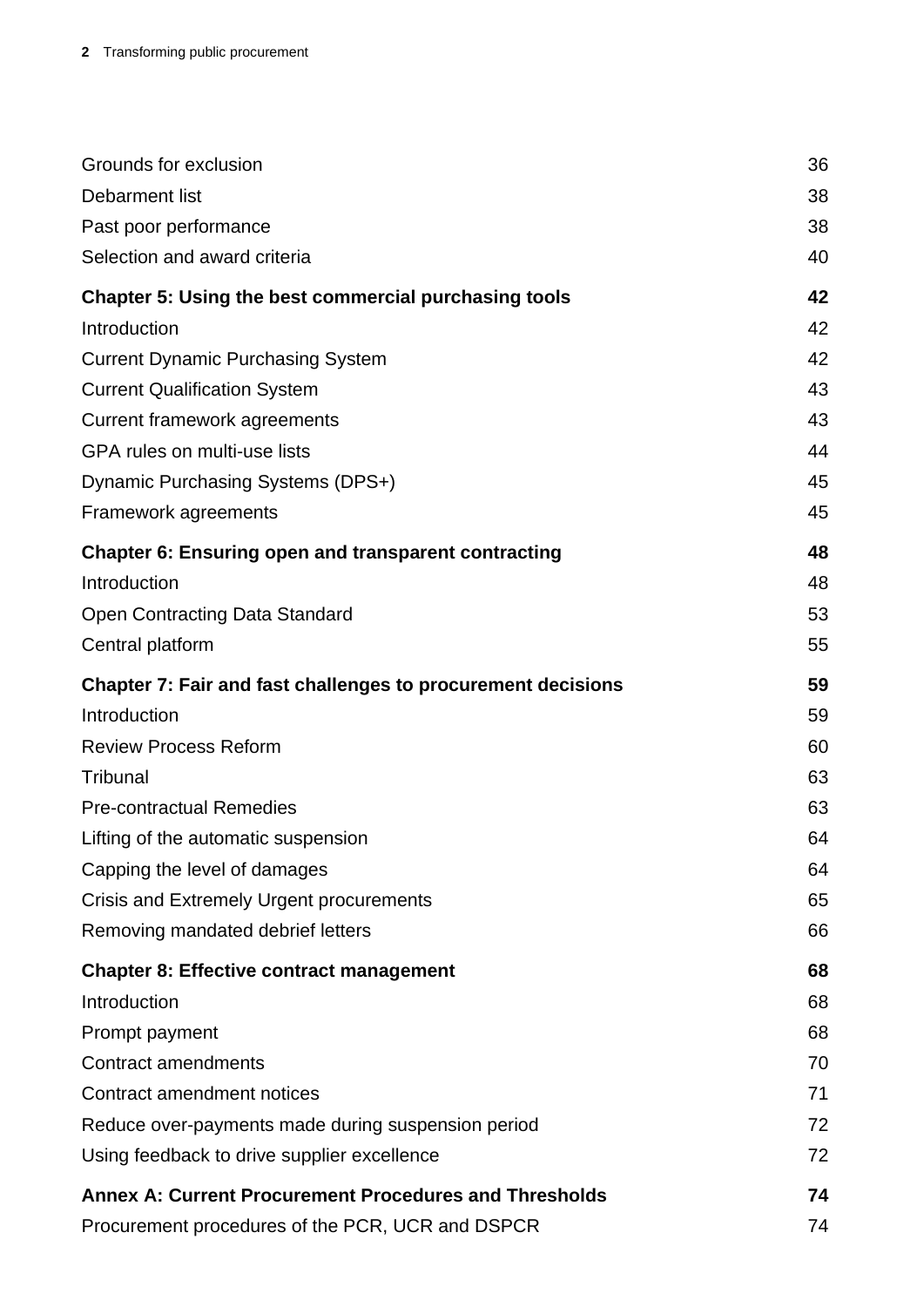| Procurement under the CCR   | 76 |
|-----------------------------|----|
| <b>Financial Thresholds</b> | 77 |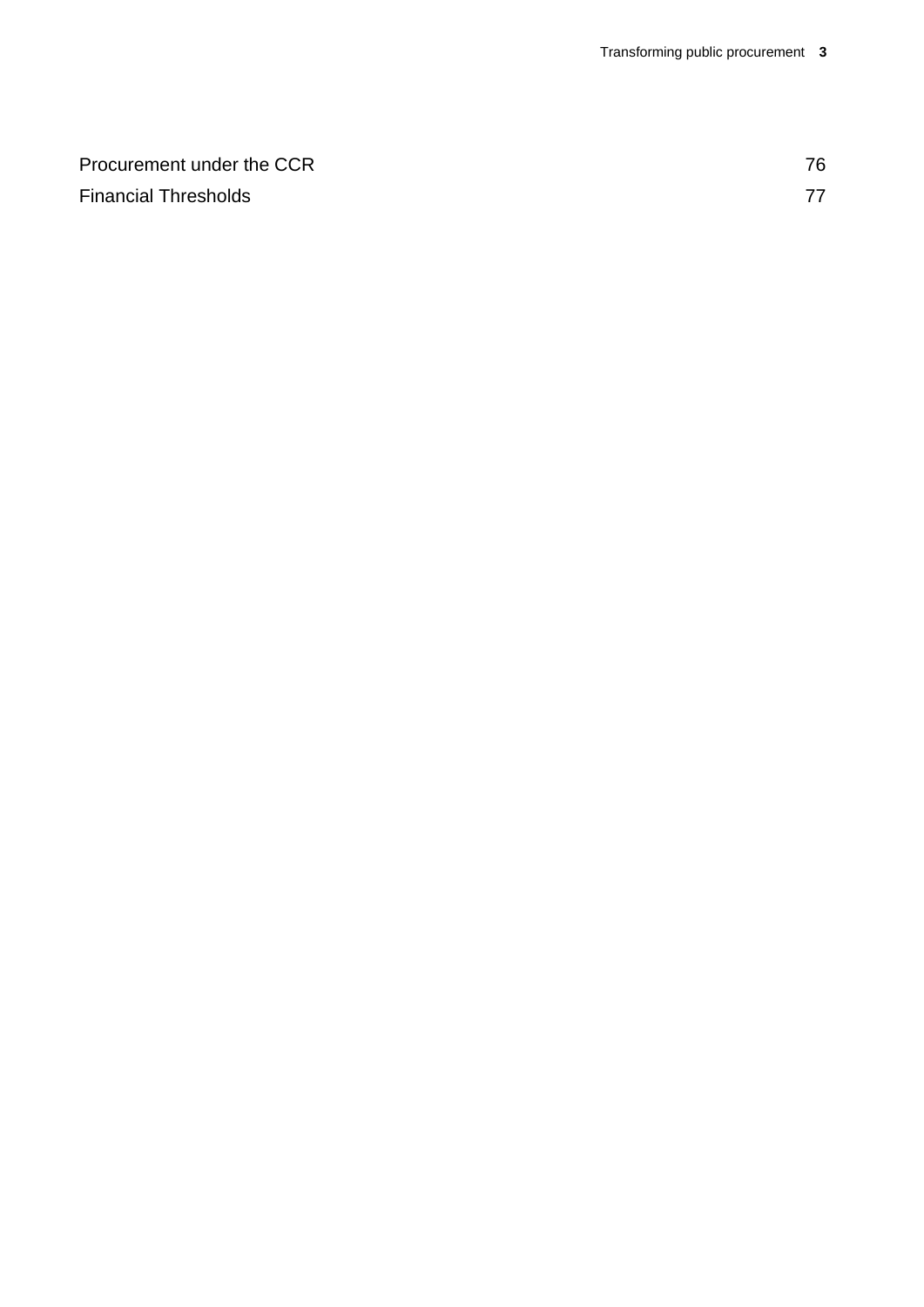Transforming public procurement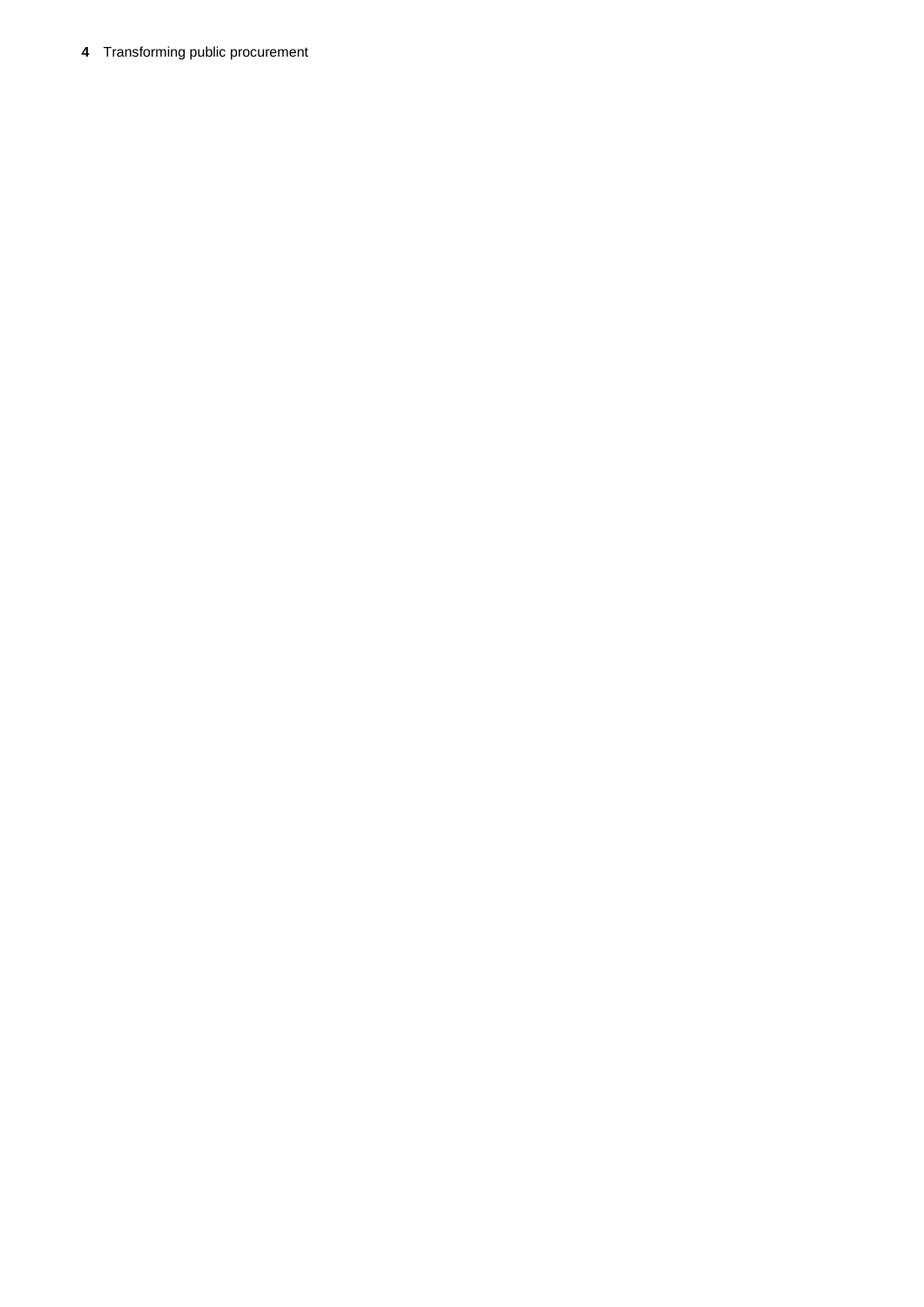# <span id="page-7-0"></span>Ministerial foreword

The end of the Transition Period provides an historic opportunity to overhaul our outdated public procurement regime. I have seen myself that these rules have made it much harder for us to create opportunities for innovative companies to win business and improve public services or for public bodies to exclude suppliers that have performed poorly in the past. Now we have an opportunity to design something that delivers for our communities and our businesses. That is something everyone working on this can see as a dividend from the UK leaving the EU, no matter how they voted in the referendum.

The UK spends some £290 billion on public procurement every year. This huge amount of government spending must be leveraged to play its part in the UK's economic recovery, opening up public contracts to more small businesses and social enterprises to innovate in public service delivery, and meeting our net-zero carbon target by 2050. The Government has already reviewed the Green Book to ensure it supports "levelling up" and is taking other steps for example through the National Infrastructure Strategy to ensure vibrant and resilient supply chains.

This Green Paper addresses another element of this programme of reform: the reform of our procurement laws. For too long, modern and innovative approaches to public procurement have been bogged down in bureaucratic, process-driven procedures. We need to abandon these complicated and stifling rules and unleash the potential of public procurement so that commercial teams can tailor their procedure to meet the needs of the market.

The UK is ready. We have amended our legislation and systems to ensure a smooth changeover at the end of the Transition Period. The UK's new "Find a Tender" service for publishing contract notices will go live on 1 January 2021, replacing the Official Journal of the European Union.

I now want to create a regulatory framework that delivers the best commercial outcomes with the least burden on our businesses and the public sector. We have already introduced a policy which will allow below threshold contracts to be reserved for UK suppliers which will come into effect at the end of the Transition Period. I want to use these further reforms to drive a culture of continuous commercial improvement across the public sector. This is good news for UK companies bidding for public sector contracts. Taking full control of our rules will allow us to respond to evolutions in procurement methods and techniques much more quickly, ensuring our regime remains modern and up-to-date.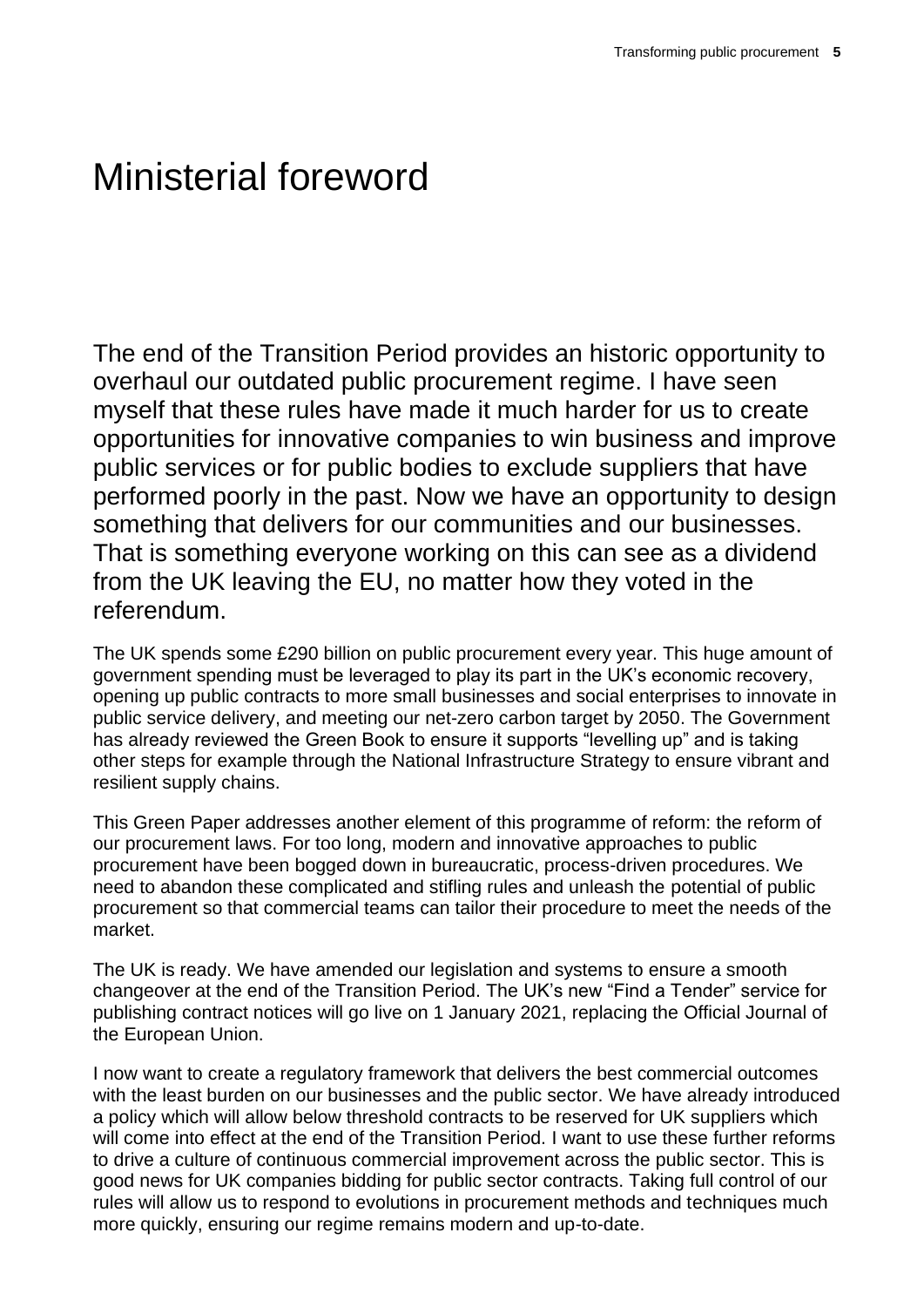COVID-19 has meant that, across the public sector, commercial teams have had to procure contracts with extreme urgency to secure the vital supplies required to protect frontline NHS workers, maintain public services and support our communities. I make no apology for that but there are lessons we can learn and the reforms in this Green Paper will strengthen our longstanding and essential principles in public procurement of transparency, ensuring value for money and fair treatment of suppliers.

These reforms will also ensure we remain committed to the WTO Agreement on Government Procurement, which the UK will join as an independent member on 1 January and which guarantees access for UK suppliers to £1.3 trillion in public procurement opportunities in more than 48 countries. We will respect our commitments to not discriminate against parties in this and other bilateral international trade agreements on public procurement.

In preparing these proposals, we have engaged with a huge range of interested organisations and individuals through many hours of discussions and workshops across the country over the last 12 months. This consultation opens the opportunity for each and every stakeholder to have their say. Delivering the ambitious aims of the Green Paper will require a huge effort. I hope this marks the beginning of public procurement becoming more effective, easier for businesses, and more transparent for citizens.

Lord Agnew

Minister of State for the Cabinet Office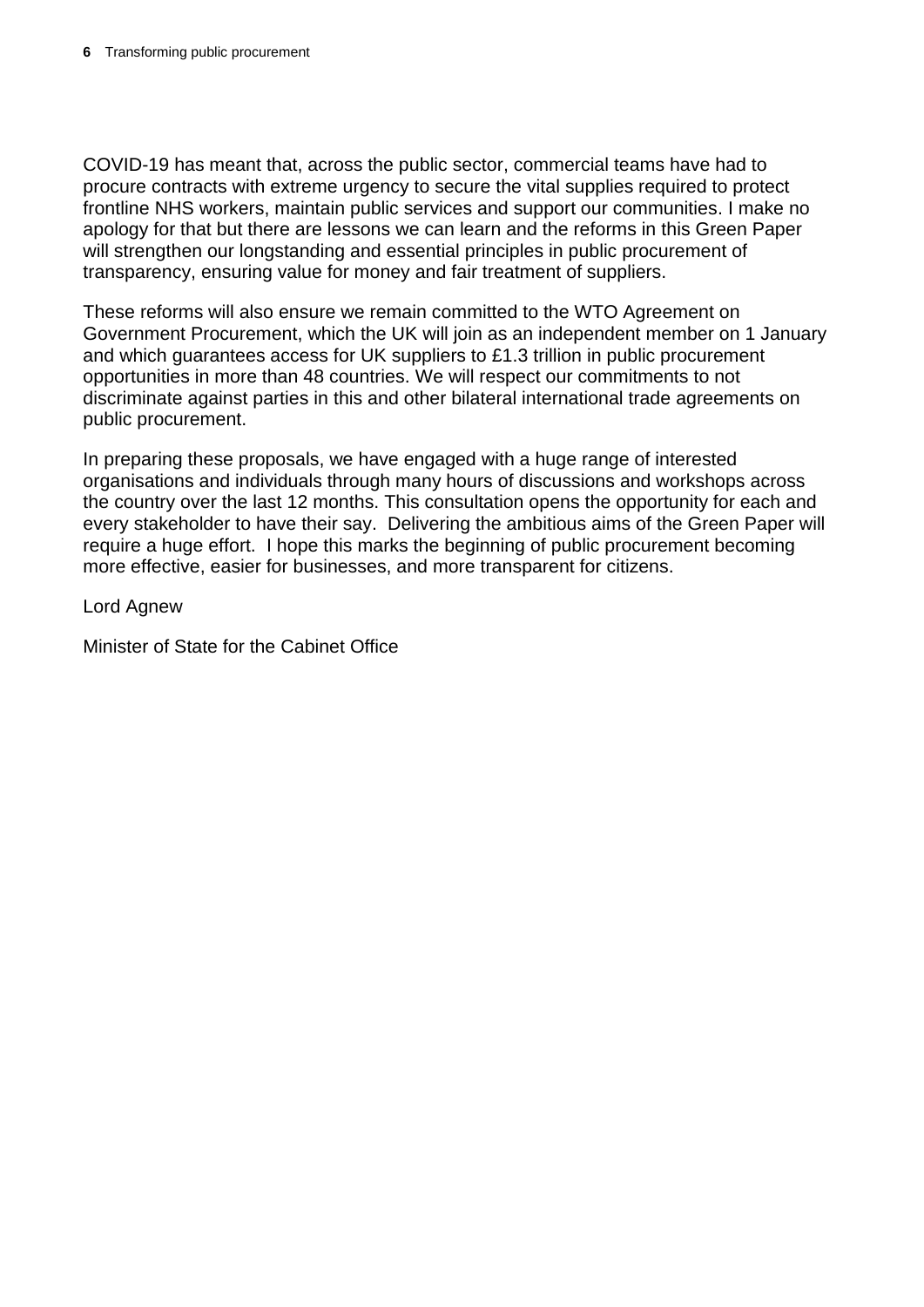# <span id="page-9-0"></span>Executive summary

- 1. The proposals in this Green Paper are intended to shape the future of public procurement in this country for many years to come. The Government's goal is to speed up and simplify our procurement processes, place value for money at their heart, and unleash opportunities for small businesses, charities and social enterprises to innovate in public service delivery. The current regimes for awarding public contracts are too restrictive with too much red tape for buyers and suppliers alike, which results in attention being focused on the wrong activities rather than value and transparency. We need a progressive, modern regime which can adapt to the fastmoving environment in which business operates. Markets and commercial practice are constantly evolving and we must ensure that the new regulatory framework drives a culture of continuous improvement to support more resilient, diverse and innovative supply chains.
- 2. The UK is open for business. We want British business to be in the best competitive position to win international orders. On 2 December 2020, the UK deposited its Instrument of Accession to join the World Trade Organisation's Agreement on Government Procurement, 1 (GPA) and will become an independent member in its own right when the transition period ends on 31 December 2020. This will guarantee access to £1.3 trillion in overseas public procurement markets providing major export opportunities for British businesses. In designing the new regulatory framework, we are committed to the GPA and its principles of fairness, impartiality, transparency, and non-discrimination. The Government will continue to maintain and build on our existing international relationships and new bilateral trade agreements.
	- We propose enshrining in law, the principles of public procurement: value for money, the public good, transparency, integrity, efficiency, fair treatment of suppliers and non-discrimination.
- 3. The Government proposes to comprehensively streamline and simplify the complex framework of regulations that currently govern public procurement. We propose rationalising and clarifying the parallel rules in the Public Contracts Regulations 2015, the Utilities Contracts Regulations 2016, the Concession Contracts Regulations 2016 and the Defence and Security Public Contracts Regulations 2011, replacing them all with a single, uniform set of rules for all contract awards. This will be supplemented with sector-specific parts or sections where different rules are required for effective operation or to protect our national interest, for example in the defence or utilities sectors.

<sup>&</sup>lt;sup>1</sup> Government procurement - [The plurilateral Agreement on Government Procurement \(GPA\)](https://www.wto.org/english/tratop_e/gproc_e/gp_gpa_e.htm)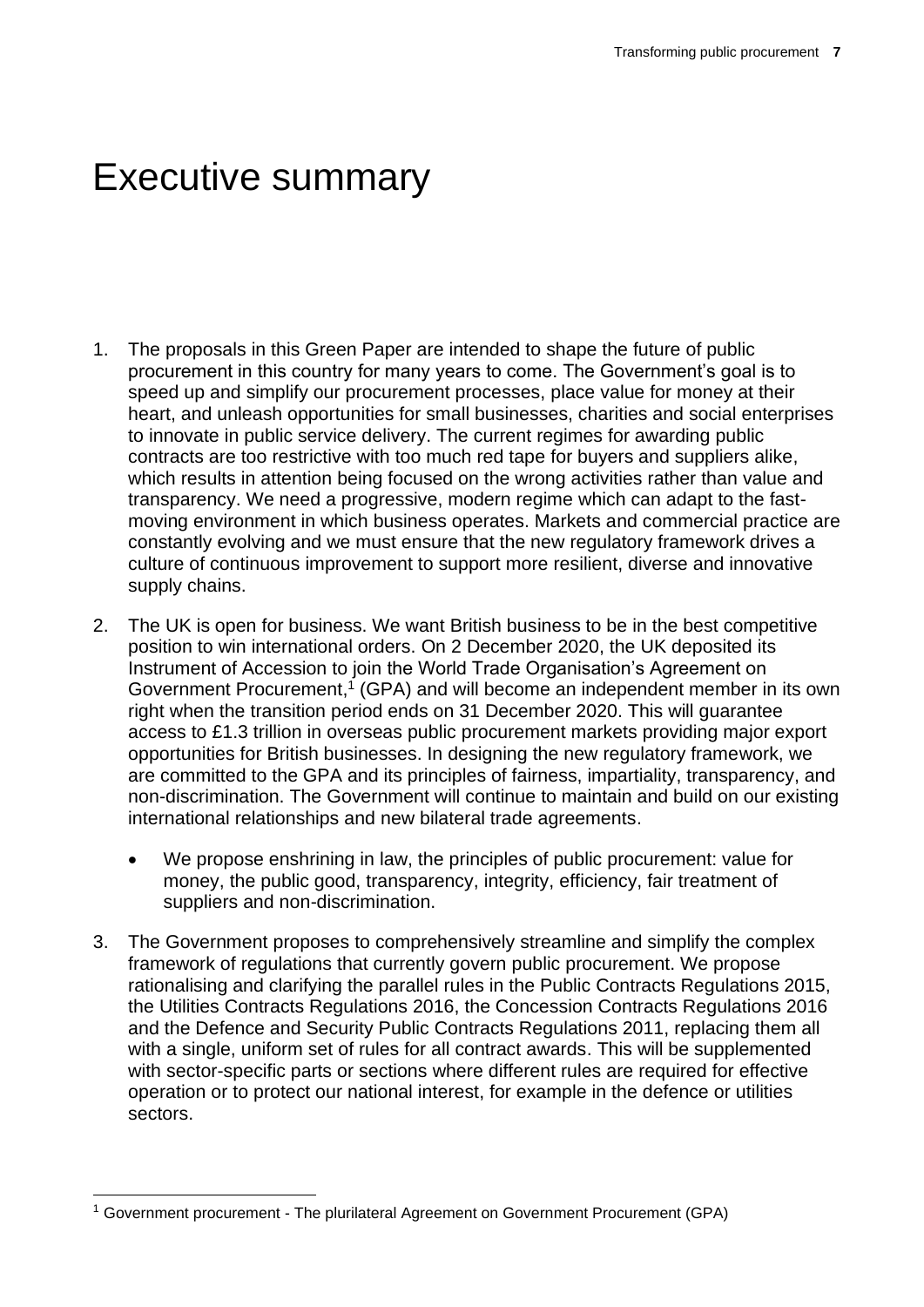- 4. The procurement procedures for awarding public contracts can be restrictive and create complexity and confusion for buyers and suppliers. This stifles innovation and deters small businesses and start-ups from ever bidding for public contracts. We can get rid of duplication and bureaucracy, making the system more agile and flexible while still upholding fair and open competition. The Government proposes replacing the outdated procurement procedures with a new procedure which will allow for more negotiation and greater engagement with potential suppliers to deliver innovative solutions in partnership with the public sector.
	- We propose slashing the 350+ regulations governing public procurement and integrating the current regulations into a single, uniform framework.
	- We propose overhauling the complex and inflexible procurement procedures and replacing them with three simple, modern procedures:
		- a new flexible procedure that gives buyers freedom to negotiate and innovate to get the best from the private, charity and social enterprise sectors.
		- an open procedure that buyers can use for simpler, 'off the shelf' competitions.
		- a limited tendering procedure that buyers can use in certain circumstances, such as in crisis or extreme urgency.
	- We propose removing the Light Touch Regime as a distinct method of awarding contracts and applying the rules applicable to other contracts to services currently subject to this regime.
- 5. The Government wants to open up public procurement to a more diverse supply base, making it easier for new entrants such as small businesses and voluntary, charitable and social enterprises to compete and win public contracts. We want bidding for public sector contracts to be simpler, with procedures that are quicker and cheaper to participate in and information on contracts easier to find.
	- We propose establishing a single digital platform for supplier registration that ensures they only have to submit their data once to qualify for any public sector procurement.
	- We propose legislating for a new Dynamic Purchasing System (DPS+) that may be used for all types of procurement (not just commonly used goods and services).
- 6. Transparency will remain a fundamental tenet of public procurement to ensure proper scrutiny of contract awards and minimise the risk of corruption. We must exploit digital technology to deliver better value and will legislate to introduce a common data model for all contracting authorities in line with the global Open Contracting Data Standard. More procurement data will be published and it will be done in a standard, machinereadable format, accessible to all. By joining up the current plethora of procurement systems we can simplify the process of bidding for public contracts and drive the commercial benefits from better sharing of data. We also propose introducing a new ground of 'crisis' for the most serious of situations with strengthened safeguards for transparency and use while allowing contracting authorities to compete opportunities at pace, this will be supported by clear guidance.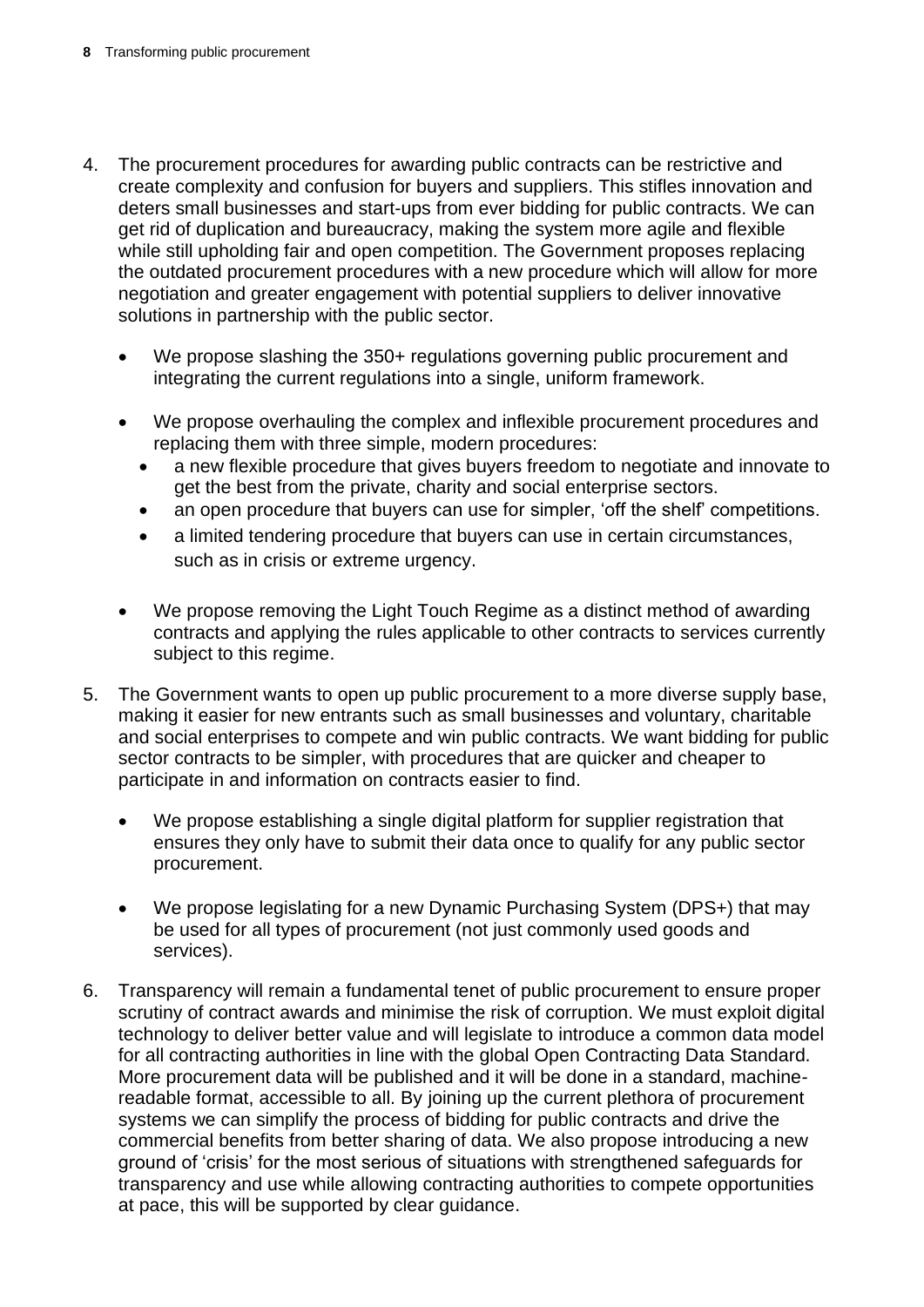- We propose embedding transparency by default throughout the commercial lifecycle from planning through procurement, contract award, performance and completion.
- We propose requiring all contracting authorities to implement the Open Contracting Data Standard so that data across the public sector can be shared and analysed at contract and category level.
- We propose introducing a new requirement to publish contract amendment notices so that amendments are transparent and to give commercial teams greater certainty over the risk of legal challenge.
- We propose including 'crisis' as a new ground on which limited tendering can be used to provide greater certainty for contracting authorities in these circumstances.
- We propose making it mandatory to publish a notice when a decision is made to use the limited tendering procedure.
- 7. The huge power of some £290 billion of public money spent through public procurement every year in the UK must support Government priorities: to boost growth and productivity, help our communities recover from the COVID-19 pandemic, and tackle climate change. There should be a clear 'golden thread' from these priorities to the development of strategies and business cases for programmes and projects and through to procurement specifications and the assessment of quality when awarding contracts.
- 8. The policies, projects and programmes to which public spending is directed are determined by the Government, using the Green Book to develop proposals that both achieve their intended objectives and deliver improved social welfare or wellbeing referred to as social value. Public procurement is critical in translating those decisions into the right contracts with the right providers to achieve the required outputs in the way that offers the best social value for money.
- 9. Achieving value for money in public procurement will remain focused on securing from suppliers the best mix of quality and effectiveness to deliver the requirements of the contract for the least outlay over the period of use of the goods or services bought. But we want to send a clear message that public sector commercial teams do not have to select the lowest price bid, and that in setting the procurement strategy, drafting the contract terms and evaluating tenders they can and should take a broad view of value for money that includes social value. This includes award criteria for evaluating final bids and scoring their quality, to encourage ways of working and operational delivery that achieve social value objectives.
	- We intend to legislate to require contracting authorities to have regard to the Government's strategic priorities for public procurement in a new National Procurement Policy Statement.
	- We propose allowing buyers to include criteria that go beyond the subject matter of the contract and encourage suppliers to operate in a way that contributes to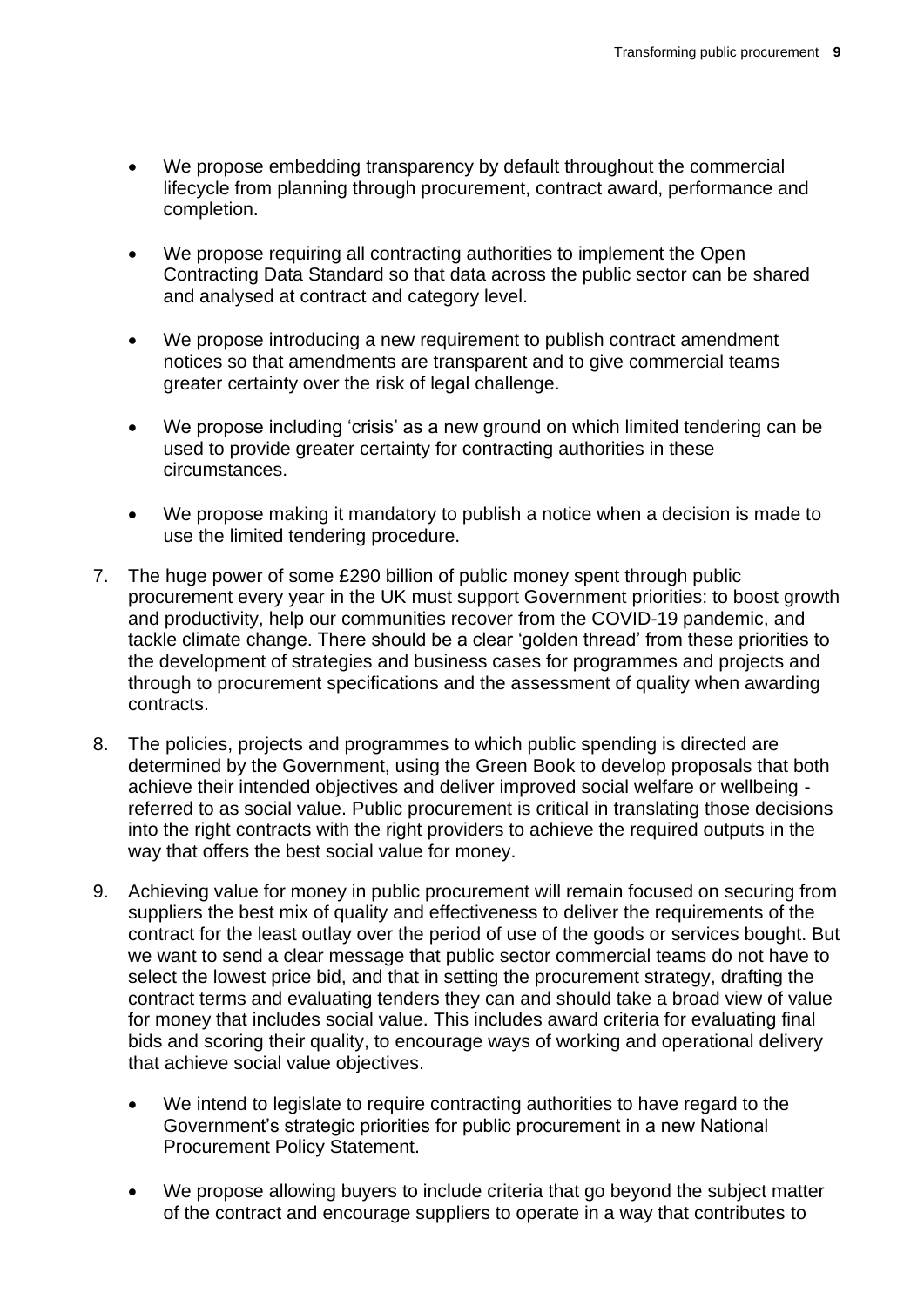economic, social and environmental outcomes on the basis of the 'most advantageous tender'.

- We propose retaining the requirement for the evaluation of tenders to be made solely from the point of view of the contracting authority, but amending it so that a wider point of view can be taken exceptionally and only within a clear framework of rules.
- 10. Awarding the right contract to the right supplier is the cornerstone of public procurement and the litmus test for an effective procurement regime. In order to have the best public services we need the best suppliers and we believe the proposed new regulatory regime will better support contracting authorities in selecting those suppliers. The current procurement regulations allow contracting authorities to take into account the past performance of a supplier on only very limited grounds and commercial teams often have to rely on bidders' self-declarations rather than objective, evidence-based information. We can act now to raise the bar on the standards expected of all suppliers to the public sector and ensure that outstanding small suppliers are able to secure more market share, increasing productivity and boosting economic growth.
	- We propose using the exclusion rules to tackle unacceptable behaviour in public procurement such as fraud and exploring the introduction of a centrally managed debarment list.
	- We propose giving buyers the tools to properly take account of a bidder's past performance and exclude them if they clearly do not have the capability to deliver.
- 11. Much of the bureaucracy that suppliers complain about in a public procurement process arises because of the fear amongst buyers of a decision being challenged in the courts. Most of this comes from ambiguity in the procurement regulations that create a particular vulnerability in the supplier selection and contract award stages. The current processes for legal review cost too much time and money; small businesses in particular find the process too resource-intensive to pursue. In this Green Paper we look at the options to reform the legal review system as well as tackling claims over minor issues that delay contract awards. We want to tackle vexatious claims which slow down delivery and speed up dispute resolution.
	- We propose reforming the process for challenging procurement decisions to speed up the review system and make it more accessible.
	- We propose refocusing redress onto pre-contractual measures while capping the level of damages available to bidders, reducing the attractiveness of speculative claims.
- 12. The Government wants to improve commercial practice across the public sector and will intervene if capability is lacking. Contracting authorities should be held to account for ensuring their commercial teams have the necessary skills and experience to ensure taxpayers' money is spent effectively and efficiently.
- 13. Taken together, the Government believes these legislative reforms can transform public procurement to make it faster, fairer and more effective. But they will not in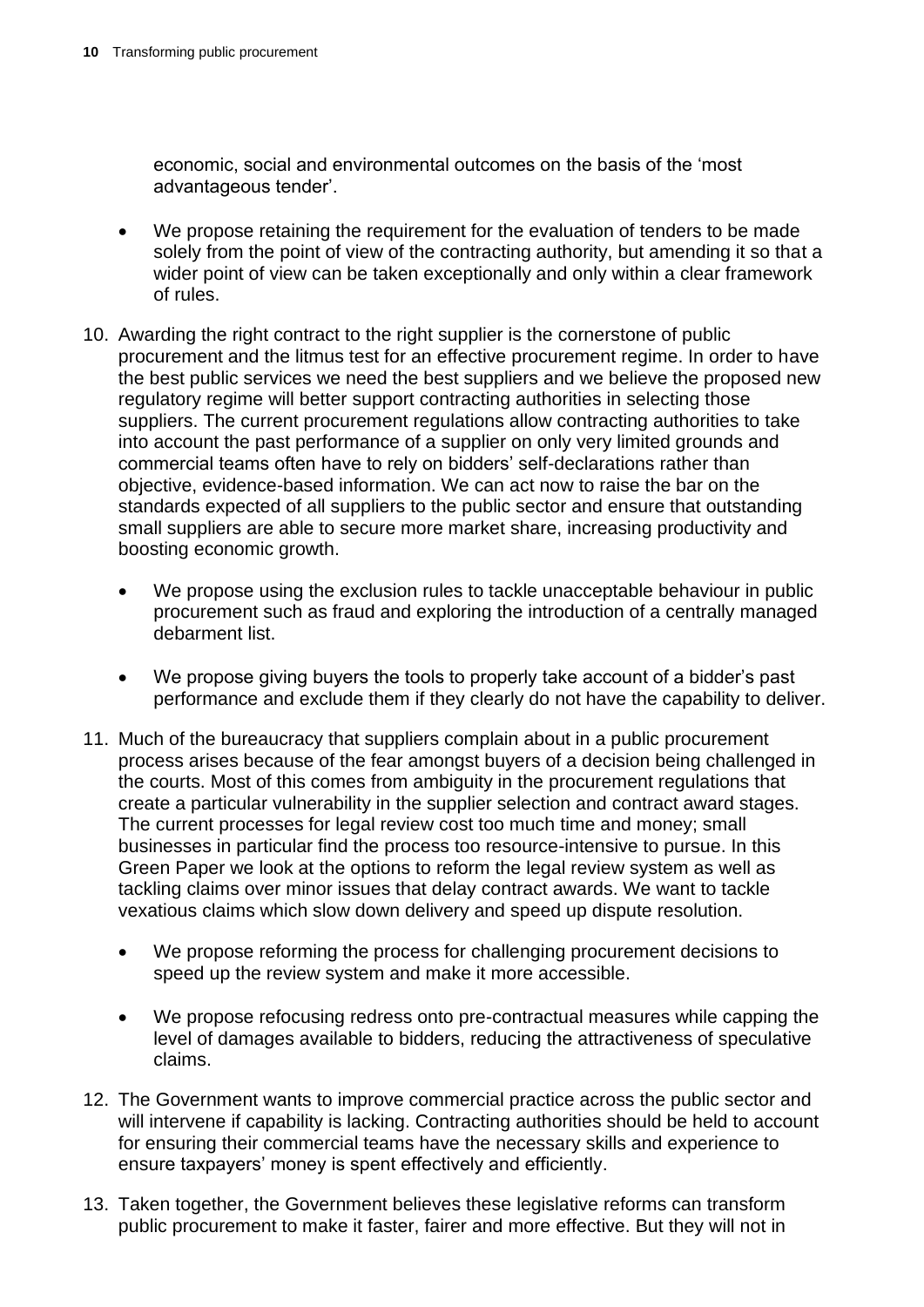themselves deliver unless contracting authorities act to ensure their commercial teams have the right capability and capacity to realise the benefits. To support this the Government will, subject to future funding decisions, provide a programme of training and guidance on the reforms.

## <span id="page-13-0"></span>Application

14. The Government anticipates that the new rules proposed in this Green Paper would apply in respect of contracting authorities undertaking wholly or mainly reserved functions. We will continue to engage with the Welsh Government, Northern Ireland Executive and Scottish Government about the application of these proposed reforms.

#### <span id="page-13-1"></span>How to respond to this consultation

- 15. In producing this Green Paper, the Cabinet Office has engaged with over 500 stakeholders and organisations through many hundreds of hours of discussions and workshops. This has included stakeholders from central and local government, the education, and health sectors, small, medium and large businesses, the charities and social enterprises sectors, academics and procurement lawyers.
- 16. The Government also established a Procurement Transformation Advisory Panel, which brought together procurement experts from across the world to discuss the opportunity for reform and ideas of how that could best be done. We would like to take this opportunity to express our thanks to the panel members and all those who have taken part in the engagements to date; your views and ideas have all contributed to the proposals.
- 17. In this next stage, we invite you to respond to the questions in this public consultation together with any evidence that could help us develop, implement and monitor the success of the reforms.
- 18. Responses should be sent to [procurement.reform@cabinetoffice.gov.uk](mailto:procurement.reform@cabinetoffice.gov.uk) by 10 March 2021.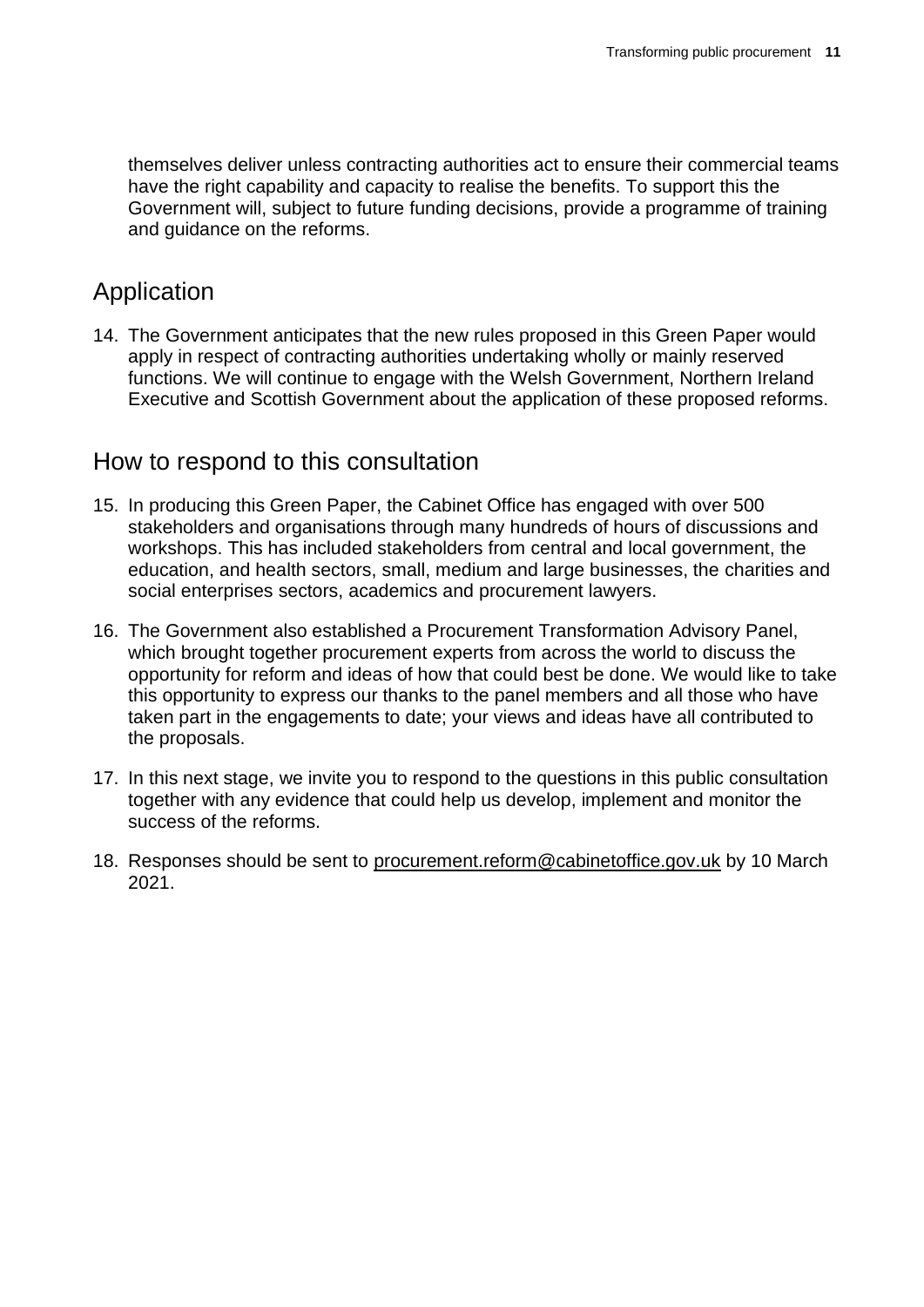# <span id="page-14-0"></span>Chapter 1: Procurement that better meets the UK's needs

**We propose enshrining in law the principles of public procurement: the public good, value for money, transparency, integrity, fair treatment of suppliers and non-discrimination.**

**We intend to legislate to require contracting authorities to have regard to the Government's strategic priorities for public procurement in a new National Procurement Policy Statement.**

**We propose establishing a new unit to oversee public procurement with powers to review and, if necessary, intervene to improve the commercial capability of contracting authorities.**

#### <span id="page-14-1"></span>**Introduction**

- 19. At £292 billion<sup>2</sup>, public procurement accounts for around a third of all public expenditure. Every penny of this vast sum must be focused on delivering full value for money for the United Kingdom. By improving public procurement, the Government can not only save the taxpayer money but drive social, environmental and economic benefits across every region of the country.
- 20. Procurement reform is not new but it has always had to work within the framework of EU based regulations. The latest EU Directives were transposed into UK law in 2015 and 2016, while the Public Services (Social Value) Act 2012 sought to maximise the benefits of public spending in the UK. And there have been many non-legislative reviews of commercial capability across the public sector, for example Sir Peter Gershon's 1999 review of civil procurement identified the need for more strategic procurement skills in government procurement.
- 21. The COVID-19 pandemic has underlined the need for an effective regulatory regime for public procurement. Hospitals, healthcare professionals and workers urgently needed medical supplies, personal protective equipment, cleaning and hygiene

 $2$  Combined figure of gross current procurement (£220,428 million, pg 80) and gross capital procurement (£71, 583 million, pg 81) from t[he Public Expenditure Statistical Analysis \(PESA\) 201](https://assets.publishing.service.gov.uk/government/uploads/system/uploads/attachment_data/file/818399/CCS001_CCS0719570952-001_PESA_ACCESSIBLE.pdf)9.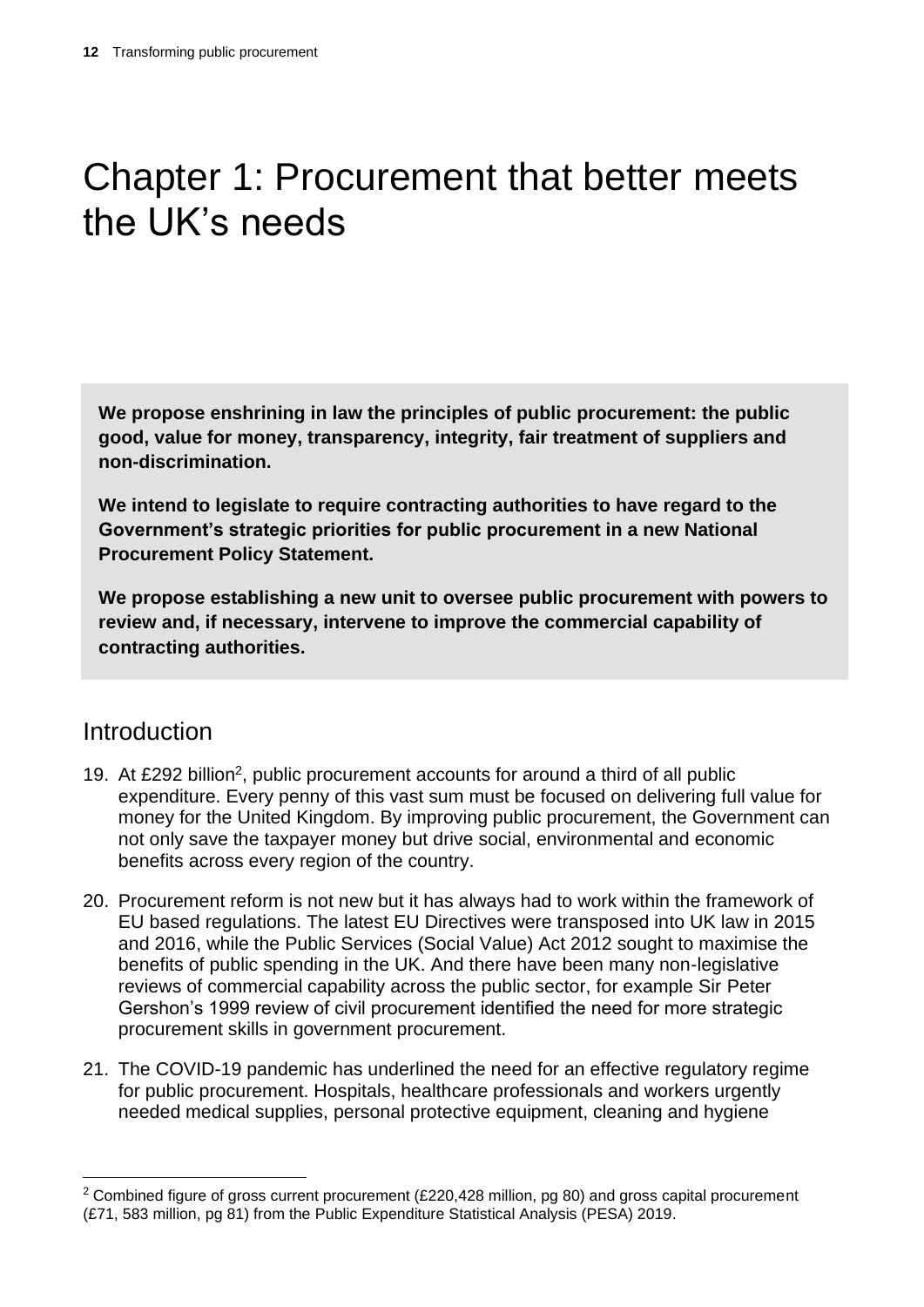products. The importance of public procurement has rarely been so prominent in the public domain and it can now play a significant role in the economic recovery.

#### <span id="page-15-0"></span>International trade obligations

- 22. The UK is now free to develop an independent policy on public procurement, building on our new membership of the WTO Agreement on Government Procurement (GPA) in our own right as a sovereign country. Membership of the GPA provides British businesses with certainty that they will be able to continue to bid for overseas public sector contracts worth £1.3 trillion each year, and means that overseas suppliers have the right to bid for UK public sector contracts under the GPA, delivering inward investment and better value for UK taxpayers.
- 23. Our new regulatory framework will therefore be founded on the principles and rules set out in the GPA, namely: non-discrimination, transparency and impartiality. Competitive procurement will continue to be the standard approach, with single source procurement remaining the exception, to be used only in strictly defined circumstances.
- 24. The UK will continue to comply with its procurement obligations under other international Free Trade Agreements (FTAs). The agreements we have agreed or plan to negotiate with trade partners such as the US, Japan and Australia, will encourage and promote the UK's interests in fair and transparent cross-border trade in public procurement while retaining the opportunity for the UK to transform its own public procurement regime.

#### <span id="page-15-1"></span>Corruption in public procurement

25. Corruption in public procurement is a crime. It wastes public resources and leads to inefficient procurement. Public procurement is susceptible to corruption due to the large sums of money involved and the large volume of contracts. To prevent procurement corruption, the reforms to the procurement regime will be based on transparency, competition and objective criteria in decision-making. They will support transparency and accountability in the management of public finances, including budgeting, reporting on government revenue, expenditure and performance, auditing and risk management. The principles outlined below will underpin the regulatory framework and demonstrate our commitment to tackling corruption in public procurement by ensuring open, transparent, non-discriminatory behaviours and processes are the foundation of procurement.

#### <span id="page-15-2"></span>Principles of public procurement

- 26. The principles of the new regulatory framework for public procurement should be consistent with HM Treasury's Managing Public Money and the seven principles of public life as set out by the Committee on Standards in Public Life.
- 27. The Government proposes that the following interdependent principles should be included in the new legislation: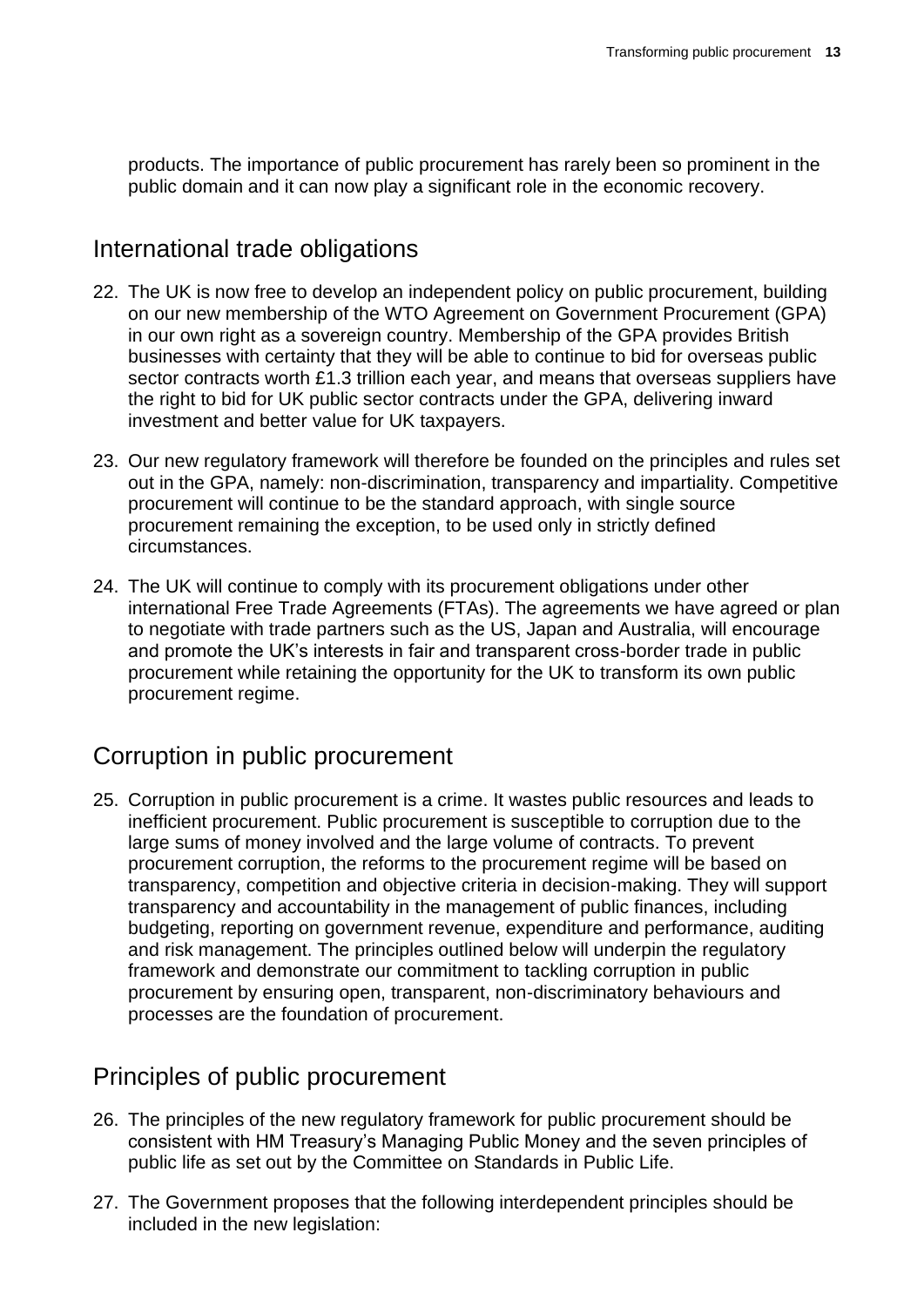- Public good procurement should support the delivery of strategic national priorities including economic, social, ethical, environmental and public safety.
- Value for money procurement should enable the optimal whole-life blend of economy, efficiency and effectiveness that achieves the intended outcome of the business case.
- Transparency openness that underpins accountability for public money, anticorruption, and the effectiveness of procurements.
- Integrity good management, prevention of misconduct, and control in order to prevent fraud and corruption.
- Fair treatment of suppliers decision-making by contracting authorities should be impartial and without conflict of interest.
- Non-discrimination decision-making by contracting authorities should not be discriminatory.

#### **The public good**

- 28. The decision to invest public funds into policies, services, projects and programmes is subject to analysis and appraisal to assess the public good that is expected to accrue as a result of the expenditure. For national spending this will have been conducted in accordance with the HM Treasury Green Book guidance and subject to National Audit Office scrutiny. Procurement should draw a clear link between the objectives, outcomes and anticipated benefits that underpin the investment decision and the selection of contracting parties to deliver those benefits.
- 29. Public procurement should also be leveraged to support strategic national priorities. Commercial teams should have regard to the Government's national priorities when conducting public procurement. These will be set out in the National Procurement Policy Statement (see below). This is consistent with international practice where public procurement is regularly leveraged to achieve social and environmental value beyond the primary benefit of the specific goods, services and capital works through operational delivery that contributes additional social value.

#### **Value for money**

- 30. The Government is making clearer the ways in which value for money is assessed at the point of the investment decision, which will be set out in a revised Green Book. A critical element of the assessment is a strong strategic case that sets: a clear objective aligned to government priorities, a rationale for intervention, and/or robust evidence and analysis for how different options for delivering that intervention will advance that objective (the 'logical process of change').
- 31. The role of procurement is to translate the desired outcomes into the right contracts and select the supplier or suppliers that will deliver these in the way that offers best social value for money. For many procurements there may only be a single contract, but for complex major projects there will be many hundreds of separate contracts of different types, sizes and sectors that need to be packaged and procured in such a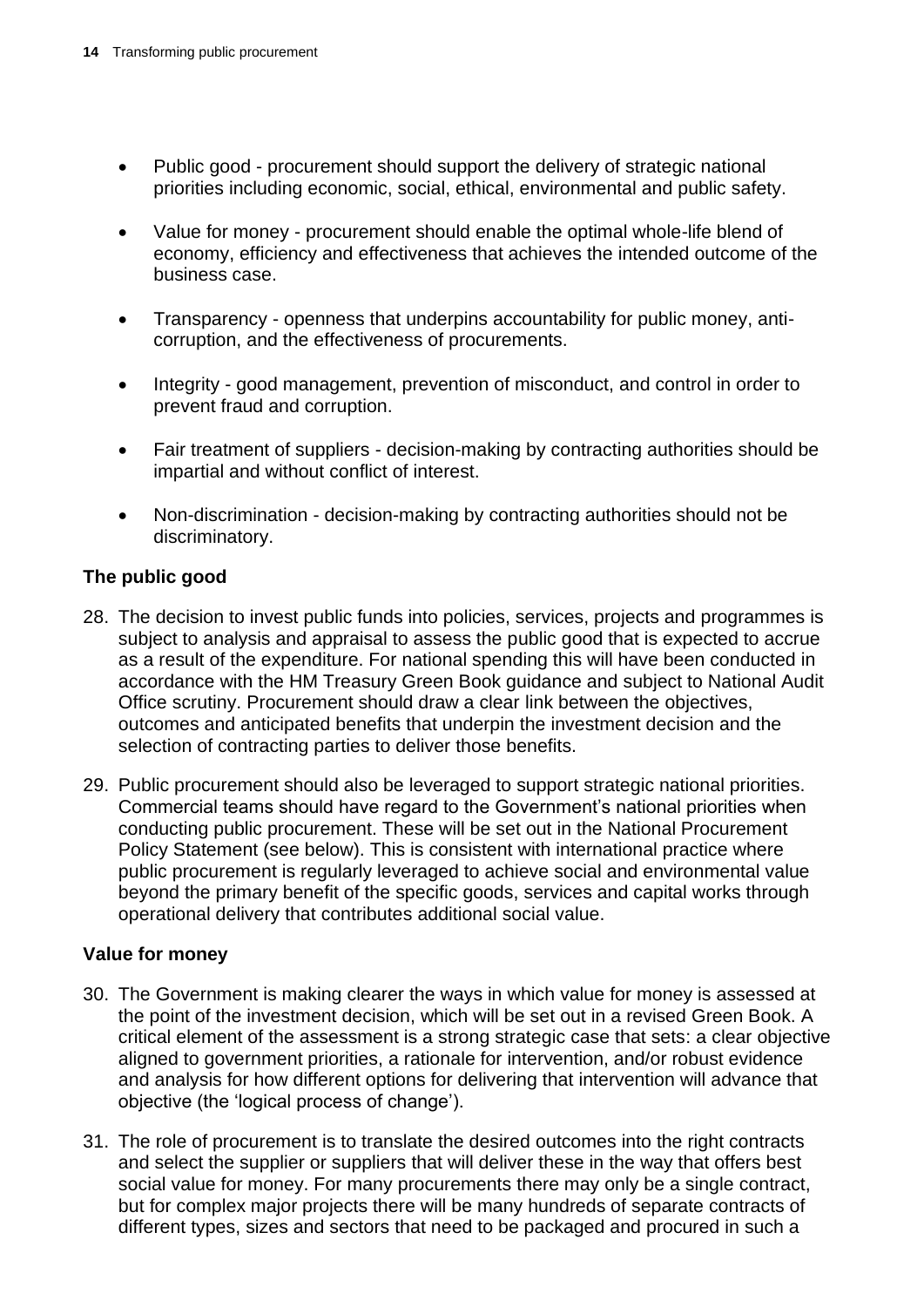way as to deliver the whole project successfully. Whether there is one contract or many it is critical to maintain the "golden thread" from government priorities via the business cases through to procurement specifications and the assessment of price and quality when awarding contracts.

32. Value for money does not therefore mean simply selecting the lowest price, it means securing the best mix of whole-life quality and effectiveness for the least outlay over the period of use of the goods, works or services bought. Value for money also involves an appropriate allocation of risk and an assessment of the procurement to provide confidence about its probity, suitability, and economic, social and environmental value over its life cycle.

#### **Transparency**

33. The principle of transparency in public procurement is central to the integrity and accountability of the system and the fight against corruption. This is consistent with best international practice. It ensures business opportunities are accessible, and processes and decisions can be monitored and scrutinised. It ensures that decisionmakers are held accountable for spending public money and helps open up public procurement to more effective competition that, in turn, can deliver better value for money.

#### **Integrity**

34. The principle of integrity is key to strengthening trust and combating corruption. Procurement professionals must always bear in mind the needs of the "customer" or "user". Planning a public procurement must promote good governance, sound management of public money, and a professional relationship between buyer and supplier, e.g. managing conflicts of interest, protecting intellectual property and copyrights, confidential information or other standards of professional behaviour.

#### **Fair treatment of suppliers**

35. The principle of fair treatment of suppliers means all suppliers must receive fair and reasonable treatment before, during and after the contract award procedure so as to encourage participation by suppliers of all types and sizes. Suppliers should have timely access to review mechanisms to ensure the overall fairness of the procurement process.

#### **Non-discrimination**

36. The principle of non-discrimination applies to procurement under the new regulations and means contracting authorities cannot show favouritism among domestic suppliers. This principle also applies to suppliers who have rights under an international trade agreement that covers the procurement. Non-discrimination in this context means that suppliers, goods and services from any other party to the agreement are given no less favourable treatment than domestic suppliers, goods and services.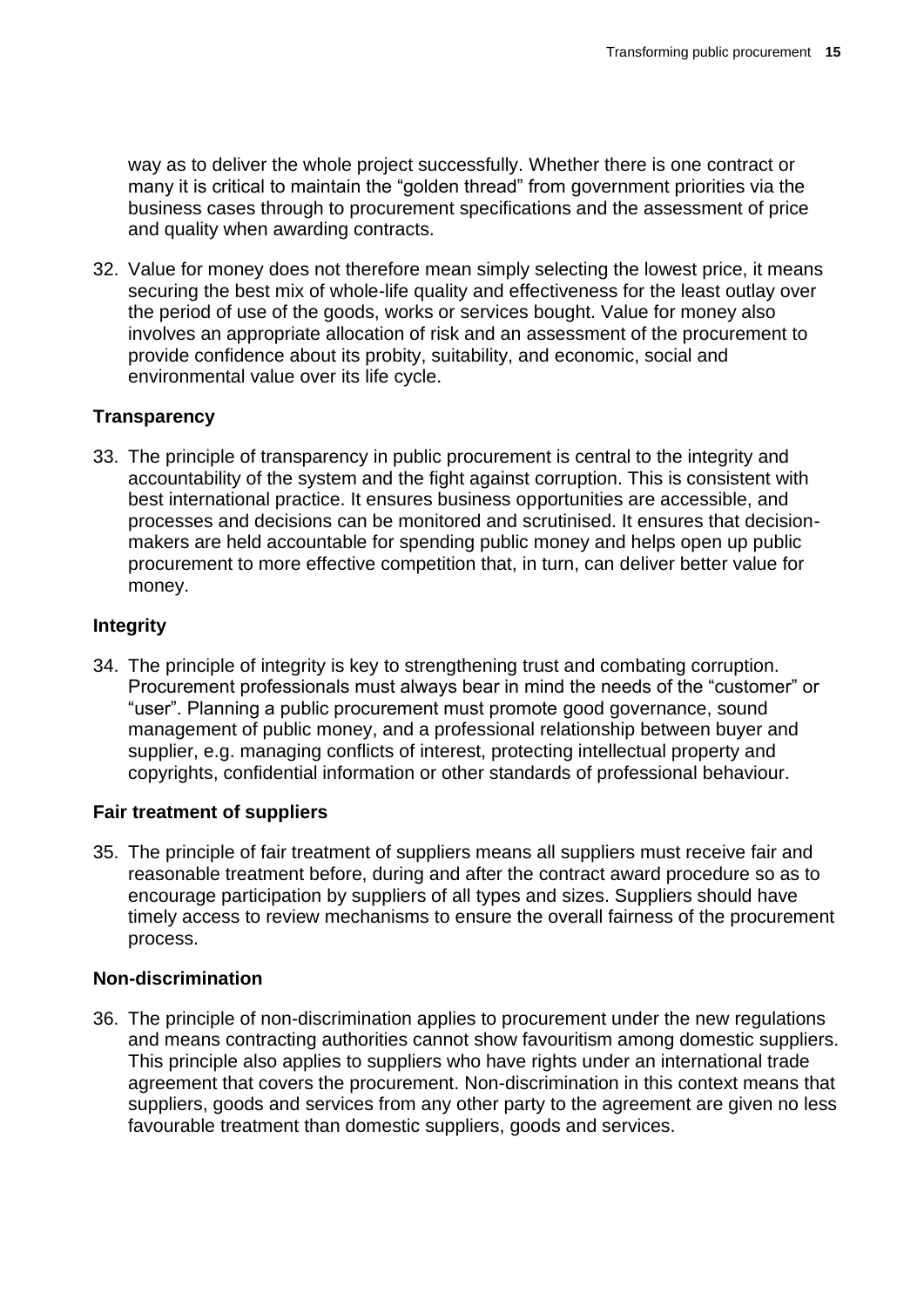# <span id="page-18-0"></span>National Procurement Policy Statement

- 37. Taxpayers' money spent through public procurement will be used to deliver government priorities through projects and programmes that generate economic growth, help our communities recover from the COVID-19 pandemic and tackle climate change. To ensure that the procurement process itself scrutinises suppliers' methods adequately and reflects the requirement to deliver the full range of benefits in each contract, the Government will separately set out plans to legislate to require contracting authorities to have regard to national priorities of strategic importance in public procurement. These priorities will be published in a National Procurement Policy Statement including:
	- delivering social value including economic, social and environmental outcomes;
	- commercial delivery including publishing pipelines of future procurement;
	- commercial capability including benchmarking performance.
- 38. Linking the elements of social value through into procurement is critical to ensuring the social, economic and environmental benefits are delivered through the contract. The National Procurement Policy Statement will set out key outcomes that the Government believes all contracting authorities should have regard to in their procurement and commercial activity where they are relevant to the subject matter of the contract and it is proportionate to do so, such as:
	- Creating new businesses, new jobs and new skills in the UK;
	- Improving supplier diversity, innovation and resilience;
	- Tackling climate change and reducing waste.
- 39. Following the collapse of Carillion, the Government published the Outsourcing Playbook and has recently developed the Construction Playbook which sets out how contracting authorities can get the commercial delivery of public services right at the start. This applies whether the decision is to outsource and deliver a service in partnership with the private and third sector, in-source, use in-house resources or a mix of both. The Playbook includes:
	- Publication of commercial pipelines. Contracting authorities should publish annual pipelines of their planned procurements and commercial activity, looking forward at least 18 months but ideally three to five years.
	- Market health and capability assessments. All complex outsourcing projects should undertake market assessments to determine the health of the relevant market and consider how the commercial strategy and contract design could be set to address potential market weaknesses.
	- Project validation review (PVR). All complex outsourcing projects should go through an independent PVR prior to any public commitment being made in order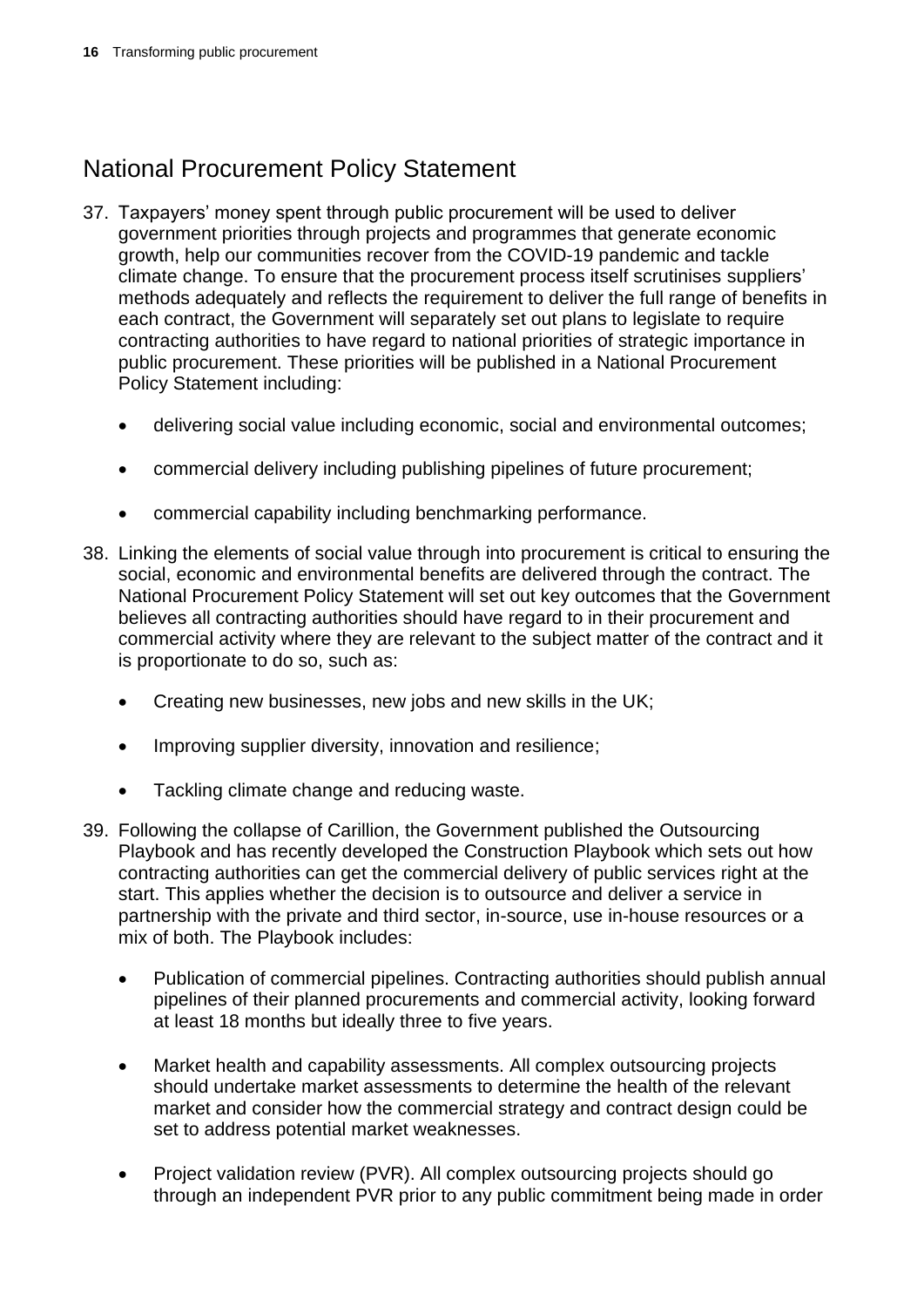to benefit from cross sector expertise in assuring deliverability, affordability and value for money.

- Delivery model assessments (also known as Make versus Buy). Contracting authorities should conduct a proportionate delivery model assessment before deciding whether to outsource, insource or re-procure a service thorough evidenced based analysis.
- Should Cost Model. All complex projects should produce a Should Cost Model as part of the Delivery Model Assessment to estimate the total cost of delivering the service and protect the authority from low bid bias.
- Pilots. Pilots should be used where a service is being outsourced for the first time. Piloting a service delivery model is the best way to understand the environment, constraints, requirements, risks and opportunities.
- Key performance indicators (KPIs). All new projects should include performance measures that are relevant to the service objective and proportionate to the size and complexity of the contract and make at least three KPIs publicly available.
- Risk allocation. Risk allocation should be subject to scrutiny prior to going to market, with meaningful market engagement.
- Pricing and payment mechanism. The approach to pricing and payment goes hand in hand with risk allocation and should similarly be subject to greater consideration and scrutiny to ensure it incentivises the desired behaviours or outcomes.
- Assessing the economic and financial standing of suppliers. All outsourcing projects should comply with a minimum standard when assessing the risk of a supplier going out of business during the life of a contract.
- Resolution planning. Suppliers of critical service contracts to the public sector, should provide corporate resolution planning information so that the contracting authority is prepared for any risk to the continuity of service delivery posed by insolvency.
- 40. Contracting authorities should also ensure they have the right organisational capability and capacity so that their commercial teams are sufficiently experienced and trained to ensure effective commercial delivery. They should assess the procurement skills across their organisation, including benchmarking themselves against relevant standards, to ensure they have the appropriate capability to implement the new reforms and realise the huge potential benefits.
- 41. In taking account of these national priorities, contracting authorities will need to ensure compliance with the law as currently set out in the regulations and as subsequently amended by any legislation or statutory guidance arising out of these reforms. Additionally, they will need to comply with obligations under our international agreements including the GPA. Contracting authorities will still be free to take account of their own strategic priorities as now.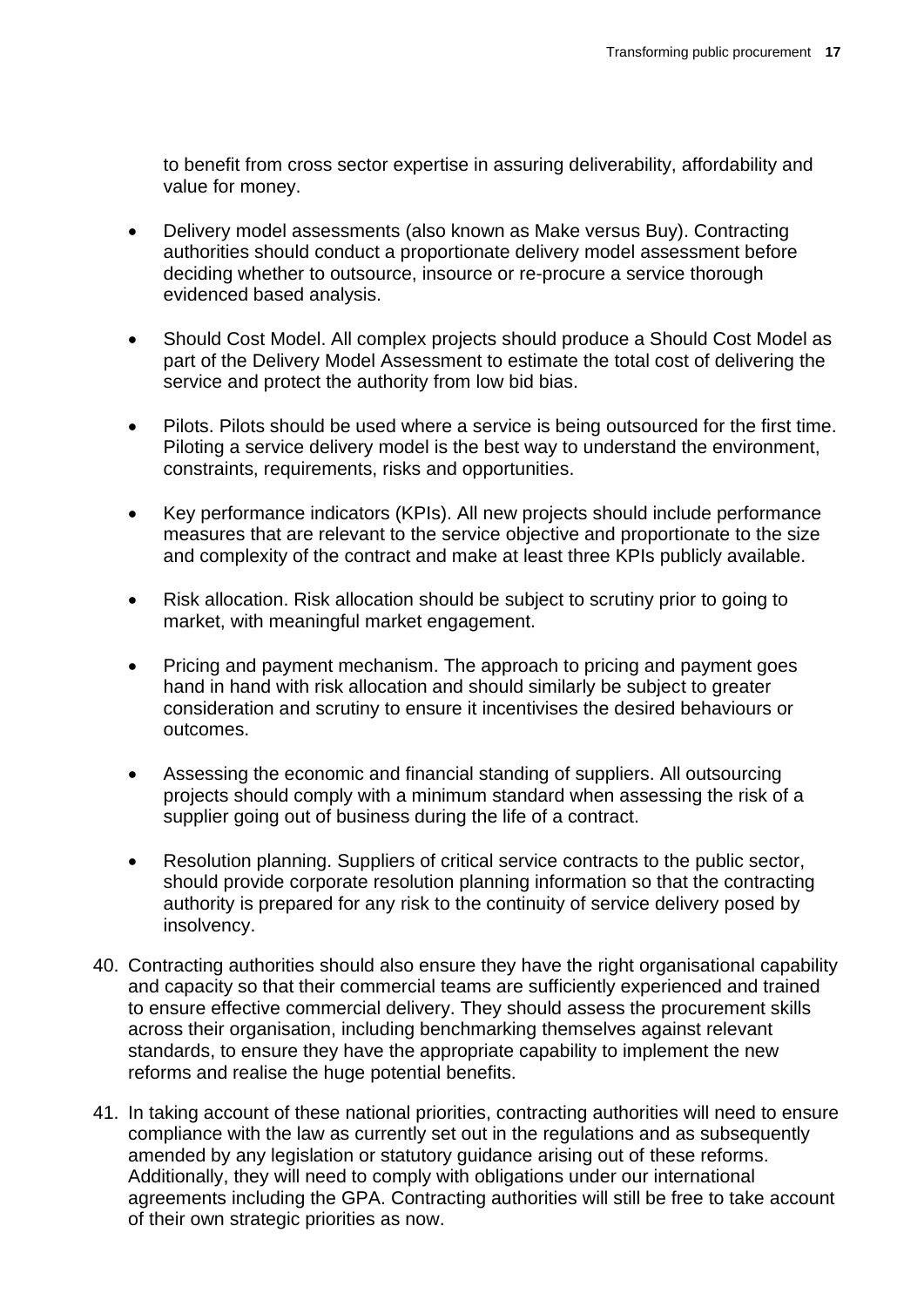## <span id="page-20-0"></span>**Oversight**

- 42. The Minister for the Cabinet Office is responsible for the public contract regulations and for the Government's policy on public procurement, including publishing statutory guidance and Procurement Policy Notes for information or action by contracting authorities in central government and across the public sector.
- 43. The Cabinet Office is also responsible for the Public Procurement Review Service (PPRS). The PPRS was established in 2011 (then known as the Supplier Feedback Service) to informally investigate concerns raised by suppliers, particularly small businesses, relating to public procurement practice in England (similar functions operate in Northern Ireland, Scotland and Wales) and support continuous improvement across the public sector. The PPRS has statutory powers set out in the Small Business, Enterprise and Employment Act 2015 to investigate the performance by contracting authorities of their functions including actions relating to entering into a contract and the management of that contract. The PPRS publishes its findings but it does not have powers to enforce them or make judgements. Since 2011, the small team in the PPRS has investigated over 1800 cases and unlocked over £8m in late payments owed to suppliers both by contracting authorities and in the supply chain.
- 44. The Government proposes establishing a new unit, supported by an independent panel of experts, to oversee public procurement with powers to review and, if necessary, intervene to improve the commercial capability of contracting authorities. This unit would aim to improve capability and practices for the benefit of all contracting authorities and suppliers rather than provide remedies for an individual supplier on a specific procurement. This will be facilitated through greater information about purchasing and supply markets and behaviour, allowing targeted interventions to be implemented, optimising policy delivery and driving improvements in capability, behaviour and practice.
- 45. This unit would have responsibility for:
	- Monitoring to assess and address systemic gaps in commercial capability and understanding, especially as the new rules are adopted. An increased level of monitoring will be necessary initially as the reforms bed in and contracting authorities engage with the new flexibilities.
	- Intervention powers to issue improvement notices with recommendations to drive up standards in individual contracting authorities. Where these recommendations were not adopted, the unit could have recourse to further action such as spending controls.
- 46. The Government proposes establishing this unit within the Cabinet Office. Civil servants would undertake investigations based on information and data generated through improved transparency as well as complaints about systemic issues. The reports produced would be submitted to an independent panel drawn from a pool of experts, which would make recommendations to the Minister for the Cabinet Office. This pool of panellists could be made up of, for example, current or former senior representatives from local government, health and other sectors, commercial experts, supplier representatives and members of the legal profession. To ensure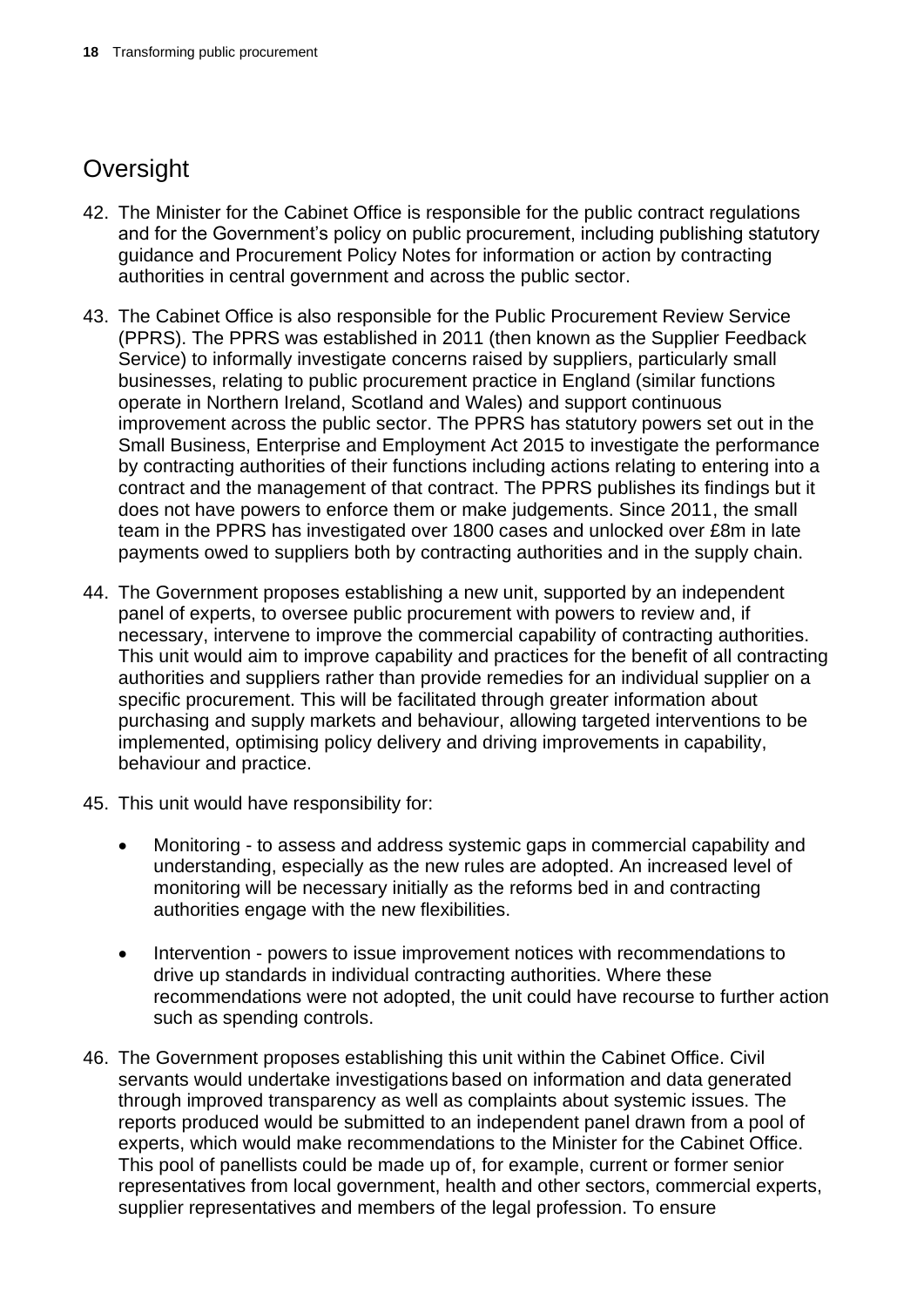transparency, the recommendations of the panel would be published alongside the Minister's decisions.

47. If a debarment register were introduced as a result of the feasibility study proposed in c[hapter 4, th](#page-40-0)e unit could be responsible for centrally managing mandatory and discretionary exclusions of affected suppliers.

Q1. Do you agree with the proposed legal principles of public procurement?

Q2. Do you agree there should be a new unit to oversee public procurement with new powers to review and, if necessary, intervene to improve the commercial capability of contracting authorities?

Q3. Where should the members of the proposed panel be drawn from and what sanctions do you think they should have access to in order to ensure the panel is effective?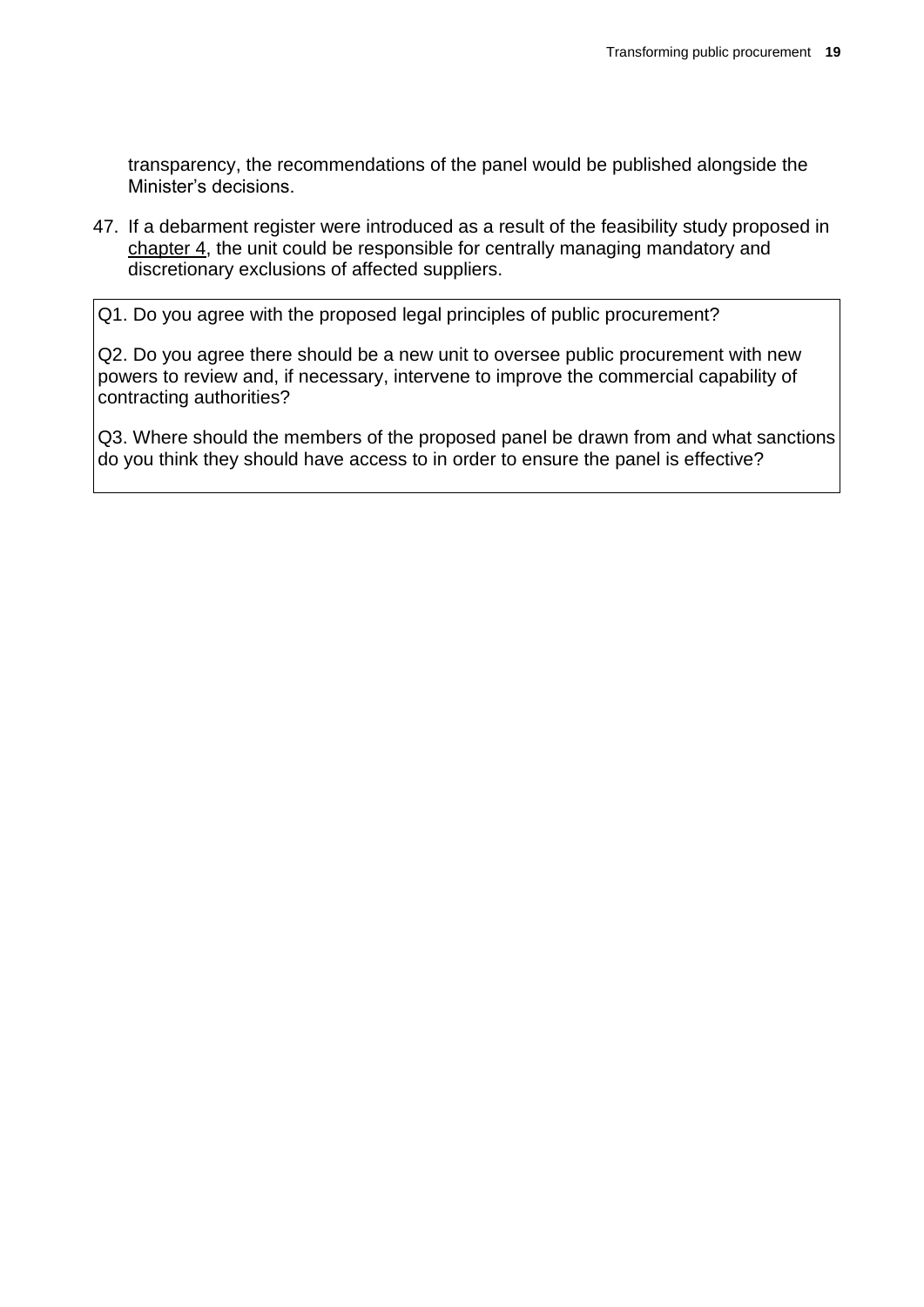# <span id="page-22-0"></span>Chapter 2: A simpler regulatory framework

**We propose slashing the 350+ regulations governing public procurement and integrating the current regulations into a single, uniform framework.**

#### <span id="page-22-1"></span>**Introduction**

- 48. The UK Parliament has passed the following legislation, the regulations transpose various EU Directives on public procurement into UK law to provide the main regulatory framework for public procurement:
	- Public Contracts Regulations 2015 (PCR);
	- Utilities Contracts Regulations 2016 (UCR);
	- Concession Contracts Regulations 2016 (CCR); and
	- Defence and Security Public Contracts Regulations 2011 (DSPCR).
- 49. The table below shows other legislation that apply to contract award procedures. The Government does not propose to include these provisions in the new regulations as, in line with current practice, they are freestanding laws that may be updated from time to time in their own right. Including them in the single and uniform regulations would unhelpfully duplicate and complicate the legal framework.

| Legislation                                                     | <b>Purpose</b>                                                                                                                                                                                                                                                                                                                                                                        | <b>Application</b>       |
|-----------------------------------------------------------------|---------------------------------------------------------------------------------------------------------------------------------------------------------------------------------------------------------------------------------------------------------------------------------------------------------------------------------------------------------------------------------------|--------------------------|
| <b>The Public Services</b><br>(Social Value) Act 2012           | Requires most contracting<br>authorities to which the PCR<br>apply to consider, at the pre-<br>procurement stage, how the<br>procurement could improve the<br>economic, social and<br>environmental well-being of the<br>relevant area, and to consider,<br>in conducting the procurement,<br>how the contracting authority<br>might act with a view to<br>securing that improvement. | <b>England and Wales</b> |
| <b>National Health Service</b><br>(Procurement, Patient Choice) | These Regulations impose<br>requirements on the National<br><b>Health Service Commissioning</b><br>Board ("the Board") and clinical                                                                                                                                                                                                                                                   | England                  |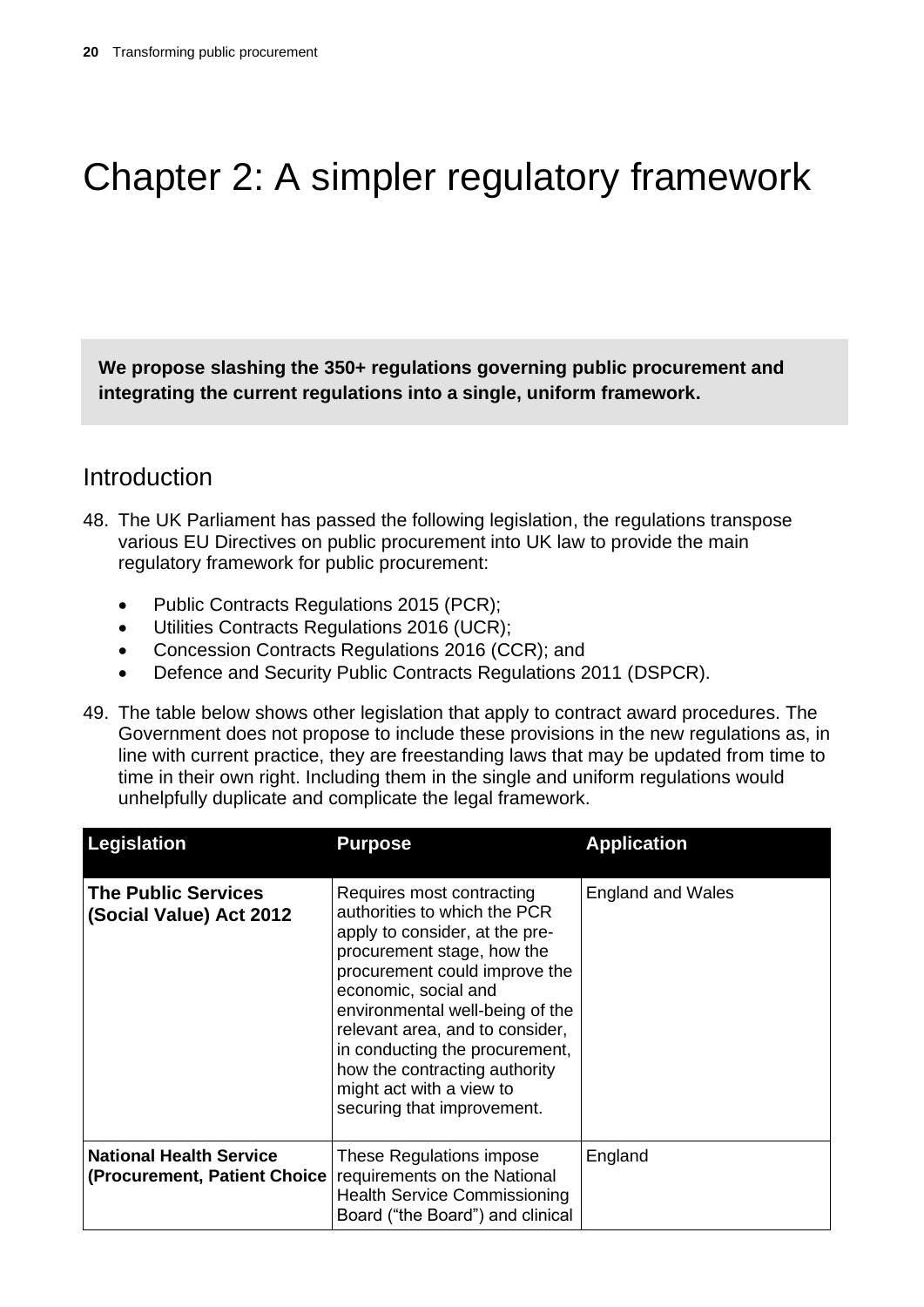| and Competition) (No. 2)<br><b>Regulations 2013</b>                                                       | commissioning groups<br>("CCGs") in order to ensure<br>good practice in relation to the<br>procurement of health care<br>services for the purposes of the<br>NHS, to ensure the protection<br>of patients' rights to make<br>choices regarding their NHS<br>treatment and to prevent anti-<br>competitive behaviour.                                                                                               |                                        |
|-----------------------------------------------------------------------------------------------------------|--------------------------------------------------------------------------------------------------------------------------------------------------------------------------------------------------------------------------------------------------------------------------------------------------------------------------------------------------------------------------------------------------------------------|----------------------------------------|
| <b>Part II of the Local</b><br><b>Government Act 1988</b>                                                 | Part II of the Local Government<br>Act 1988 prohibits local<br>authorities and certain other<br>public authorities from taking<br>into account non-commercial<br>considerations in exercising<br>certain functions relating to<br>procurements for public supply<br>and works contracts and such<br>contracts. Authorities must<br>also give reasons for decisions<br>made in the exercise of those<br>functions   | England, Wales and Scotland            |
| <b>The Local Government</b><br>(Transparency<br><b>Requirements) (England)</b><br><b>Regulations 2015</b> | Requires additional contracting<br>information to be published<br>beyond the legislative<br>requirements of the Public<br>Contracts Regulations 2015.<br>Responsibility for this<br>legislation and the Local<br>Government Transparency<br>Code lies with the Department<br>for Communities and Local<br>Government.                                                                                              | England                                |
| <b>Small Business Enterprise</b><br>and Employment (SBEE) Act<br>2015                                     | Section 39 of the Act that gives<br>the Minister for the Cabinet<br>Office (MCO) the ability to<br>implement secondary<br>legislation imposing duties on<br>public contracting authorities in<br>relation to procurement<br>matters. Under Section 40, in-<br>scope public contracting<br>authorities must co-operate<br>with any investigation of their<br>procurement practices carried<br>out on behalf of MCO. | England, Wales and Northern<br>Ireland |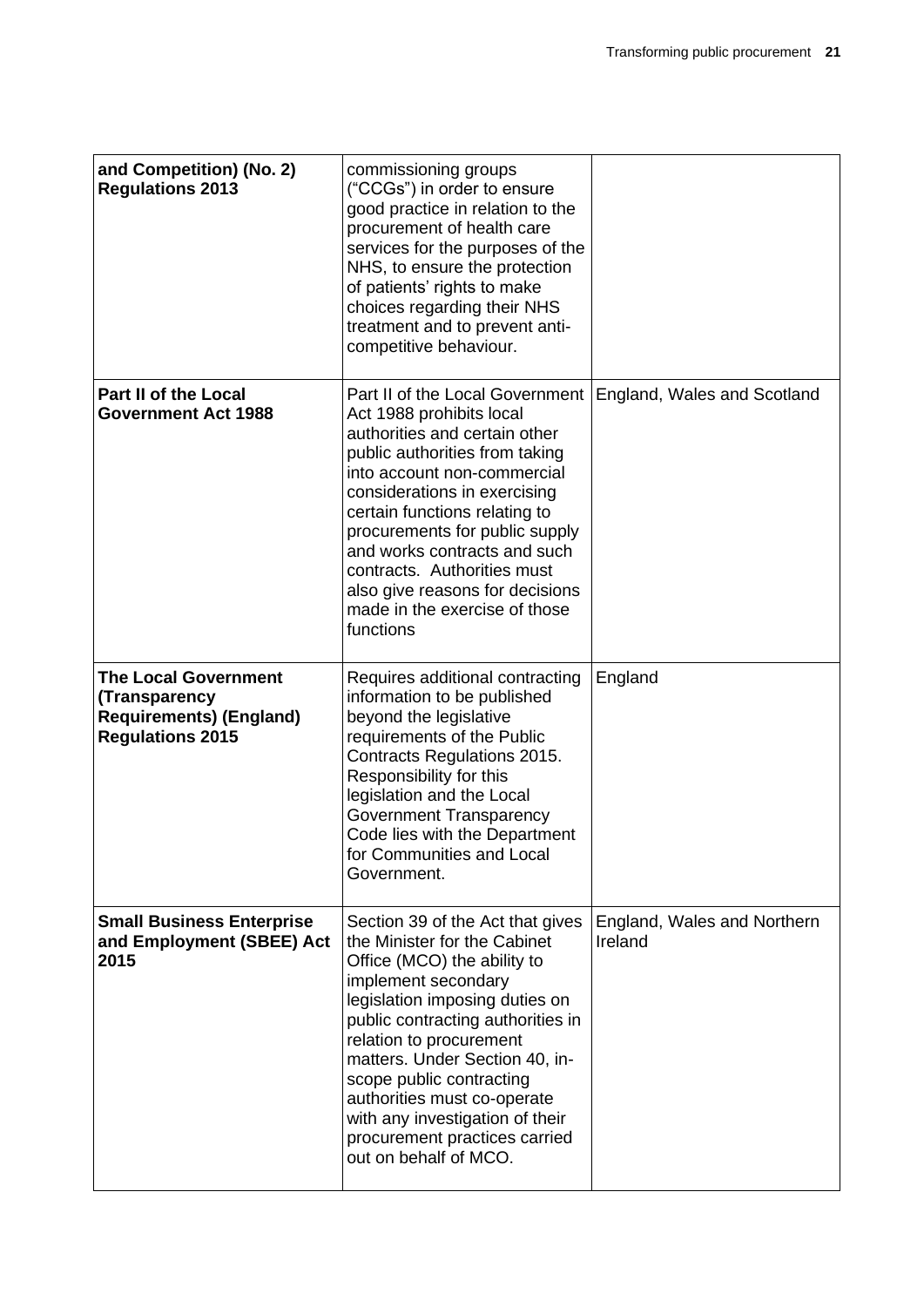| aims to make pursuing<br>payment a simpler process<br>across the EU, reducing the<br>culture of paying late and<br>making payment on time the<br>norm. |
|--------------------------------------------------------------------------------------------------------------------------------------------------------|
|--------------------------------------------------------------------------------------------------------------------------------------------------------|

50. In January 2019, the NHS published a Long Term Plan<sup>3</sup> which included suggested changes to the law to support the implementation of the plan; this included proposals to change procurement legislation for healthcare services. This was followed up by an engagement exercise on the proposals and in September 2019 the NHS published its recommendations to Government and Parliament for an NHS Bill<sup>4</sup>. The procurement of healthcare services is not being considered as part of this Green Paper because the Department of Health and Social Care is continuing to consider next steps in relation to the NHSE proposals on procurement in the Long Term Plan.

## <span id="page-24-0"></span>A single regulatory framework

- 51. There are currently too many sets of regulations with overlapping and complex rules. They are challenging to navigate for commercial teams and suppliers alike. The procurement regulations are particularly burdensome for small businesses. The Government proposes consolidating the PCR, UCR, CCR and DSPCR into a single set of regulations specifically designed for the UK market and priorities. This would reduce complexity and give greater clarity to contracting authorities on which processes and behaviours are or are not permitted during contract awards.
- 52. This consolidation offers the potential for making the regulations easier to understand by:
	- removing confusion over the differences between the detailed rules in the different regulations;
	- reducing legal uncertainty that different wording of parallel rules in different regulations may mean that the rules are different.
- 53. Consolidating the current regulations will be a major and complex exercise and will not by itself achieve our ambition to speed up and simplify the rules. We must combine

<sup>3</sup> [https://www.longtermplan.nhs.uk/wp-content/uploads/2019/08/nhs-long-term-plan-version-1.2.p](https://www.longtermplan.nhs.uk/wp-content/uploads/2019/08/nhs-long-term-plan-version-1.2.pdf)df

<sup>4</sup> [https://www.england.nhs.uk/wp-content/uploads/2019/09/BM1917-NHS-recommendations-Government-](https://www.england.nhs.uk/wp-content/uploads/2019/09/BM1917-NHS-recommendations-Government-Parliament-for-an-NHS-Bill.pdf)[Parliament-for-an-NHS-Bill.p](https://www.england.nhs.uk/wp-content/uploads/2019/09/BM1917-NHS-recommendations-Government-Parliament-for-an-NHS-Bill.pdf)df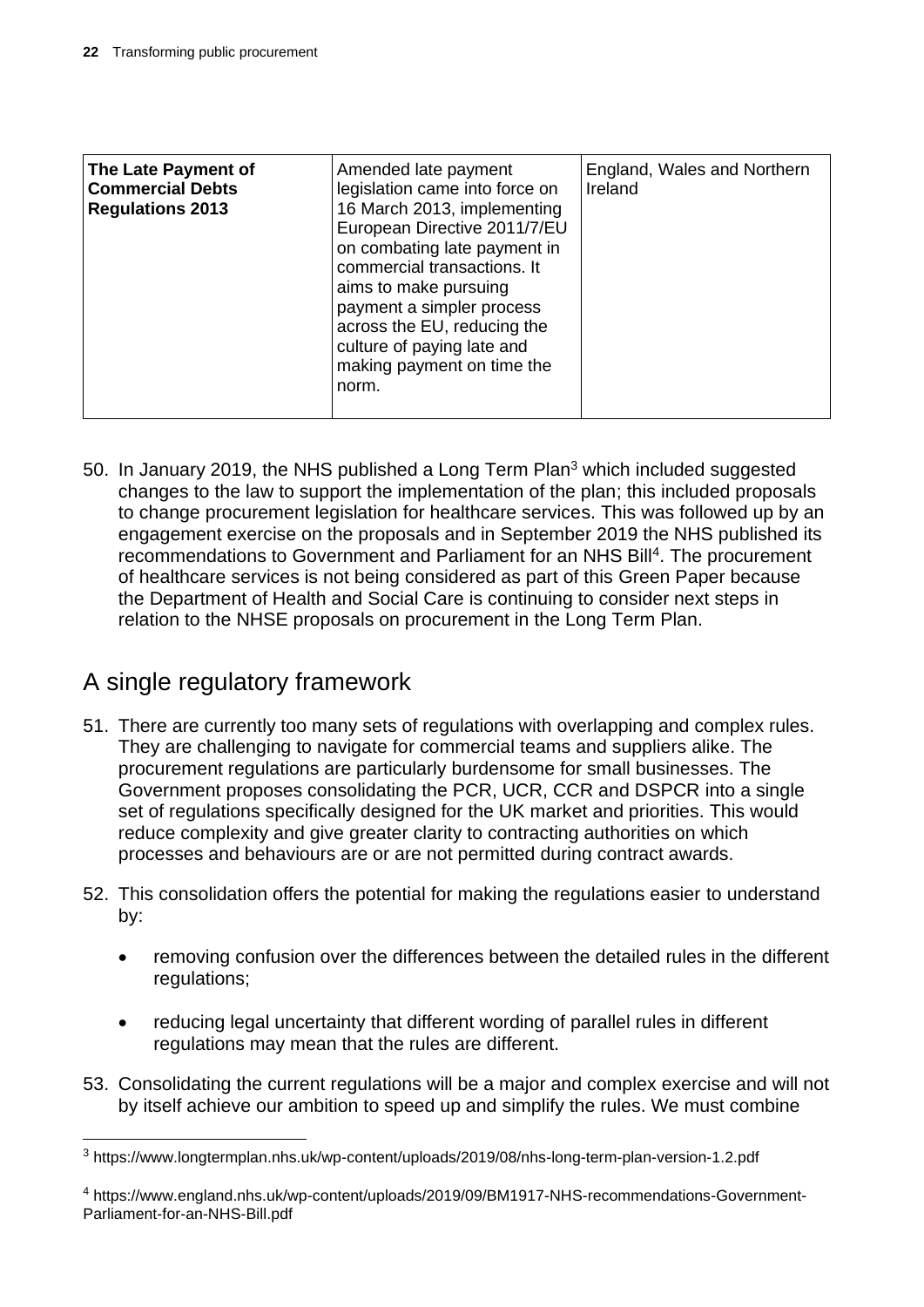consolidation with other reforms to deliver a simpler set of procurement rules. This is why the proposals in this Green Paper must be viewed as a package and alongside an equally important increased effort to uplift commercial capability across the public sector to unlock the benefits of this simplification.

54. The main argument against a set of consolidated regulations is whether the time and effort required in integrating the PCR, UCR, CCR and DSPCR into a single set of regulations would deliver significant benefits compared to delivering the reforms through the existing structure of four separate regulations. Four separate sets means each can be tailored to the needs of each sector. Commercial teams are generally more familiar with the PCR. The UCR and CCR are generally more flexible than the PCR, which may mean that in some cases there is a risk of flexibility being reduced by our proposals where they are more akin to the PCR. There will be familiarisation costs, as contracting authorities and suppliers become accustomed to the new consolidated rules.

#### <span id="page-25-0"></span>Structure of the new regulations

55. The Government proposes that the basic structure of the new regulations would follow the existing regulatory framework. We propose having a common set of main rules for public procurement with sections that contain any unique rules for utilities, concessions and defence and security procurement so we have a coherent set of regulations. The Ministry of Defence will consult as required on the specific defence and security-related elements proposed for the new regulations. In consolidating the regulations into a single and uniform set of rules, we propose to adopt most of the greater flexibilities allowed by the UCR and CCR while recognising commercial teams' greater familiarity with the PCR.

Q4. Do you agree with consolidating the current regulations into a single, uniform framework?

Q5. Are there any sector-specific features of the UCR, CCR or DSPCR that you believe should be retained?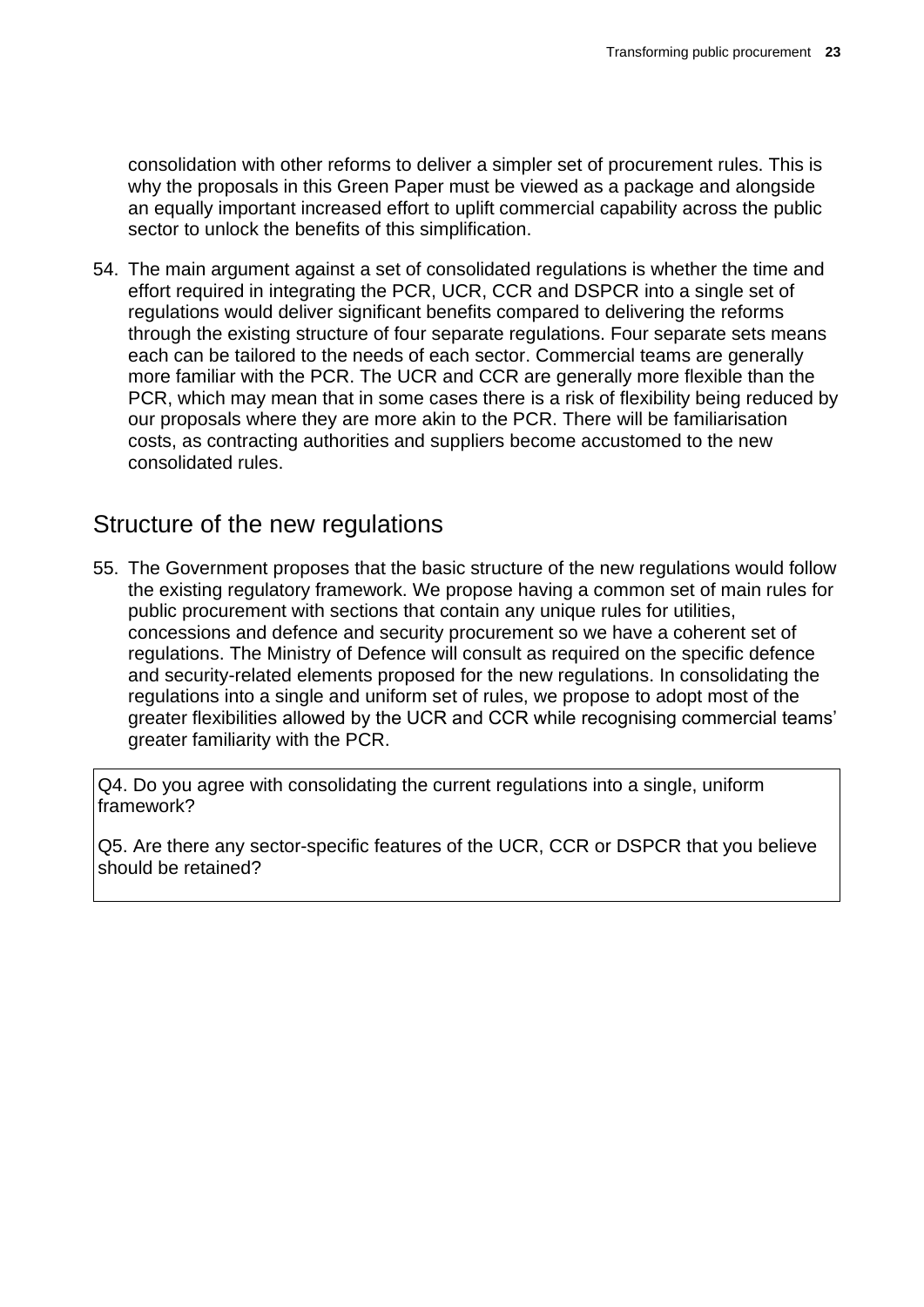# <span id="page-26-0"></span>Chapter 3: Using the right procurement procedures

**We propose overhauling the complex and inflexible procurement procedures and replacing them with three simple, modern procedures:**

A new flexible procedure that gives buyers freedom to negotiate and innovate to get the best from the private, charity and social enterprise sectors.

An open procedure that buyers can use for simpler, 'off the shelf' competitions.

A limited tendering procedure that buyers can use in certain circumstances, such as crisis or extreme urgency.

**We propose including 'crisis' as a new ground on which limited tendering can be used to provide greater certainty for contracting authorities in these circumstances.**

**We propose making it mandatory to publish a notice when a decision is made to use the limited tendering procedure.**

**We propose removing the Light Touch Regime as a distinct method of awarding contracts and applying the rules applicable to other contracts to services currently subject to this regime.**

## <span id="page-26-1"></span>Introduction

56. For too long, modern and innovative approaches to public procurement have been bogged down in bureaucratic, process-driven procedures. We need to abandon the complicated and stifling rules of the procurement procedures and unleash the potential of public procurement so that commercial teams can tailor their procedure to meet the needs of the market. At the moment it is often the choice of procedure that drives the procurement, not the needs of the procurement that drives the procedure.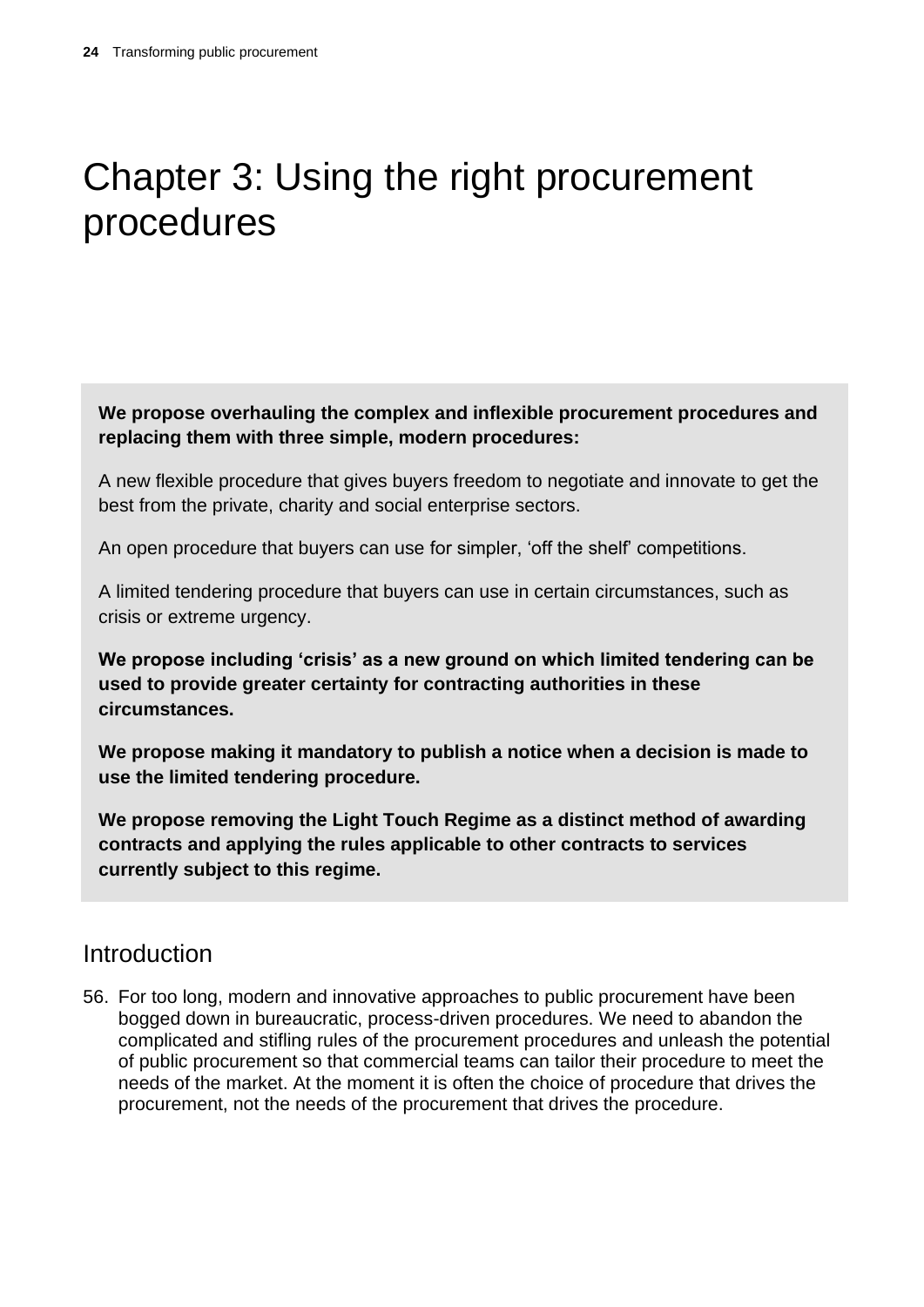## <span id="page-27-0"></span>Current procurement procedures

- 57. Across the PCR, UCR and DSPCR there are currently seven procurement procedures available to award contracts over the thresholds:
	- open procedure;
	- negotiated procedure without prior publication;
	- restricted procedure;
	- competitive dialogue procedure;
	- competitive procedure with negotiation<sup>5</sup>;
	- innovation partnerships procedure, and
	- design contests.
- 58. A more detailed explanation of each of the procedures is at [Annex A.](#page-76-0) The CCR allow buyers the freedom to devise their own procurement procedure, subject to complying with certain procedural requirements based on the principles of transparency, equal treatment, non-discrimination and proportionality.
- 59. There is significant overlap between the procedures, in particular the competitive dialogue procedure and the competitive procedure with negotiation. The restrictive nature of the procedures makes them unsuitable for many procurements and the detailed rules tie buyers' hands in using them. Design contests were introduced in the PCR 2006<sup>6</sup> with the innovation partnership procedure following in the 2015 update. The hope was to encourage innovation but the complex rules have proved impenetrable to many buyers and they are rarely used. In 2017, only three contract notices for innovation partnerships and five for design contests were published by UK contracting authorities.
- 60. The current open and restricted procedures, which do not allow for negotiation with bidders during the process, are the most commonly used. The more flexible procedures, which do allow for negotiations at different stages (subject to certain restrictions), such as the competitive dialogue procedure and the competitive procedure with negotiation, are less frequently used. Collectively the four procedures which allow for negotiations of competitive dialogue; competitive procedure with negotiation; innovation partnerships procedure, and design contests, accounted for less than 10% of all advertised contracts awarded in the UK between 2016 and 2018 across PCR, UCR and CCR.
- 61. Any reforms to the procedures in the new regulations will need to comply with the UK's obligations under the GPA but this allows considerable flexibility. The key obligations are that buyers conduct in-scope procurements in a way that is consistent with the general requirements of non-discrimination, transparency and openness, avoiding conflicts of interest and preventing corruption. The GPA restricts the use of 'limited tendering' (i.e. tendering without prior advertisement) to circumstances that are reflected in the UK in the circumstances where the negotiated procedure without prior

<sup>&</sup>lt;sup>5</sup> In the UCR and DSPCR, this procedure is known as the negotiated procedure. In both cases this is substantially the same as the competitive procedure with negotiation in the PCR.

<sup>6</sup> ht[tps://www.legislation.gov.uk/uksi/2006/5/made/data.pdf](https://www.legislation.gov.uk/uksi/2006/5/made/data.pdf)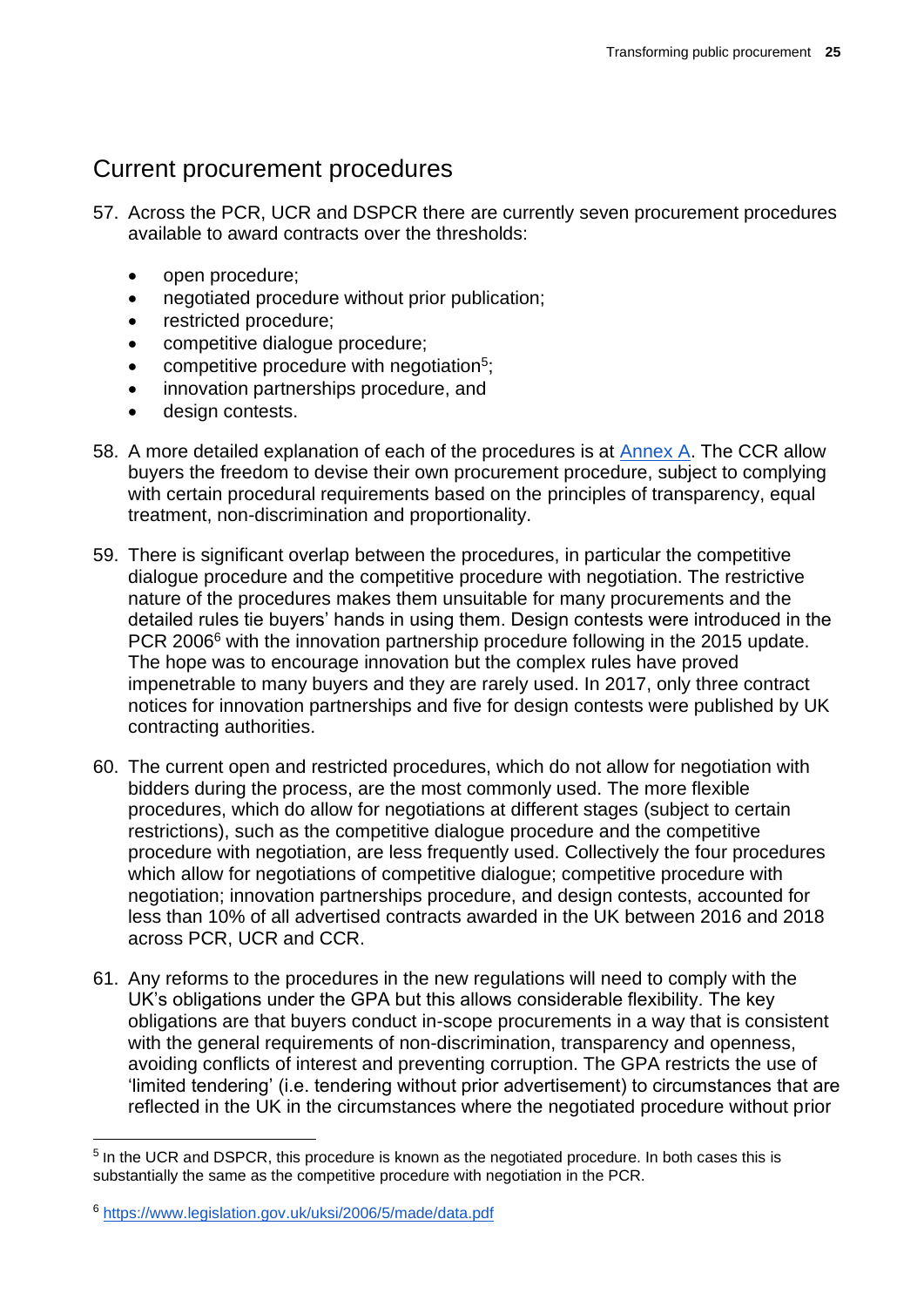publication can be used (e.g. extremely urgent and unforeseeable situations). It does not restrict the use of 'open tendering' (i.e. where all interested bidders can submit a tender) or 'selective tendering' (i.e. where only qualified bidders are invited to submit a tender).

- 62. The Government proposes replacing the existing seven procedures with three simple, modern procedures:
	- a new competitive, flexible procedure that gives buyers maximum freedom to negotiate and innovate to get the best from the private, charity and social enterprise sectors;
	- retain the open procedure which buyers can use for simpler, 'off the shelf' competitions as now (expanding its availability to suitable defence and security procurements for which this procedure is currently not available);
	- retain the negotiated procedure without prior publication but renaming it as the limited tendering procedure.

## <span id="page-28-0"></span>The competitive flexible procedure

- 63. The Government proposes introducing a new competitive, flexible procedure with minimal detailed rules, only those needed to comply with the proposed principles of public procurement and the GPA. This procedure would be similar to the existing "Light Touch Regime" which can currently only be used to procure specific social, health and other services. This will give commercial teams maximum flexibility to design a procurement process that meets their needs and the needs of the market. This new procedure would replace five of the existing procedures: restricted, competitive dialogue, competitive procedure with negotiation, innovation partnerships and design contests. It will also be used for the award of all concession contracts.
- 64. The rules for the new competitive, flexible procedure would be that:
	- the process is consistent with the proposed principles of public procurement;
	- the opportunity is advertised and notices are published in line with the proposed transparency requirements;
	- the contract notice contains the basic information regarding the contracting authority and the opportunity (e.g. specification, timelines and any conditions for participation;
	- the process remains consistent with the information provided in the contract notice (i.e. the buyer does what they said they would do at the outset);
	- the process complies with the proposed requirements on selection and evaluation;
	- time limits on participation and submission of final tenders are reasonable and proportionate and within the GPA minimum time periods of: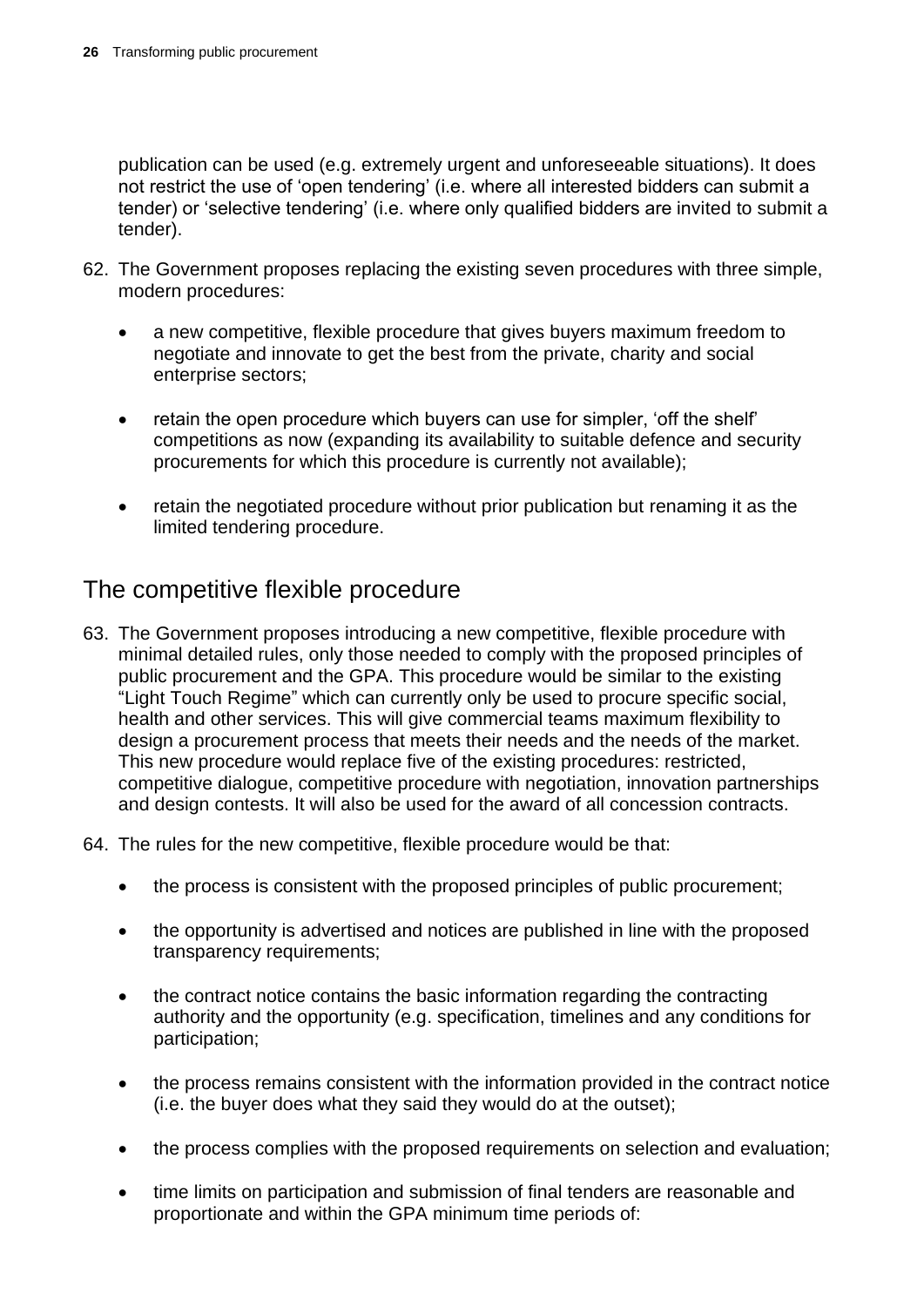- 30 days to receive expressions of interest after publication of the contract notice;
- 25 days for submission of tenders after issuing the invitation to tender; and
- scope to reduce either or both of these timescales to 10 days in each case in the case of urgency.
- 65. Providing greater flexibility for commercial teams to design their procedure to fit their procurement will encourage innovation and allow them to engage with the market more effectively and proactively. It will allow buyers to build in stages of negotiation and deploy modern commercial tools such as reverse auctions. The proposed procedure would be suitable for a wide range of procurements including:
	- simple requirements where an initial selection stage is needed to limit the number of bidders, for example to meet specific technical requirements in order to bid;
	- for complex requirements where negotiations with bidders would be beneficial in helping them understand the requirements and/or in delivering better value for money and innovation;
	- for procurements where the contracting authority may not want to limit the field through an initial selection stage without first evaluating the product, technology or software being offered; this would be particularly useful where a prototype or other practical demonstration is required;
	- for procuring innovative products or services using a phased approach to develop the solution(s).
- 66. This will not only benefit contracting authorities but improve the experience for suppliers, removing bureaucracy and making it easier for start-ups and new entrants to public sector markets to access these opportunities on an equal footing. This proposal sits alongside other proposals in the Green Paper, particularly on selection and award and transparency, which will truly enable the full flexibility of these changes to be exploited.
- 67. The increased opportunity for using negotiation should be valuable, particularly in complex procurements where negotiation can ensure suppliers gain a better understanding of the buyer's requirements, with more outcome-based specifications to allow the market to come forward with innovative solutions. Elimination of suppliers through negotiation would still need to be in accordance with the stated evaluation criteria and there would need to be a deadline for the submission of final tenders once negotiations are concluded.
- 68. For the full benefits of this new procedure to be achieved, there will need to be a shift in the behaviour of commercial teams. There will have to be an increase in buyer capability to exploit the freedoms and gain the true benefits available. The proposals provide significantly more flexibility; with this will come greater discretion for contracting authorities on how they conduct procurements as the rules will not be as prescriptive.
- 69. The Government believes the advantages of the new competitive, flexible procedure outweigh the disadvantages but there are, nonetheless, risks in the approach: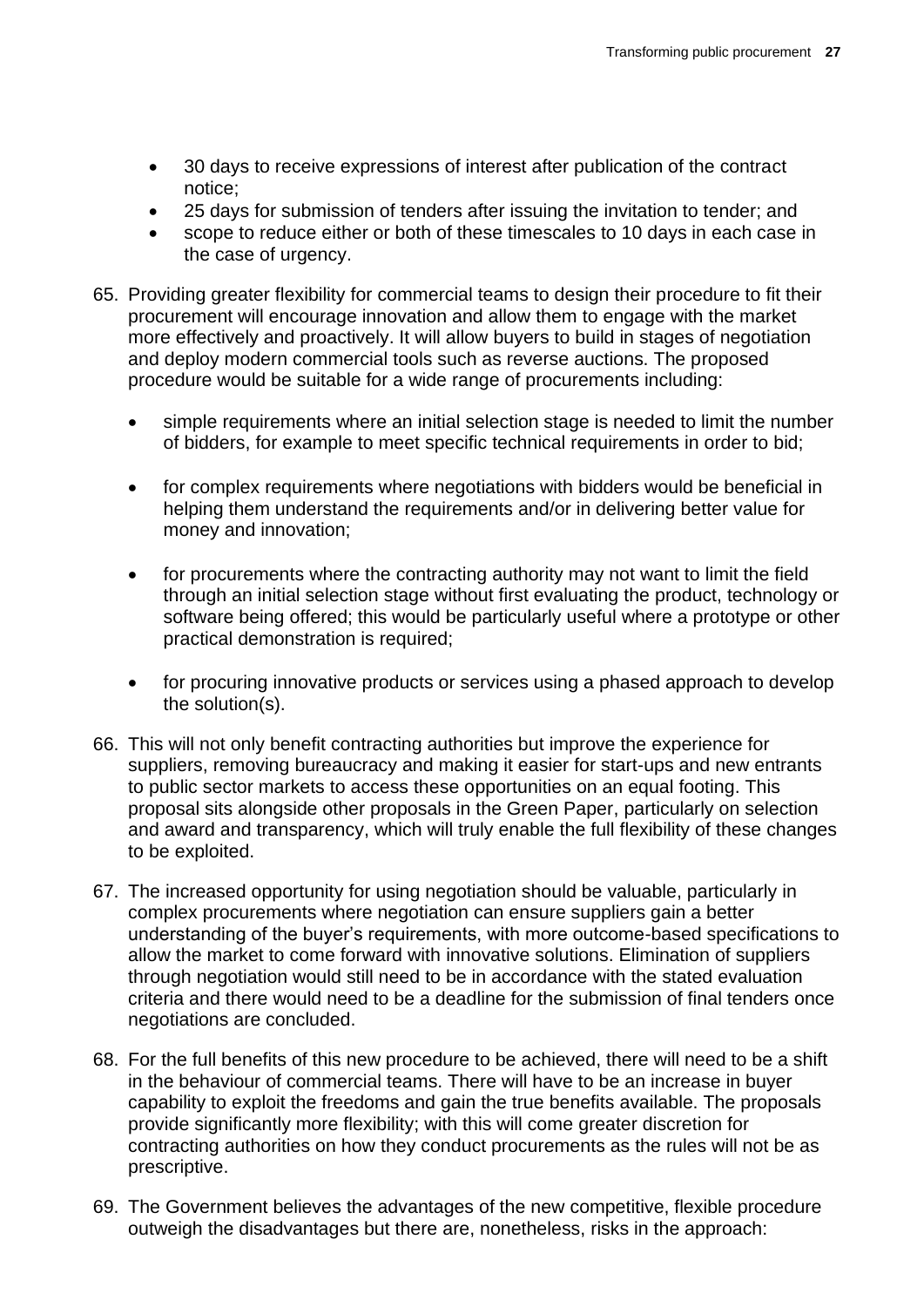- it will be unfamiliar to buyers and suppliers and likely result in familiarisation costs and time to bed in; or buyers may choose not take advantage of the increased flexibility and revert to traditional methods, resulting in limited benefits from the new procedure.
- the increased flexibility may result in greater divergence across buyers, limiting the extent to which standard approaches are developed and increasing the overall time and cost of procurements due to poor practice;
- greater use of negotiations could prolong procurement timescales and the possibility of negotiation later in a procedure may cause suppliers not to put their best proposals forward in initial tenders;
- an increased number of legal challenges as the new procedure is tested; this could result in principles being established through Court judgments, which are always specific to circumstances and as a result can be more difficult to interpret than detailed rules set out in legislation.
- 70. To mitigate the risks around unfamiliarity and underutilisation of the increased flexibility, we intend to provide training and detailed guidance for contracting authorities; this will include examples of processes that could be used under the competitive flexible procedure. As use of the new procedure increases, we would publish case studies as examples of good practice.

## <span id="page-30-0"></span>The open procedure

71. The Government proposes that the open procedure should be retained as a standard procedure available to contracting authorities and extend its availability to suitable defence and security procurements. While it would be possible to undertake a process akin to the open procedure through the new competitive flexible procedure, there is merit in retaining the open procedure in its own right. It is the most popular procedure and will continue to be appropriate for simple requirements where an initial selection stage is not needed. It will also be useful to have a default standard procedure for inexperienced buyers.

## <span id="page-30-1"></span>The limited tendering procedure

- 72. The Government proposes that the negotiated procedure without prior publication of a contract notice should be retained as a standard procedure available to contracting authorities but that it should be renamed as the limited tendering procedure. This is a well-established approach only available in a limited number of circumstances and with appropriate safeguards. Guidance will make clear that there should be no general assumption that this process is single source.
- 73. The process will be similar to the current negotiated procedure without prior publication of a contract notice. As is currently the case, the contracting authority must not award to a supplier who is subject to a mandatory exclusion ground and can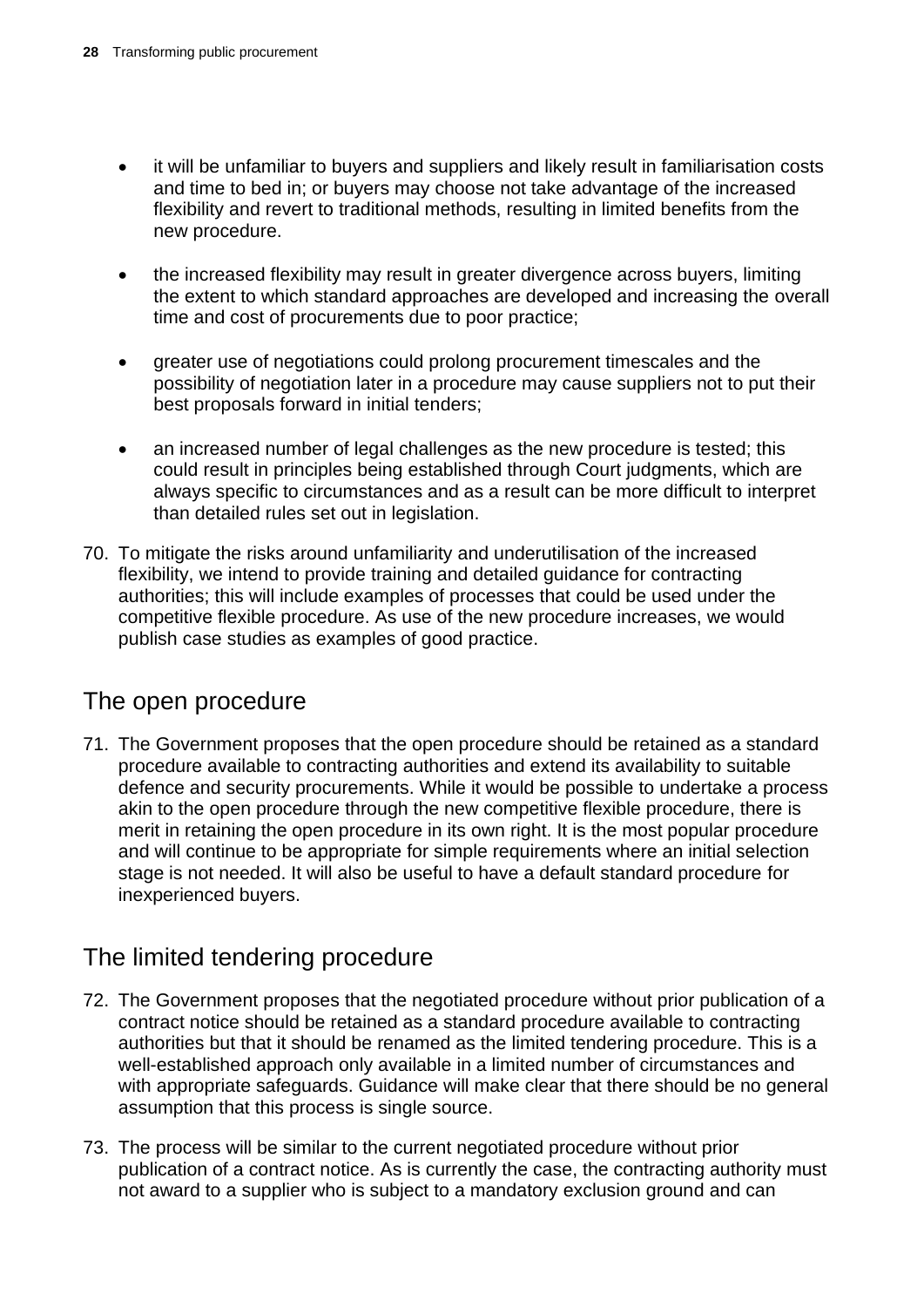conduct negotiations with the supplier. They must publish a contract award notice within 30 days of contract award.

- 74. The contracting authority will need to document their analysis to demonstrate that their decisions are fully justified. The grounds for using the procedure will remain broadly unchanged from the current regulation 32 of the PCR which are summarised as follows:
	- absence of tenders or suitable tenders in an advertised procurement;
	- artistic reasons, technical reasons or exclusive rights;
	- extreme urgency;
	- for the purchase of research and development goods:
	- additional purchase of goods where a change in supplier would result in technical difficulties:
	- purchase of goods on commodity markets;
	- purchase of goods on advantageous terms due to winding up or bankruptcy;
	- design contests (will be removed as the procedure will cease to exist);
	- repetition of works and services in limited circumstances.
- 75. We propose to add in a new circumstance in which limited tendering can be used, i.e. in the case of crisis (see below).
- 76. In the current regulations where the contracting authority intends to award a contract without prior publication of a contract notice, there is the option to publish a voluntary transparency notice and apply a 10 day standstill period before entering into the contract. In these circumstances, the remedy of ineffectiveness does not apply. The voluntary transparency notice must give the justification for the decision to award a contract without prior publication of a contract notice. As indicated by the name, this is not a mandated notice.
- 77. We propose to make it mandatory to publish a notice whenever the decision is made to award a contract under the limited tendering procedure. In addition, with the exception of those contracts placed due to crisis or extreme urgency, we propose that a 10 day standstill period will apply to all awards under the limited tendering procedure. This is to encourage transparency within the procurement process and will require contracting authorities to demonstrate clearly their justification for using the limited tendering procedure. This is in addition to the existing requirement to publish a contract award notice, which will be retained.

#### **Limited tendering in the case of crisis or extreme urgency**

- 78. There is currently ambiguity in the regulations regarding contracting in the case of crisis where immediate, short term responses are required, as distinct from situations where there is extreme urgency due to unforeseeable events. It is not always entirely clear what is possible with regard to the award of contracts without advertisement. We want to ensure that contracting authorities can act quickly and effectively in appropriate circumstances, but also ensure transparency in the process and encourage competition as far as possible.
- 79. To provide greater clarity, we propose retaining the current circumstances for allowing limited tendering in cases of extreme urgency brought about by unforeseeable events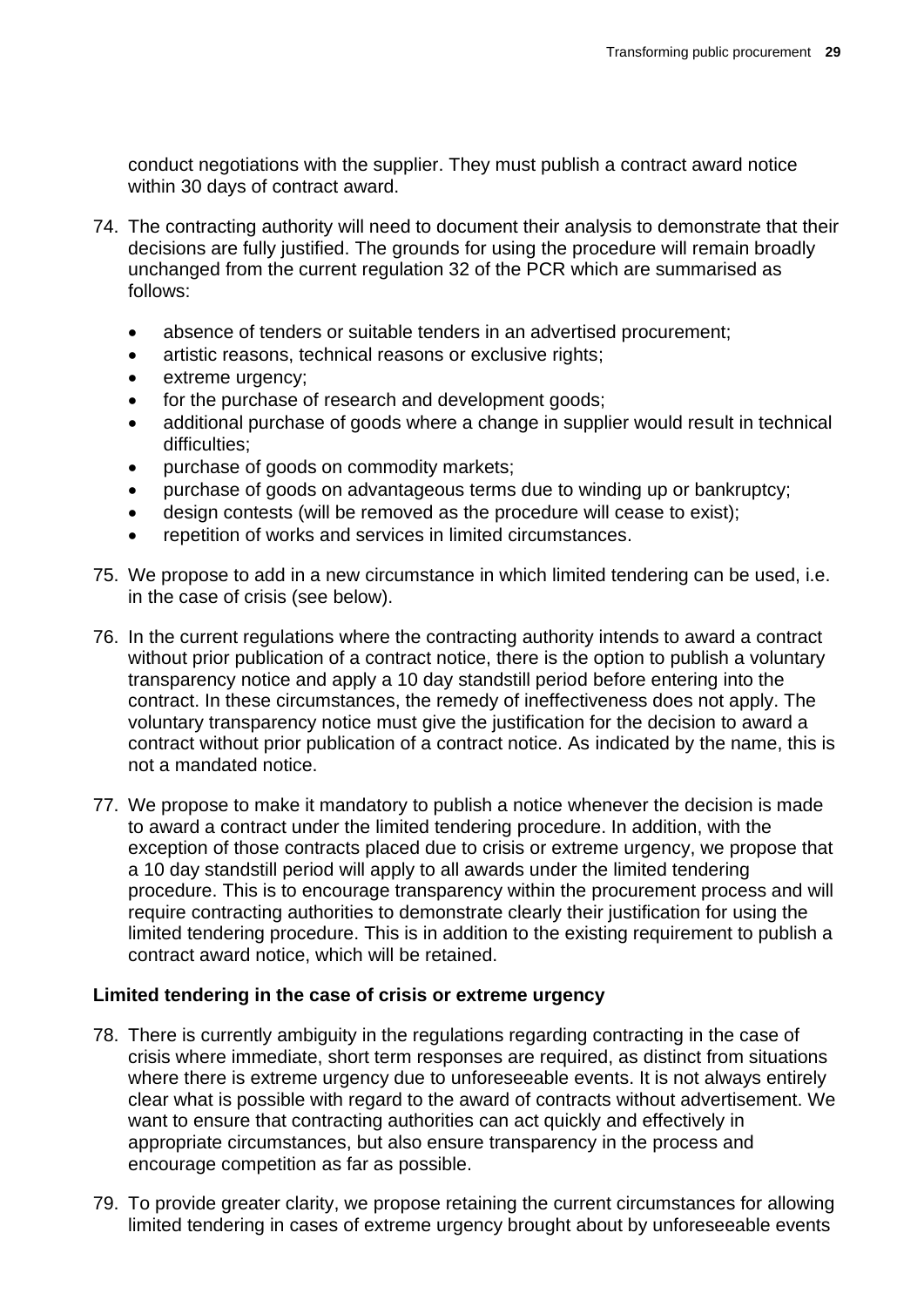and include a new circumstance specifically relating to crisis. In broad terms, we propose that a crisis would cover:

- an event which clearly exceeds the dimensions of harmful events in everyday life and which substantially endangers or restricts the life or health of people;
- where measures are required to protect public morals, order or safety; or
- where measures are required to protect human, animal or plant life or health.
- 80. The inclusion of the crisis circumstance would provide greater certainty to contracting authorities should there be a national or local emergency. We propose to give the Minister for the Cabinet Office new powers to declare a crisis for the purposes of this circumstance under the reformed rules. Contracting authorities would need to submit to the Minister of Cabinet Office if they believe a crisis should be declared for the decision to be made. This circumstance would only apply to contracts awarded to deal with the immediate requirement posed by the crisis.
- 81. Where a contracting authority can justify limited tendering on the basis of crisis or extreme urgency, this does not mean that they should necessarily directly award a contract to a chosen supplier. Even if the time limits within the accelerated procedures cannot be met, when there are a number of potential suppliers and scope to undertake a degree of competition, a contracting authority should consider this and if they do not take this course, keep a record of their reasoning. To increase competition in these circumstances we propose that contracts let under these provisions would be excluded from the risk of automatic suspension preventing contract award and delay. This proposal is outlined in more detail [in chapter 7](#page-67-0).
- 82. In the case of crisis or extreme urgency, the contracting authority would be required to publish the proposed notice outlined above. We are considering options for how central government departments might better notify Parliament of this information alongside publication. Further information on remedies in these circumstances is in [chapter](#page-67-0) 7, and for contract amendments in [chapter 8](#page-72-0).

#### <span id="page-32-0"></span>Innovation in procurement

- 83. Science and innovation are important drivers of growth and productivity. Innovative technologies and approaches offer an opportunity to transform industry, the delivery of public services and the lives of people across the country. Supporting the innovation ecosystem is a key government priority, which is why the UK has been increasing public investment in this area at historic levels, to deliver our ambitions of scientific and technological leadership.
- 84. The UK has a world class science base and realising the benefits from this relies on a competitive, dynamic market economy. Public procurement offers significant potential as a strategic lever to drive innovation in the UK, through fostering markets for innovative new products and services, encouraging a wide range of firms to develop new and innovative solutions to solve public policy issues, and to provide the certainty needed to encourage investment in innovation.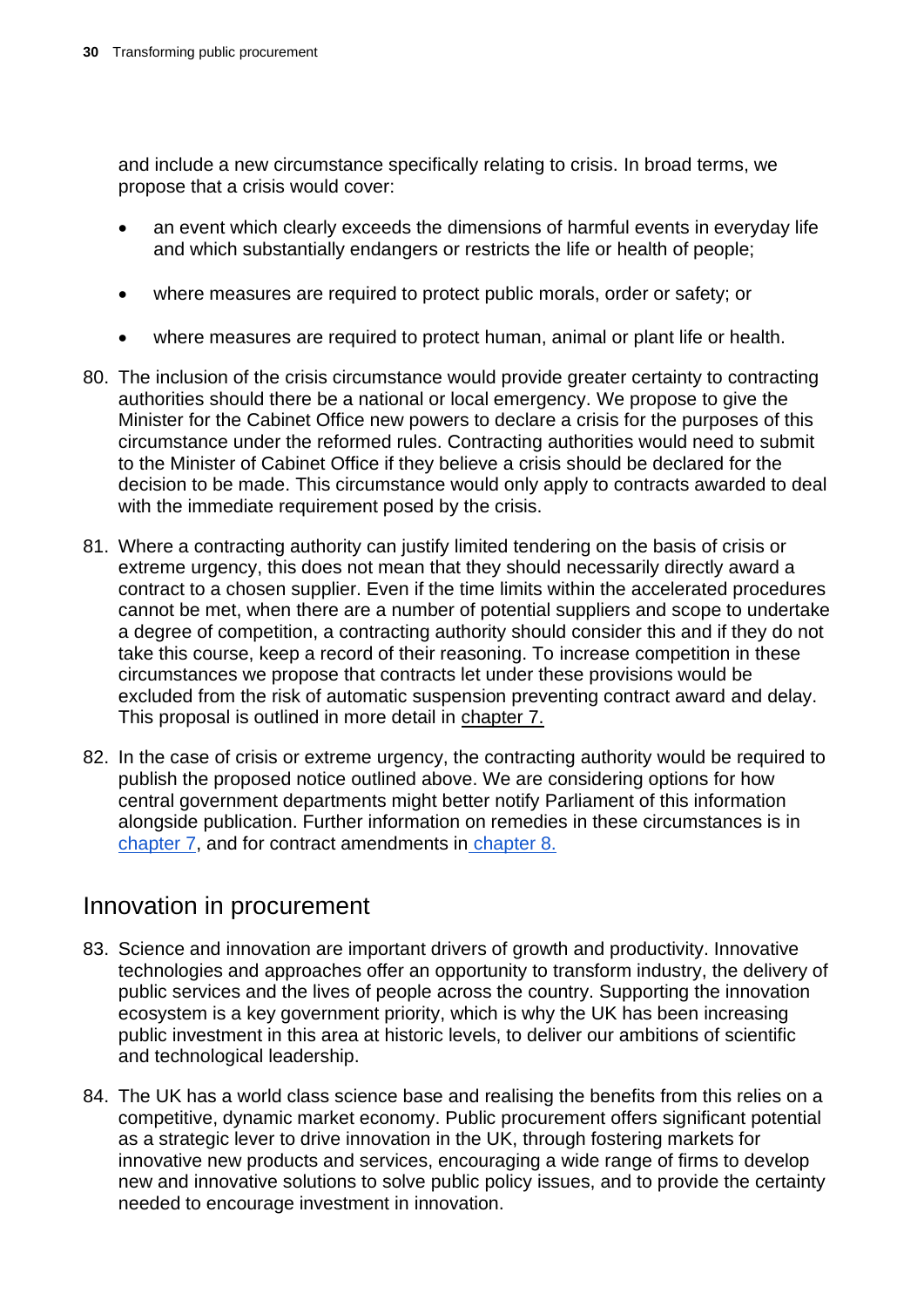- 85. Current procurement practice can create high entry costs which are a fundamental barrier to supporting innovation, while also vulnerable to shifts in public sector demand. This makes proactive engagement from businesses high-risk, even when they can drive significant efficiencies. These risks are amplified by information asymmetries that hinder market-led development of (or investment in) emerging technologies. Compounding this, innovative solutions can often be considered or sought too late in project cycles.
- 86. The reforms outlined in this Green Paper represent a significant step forward in providing the structures, procedures, tools and information to contracting authorities to enable them to focus on innovation as a part of their procurement approach.
- 87. The flexible, competitive procedure, in particular, is intended to empower contracting authorities to design and select procurement processes that facilitate innovative responses. This is intended to encourage proactive engagement with suggestions from the market. Alternative, and in some cases, novel procedures are an important aspect in achieving this because they can give contracting authorities a better understanding of the intelligent innovation opportunities available, allow bidders to adopt a different approach to that specified, and allow commercial teams to adopt 'performance' or 'outcome-based' specifications rather than 'conformance-based' specifications, thereby encouraging supplier innovation.
- 88. In this context, the reforms proposed in his Green Paper represent a significant opportunity for the Government to foster institutional and cultural change in contracting authorities responsible for public procurement. The Government will work across the public sector to establish a more innovation-friendly culture as well as practices among contracting authorities. This will emphasise the importance of early engagement and encourage contracting authorities to articulate challenges rather than prescribing a specific solution for delivery. This approach has the potential to result in more imaginative and inventive proposals.
- 89. A more sophisticated understanding of different types of value including social value - across the public sector marketplace is an important aspect in the assessment and effective delivery of public contracts. The new Construction Playbook sets out best practice for contracting authorities, including policies to support innovation in construction such as setting clear and appropriate outcome-based specifications that are designed with the input of industry and early supply chain involvement. This is a practice the Government plans to further integrate across public procurement and builds on the message that there should be a clear 'golden thread' from government priorities to the development of strategies and business cases for programmes and projects and through to procurement specifications. If done correctly this approach will encourage market collaboration that identifies and refines proposals as well as provides evaluation criteria that can allow contracting authorities to conduct more sophisticated evaluations of quality, wider public policy delivery and whole-life value.
- 90. The Government wants to address and better understand the ways in which procedural, cultural and data challenges in public procurement can be overcome to better support more effective utilisation of innovation in procurement. These reforms will be supported by a programme of training, guidance and case studies to support public procurers, with the ultimate aim of improving Government's commercial capability. We would welcome stakeholders' feedback to help inform this programme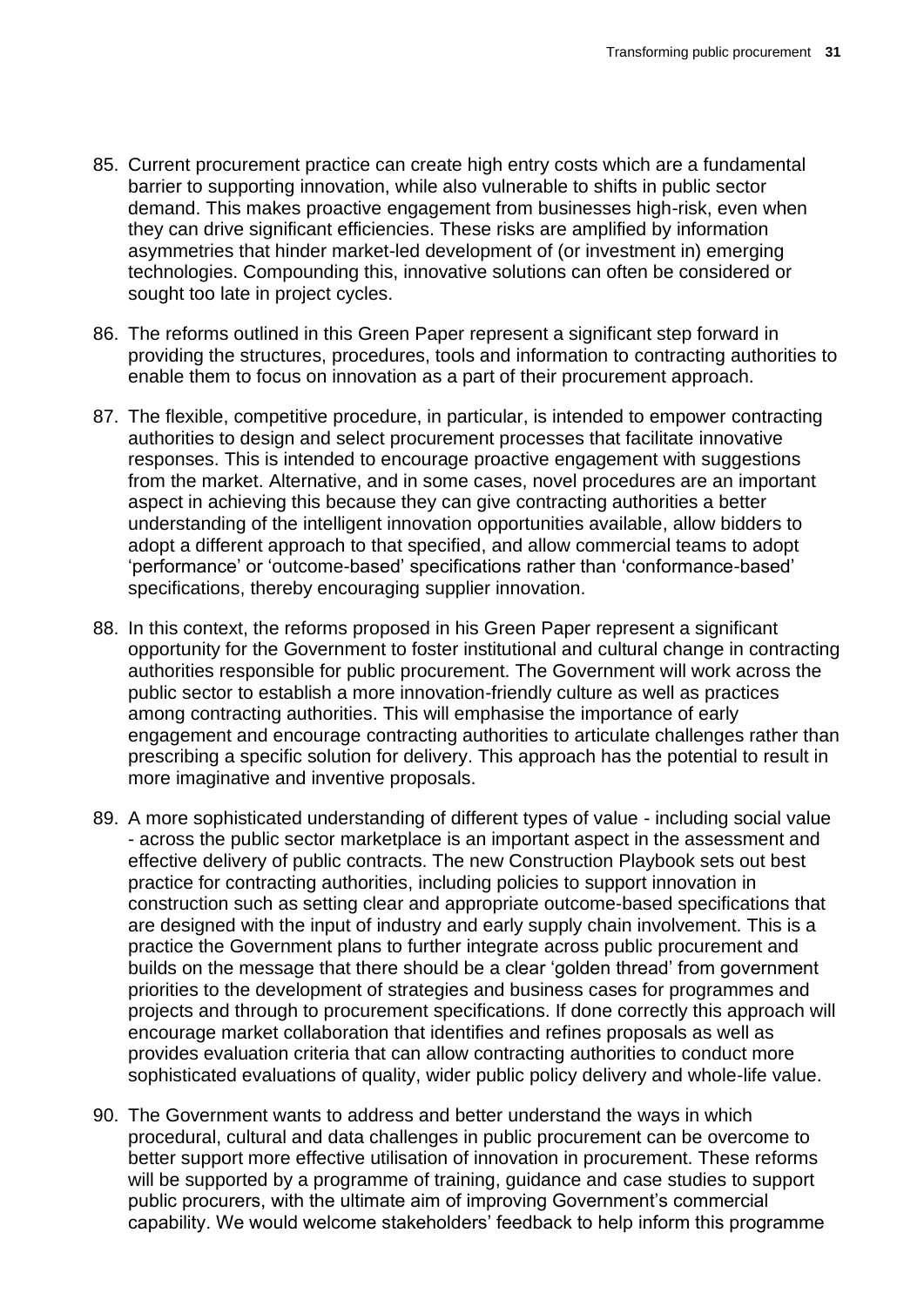and ensure that these wide-ranging changes are properly taken up and utilised across contracting authorities.

#### **Going further**

- 91. This is one element of a wider programme of reform to public procurement, and there are other processes and elements which can help procurement foster innovation. While not the focus of this Green Paper, we are interested in views on what further measures the Government can take or how the Government can encourage processes which incentivise procurement as a tool for innovation. Initial stakeholder feedback has suggested options that the Government could consider, such as the use of 'innovation labs', to bring innovative suppliers and relevant bodies together to develop ideas, including through 'multiple supplier collaborative solutions', and powers that enable review and post-contract amendments to contracts when considering variations due to innovation. There may also be more creative ways to use and share data. There are also relevant factors beyond this, such as pre-procurement processes related to R&D and award, the Small Business Research Initiative (SBRI) and the Pre-Competitive Procedure to engage and support industry more comprehensively.
- 92. While this Green Paper is not making formal proposals on these approaches, we would welcome stakeholders' views on what further measures the Government should be considering.

#### <span id="page-34-0"></span>Social, health, education and other services

- 93. Social, health, education and other services currently listed in Schedule 3 of the PCR have a lighter set of procurement rules, commonly known as the Light Touch Regime (LTR). The rules of procedure governing the LTR are set out in regulations 74 to 76 of the PCR
- 94. Service contracts that fall within the scope of the LTR must be advertised in a Contract Notice. Contracting authorities are able to determine their own procurement procedure, but it must be at least sufficient to comply with the principles of transparency and equal treatment. The procedure must be conducted, and any resulting contract awarded, in accordance with the information contained in the notice about conditions for participation, time limits for contacting the contracting authority and the award procedure to be applied.
- 95. These requirements are similar to the rules proposed for the new competitive flexible procedure. The main difference is that the LTR has a higher threshold of £663,540. The LTR does not have specified time limits, for example for tender returns, but they are required to be reasonable and proportionate. Additionally, publication of notices can be aggregated and completed quarterly.
- 96. The flexibilities proposed in the new flexible competitive procedure would allow the majority of the actions currently allowed under the LTR and therefore there seems to be little merit in retaining the LTR as a separate method for awarding contacts. Consequently, the Government proposes removing the Light Touch Regime and to apply the same rules to these services that will apply to other contracts for services. This provides more consistency across the procurement rules and contracting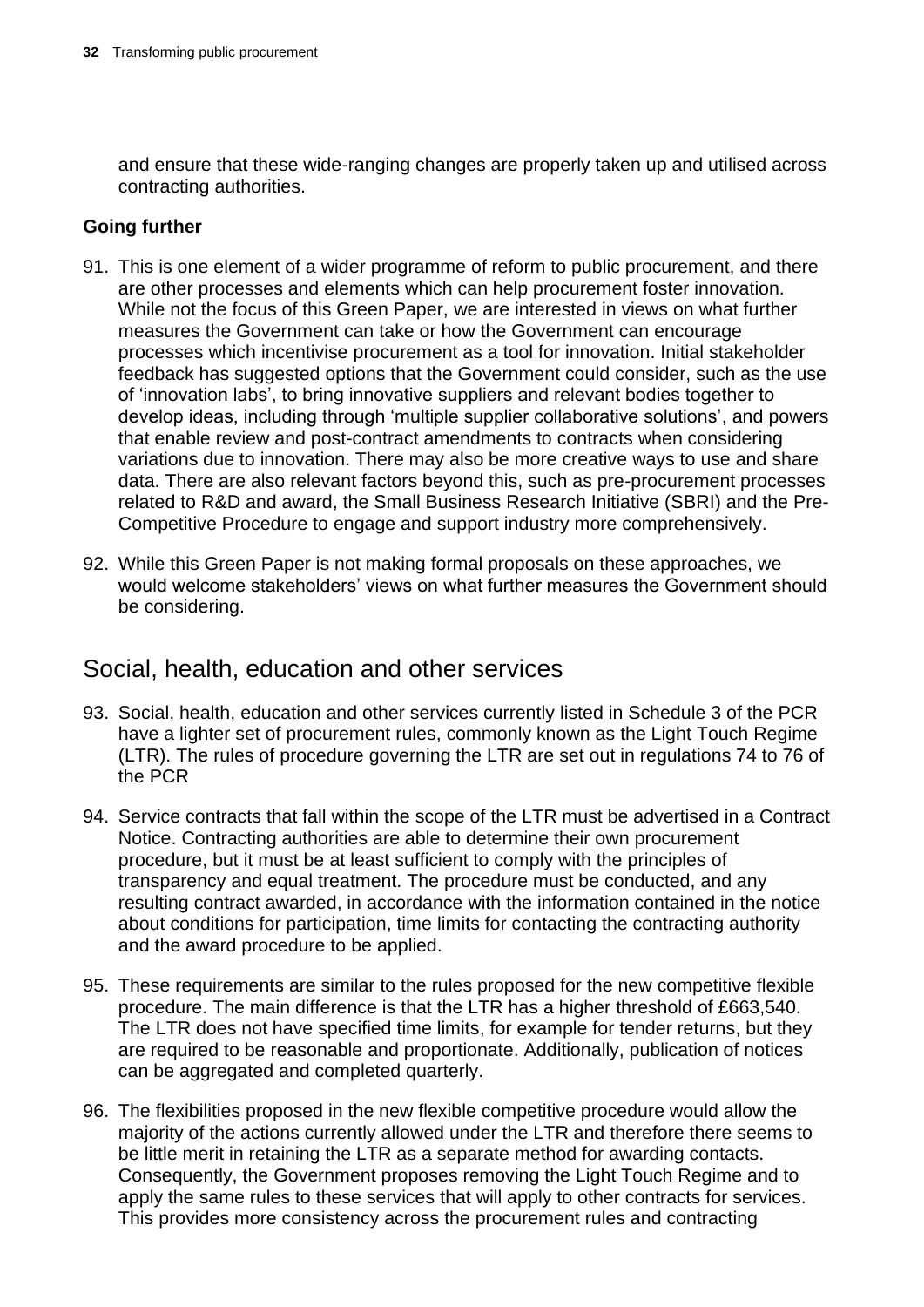authorities will no longer have to consider whether the LTR applies or not. However, this does mean that the procurement of these services will now be subject to lower thresholds.

Q6. Do you agree with the proposed changes to the procurement procedures?

Q7. Do you agree with the proposal to include crisis as a new ground on which limited tendering can be used?

Q8. Are there areas where our proposed reforms could go further to foster more effective innovation in procurement?

Q9. Are there specific issues you have faced when interacting with contracting authorities that have not been raised here and which inhibit the potential for innovative solutions or ideas?

Q10. How can government more effectively utilise and share data (where appropriate) to foster more effective innovation in procurement?

Q11. What further measures relating to pre-procurement processes should the Government consider to enable public procurement to be used as a tool to drive innovation in the UK?

Q12. In light of the new competitive flexible procedure, do you agree that the Light Touch Regime for social, health, education and other services should be removed?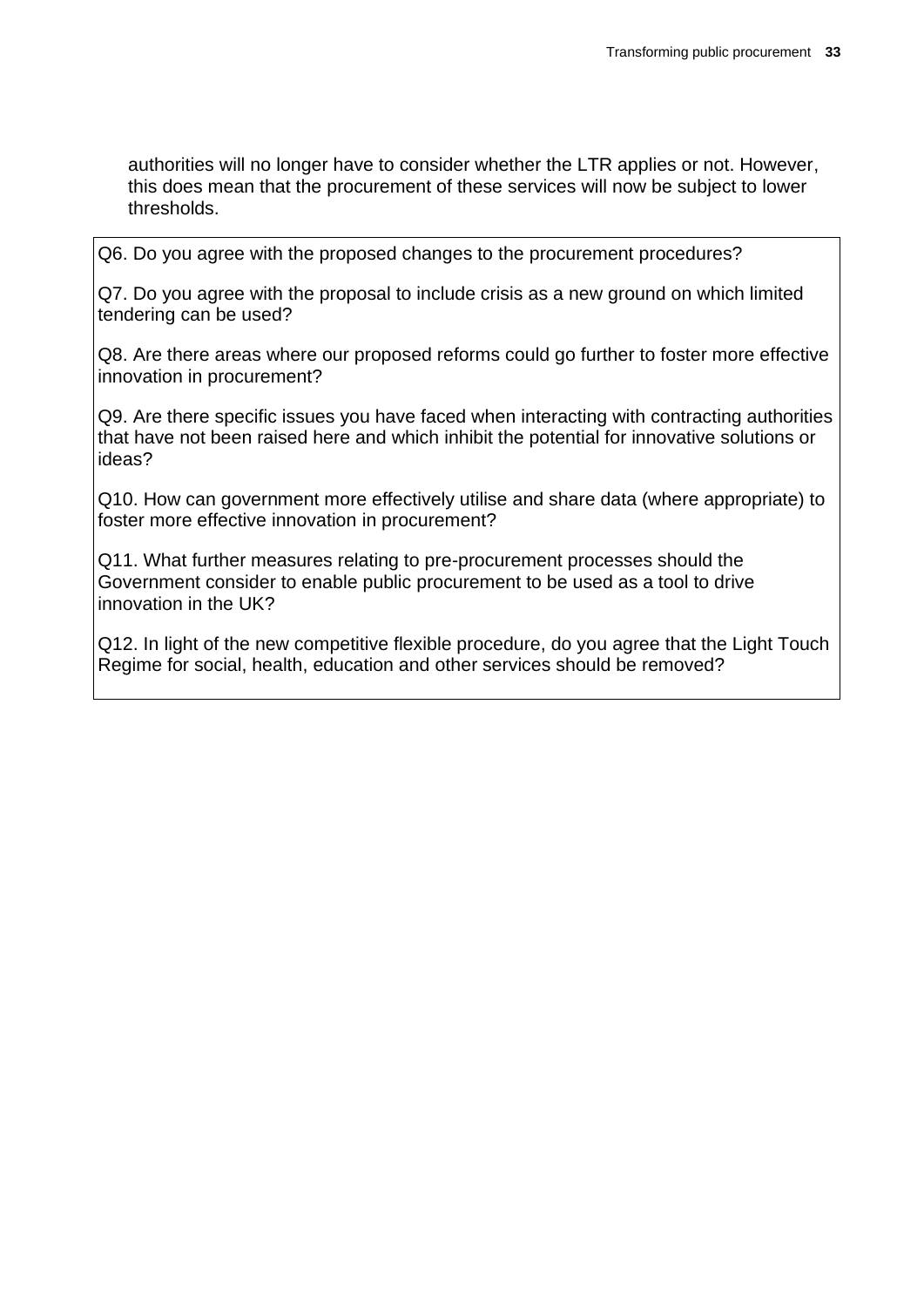# Chapter 4: Awarding the right contract to the right supplier

**We propose retaining the current requirement that award criteria must be linked to the 'subject matter of the contract' but amending it to allow specific exceptions set by the Government.**

**We propose retaining the requirement for the evaluation of tenders to be made solely from the point of view of the contracting authority, but amending it so that a wider point of view can be taken exceptionally and only within a clear framework of rules.**

**We propose using the exclusion rules to tackle unacceptable behaviour in public procurement such as fraud and exploring the introduction of a centrally managed debarment list.**

**We propose reforming the procurement regime to allow past performance to be more easily taken into account in the evaluation.**

# **Introduction**

- 97. Awarding the right contract to the right supplier is the cornerstone of public procurement and the litmus test for an effective procurement regime. In order to have the best public services we need the best suppliers and our regulatory regime must support contracting authorities in selecting those suppliers.
- 98. Achieving value for money in public procurement must remain about securing the best mix of quality and effectiveness for the least outlay over the period of use of the goods or services bought. This includes the whole life costs and quality aspects and the economic, social and environmental aspects of a contract. The Government wants to send a clear message that commercial teams do not have to select the cheapest bid and that they can design evaluation criteria to include wider economic, social or environmental benefits.

# Most advantageous tender

99. EU procurement rules restrict the extent to which contracting authorities can achieve value for money when compared to what is allowable under the Green Book. The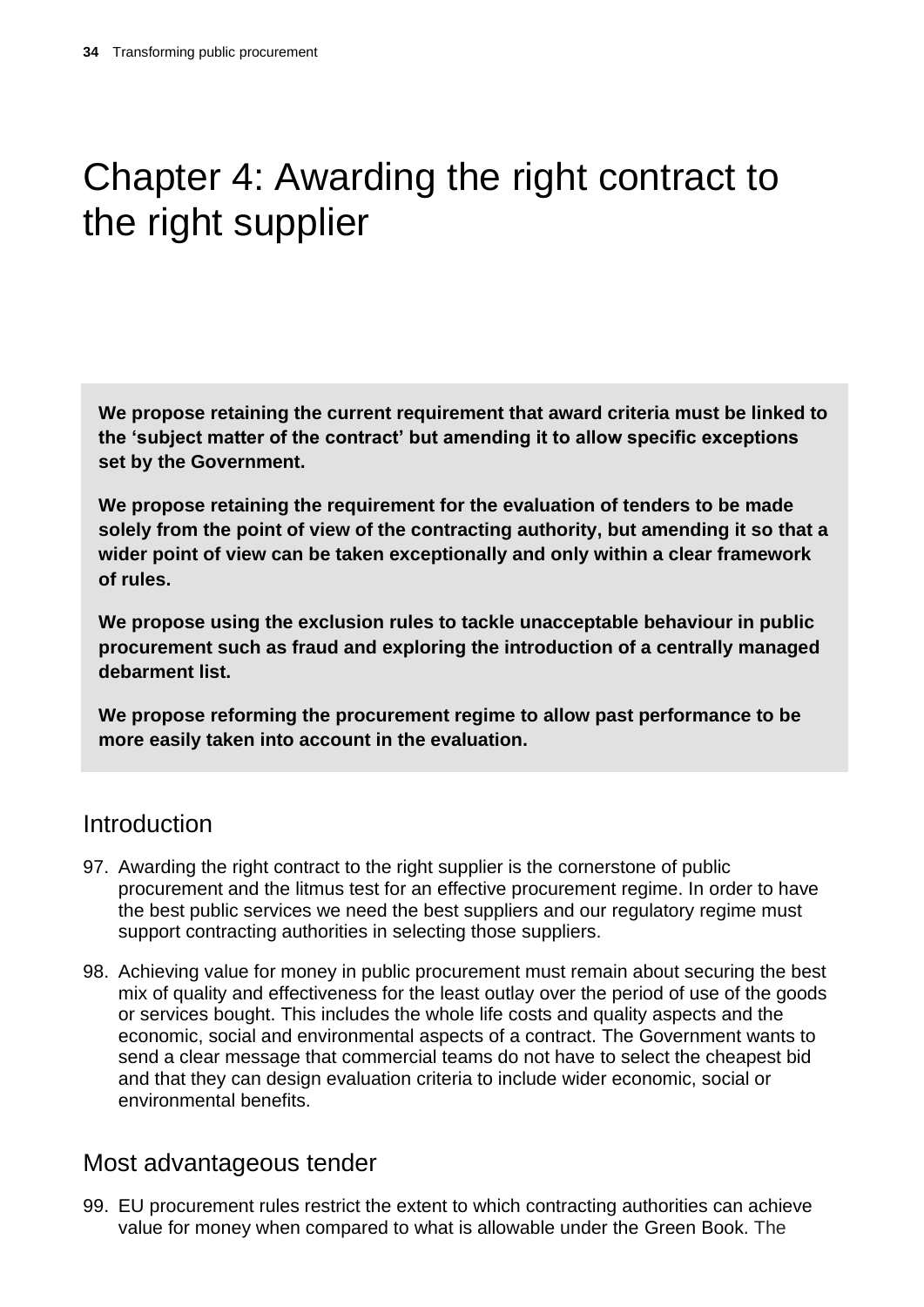Green Book is central government guidance on appraisal and evaluation and applies to all government departments, arm's length public bodies with responsibility derived from central government for public funds, and regulatory authorities. The current PCR require the evaluation of bids to be based on the most economically advantageous tender (MEAT), assessed from the point of view of the contracting authority and there are analogous provisions in the other regulations. MEAT is identified on the basis of price or cost, using a cost-effectiveness approach and, whilst this may be lowest price, more usually it is a combination of price and "quality". Any evaluation criteria relating to quality must be linked to the subject matter of the contract. The cost effectiveness approach to the assessment of MEAT may be based, for example, on life-cycle costing. The quality criteria may include matters such as technical merit, aesthetic and functional characteristics, environmental characteristics, after-sales service, technical assistance, delivery date and delivery period or period of completion. Evaluation criteria must be accompanied by specifications, setting out the characteristics of the works, services or supplies that allow tenders to be objectively assessed.

- 100. The prescriptive nature of the regulations in what and when evaluation criteria can be considered can restrict buyers' ability to secure the best outcomes. MEAT can be mistaken as the need to deliver the lowest price when actually there may be scope to deliver greater value through a contract in broader qualitative (including social and environmental) terms.
- 101. The Government proposes requiring the evaluation of bids to be based on Most Advantageous Tender (MAT) in line with the requirement of the GPA. Adopting MAT (together with accompanying guidance) should provide greater reassurance to contracting authorities that they can take a broader view of what can be included in the evaluation of tenders in assessing value for money including social value as part of the quality assessment. This approach is already provided for in the current regulations under MEAT, so this change would be about reinforcing and adding clarity rather than changing scope.
- 102. The need to take wider factors into account is, however, a balance and commercial teams must ensure that they do not 'gold-plate' contracts with additional requirements which could be met more easily and for better value outside of the contract compliance process. This gold-plating is particularly not appropriate where the Government or Parliament has already decided that such provisions should not apply to the voluntary or private sector.

# Subject matter of the contract

- 103. The Government proposes retaining the basic requirement that award criteria must be linked to the subject matter of the contract but amending it to allow specific exceptions set by Government. These exceptions would be limited to specific circumstances set out in statutory guidance by the Minister for the Cabinet Office.
- 104. The link to the subject matter of the contract in award criteria is important as it ensures that contracting authorities are evaluating tenders using criteria relevant to their individual contract and allows them to weigh up the costs and benefits of the tender against its requirements. It also provides protection against corruption because it prevents external factors influencing the criteria. However, allowing certain, specific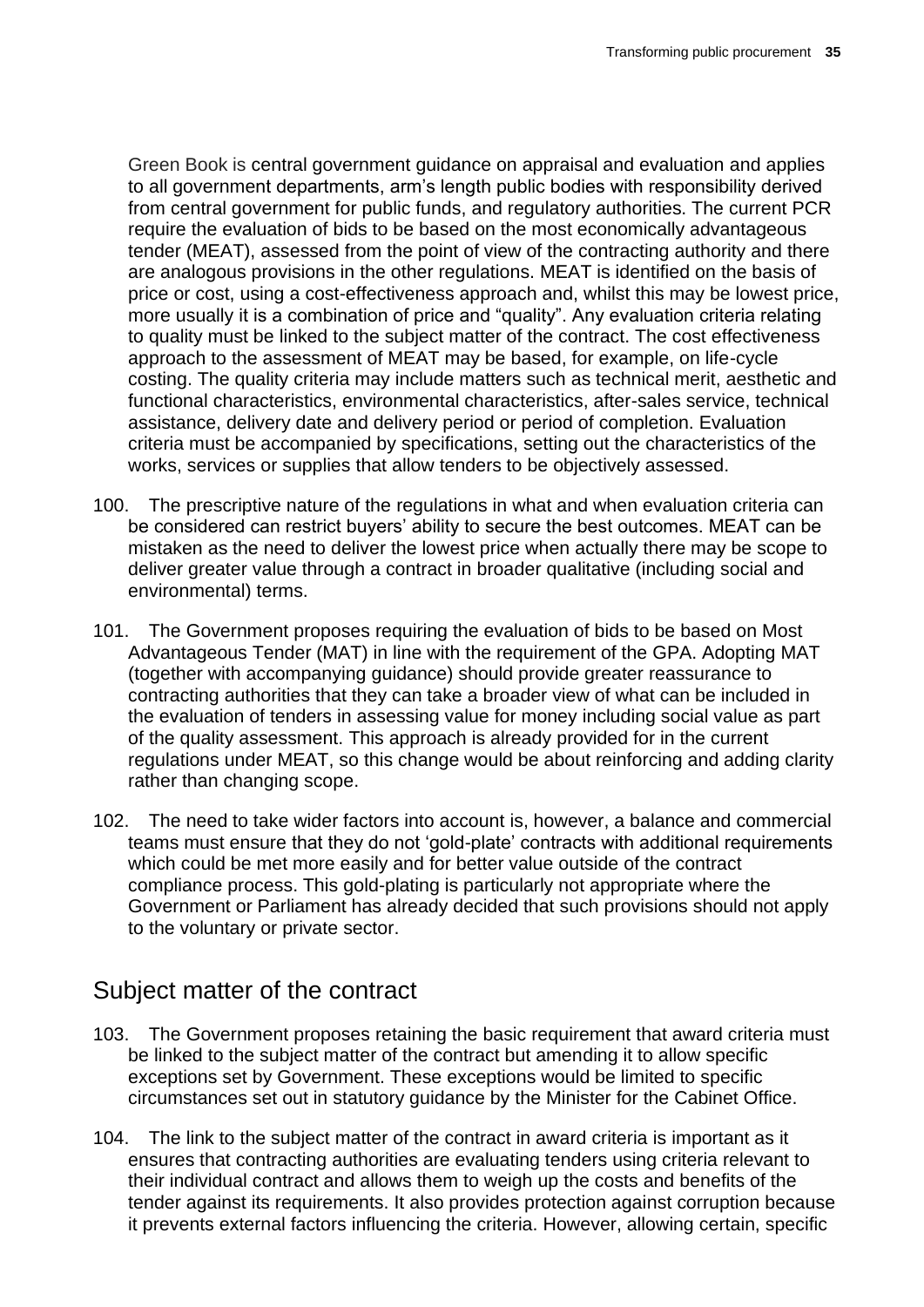exceptions would permit contracting authorities to assess how suppliers are operating across the whole of their business, not just in the narrow delivery of the contract. This means they could more easily apply award criteria that take account of the Government's strategic policy priorities and drive up supplier behaviour such as:

- a supplier's record on prompt payment of its subcontractors across its business; and
- a supplier's plans for achieving environmental targets across its operations.
- 105. In providing this flexibility, the future regulatory regime would be able to influence, to a far greater extent, how suppliers act on such national priorities across their business.
- 106. This proposal is not without risk. Removing the link to subject matter of the contract may introduce a barrier to small businesses as the procurement may have requirements that are perceived by some as disproportionate. For example, it may not be proportionate to give significant weight to corporate-wide environmental targets in a lower value contract for training services, whereas it might be proportionate in a large infrastructure contract.
- 107. To mitigate these risks, the Government would only allow the link to the subject matter of the contract to be broken in a limited number of specific circumstances and will publish guidance to ensure effective implementation. All criteria set by the contracting authority would still have to comply with the procurement principles and reflect value for money principles set out in the Green Book, which will also help to ensure this flexibility is not abused.

# Evaluating bids from the point of view of the contracting authority

- 108. The fact that MEAT must be considered from the perspective of the contracting authority can be perceived to make it more difficult for contracting authorities to take broader economic and other impacts into account, for example, the consequential impact on other areas of the public sector.
- 109. The Government proposes removing the requirement for evaluation to be made solely from the point of view of the contracting authority, but only within a clear framework. We believe this will clarify that a contracting authority can take account of the wider impacts of a tender, such as on other contracting authorities and broader society. We propose to set out in guidance how these criteria can be objectively taken into account and assessed by contracting authorities.

# Grounds for exclusion

110. Fraud, theft, corruption and collusion in bidding deprives society of maximum benefits from the services that the public sector provides and is a major risk to the effectiveness and integrity of public procurement.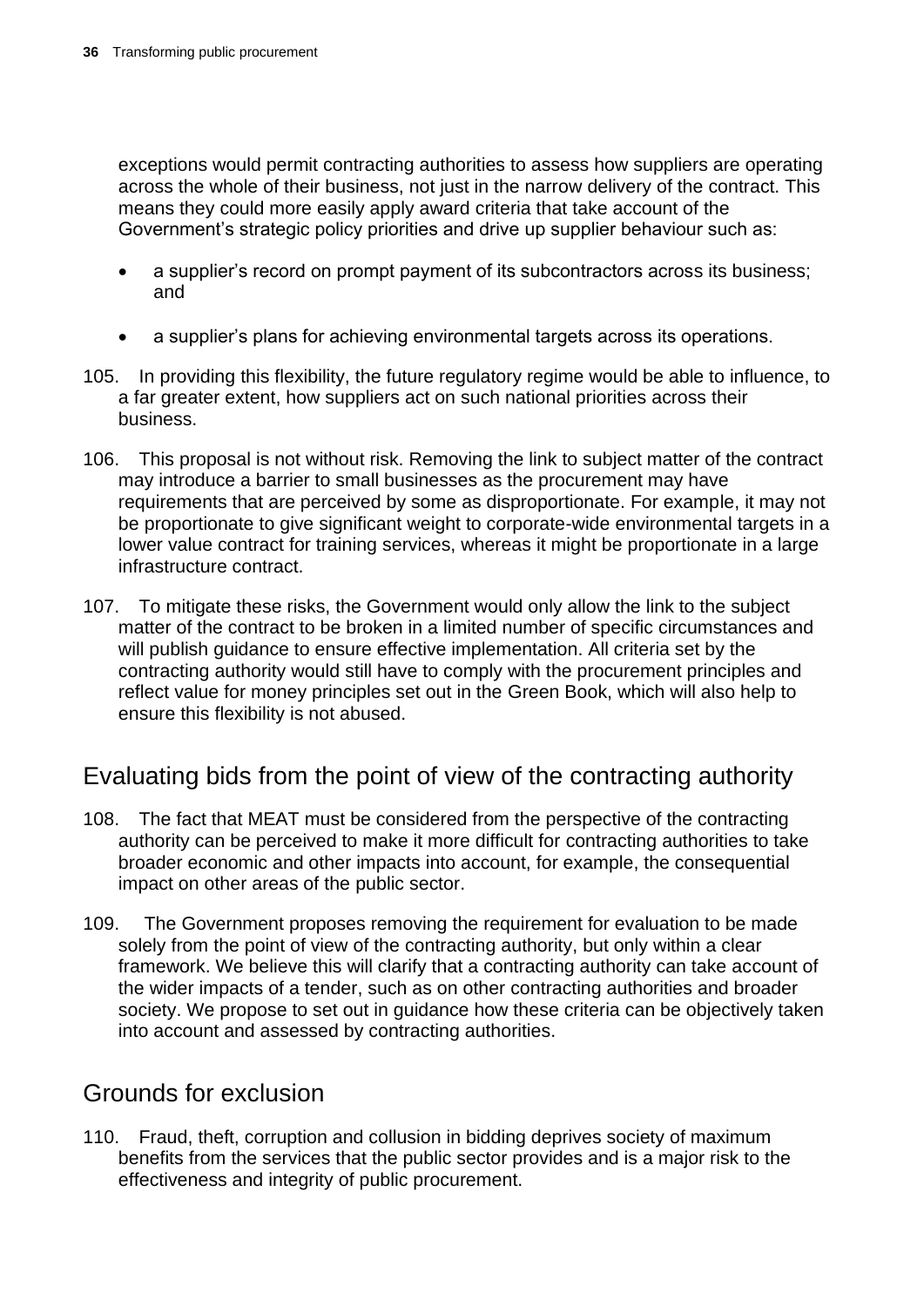- 111. The Government proposes legislating to ensure that suppliers are excluded for offences related to fraud against UK financial interests by including a mandatory exclusion ground for criminal convictions related to fraud. This will plug a gap in the current regulations that requires exclusion for offences related to fraud only where this is against EU institutions.
- 112. Additionally, the Government proposes to amend the grounds for mandatory and discretionary exclusions. First, we propose to include a new mandatory exclusion ground relating to the non-disclosure of beneficial ownership meaning that bidders who do not state their beneficial owner(s) will be automatically excluded. Second, extending the obligation to exclude where the person/entity convicted is a beneficial owner by amending regulation 57(2). Third, amending the treatment of non-payment of taxes so that the mandatory elements are contained within the provisions currently covered by PCR regulation 57(1) and the discretionary elements are within those currently in regulation 57(8) and considering how tax evasion could be included as a discretionary exclusion. Fourth, including an explicit discretionary exclusion ground covering deferred prosecution. Finally, we also propose to take a power in primary legislation to be able to include new mandatory or discretionary exclusions and to amend existing exclusion grounds.
- 113. Deferred Prosecution Agreements (DPAs) are agreements that suspend prosecutions for a defined period provided the organisation meets certain conditions. DPAs apply to corporate bodies and are used to resolve issues related to fraud, bribery and/or economic crime. Under a DPA, an organisation accepts responsibility and agrees to make reparation for criminal behaviour by, for example paying a financial penalty and/or compensation, making management changes, implementing a new monitoring regime and complying with future prosecutions of individuals. If these conditions are not met during an agreed period then the DPA can be terminated and prosecution can resume.
- 114. DPAs are not currently caught by any of the mandatory exclusions in the existing regulations because although the organisation has made admissions, this has not been pursued to prosecution and consequently, there is no criminal conviction. DPAs are also not expressly included as discretionary exclusions. However, the conduct admitted by the organisation subject to the DPA means that contracting authorities may consider whether a discretionary exclusion ground applies, for example grave professional misconduct, subject to the right for the supplier to provide evidence to demonstrate self-cleaning.
- 115. To clarify the situation regarding DPAs, we propose legislating so that DPAs (and their equivalents in other jurisdictions) explicitly fall within a discretionary exclusion ground. This will allow contracting authorities to exclude organisations which are subject to DPAs from procurements where appropriate, while accepting that there are instances in which exclusion on this ground would be disproportionate or would undermine the ability of the Crown Prosecution Service or Serious Fraud Office to negotiate a DPA. A mandatory exclusion ground for DPAs could dissuade suppliers from entering into a DPA due to the impact on its ability to bid for public sector work. This might mean they opt to defend the matter at trial instead, which could be costly, time consuming and ultimately, avoidable. It would also mean that until the matter is concluded the contracting authority would have no grounds to exclude the bidder in relation to the ongoing matter. Similarly to other exclusion grounds, the supplier will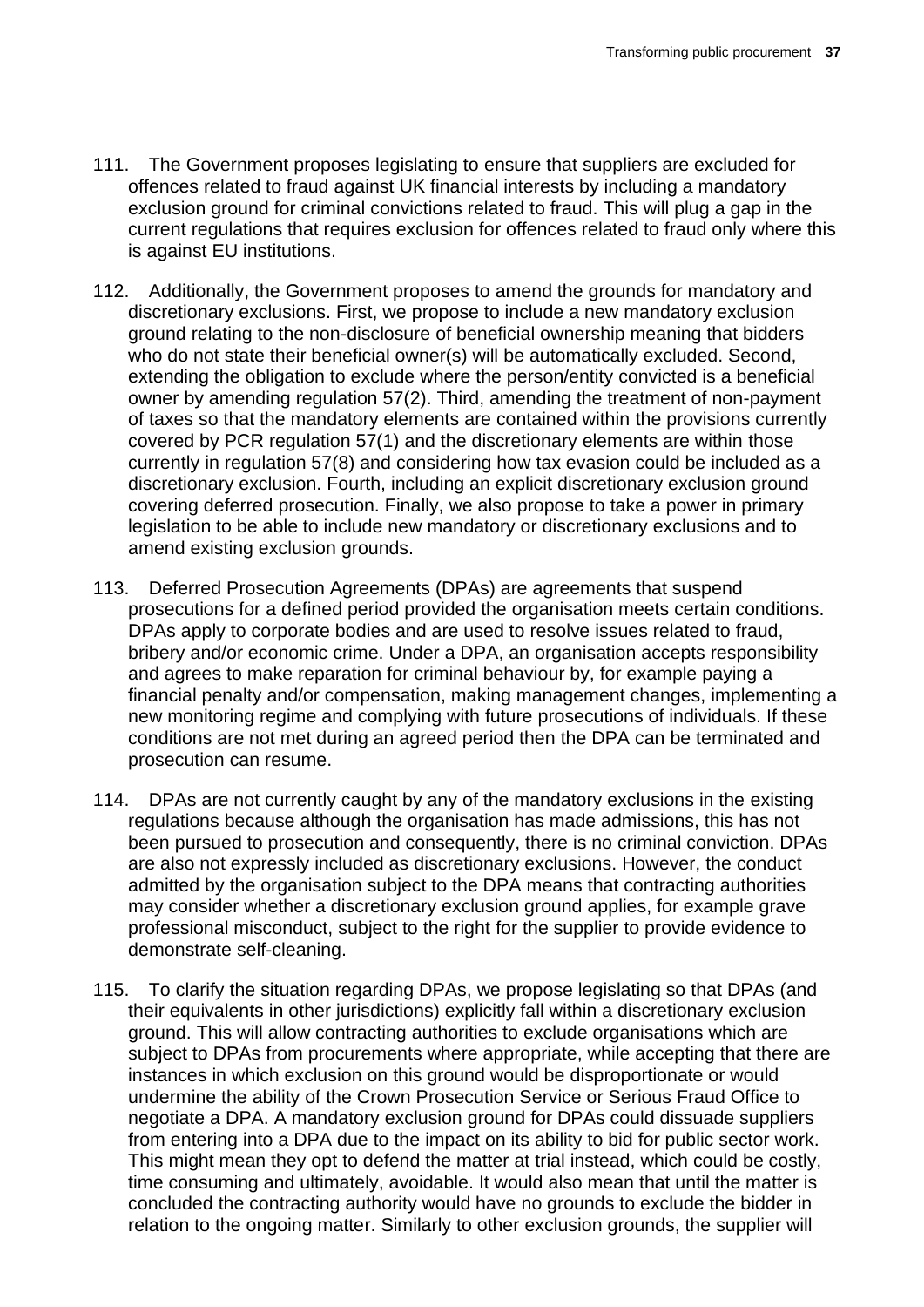have the ability to self-clean and therefore shorten the term of the exclusion, provided they provide evidence that measures they have taken demonstrate their reliability despite the existence of the DPA.

# <span id="page-40-0"></span>Debarment list

- 116. The Government will investigate the feasibility of developing a centrally managed debarment list of suppliers, (and which may include, where relevant, their related entities) who have relevant convictions to make it easier for contracting authorities to identify organisations that must be excluded from public procurement.
- 117. Having a centralised debarment list could have a significant impact on the management of unsuitable suppliers by bringing consistency and a strategic view to the way exclusions are managed and ensuring that contracting authorities are not duplicating effort in assessing the same suppliers. Suppliers would be notified when they are to be placed on to the debarment list and given the opportunity to appeal. Suppliers would be able to apply to be taken off the debarment list if they have taken appropriate self-cleaning measures. These principles already exist where current regulations include self-cleaning elements.
- 118. The central debarment list would be used for all the mandatory exclusions and, if established, the debarment list could continue to be developed and improved to also include suppliers that have committed actions that fall within some of the discretionary exclusion grounds. For other discretionary exclusion grounds, for example conflicts of interest, distortion of competition and undue influence, it would remain for individual contracting authorities to determine whether this results in exclusion based on the circumstances of each individual procurement.
- 119. Creating and managing a central debarment list would be a complex task and would involve having to collate information from different sources. We will also need to consider how the same level of information for suppliers outside of the UK could be collected.

# Past poor performance

- 120. The PCR, UCR and CCR include past poor performance as a discretionary exclusion ground but there are limits to the circumstances in which the ground applies:
	- the supplier's performance of a substantive requirement of a prior public contract must have shown significant or persistent deficiencies; and
	- such poor performance must have led to early termination, damages or other comparable sanctions.
- 121. Past performance is often assessed as part of the technical and professional ability section of the selection criteria. However, the current rules restrict the information that can be requested from potential suppliers to demonstrate technical and professional ability. Consequently, contracting authorities can find it difficult to obtain meaningful information about past performance.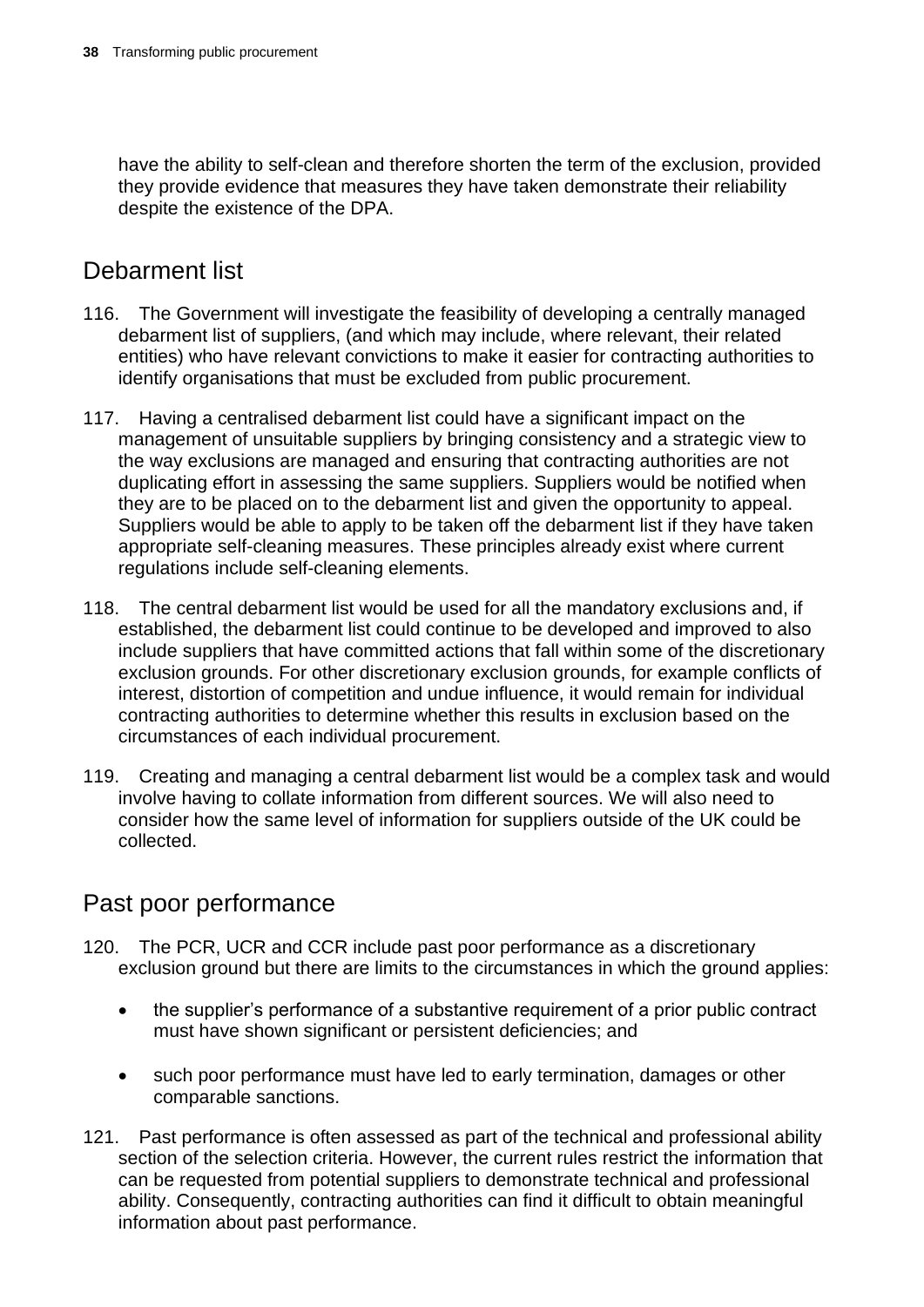- 122. This position is made worse by the limited availability of independent information on poor performance. Commercial teams often have to rely on suppliers' assessments of their own performance, references which contain limited information and other supporting documents provided in the procurement process. Contracting authorities may also be reluctant to terminate contracts or provide negative feedback as doing so may be subject to legal challenge from aggrieved suppliers, particularly if this leads to exclusion from bidding for future public contracts.
- 123. The Government proposes to broaden the range of instances in which poor performance can be taken into account within a clear framework of rules. Currently, a supplier can only be excluded if their past poor performance has led to termination, damages or other comparable sanctions. We propose that a supplier could be excluded where it had shown significant or persistent deficiencies in the performance of a substantive requirement under a prior public contract, a prior contract with a contracting authority, or a prior concession contract. This would explicitly allow poor performance to be considered even if it had not led to termination, damages or comparable sanctions. The time limit of three years for discretionary exclusion grounds would remain, as would the ability for the supplier to self-clean.
- 124. In order to be considered, the deficiencies in performance would need to be significant. Minor breaches or deficiencies in performance of minor requirements would not generally be sufficient to lead to exclusion from relevant or future contract opportunities. Persistent breaches of minor requirements could be sufficient, although the combined effect of the breaches and regularity of their occurrence would need to be sufficiently serious to engage this exclusion ground.
- 125. The Government would provide guidance to support commercial teams in understanding the circumstances when a supplier may be excluded for poor performance on previous contracts. The ability to exclude suppliers for poor performance would need to be balanced against the need to be objective and transparent and ensure that suppliers are not excluded unfairly. Decisions in relation to past performance would need to be made in an evidence-based manner and could be taken with reference, for example, to poor performance notices or persistent failure of KPIs. However, contractual mechanisms are likely to vary so it might not be possible to be completely prescriptive as to the evidence.
- 126. There are examples of best practice in other countries, for example the United States of America requires authorities to evaluate and document supplier performance on contracts above a specified threshold. The evaluation must address the quality of the product or service supplied by the supplier, its efforts to control costs, its timeliness and compliance with schedules, its conduct of management or business relations, its performance in subcontracting with small businesses, and other applicable factors (e.g., payment of tax). This information is stored in central databases. Federal law also requires authorities to consider suppliers' past performance when making selection decisions in procurements over threshold. Suppliers can also be debarred or suspended for wilful failure to perform under a contract or contracts, or for a history of failure to perform or of unsatisfactory performance of a contract or contracts.
- 127. The Government proposes implementing a similar system that would require contracting authorities to evaluate the contract performance based on set KPIs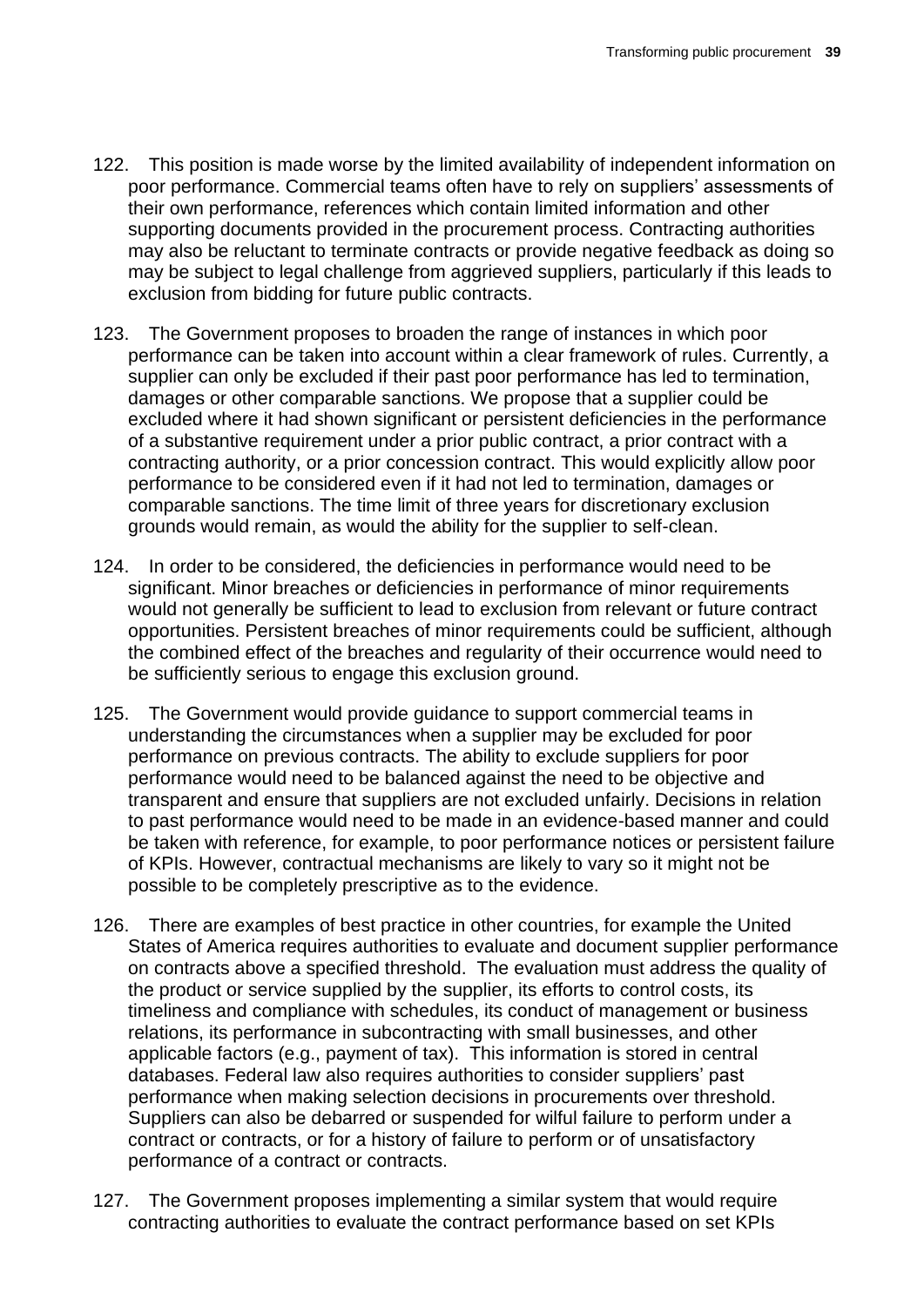deemed important by the contracting authority and included in the contract. The information could be published so that it is available to all contracting authorities and the public or held centrally on a database. This will improve the transparency of past performance data and, combined with the above proposal, make it easier for contracting authorities to consider the past performance of their bidders. It is also proposed that, in future, the Government will be able to set a threshold for past performance using this data. If a supplier falls below this threshold then it may be possible to exclude them from public sector contract opportunities for either a set period of time or until they carry out any required self-cleaning.

# Selection and award criteria

- 128. The PCR, CCR and DSPCR generally distinguish between selection criteria that are focused on the supplier and its ability to deliver the contract and award criteria that are focused on the tender itself. The UCR does not limit selection criteria in the same way and instead allows authorities to establish objective rules and criteria for the exclusion and selection of suppliers.<sup>7</sup> In order to comply with the GPA, selection criteria must continue to be limited to ensuring that the supplier has the legal and financial capacities and the commercial and technical abilities to perform the contract.<sup>8</sup>
- 129. It can be difficult for contracting authorities to determine which criteria can be assessed at selection stage and which at award stage. Selection criteria assess the capacity and ability of a tenderer to deliver the contract as determined by its economic and financial standing and its technical and professional ability as demonstrated by the means of proof referred to in the PCR. Award criteria are used to determine which tender is the most economically advantageous. These are two distinct processes but the differences between those criteria that can be asked at different stages can be confusing, particularly for open procedure procurements because both selection and award criteria are assessed in a single stage process.
- 130. The Government proposes to simplify the selection stage through the use of basic supplier information that would be submitted through the supplier registration system within the central platform described in [chapter 5.](#page-57-0) This information would only be submitted once and should therefore save duplication for suppliers. Contracting authorities would be able to apply criteria (for example, a financial threshold) to this information in order to determine whether suppliers would be eligible to tender for the relevant contract opportunity. In order to be compliant with the GPA, the supplier registration system will limit the types of selection criteria contracting authorities can apply to those which are provided for by the GPA.
- 131. It is proposed that any further criteria that contracting authorities wish to apply to further reduce the number of bidders, in line with the competitive flexible procedure, may be applied after this selection stage.

<sup>&</sup>lt;sup>7</sup> Regulation 78 of the Utilities Contracts Regulations 2016

<sup>8</sup> Government Procurement Agreement, Article VIII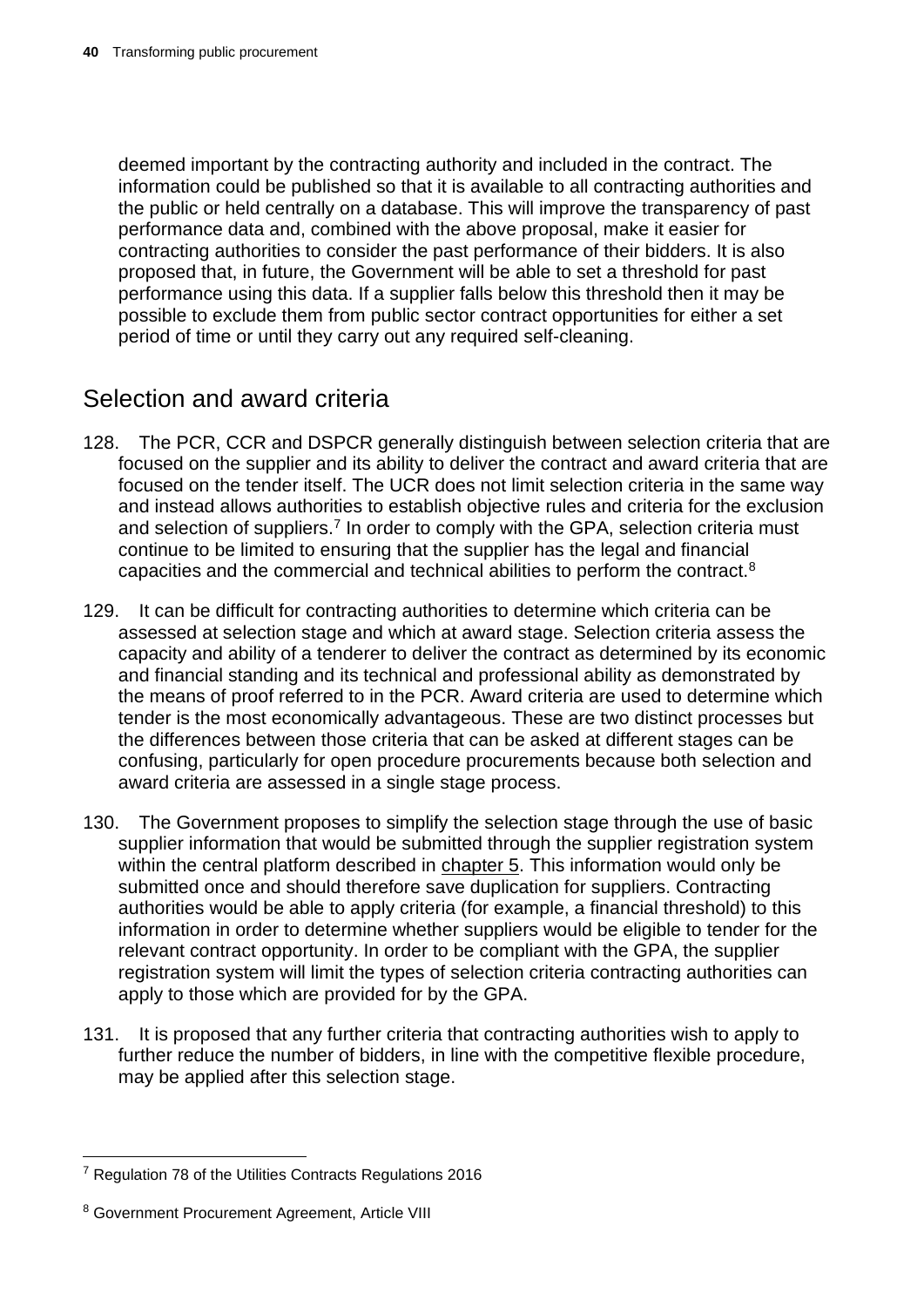132. Some contracting authorities consider they are constrained in assessing economic and financial standing and professional and technical ability due to the prescriptive nature of regulation 60 of the PCR. This regulation limits, in some cases, the type of information that contracting authorities can request as means of proof that suppliers have met the relevant selection criteria. The Government proposes to clarify that contracting authorities can use a wider range of information to carry out its selection criteria verification by removing the limits on information that can be requested in regulation 60.

Q13. Do you agree that the award of a contract should be based on the "most advantageous tender" rather than "most economically advantageous tender"?

Q14. Do you agree with retaining the basic requirement that award criteria must be linked to the subject matter of the contract but amending it to allow specific exceptions set by the Government?

Q15. Do you agree with the proposal for removing the requirement for evaluation to be made solely from the point of view of the contracting authority, but only within a clear framework?

Q16. Do you agree that, subject to self-cleaning fraud against the UK's financial interests and non-disclosure of beneficial ownership should fall within the mandatory exclusion grounds?

Q17. Are there any other behaviours that should be added as exclusion grounds, for example tax evasion as a discretionary exclusion?

Q18. Do you agree that suppliers should be excluded where the person/entity convicted is a beneficial owner, by amending regulation 57(2)?

Q19. Do you agree that non-payment of taxes in regulation 57(3) should be combined into the mandatory exclusions at regulation 57(1) and the discretionary exclusions at regulation 57(8)?

Q20. Do you agree that further consideration should be given to including DPAs as a ground for discretionary exclusion?

Q21. Do you agree with the proposal for a centrally managed debarment list?

Q22. Do you agree with the proposal to make past performance easier to consider?

Q23. Do you agree with the proposal to carry out a simplified selection stage through the supplier registration system?

Q24. Do you agree that the limits on information that can be requested to verify supplier self-assessments in regulation 60, should be removed?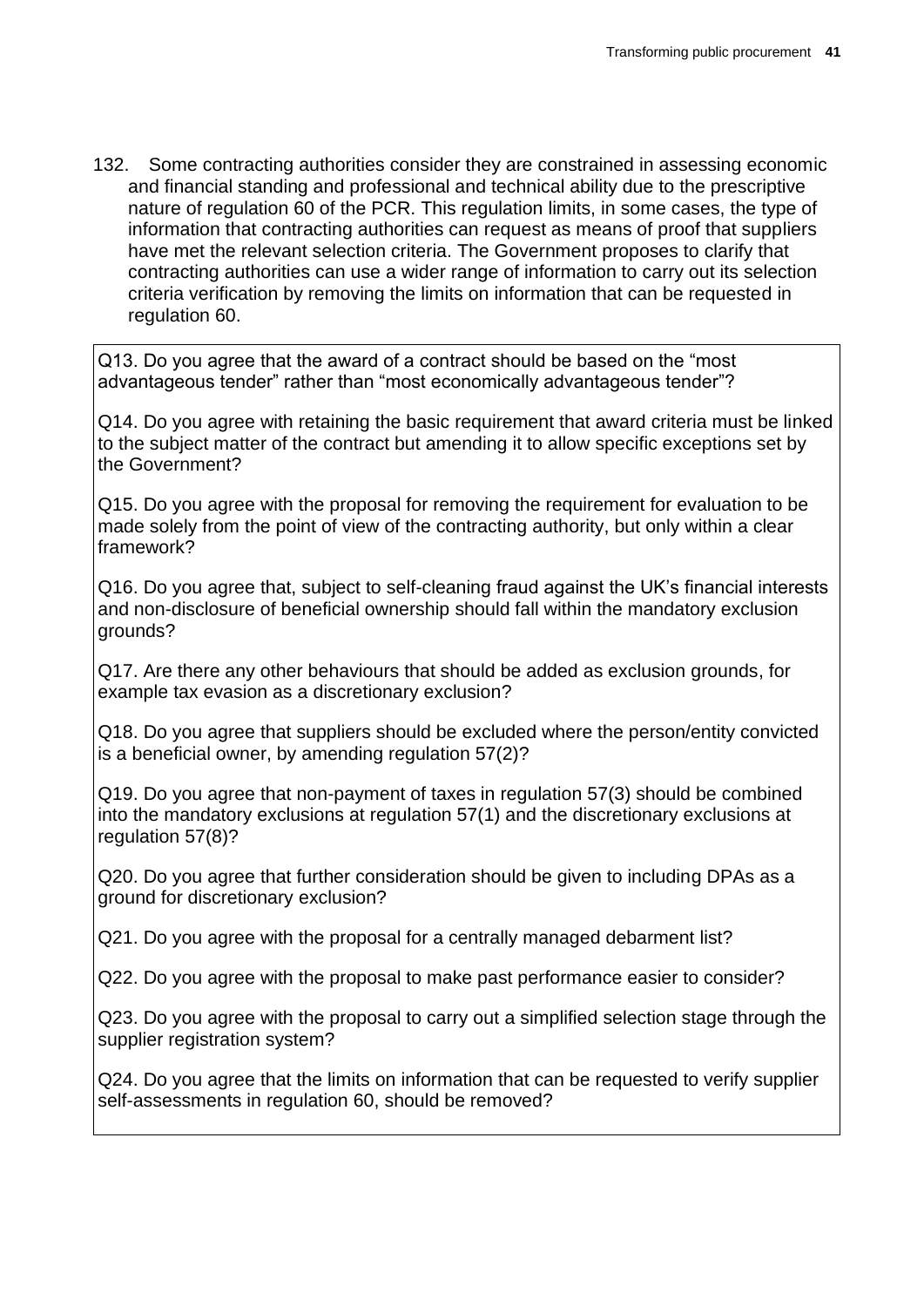# Chapter 5: Using the best commercial purchasing tools

**We propose legislating for a new Dynamic Purchasing System (DPS+) that may be used for all types of procurement (not just commonly used goods and services).**

**We propose legislating for new options in framework agreements including an option for an 'open framework' with multiple joining points and a maximum term of 8 years.**

## **Introduction**

133. There are a variety of commercial tools described in the current regulations, some of which vary depending on the applicable regulations. These commercial vehicles are not currently provided for in the CCR.

# Current Dynamic Purchasing System

- 134. Dynamic Purchasing Systems (DPS) are available under the PCR and UCR. A DPS is currently only available for commonly used goods and services that are generally available on the market. First, in the initial setup stage, the DPS is established by admitting all suppliers who meet conditions for participation in the DPS. The DPS must remain open to suppliers to join throughout its duration, as long as they meet the conditions for participation. Contracting authorities are not permitted to impose any limit on the number of suppliers that can join a DPS. When the contracting authority wishes to procure a contract under the DPS, the contracting authority invites all suppliers on the DPS (or the relevant category within the DPS) to bid for each contract to be awarded using the restricted procedure. The contract is awarded to the supplier that submitted the best tender evaluated based on award criteria set out in the notice advertising the DPS. Direct awards are not permitted with DPS.
- 135. There is no limit to the period of validity of a DPS, but contracting authorities must state the period of validity in the notice advertising the DPS. If there is a change to the period of validity and where the DPS is terminated, contracting authorities have to notify the EU Commission or, after the end of the transition period, publish a contract award notice on Find a Tender Service.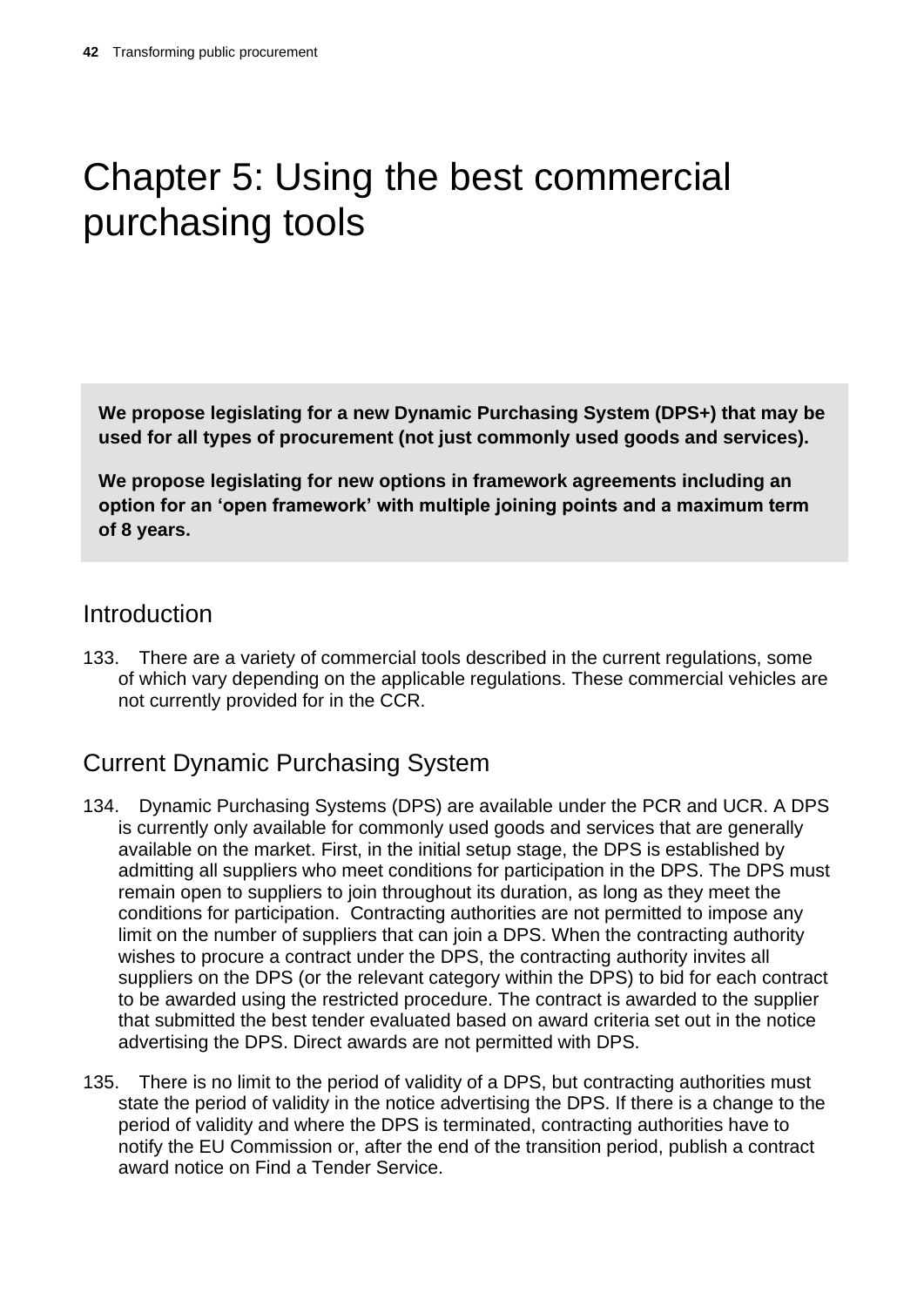# Current Qualification System

- 136. Qualification Systems (QS) are only available under the UCR but are used extensively in the utilities sector in the UK. In some procurements the purpose of the QS is to pre-qualify suppliers onto a register for specific works, supplies or services, streamlining the procurement process. In other procurements they are used as a means of identifying a group of suppliers in the market who are capable of delivering the requirement. Instead of placing notices for each contract, the QS can be advertised continuously and subsequently used to invite suppliers on the list to tender for requirements.
- 137. The QS can involve different qualification stages and the utility can set the rules and criteria for its operation. The number of suppliers who can be selected can be limited. Once this register is established, specific contracts are awarded using one of the available procedures in the UCR.

## Current framework agreements

- 138. Framework agreements are used extensively in the UK with the intention of speeding up and simplifying the process of awarding contracts for particular needs as well as aggregating demand to drive competition between suppliers and leverage better prices and quality.
- 139. Call-off contracts under framework agreements must be awarded in accordance with the rules set out in the PCR, UCR or DSPCR. The PCR and DSPCR rules are more detailed and set out the different procedures to follow where the contract is awarded directly or by way of a mini-competition. The maximum term of the framework agreement is four years under PCR and seven years under DSPCR unless there are exceptional circumstances (meaning the market can be closed for this period). The UCR only sets out the basis in which a contract is to be awarded under the framework agreement (e.g. contracts are awarded based on objective rules and criteria that may include reopening the competition to those on the framework). The maximum term of the UCR framework agreement is eight years unless there are exceptional circumstances (meaning the market can be closed for this period).
- 140. Transparency in frameworks is not straightforward and it is not always possible to match values and awards of call-off contracts to the original advert and framework agreement.
- 141. Currently there is a mixed understanding of the deployment of the complex tools available. Commercial teams often struggle to select the best procurement vehicle. There are several reasons for this:
	- complexity of existing tools means that it is difficult for contracting authorities to select the best one for the proposed task;
	- inflexibility of the available tools means that it is hard to build innovative commercial agreements;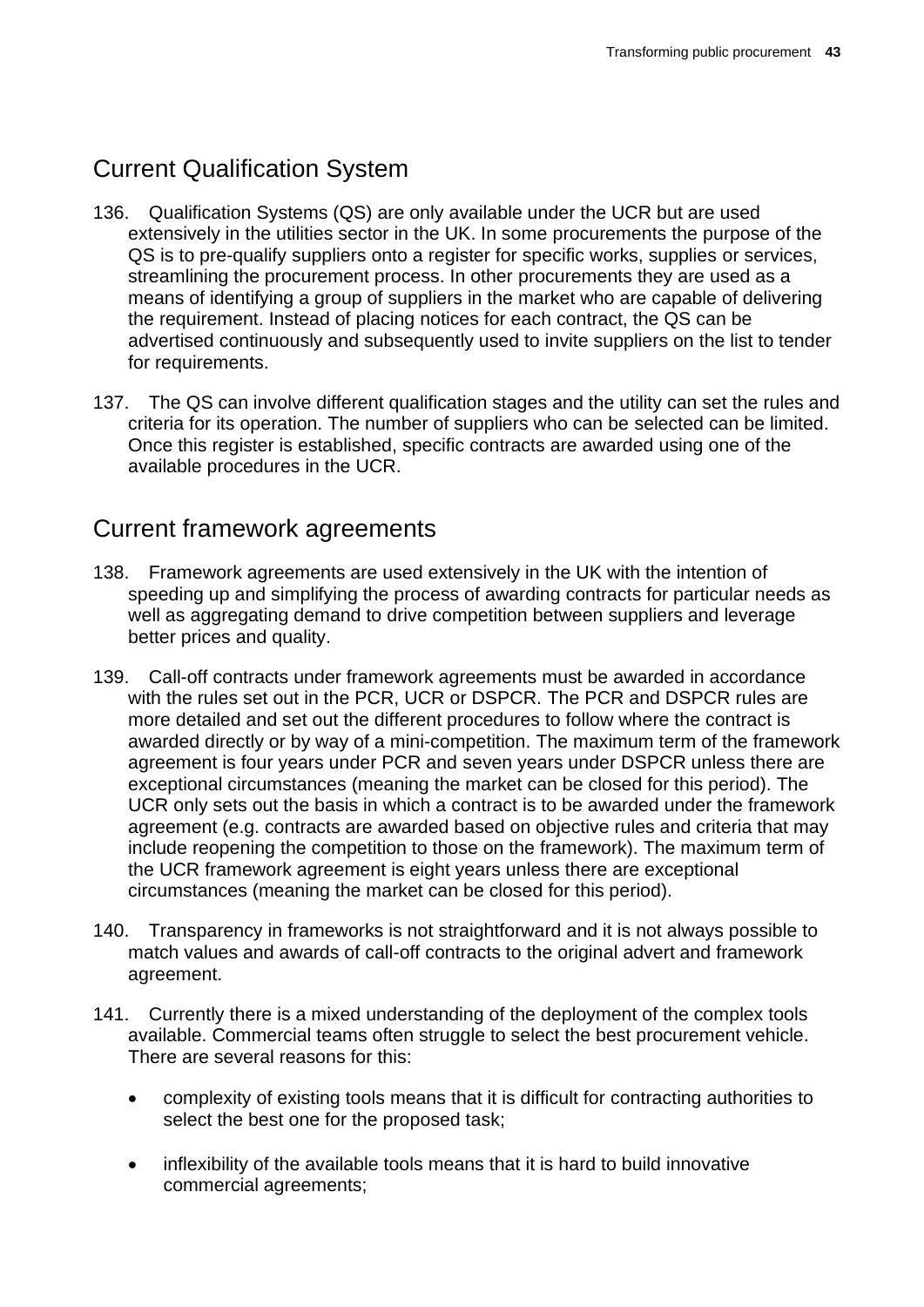- some of the tools are limited in the circumstances in which they can be used (e.g. DPS can only be for commonly used purchases).
- 142. This means that:
	- framework agreements can be used when DPS are more appropriate, e.g. contracting authorities want to pre-select suppliers but cannot specify everything up front;
	- framework agreements set up by central purchasing bodies can have a very wide scope which can still result in complex process rather than a simple call off as intended (although lots can be operated within frameworks which can mitigate this);
	- DPS are used but there is a lack of understanding over what "commonly used purchases" means and when they can and cannot be used;
	- QS are very popular in the utilities sector but are currently limited to utilities procurements only.

## GPA rules on multi-use lists

- 143. The GPA does not set out detailed rules relating to commercial tools but it does set out some basic rules relating to multi-use lists. A multi-use list means a list of suppliers that a procuring entity has determined satisfies the conditions for participation in that list, and that the procuring entity intends to use more than once (DPS and qualification systems are examples of a multi-use list).
- 144. Contracting authorities may maintain a multi-use list of suppliers but they must be advertised annually or, where published electronically, made available continuously. The notice advertising the list must include:
	- description of the goods or services, or categories
	- the conditions for participation and the methods used to verify those;
	- the name and address of the procuring entity;
	- the period of validity of the list, description of its renewal or termination;
	- an indication that the list may be used for GPA procurement;
	- enough information for suppliers to decide if they want to bid.
- 145. Contracting authorities must allow suppliers to apply for inclusion on the list at any time and must include suppliers that meet the conditions of participation on the list within a reasonably short time. Sub-central authorities and utilities are allowed to use the notice advertising the list as a call for competition. Contracting authorities must promptly inform any supplier of the outcome of their request to participate in a procurement under the list or be included on the list. Where suppliers are rejected from participating in a procurement or inclusion on the list, or are to be removed from a list, they must be promptly informed and, on request, provided with a written explanation of the reasons.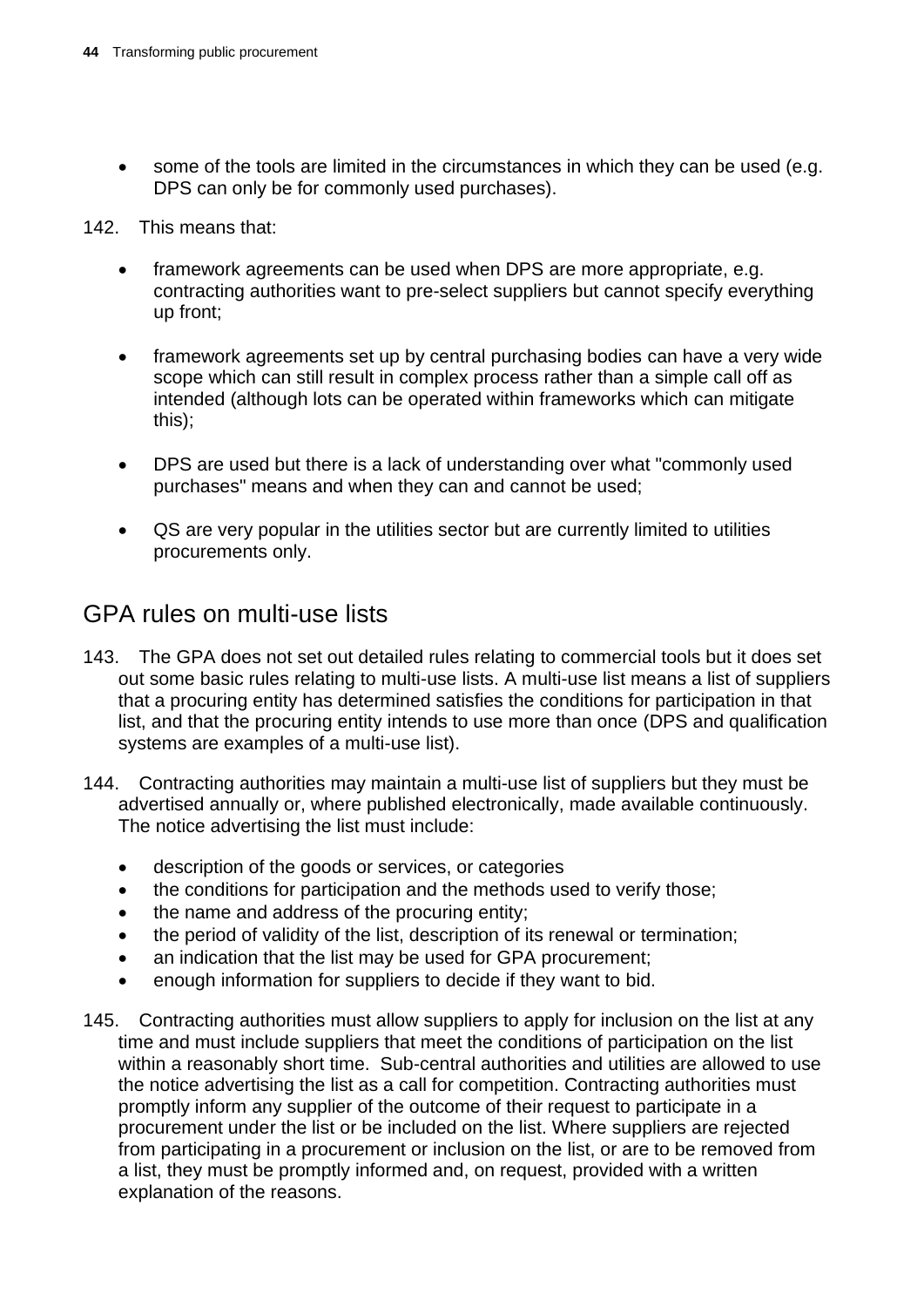# Dynamic Purchasing Systems (DPS+)

- 146. The Government proposes legislating for a new commercial tool, a DPS+, to replace DPS and QS, which will be a form of GPA multi-use list. The DPS+ will be a flexible, highly commercial tool ideally suited to providers of agile online and other dynamic marketplaces. New suppliers will be able to join at any time with no maximum duration. Procurements could be undertaken within a DPS+ using the new competitive flexible procedure. And the DPS+ could be used for all types of procurement, not just common goods and services.
- 147. The following rules would apply to the DPS+:
	- the advertising notice must notify the market of a contracting authority's intention to set up a DPS+ and describe the details of conditions for participation;
	- it must remain continuously open with a live advertising notice on Find a Tender service to allow new suppliers who wish to apply to do so at any time;
	- if an applying supplier meets the conditions for participating, they must be admitted; the number of suppliers cannot be limited;
	- it need not have a maximum duration, although any means to terminate the list must be detailed in the original advertising notice:
	- supplier applications for inclusion at qualification stage should be evaluated as they are received;
	- suppliers cannot submit a tender until the contracting authority decides to run a procurement to award a contract under the DPS+;
	- there is no award in the DPS+ without a procurement to select one winner from all eligible suppliers;
	- a procurement under the DPS+ must be conducted using the new competitive flexible procedure;
	- a contract award notice must be published when any contract is awarded following a procurement under a DPS+.

## Framework agreements

- 148. Frameworks are ideal for situations such as catalogues and markets requiring high volume commodity items and call-offs, stable long term relationships, especially where direct award call-off is allowed and a high degree of stability and certainty exists in a market. More flexibility is available in frameworks under the UCR where it is also possible to have a longer term.
- 149. To increase the innovation currently stifled by the limited flexibility offered in PCRstyle frameworks, we propose to introduce a new option that allows for a longer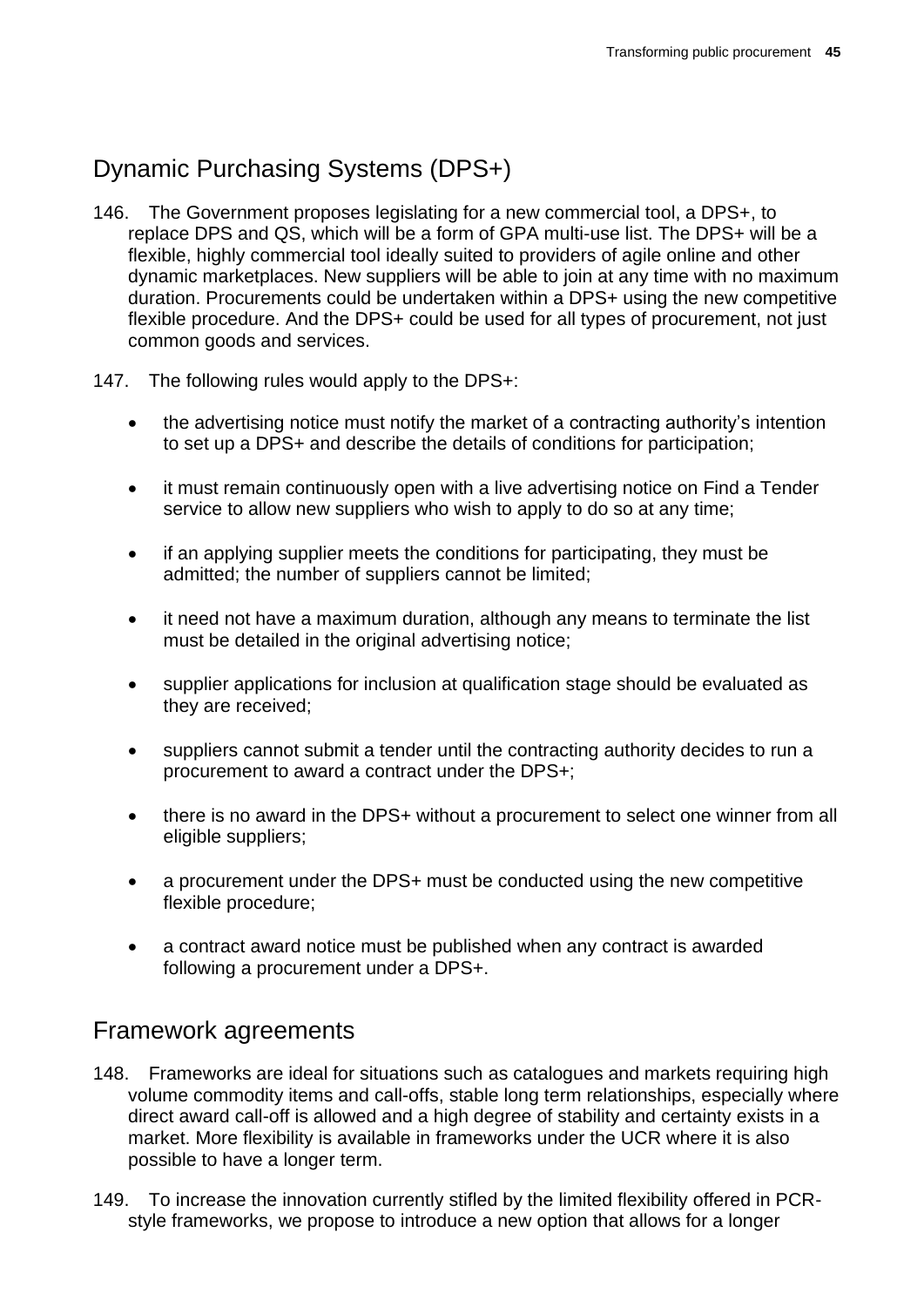maximum term and for the framework to be open for new suppliers to join at defined points. This will make it easier to achieve value for money, particularly where the contracting authority needs a longer-term relationship, for example in construction and infrastructure.

150. The Government proposes to offer contracting authorities a framework tool that has two options for all types of contracts including utilities: closed and open.

### **Closed framework agreements of up to four years duration**

151. This would mean the particular market would be closed to suppliers other than those on the framework for a maximum of four years, offering a period of stability and reducing bureaucracy that may be appropriate in some situations.

### **Open framework agreements of up to eight years with an initial (up to) three year closed period**

- 152. This would allow any supplier to submit a bid to join the framework at predetermined points. If the commercial team wishes to have a framework with a duration of longer than four years, the framework must be opened at least once after the third year for new entrants to join. The contracting authority would need to advertise the re-opening of the framework in a notice and assess new applicants by applying the same requirements and evaluation criteria as applied when the framework agreement was originally awarded.
- 153. Commercial teams could open the framework up as many times as they wish during its term, as long as this is stated in the call for competition. Suppliers already on the framework should be given the option of remaining on the framework based on their original bid or submitting an updated bid. This will allow them the opportunity to update pricing etc. so they are not disadvantaged as regards suppliers bidding at a later point. If they decide to submit an updated bid, they risk not being re-appointed to the framework, as their bid will be evaluated alongside new suppliers' bids. Commercial teams can limit the number of suppliers on a framework at any one time but if they do so then they will need to re-evaluate the bids of suppliers already on the framework (if those suppliers decide not to submit an updated bid) to determine which suppliers the available places are awarded to and avoid the original suppliers 'blocking' access to new suppliers.
- 154. In this new open framework, new entrants have the opportunity to be awarded a place on a framework agreement during its term. This would be of particular benefit to small businesses in facilitating their access to procurements because they have more opportunities to participate. Additionally, establishing arrangements whereby new suppliers can be added to the arrangement after it has been set up will encourage competition, allow new market entrants to join, and prevent suppliers from being 'locked out' of the arrangement for its duration. Open frameworks would place an administrative burden on the commercial team depending on how many times the framework is to be reopened and whether to limit the number of appointed suppliers.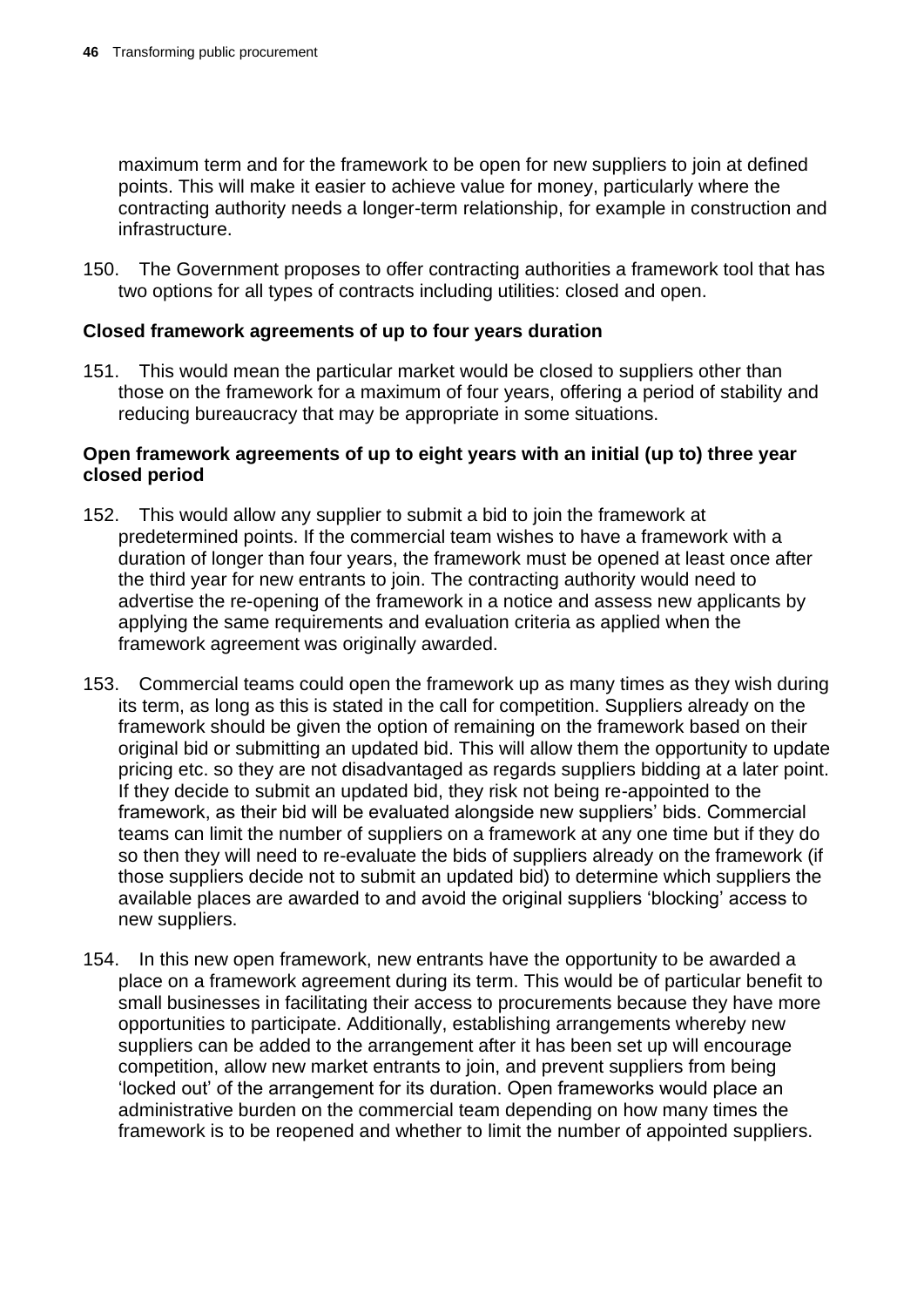#### **General framework rules**

- 155. We propose that the following additional rules will apply to both closed and open frameworks:
	- Improved transparency will be achieved by a requirement for all commercial tools to be recorded onto a central register, making it easier to find and compare. Additional transparency will be required in contract awards, with all award notices being visible in the new central platform and linked to the framework from which they were procured.
	- Direct award within framework agreements remains permissible if it is possible to objectively determine a single supplier capable of meeting the requirement.
	- Single supplier frameworks remain permissible for closed frameworks only.
	- In addition, contracting authorities will be required to include terms in framework agreements allowing them to remove suppliers from a framework agreement if any of the exclusion grounds apply during the term of the framework, subject to self-cleaning (meaning that suppliers who have, for example, committed fraud or bribery, have modern slavery or money laundering convictions must be removed).

#### **Charging**

156. A fee or levy can be charged on a supplier for participating in a commercial vehicle such as a DPS+ or framework but only when they result in a contract being awarded and the supplier submitting an invoice. Any charges recovered by the contracting authority must be proportionate, used solely in the public interest and be transparently described on the central register of commercial tools.

Q25. Do you agree with the proposed new DPS+?

Q26. Do you agree with the proposals for the Open and Closed Frameworks?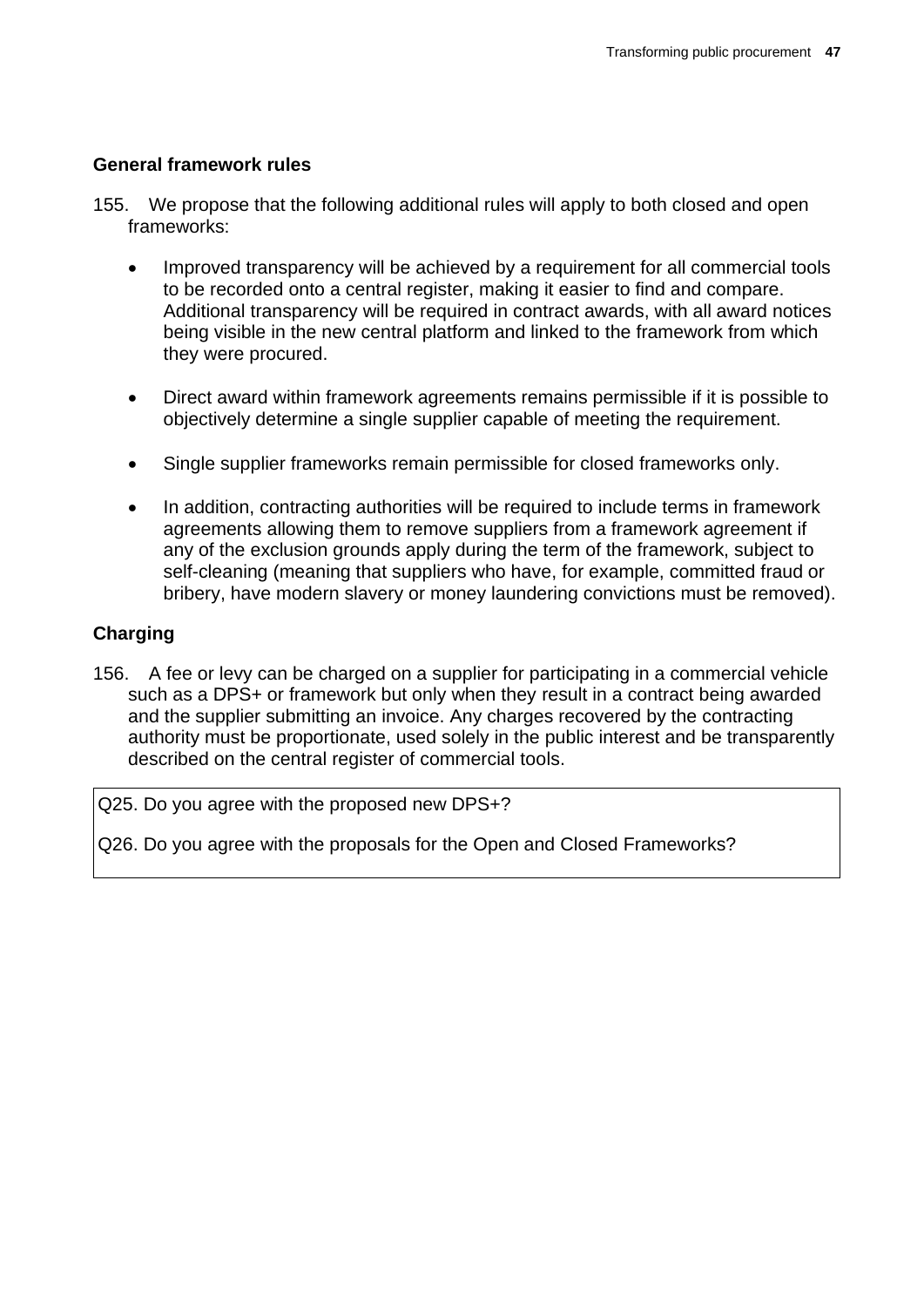# <span id="page-50-0"></span>Chapter 6: Ensuring open and transparent contracting

**We propose embedding transparency by default throughout the commercial lifecycle from planning through to procurement, contract award, performance and completion.**

**We propose requiring all contracting authorities to implement the Open Contracting Data Standard so that data across the public sector can be shared and analysed at contract and category level.**

**We propose establishing a single digital platform for supplier registration that ensures businesses only have to submit their data once to qualify for any public sector procurement.** 

## **Introduction**

- 157. Since the Gershon review<sup>9</sup> of public procurement in 1999, contracting authorities have invested in digital systems to automate and improve their procurement processes. The UK was the first G7 country to commit to the Open Contracting Data Standard (OCDS)<sup>10</sup>, it [was then approved by the GDS Open Standards Board for use](https://www.gov.uk/government/publications/open-standards-for-government/open-contracting-data-standard-profile) [by the UK Governmen](https://www.gov.uk/government/publications/open-standards-for-government/open-contracting-data-standard-profile)t at the end of 2016, following the rigorous open standards approval process a[nd open standards principle](https://www.gov.uk/government/publications/open-standards-principles/open-standards-principles)s.
- 158. Successive Governments have created a series of centralised and semi-centralised initiatives to connect public procurement. For example:
	- Contracts Finder a single, free to use portal for current and future public sector contracts in the UK<sup>11</sup>

<sup>&</sup>lt;sup>9</sup> [Review of Civil Procurement in Central Governme](https://www.toronto.ca/ext/digital_comm/inquiry/inquiry_site/cd/gg/add_pdf/77/Procurement/Electronic_Documents/UK/U.K._Gershon_Report.pdf)nt

<sup>10</sup> [https://www.gov.uk/government/publications/open-standards-for-government/open-contracting-data](https://www.gov.uk/government/publications/open-standards-for-government/open-contracting-data-standard-profile)[standard-profi](https://www.gov.uk/government/publications/open-standards-for-government/open-contracting-data-standard-profile)le

<sup>&</sup>lt;sup>11</sup> the Contracts Finder requirements in Part 4 of the PCR extend to the whole of the UK but do not apply to Scottish, Welsh or Northern Ireland contracting authorities whose functions are wholly or mainly devolved. See reg 1(7) and reg 1(8) of the PCR.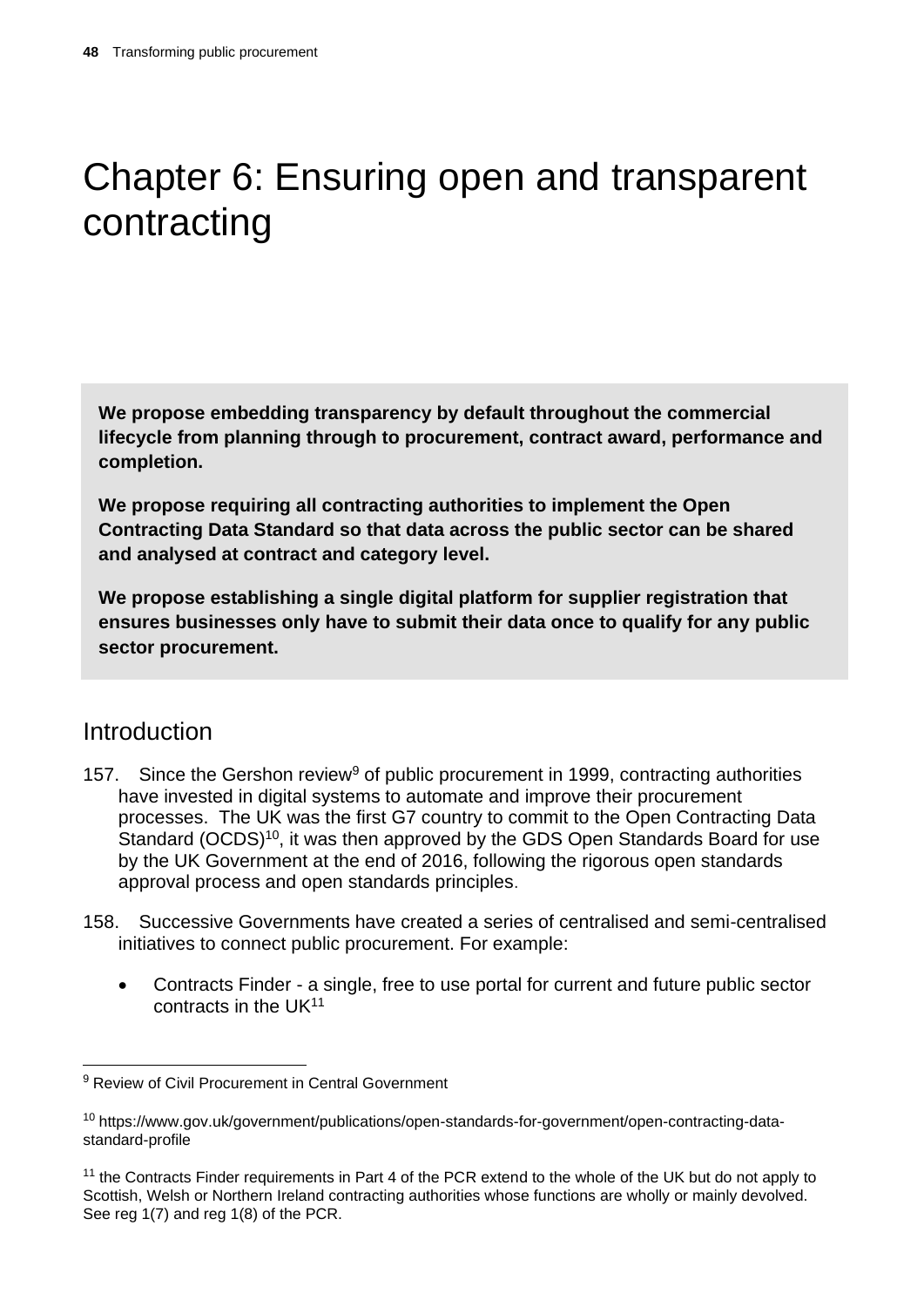- Supplier Registration Service used by both buyers and suppliers to log in to procurement-related systems.
- Digital Marketplace an online platform that all public sector organisations can use to find and buy cloud-based services (e.g. web hosting or site analytics)
- Open Contracting Data Standard (OCDS) to enable disclosure of data and documents at all stages of the contracting process using a common data model.
- Contract and Spend Insight Engine (CaSIE) a management tool to share information and support collaboration between central government departments.
- 159. In addition, from the end of the Transition Period, the UK's new Find a Tender Service will be launched, replacing the Official Journal of the European Union's Tenders Electronic Daily in the UK as the official platform for publishing contract notices for new procurements<sup>12</sup>. Find a Tender service will be free to access for both UK and overseas suppliers.
- 160. However, the landscape remains fragmented, with missed opportunities to manage spend, bring performance tension to contract management and improve outcomes. Most contracting authorities in the UK rely on a small number of specialist 'e-senders' and 'e-procurement systems' to host their procurements and publish contract notices.
- 161. The data held in these systems is generally not accessible in a consistent, machinereadable format. The systems do not share common data standards or data models and cannot interoperate. Separation also exists between parts of the public sector; for example, health authorities have very limited routes to easily sharing data with local or central government.
- 162. Transparency by contracting authorities remains inconsistent. There is uncertainty about redaction of commercially sensitive information. Although there is increasing compliance with the requirement to publish contract opportunities and awards on Contracts Finder, there remain data gaps and limitations that make it difficult for the public sector, the private sector, civil society organisations and citizens to understand the full pattern of government procurement spend. Bidders have to register on multiple platforms to bid and input very similar information in each case. Citizens and suppliers are locked out of the data loop post-award and there is limited transparency of what takes place thereafter.
- 163. This lack of standardisation, transparency and interoperability is preventing the UK from harnessing the opportunities that open, common and shared data could bring. The ability to analyse spend, manage suppliers, counter fraud and corruption and see inside the supply chain to ensure compliance with government policies. The experience of other nations (e.g. Ukraine and South Korea) is that driving forward with

<sup>&</sup>lt;sup>12</sup> OJEU TED remains the platform for ongoing procurements, as agreed in the procurement chapter of the Withdrawal Agreement and to be implemented by the EU exit SI.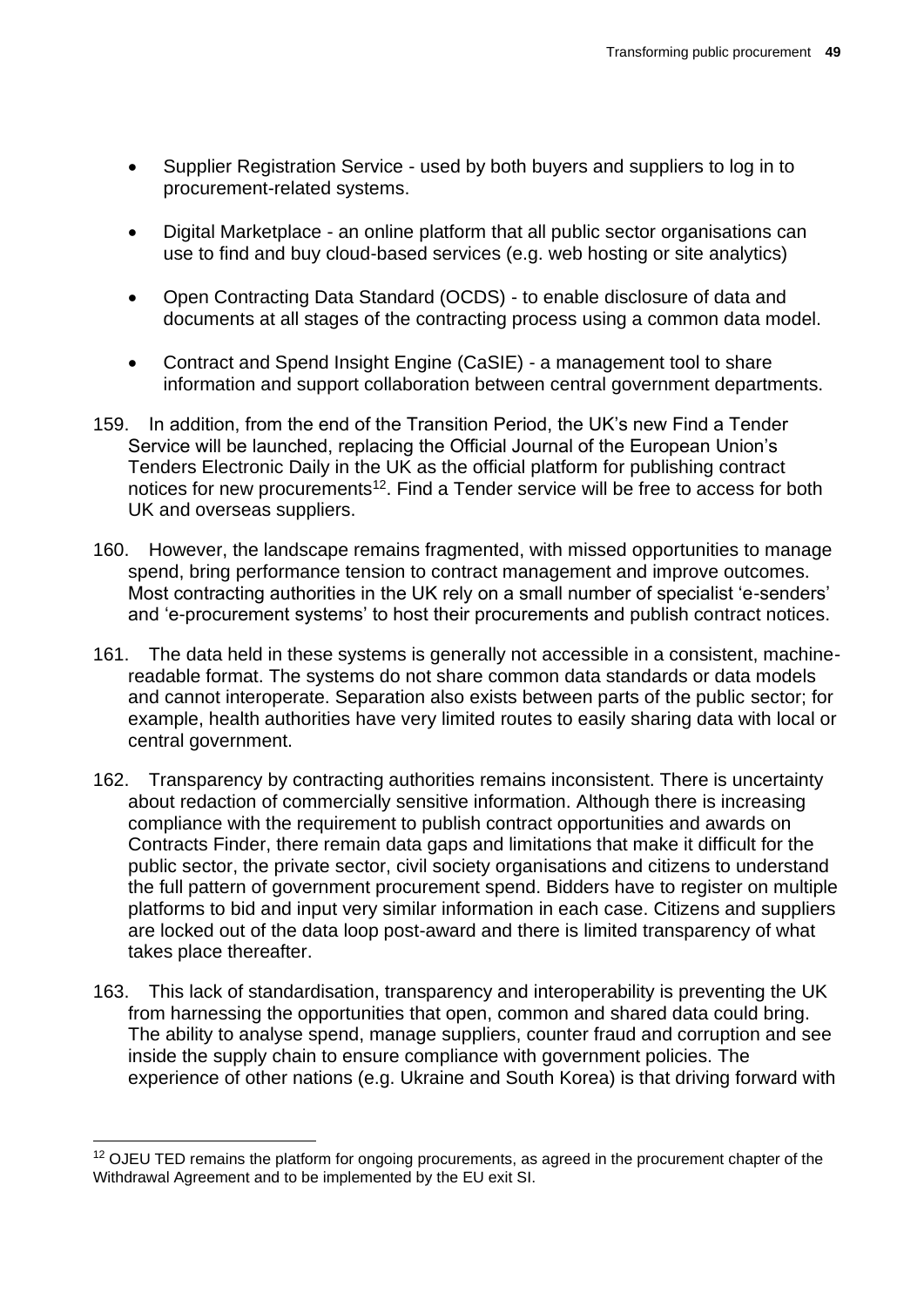a clear digital procurement strategy focused on transparency results in greater participation and increased value for money driven by competition.

- 164. The Government's Transformation Strategy<sup>13</sup> published in 2017 set out how digital could transform the relationship between the citizen and state, including making better use of data and creating shared platforms, components and reusable business capabilities. However, there is currently no common strategy for digital in procurement in the public sector. To deliver this change requires contracting authorities and third party providers to move in the same direction to create a common operating environment.
- 165. The Government proposes legislating to embed transparency by default throughout the commercial lifecycle from planning through procurement, contract award and performance. Contracting authorities would be required to disclose procurement and contract data as soon as practically possible and significantly increase transparency in the public procurement regime. Contracting authorities would be required to declare in their tender documents when information would be disclosed and justify what, if any, information is to be treated as commercially sensitive. Suppliers would be able to bid with a better understanding of the expected transparency requirements and the timetable for when data should be released.
- 166. Contracting authorities would need to publish basic disclosure information, covering the information currently required by regulation 84 of the PCR with the contract award notice, including call offs under framework agreements and DPS+ before they could initiate contract award and commence standstill including:
	- Bidder Identities;
	- Basis of award decision;
	- Basic disclosure of tenders submitted:<sup>14</sup>
	- Evaluation reports;
	- Basic evaluation disclosure information<sup>15</sup>.
- 167. In order to strike the right balance between transparency and data protection, this requirement would remain consistent with the current rules around transparency in the Freedom of Information Act 2000 (FOIA)<sup>16</sup>, Environmental Information Regulations 2004 (EIR)<sup>17</sup> and the Data Protection Act 2018 (DPA)<sup>18</sup>. Consequently, only data which would be required to be made available under FOIA, EIR and DPA, would be publishable. While this does not require an amendment to the current exemptions under FOIA, EIR and DPA, it would create a requirement that procurement and

<sup>13</sup> [https://www.gov.uk/government/publications/government-transformation-strategy-2017-to-202](https://www.gov.uk/government/publications/government-transformation-strategy-2017-to-2020)0

<sup>&</sup>lt;sup>14</sup> Under FOIA, any further disclosure would be subject to formal legal disclosure process.

<sup>&</sup>lt;sup>15</sup> Under FOIA, any further disclosure would be subject to formal legal disclosure process.

<sup>16</sup> [http://www.legislation.gov.uk/ukpga/2000/36/section/43 accessed on 05/03/202](http://www.legislation.gov.uk/ukpga/2000/36/section/43)0

<sup>17</sup> [https://www.legislation.gov.uk/uksi/2004/3391/mad](https://www.legislation.gov.uk/uksi/2004/3391/made)e

<sup>18</sup> [http://www.legislation.gov.uk/ukpga/2018/12/contents/enacte](http://www.legislation.gov.uk/ukpga/2018/12/contents/enacted)d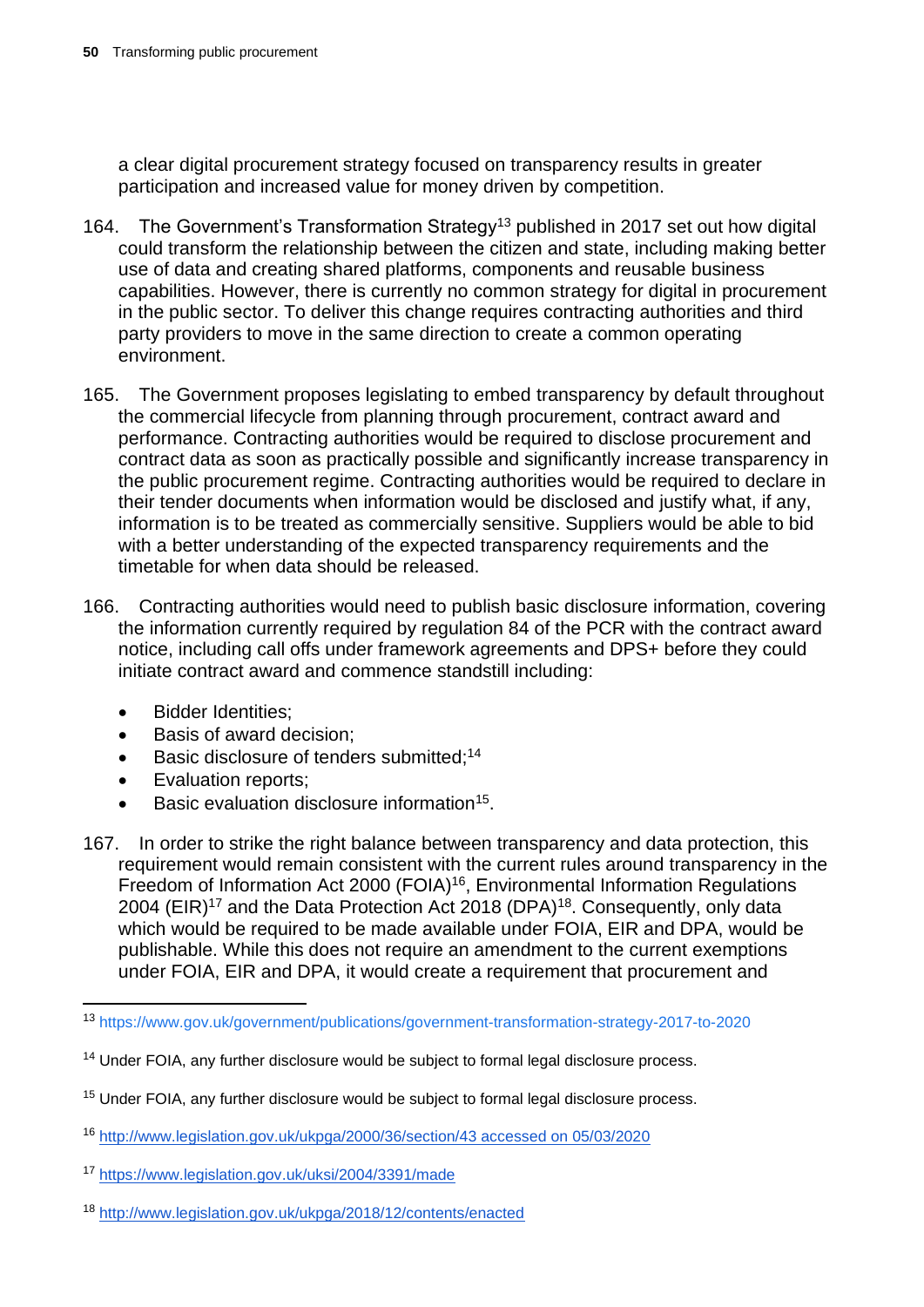contract information would be published by contracting authorities, instead of being requested by interested parties.

- 168. The decision of a contracting authority to release information under FOIA can be complex, resulting in authorities disclosing less than they should. The default should be to disclose all information but Government will publish guidance on what would reasonably not be disclosable, including:
	- profit margin and overheads;
	- financial models:
	- elements of the bid (and evaluation documents) which reveal intellectual property;
	- elements of the bid (and evaluation documents) which reveal innovative or unique technical solutions and methodologies;
	- elements of the bid (and evaluation documents) which reveal trade secrets;
	- names, personal telephone numbers, addresses, email addresses or other data capable of identifying a living person.
- 169. There are several exemptions under FOIA that might apply to procurement; the non-exhaustive table below outlines the two that are considered most likely to be used in procurement.

| <b>FOIA Exemptions</b>                                                                                                                                                                                                    | What does this mean for<br>procurement under the<br>new procurement<br>regulations?                                                                                                                                                                                                    | <b>Additional information</b>                                                                                                                                                                                                                  |
|---------------------------------------------------------------------------------------------------------------------------------------------------------------------------------------------------------------------------|----------------------------------------------------------------------------------------------------------------------------------------------------------------------------------------------------------------------------------------------------------------------------------------|------------------------------------------------------------------------------------------------------------------------------------------------------------------------------------------------------------------------------------------------|
| <b>S43 - Commercial</b><br>interests.                                                                                                                                                                                     |                                                                                                                                                                                                                                                                                        |                                                                                                                                                                                                                                                |
| 1. Information is exempt<br>information if it<br>constitutes a trade secret.                                                                                                                                              | S43 (1) 'Trade secrets' is<br>not defined in the FOIA. As<br>developed through case<br>law, it means: information                                                                                                                                                                      | The impact on a<br>bidder/supplier/authority of<br>the disclosure of both trade<br>secret and commercial                                                                                                                                       |
| 2. Information is exempt<br>information if its<br>disclosure under this Act<br>would, or would be likely<br>to; prejudice the<br>commercial interests of<br>any person (including the<br>public authority holding<br>it). | used in a trade of<br>business, which, if<br>disclosed to a competitor,<br>would be liable to cause<br>real (or significant) harm to<br>the owner of the secret.<br>Typically, this is something<br>unique to the business that<br>gives them a competitive<br>edge and is not already | interest information is likely<br>to diminish over time<br>(although this may not<br>always be the case).<br>The exemption is subject<br>to a public interest test,<br>whereby the respective<br>public interests in<br>disclosure versus non- |
| 3. The duty to confirm or<br>deny does not arise if, or<br>to the extent that,<br>compliance with section<br>$1(1)(a)$ would, or would be<br>likely to, prejudice the                                                     | commonly known or easily<br>deducible.<br>S43 (2) Prejudice to<br>commercial interests is not<br>defined in the FOIA.<br>Generally, it means                                                                                                                                           | disclosure are weighed.                                                                                                                                                                                                                        |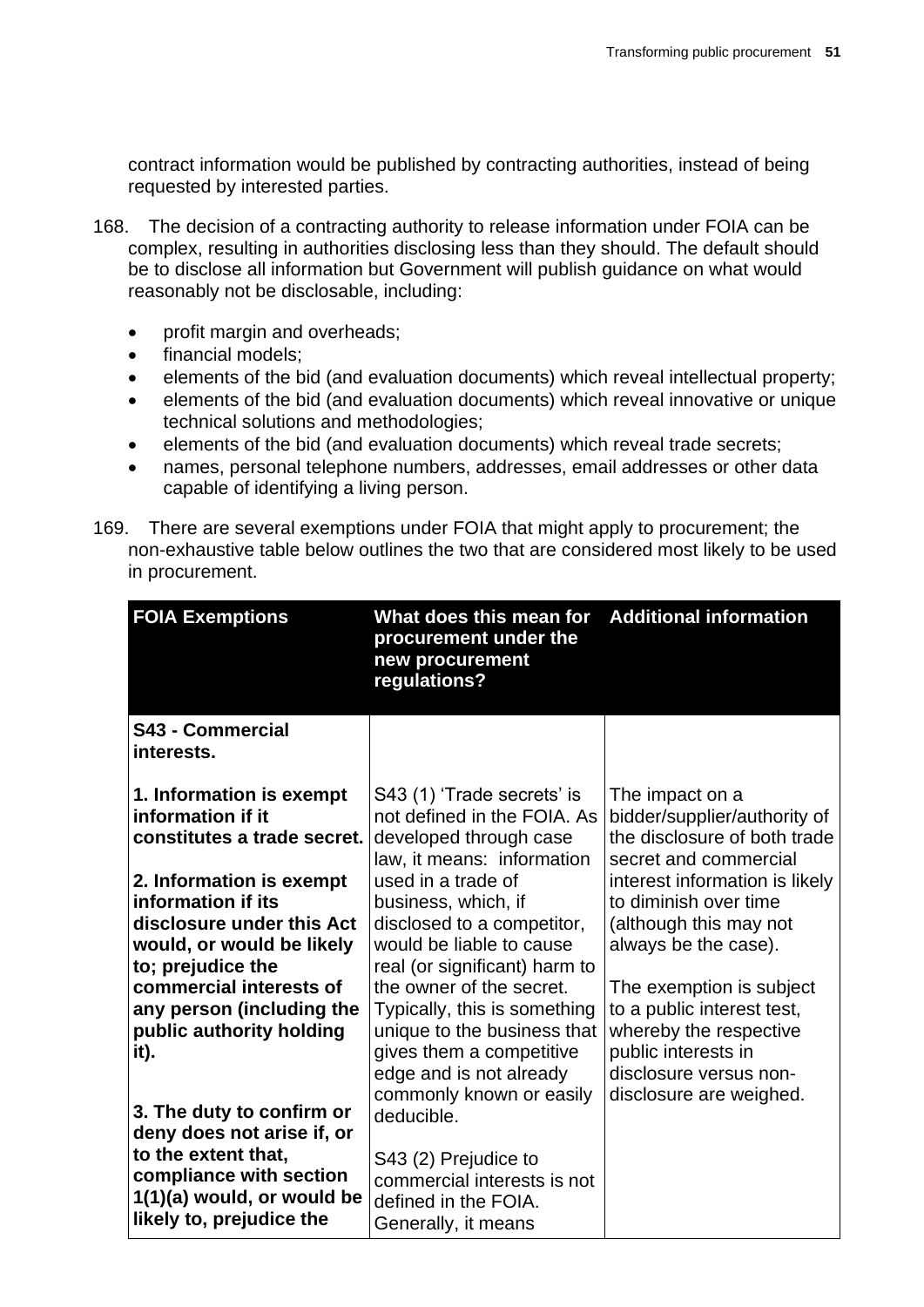| interests mentioned in<br>subsection (2). | commercially sensitive<br>information which, if<br>disclosed, would cause<br>detriment to the ability of a<br>person/ entity to do<br>business. The impact of<br>this could include giving<br>commercial advantage to<br>the competition, and/or<br>loss of shareholder /<br>customer / supplier<br>confidence. |                             |
|-------------------------------------------|-----------------------------------------------------------------------------------------------------------------------------------------------------------------------------------------------------------------------------------------------------------------------------------------------------------------|-----------------------------|
|                                           |                                                                                                                                                                                                                                                                                                                 |                             |
| <b>S41 - Information</b>                  |                                                                                                                                                                                                                                                                                                                 |                             |
| provided in confidence.                   |                                                                                                                                                                                                                                                                                                                 |                             |
|                                           | S41. This exemption states                                                                                                                                                                                                                                                                                      | The exemption is absolute   |
| 1. Information is exempt                  | that: if, by disclosing                                                                                                                                                                                                                                                                                         | and is not subject to a     |
| information if-                           | information, a public                                                                                                                                                                                                                                                                                           | public interest test in the |
| a. it was obtained by the                 | authority would be subject                                                                                                                                                                                                                                                                                      | meaning of the Act.         |
| public authority from any                 | to an actionable breach of                                                                                                                                                                                                                                                                                      |                             |
| other person (including                   | confidence, the information                                                                                                                                                                                                                                                                                     | One of the issues public    |
| another public authority),                | should not be disclosed.                                                                                                                                                                                                                                                                                        | authorities have to         |
| and                                       | By 'actionable', the Act                                                                                                                                                                                                                                                                                        | consider when accepting     |
|                                           | means whether there is a                                                                                                                                                                                                                                                                                        | information as confidential |
| b. the disclosure of the                  | reasonable prospect that a                                                                                                                                                                                                                                                                                      | (especially where using a   |
|                                           | law court would rule                                                                                                                                                                                                                                                                                            |                             |
| information to the public                 |                                                                                                                                                                                                                                                                                                                 | confidentiality agreement)  |
| (otherwise than under                     | against the authority for                                                                                                                                                                                                                                                                                       | is whether they can satisfy |
| this Act) by the public                   | releasing the information.                                                                                                                                                                                                                                                                                      | any contractual obligations |
| authority holding it would                |                                                                                                                                                                                                                                                                                                                 | in relation to keeping that |
| constitute a breach of                    | The deciding issue is                                                                                                                                                                                                                                                                                           | information confidential,   |
| confidence actionable by                  | whether there is a 'duty of                                                                                                                                                                                                                                                                                     | and their statutory duties  |
| that or any other person.                 | confidence' between the                                                                                                                                                                                                                                                                                         | under the FOI Act.          |
|                                           | information giver and                                                                                                                                                                                                                                                                                           |                             |
| 2. The duty to confirm or                 | receiver. The principal                                                                                                                                                                                                                                                                                         |                             |
| deny does not arise if, or                | factors here are:                                                                                                                                                                                                                                                                                               |                             |
| to the extent that, the                   |                                                                                                                                                                                                                                                                                                                 |                             |
| confirmation or denial                    | • is there an agreement                                                                                                                                                                                                                                                                                         |                             |
| that would have to be                     | between the parties,                                                                                                                                                                                                                                                                                            |                             |
| given to comply with                      | implicit or explicit, that the                                                                                                                                                                                                                                                                                  |                             |
| section 1(1)(a) would                     | information will be held in                                                                                                                                                                                                                                                                                     |                             |
| (apart from this Act)                     | confidence;                                                                                                                                                                                                                                                                                                     |                             |
| constitute an actionable                  |                                                                                                                                                                                                                                                                                                                 |                             |
| breach of confidence.                     | • does the information                                                                                                                                                                                                                                                                                          |                             |
|                                           | have the necessary 'quality                                                                                                                                                                                                                                                                                     |                             |
|                                           | of confidence';                                                                                                                                                                                                                                                                                                 |                             |
|                                           | whether disclosure would                                                                                                                                                                                                                                                                                        |                             |
|                                           | be an unauthorised use of                                                                                                                                                                                                                                                                                       |                             |
|                                           | the information to the                                                                                                                                                                                                                                                                                          |                             |
|                                           | detriment of the confider.                                                                                                                                                                                                                                                                                      |                             |
|                                           |                                                                                                                                                                                                                                                                                                                 |                             |
|                                           |                                                                                                                                                                                                                                                                                                                 |                             |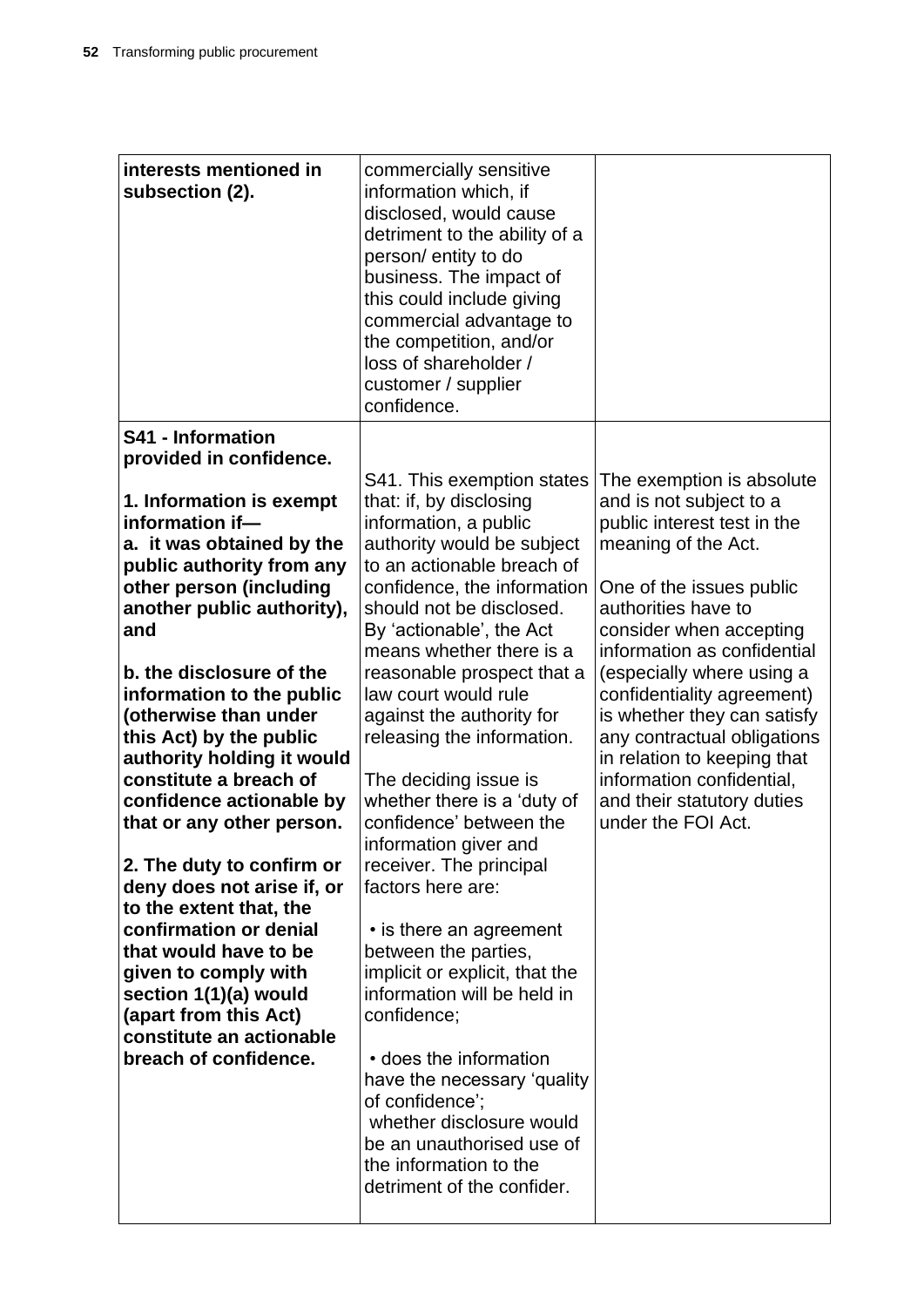| Indiscriminate classification<br>of information as being<br>subject to a duty of<br>confidence is clearly<br>contrary to the intent of the<br>FOI Act and hence is<br>discouraged. |  |
|------------------------------------------------------------------------------------------------------------------------------------------------------------------------------------|--|
|------------------------------------------------------------------------------------------------------------------------------------------------------------------------------------|--|

# Open Contracting Data Standard

- 170. The Open Contracting Data Standard (OCDS) is a free, non-proprietary, open data standard for public contracting implemented by over 30 governments globally. The OCDS describes how to publish data and documents at all stages of the contracting process. It is the only international open standard for the publication of information related to the planning, procurement, and implementation of public contracts and has been endorsed by the G20 and the G7.
- 171. The Government proposes to legislate to require all contracting authorities to publish procurement and contracting data throughout the commercial lifecycle in a format compliant with the OCDS. This means data for buyers, suppliers, contracts, spend and performance would be held and published in OCDS-compatible, open, nonproprietary reusable formats. Contract award data, including call offs under framework agreements and DPS+, would include details of the buyer, supplier, bidders and a unique contract identifier. This improved data quality should make it easier to identify and counter fraud and corruption in public procurement.
- 172. We propose setting out a timetable for all e-procurement and related systems across the public sector to become OCDS compliant and interoperable with other public procurement systems. Contracting authorities would be able to buy market-led commercial systems and software from providers as long as they meet their obligations on standards and interoperability.

| <b>Noticing requirement</b>             | Topic                 | Use of OCDS will allow<br>for the following in this<br>stage   |
|-----------------------------------------|-----------------------|----------------------------------------------------------------|
| <b>PLANNING</b>                         |                       |                                                                |
| <b>Planning and Pipeline</b><br>notice* | <b>Budgets</b>        | Strategic planning                                             |
|                                         | <b>Project Plans</b>  | Market research<br>Setting priorities<br>٠<br>Access to market |
| <b>Pre Market Engagement</b><br>notice* | <b>Market studies</b> |                                                                |

173. Implementation would require a revised set of contract notices aligned to OCDS. The following table sets out proposed UK notices.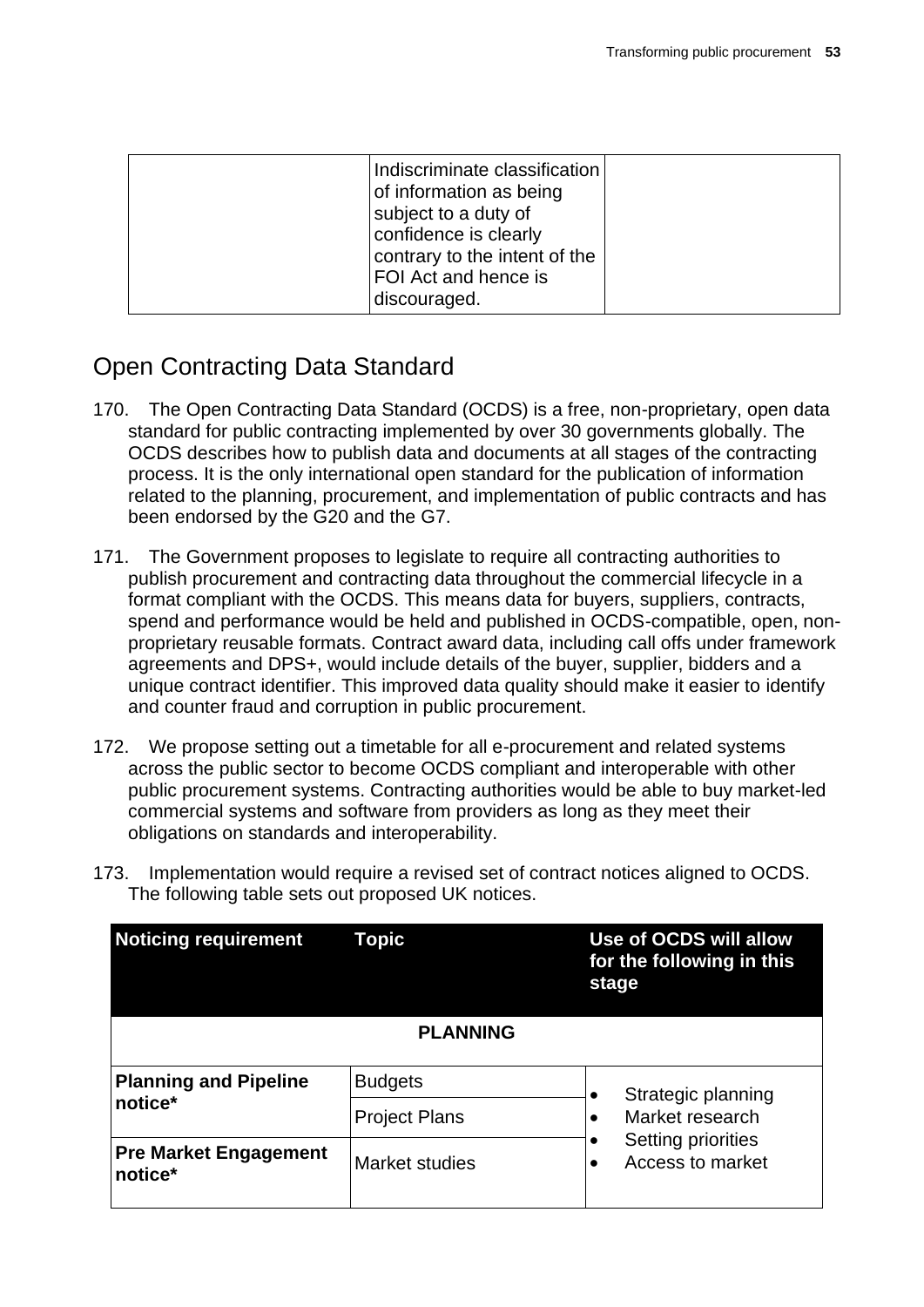| TENDER <sup>19</sup>                                       |                                                                         |                                                                                                                        |  |
|------------------------------------------------------------|-------------------------------------------------------------------------|------------------------------------------------------------------------------------------------------------------------|--|
| (all procurements including awards under commercial tools) |                                                                         |                                                                                                                        |  |
|                                                            | <b>Tender notices</b>                                                   | Competitive tendering<br>$\bullet$                                                                                     |  |
| <b>Appropriate tender</b><br>noticing*                     | Specifications                                                          | Cross-border<br>$\bullet$<br>procurement<br>Red flag analysis<br>$\bullet$<br><b>Transparent feedback</b><br>$\bullet$ |  |
|                                                            | Line items                                                              |                                                                                                                        |  |
|                                                            | Values                                                                  | mechanisms                                                                                                             |  |
| Web Form*                                                  | <b>Enquiries</b>                                                        | Easy to release<br>$\bullet$<br>anonymised data and<br>lessons learnt.<br>Fraud management                             |  |
| <b>Tender Web Form*</b>                                    | Tenderers Details (e.g.<br>corporate identity,<br>beneficial ownership) | Easy to release data<br>$\bullet$<br>and lessons learnt.<br>Fraud management                                           |  |
| <b>AWARD</b>                                               |                                                                         |                                                                                                                        |  |
| Award notice*                                              | Details of award                                                        | <b>Efficient supplier</b><br>$\bullet$                                                                                 |  |
| Award notice*                                              | Winning bidder information                                              | management<br><b>Efficient complaints</b><br>$\bullet$<br>mechanism                                                    |  |
| Award notice*                                              | Non-winning bidders                                                     | Links to beneficial<br>$\bullet$<br>ownership data                                                                     |  |
| Award notice*                                              | <b>Bid evaluation</b>                                                   | Red flag analysis<br>٠<br>Trade / cross border<br>$\bullet$<br>analysis                                                |  |
| Award notice*                                              | Values                                                                  |                                                                                                                        |  |
| <b>CONTRACT</b>                                            |                                                                         |                                                                                                                        |  |
| Contract detail notice*                                    | <b>Final details</b>                                                    | Cost analysis<br>٠                                                                                                     |  |
|                                                            | <b>Awarded Contract</b><br>Documentation                                | Understanding what<br>$\bullet$<br>government buys<br>Trade / cross border<br>$\bullet$                                |  |
|                                                            | (Signed contract)                                                       | procurement analysis                                                                                                   |  |

<sup>19</sup> Information extracted fr[om https://www.open-contracting.org/data-standar](https://www.open-contracting.org/data-standard)d*.*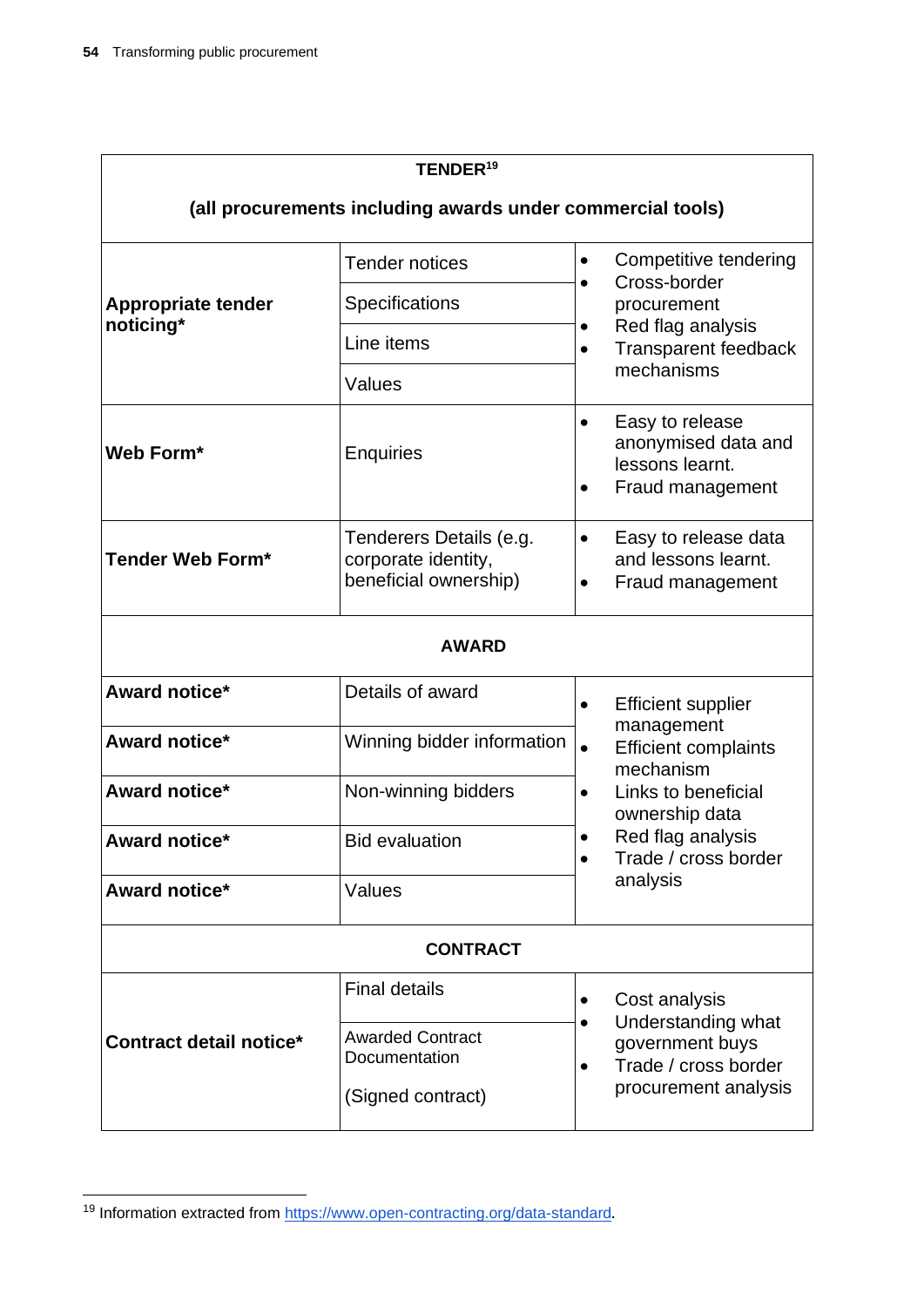| <b>Contract amendment</b><br>notice*                                | Amendments                                                |                                                                                                                               |  |
|---------------------------------------------------------------------|-----------------------------------------------------------|-------------------------------------------------------------------------------------------------------------------------------|--|
| <b>Contract Detail notice*</b><br>and Contract amendment<br>notice* | Values                                                    |                                                                                                                               |  |
| <b>IMPLEMENTATION</b>                                               |                                                           |                                                                                                                               |  |
| Payment notice*(**)                                                 | Payments                                                  |                                                                                                                               |  |
| Supply chain notice*                                                | Policy data (e.g. SMEs,<br>VCSEs, modern slavery,<br>etc) | Results-based<br>$\bullet$<br>contracting                                                                                     |  |
| <b>Contract amendment</b><br>notice*                                | Extensions                                                | Implementation<br>$\bullet$<br>monitoring<br><b>Transparent contract</b><br>$\bullet$<br>management<br>Red flag analysis<br>٠ |  |
| <b>Contract amendment</b><br>notice*                                | Amendments, to show<br>current version and<br>changes.    |                                                                                                                               |  |
| <b>Contract termination</b><br>notice*                              | Completion / termination<br>information                   |                                                                                                                               |  |

\*Denotes mandatory notice in all relevant procurements

\*\* Updated to reflect changes necessary to existing payment transparency measures.

## <span id="page-57-0"></span>Central platform

- 174. The Government proposes developing a digital strategy and roadmap for public procurement. This will include developing a central platform with a service architecture that provides for:
	- Services a standard set of services, e.g. buyer and supplier identities that can be accessed by other systems during the procurement lifecycle.
	- Inputs able to receive inputs from buyers and suppliers, e.g. procurement notices, and suppliers, e.g. evidence locker material.
	- Outputs data tailored to user needs, e.g. a buyer running a procurement will need different views on debarment than a supplier.
	- Interfaces a series of defined interfaces with other systems to support the services, inputs and outputs.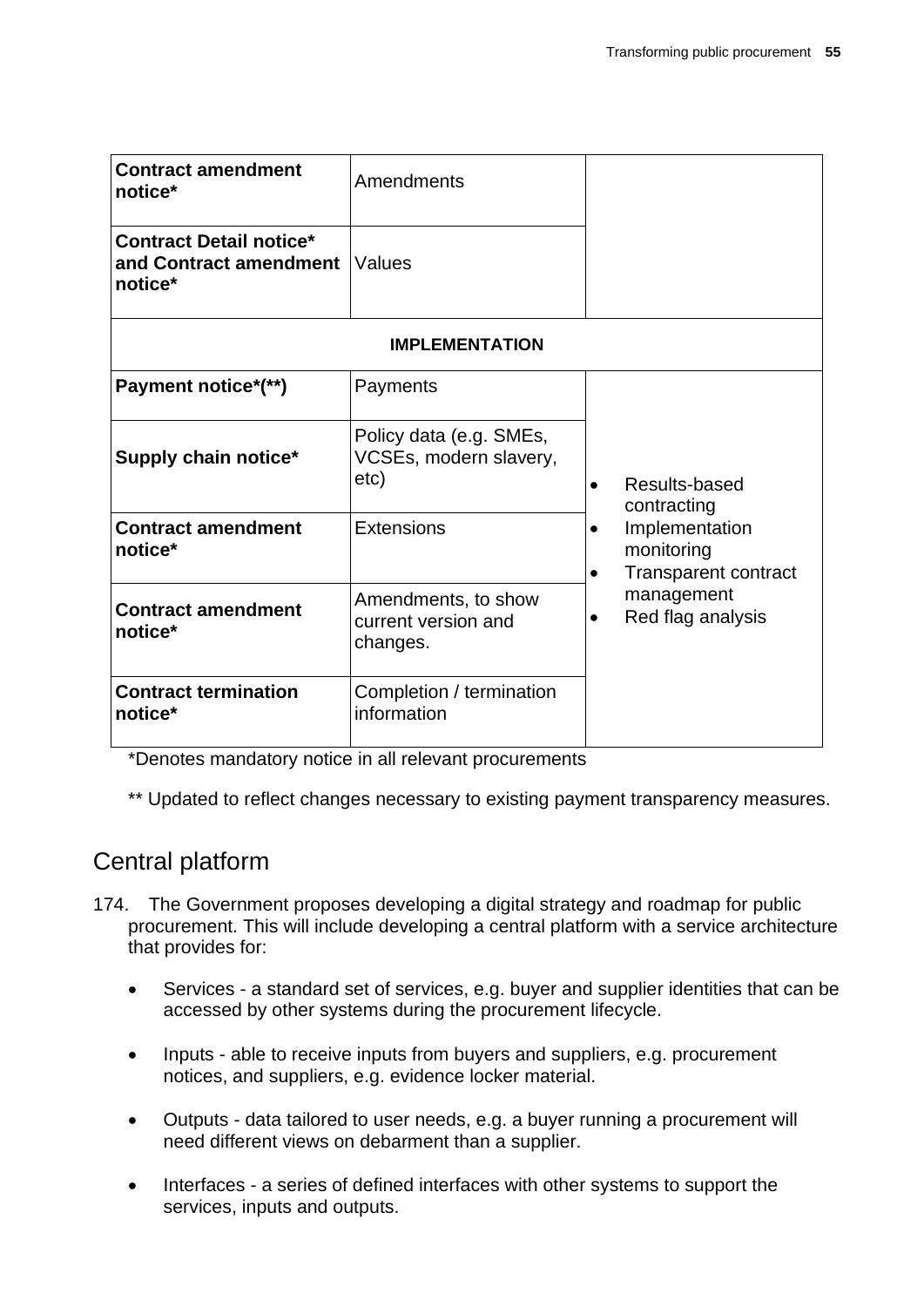- 175. The Government proposes to legislate to require all contracting authorities to publish procurement and contracting data throughout the commercial lifecycle to the central platform via links to their own systems or directly as appropriate.
- 176. This investment in a central platform would be designed and delivered in line with the Government Digital Service's Technology Code of Practice<sup>20</sup> and Service Standard<sup>21</sup>. Decentralised elements of the system would be market-led and standardsdriven; contracting authorities could purchase commercial systems and software from any provider so long as they meet legal requirements on standards and interoperability. Over time and through compliance, the centralised and decentralised elements would be able to 'speak' and transfer data so contracting authorities, suppliers and citizens need only go to one place to access information
- 177. Contracts Finder would be retained to ensure potential suppliers can search for contract opportunities and to look up details of previous contracts. Scotland, Wales and Northern Ireland will continue to have their own dedicated public sector procurement websites and therefore the new procurement platform must be flexible enough to be able to integrate with these procurement websites. Existing Contracts Finder users will be enabled to access FTS automatically and need take no action.
- 178. The central platform should provide:
	- Public access to all published data online and via APIs;
	- Notices from Find a Tender service and Contracts Finder;
	- Links to e-procurement systems for tendering;
	- Access to commercial data analysis tools;
	- Price and commercial performance comparison by supplier and between supplier.
- 179. Ultimately the central platform should be able to host additional functionality including but not limited to:
	- Register of suppliers;
	- Register of commercial tools;
	- Contract performance including spend data and KPIs<sup>22</sup>;
	- Central debarment list $23$ ;
	- Procurement pipelines;
	- Central register of complaints;
	- Register of legal challenges.

<sup>20</sup> [https://www.gov.uk/government/publications/technology-code-of-practice/technology-code-of-practic](https://www.gov.uk/government/publications/technology-code-of-practice/technology-code-of-practice)e

<sup>21</sup> [https://www.gov.uk/service-manual/service-standar](https://www.gov.uk/service-manual/service-standard)d

<sup>&</sup>lt;sup>22</sup> Under FOIA, any further disclosure would be subject to formal legal disclosure process.

 $23$  Under FOIA, any further disclosure would be subject to formal legal disclosure process.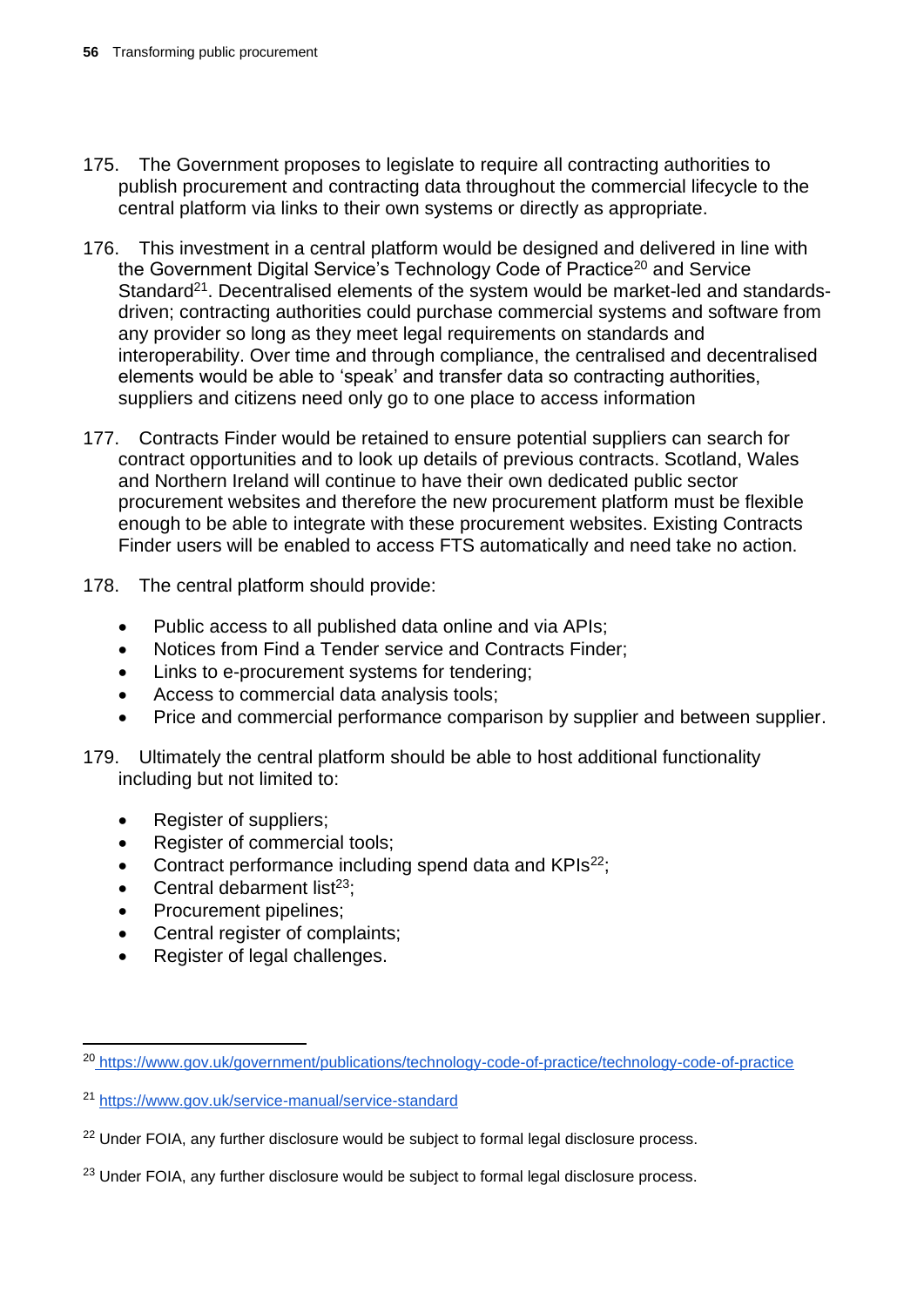### **Register of suppliers**

- 180. The Government proposes establishing a single place for suppliers to submit the common data needed for procurements in an evidence locker to allow suppliers to 'tell us once' across the public sector. All contracting authorities would be required to use this data in their procurements.
- 181. The service would allow suppliers to register once, providing all the information needed to qualify for a public sector procurement. The credentials in the "tell us once" evidence locker would be similar to the current Standard Selection Questionnaire. Subject to the evidence being provided, suppliers would be able to bid for public sector competitions without having to duplicate their information with each bid they submit having only to confirm that their data in the locker was current and correct.

#### **Register of commercial tools**

182. The Government proposes requiring contracting authorities to record commercial tools such as framework agreements and dynamic purchasing systems that are available to other contracting authorities on a central register. This register would form part of the central platform and would be available to all commercial teams to help them identify collaborative commercial agreements that can deliver the best value for money.

#### **Register of contract performance**

183. The Government proposes requiring contracting authorities to record and publish key performance information on contracts including key performance indicators and contract amendments' prices and volumes. This could be completed directly by the contracting authority, or passed on to the supplier to complete as part of the contract, however, the contracting authority should remain responsible for the timely and accurate completion of the data.

#### **Central debarment list**

184. The Government is considering implementing a central debarment list. Under this proposal, all suppliers which are debarred from public procurement opportunities because either a mandatory exclusion ground or a relevant discretionary exclusion ground applies should be identified in a central register, available via the central platform. Further information on which discretionary exclusion grounds are being considered as part of the debarment list proposal are contained in c[hapter 4.](#page-40-0)

#### **Procurement pipelines**

185. The Government proposes requiring contracting authorities to publish annual pipelines of their planned procurements and commercial activity, looking forward at least 18 months but ideally three to five years. These pipelines will be available on the central platform.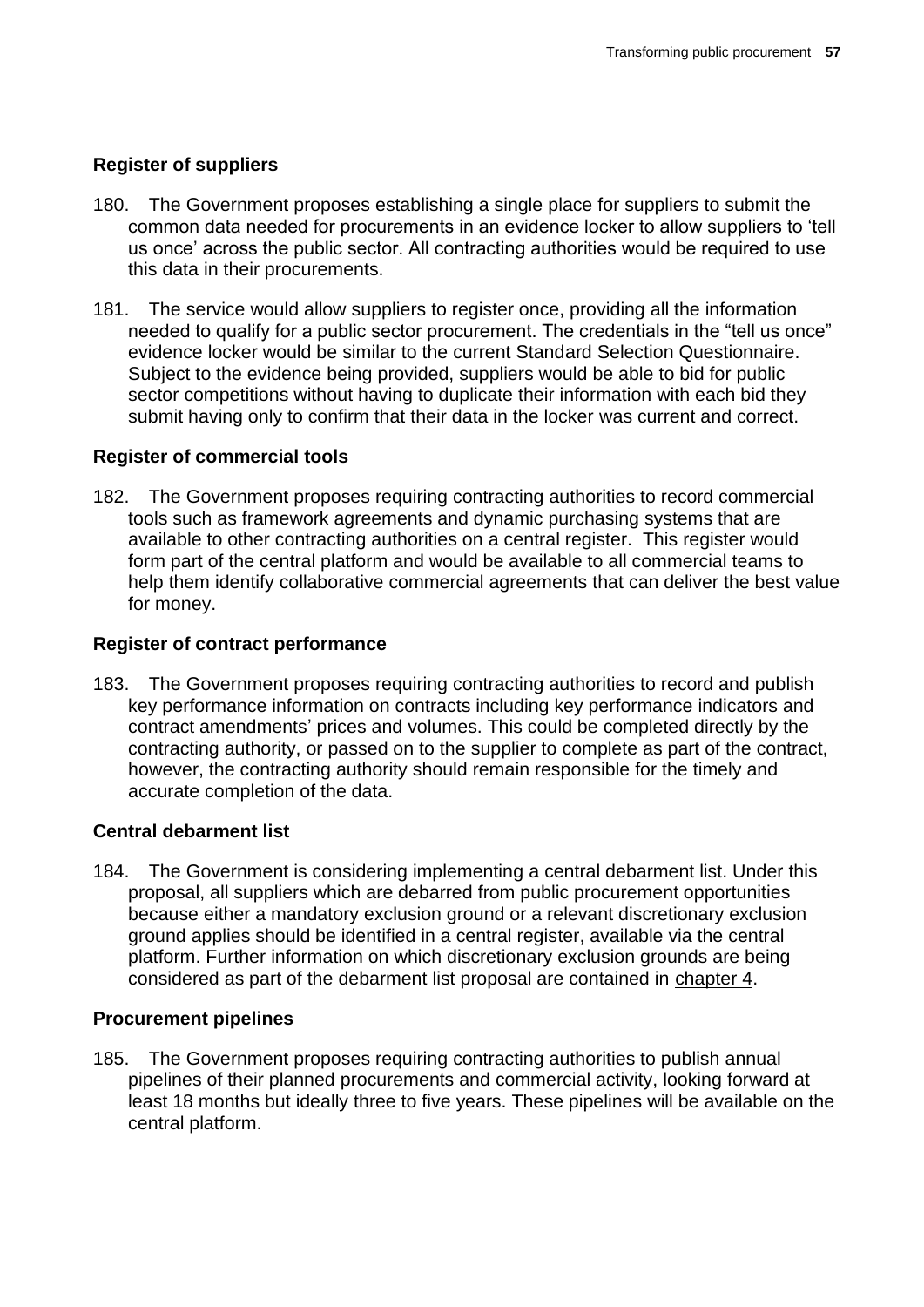### **Register of complaints**

186. The Government proposes requiring complaints about public procurement practices of contracting authorities and entities to be registered in the central procurement platform to record the formal process of complaint management through to resolution.

### **Register of legal challenges**

187. Legal challenges against contracting authorities related to alleged breaches of the procurement regulations should be registered in the central procurement platform. The status of challenges should be updated and published by the contracting authority in accordance with statutory guidance on transparency.

Q27. Do you agree that transparency should be embedded throughout the commercial lifecycle from planning through procurement, contract award, performance and completion?

Q28. Do you agree that contracting authorities should be required to implement the Open Contracting Data Standard?

Q29. Do you agree that a central digital platform should be established for commercial data, including supplier registration information?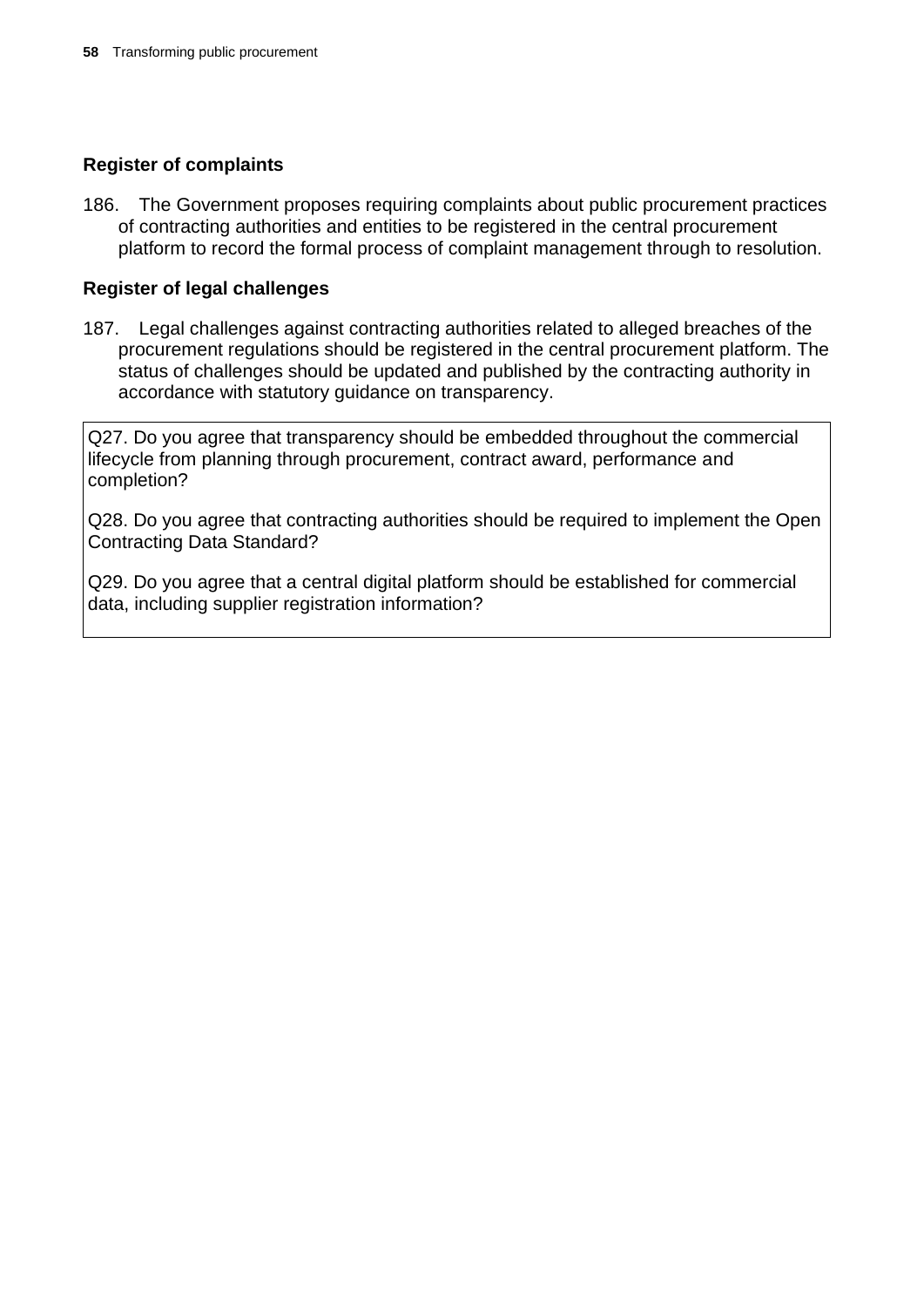# Chapter 7: Fair and fast challenges to procurement decisions

**We propose reforming Court processes, including through the introduction of a tailored expedited process, to speed up the review system and make it more accessible.**

**We propose investigating the use of a tribunal system to determine low value claims and issues on ongoing procurements and for wider use should the proposed Court reforms not deliver the required benefits.**

**We propose refocusing redress for suppliers onto pre-contractual measures which preserve their opportunity to participate in the procurement.**

**We propose capping the level of damages available to aggrieved bidders, reducing the attractiveness of speculative claims.**

**We propose removing automatic suspension on the award of contracts let competitively in crisis or extreme urgency situations.**

**We propose removing the mandated requirement to provide an individual debrief letter to each bidder at the end of a procurement process.**

## Introduction

- 188. An effective and well-functioning review system is central to the successful operation of any public procurement regime. The purpose of such a system is to act as a suitable deterrent against breaches of the rules by contracting authorities and to grant an opportunity for redress to aggrieved bidders who believe they have suffered harm because of such breaches. Where appropriate, it can also assist in interpreting the relevant legal rules.
- 189. Our procurement review system is a traditional court-based system; it is rigorous, thorough and trusted, but suppliers and contracting authorities tell us it is also lengthy, expensive and complex. Small businesses, charities and social enterprises in particular find the process too costly to pursue.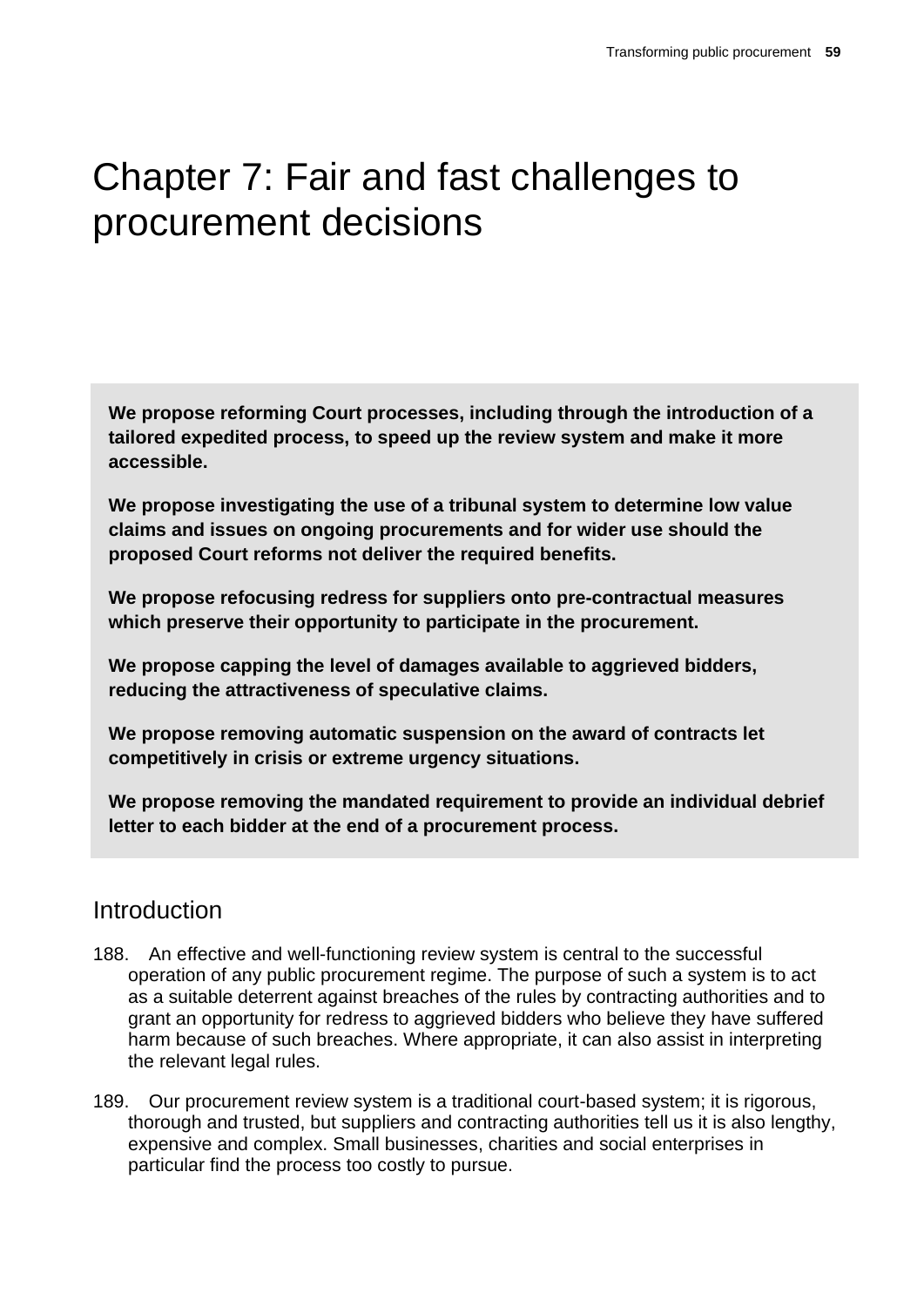- 190. The current regulations include both pre-contractual measures and remedies (i.e. those that can apply before a contract is entered into) and post-contractual remedies as set out below.
	- Pre-contractual measures and remedies:
		- Automatic suspension of the award of a contract;
		- Lifting the automatic suspension;
		- Suspending the procurement procedure;
		- Suspending the implementation of any decision or action;
		- Setting aside a decision or action;
		- Ordering the contracting authority to amend a document;
		- Award of damages.
	- Post-contractual measures and remedies:
		- Award of damages;
		- Ineffectiveness (where the contract is cancelled and no future obligations apply and for a limited set of rule breaches only);
		- Imposition of financial penalties on the contracting authority;
		- Contract shortening.
- 191. The current regulations meet the UK's obligations under the GPA to provide an effective means of redress. But we can act now to address the practical problems with the current regime and develop a new remedies system that can make faster decisions on procurement challenges on all types of procurements, relying more on pre-contractual measures, so that fewer challenges proceed to court for postcontractual remedies.

# Review Process Reform

- 192. The Government wants to bring about fundamental changes to the way procurement challenges are heard and managed, increasing accessibility for suppliers and reducing the impact of sometimes long and expensive court cases on contracting authorities, businesses and ultimately the taxpayer.
- 193. Currently, the vast majority of procurement challenges in England and Wales are heard within the Technology and Construction Court (TCC), part of the Queen's Bench division of the High Court. The Court was not initially established to hear procurement challenges but has increasingly taken on this role over the last 20 years, developing considerable expertise. The judicial process through the TCC is a thorough and indepth review of all aspects of the case. It requires complete disclosure (sometimes of some or all information into a confidentiality ring) of relevant procurement documentation and the preparation and presentation of witness statements. Its decisions are binding, although subject to a right of appeal.
- 194. However, we recognise that the rigour and structure that contribute to its excellence can be a hindrance in cases where a quick resolution is sought or for businesses (especially small businesses, charities and social enterprises) who may not be able to bear the cost of a lengthy process. The TCC does not separate out data on procurement challenges from its other cases but a Commission report from 2015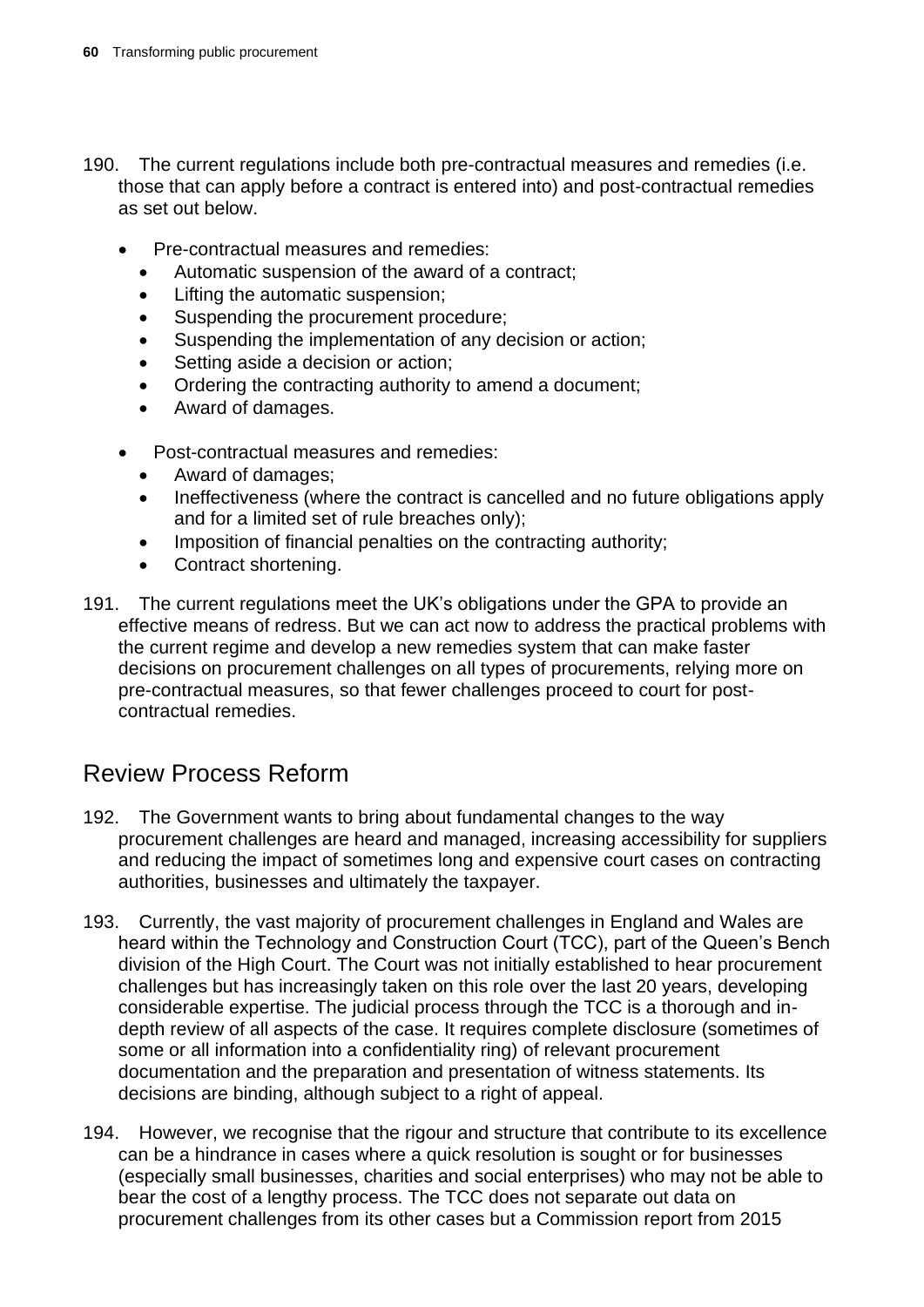determined that the UK had a median length for first-instance pre-contractual, noninterim proceedings of just under 300 days (the sixth slowest). In comparison, the 16 EU Member States which set maximum durations for review proceedings have limits of between 15 and 60 days.<sup>24</sup> In our informal engagement, practitioners tended to agree that only a small proportion of claims (around 20%) make it to trial - with claims settled out of court, withdrawn or conceded well before this point. This length obviously has an impact on cost, with a median cost estimated as the second highest in the EU for a typical €10m contract<sup>25</sup>.

- 195. The lengthy process and its impact on the number of cases which reach full trial can have a detrimental effect on access to justice. There is no opportunity to correct a breach where a case is settled or when the contract is awarded after the suspension is lifted in favour of the contracting authority. Settling because of the risk of a lengthy trial process means that the claimant may receive less than they might have done in a damages claim and can be a missed opportunity to improve contracting authority capability. The effect on contracting authorities is equally suboptimal, with settlements paid to avoid protracted litigation where a trial may have found that no breach had occurred. Long Court processes also impact on delivery of goods, works or services for the public good as contract award must be delayed until the suspension is lifted or until the trial rules in the defendant's favour. This also affects the business of the winning bidder who had won a competition in good faith.
- 196. The TCC Guide sets out the framework within which litigation in the TCC is conducted and includes a Guidance Note on Procedures for Public Procurement Cases, which the parties are expected to follow. We propose, in conjunction with the TCC, the Ministry of Justice (MOJ) and the Civil Procedure Rules Committee (CPRC) to explore the remodelling and formalisation of this guidance through the creation of new Civil Procedural Rules and practice directions for reviewing and hearing procurement legal challenges which will deal with the specifics of procurement challenges. This would allow us to further develop and put onto a statutory footing the TCC framework for pursuing procurement claims. This includes taking account of the specific issues encountered in these types of claims, such as commercial confidentiality and the automatic suspension which prevents contracts being signed once a challenge is raised.
- 197. The Government proposes that the following main elements should be investigated for inclusion within any new procurement Civil Procedure Rules and Practice Directions:
	- Tailored fast track system: this would allow for an expedited trial process with active case management that tailors the process to the individual challenge. This would take account, for example, of the urgency of the need to award the contract, the value of the claim, the stage of the procurement, when the alleged breach took place or whether the challenge is on a point of law where the facts are not in dispute.

<sup>&</sup>lt;sup>24</sup> European Commission, Economic efficiency and legal effectiveness of review and remedies procedures for public contracts, Final Study Report, MARKT/2013/072/C (April 2015)

<sup>&</sup>lt;sup>25</sup> Commission remedies report (see fn21 above), p124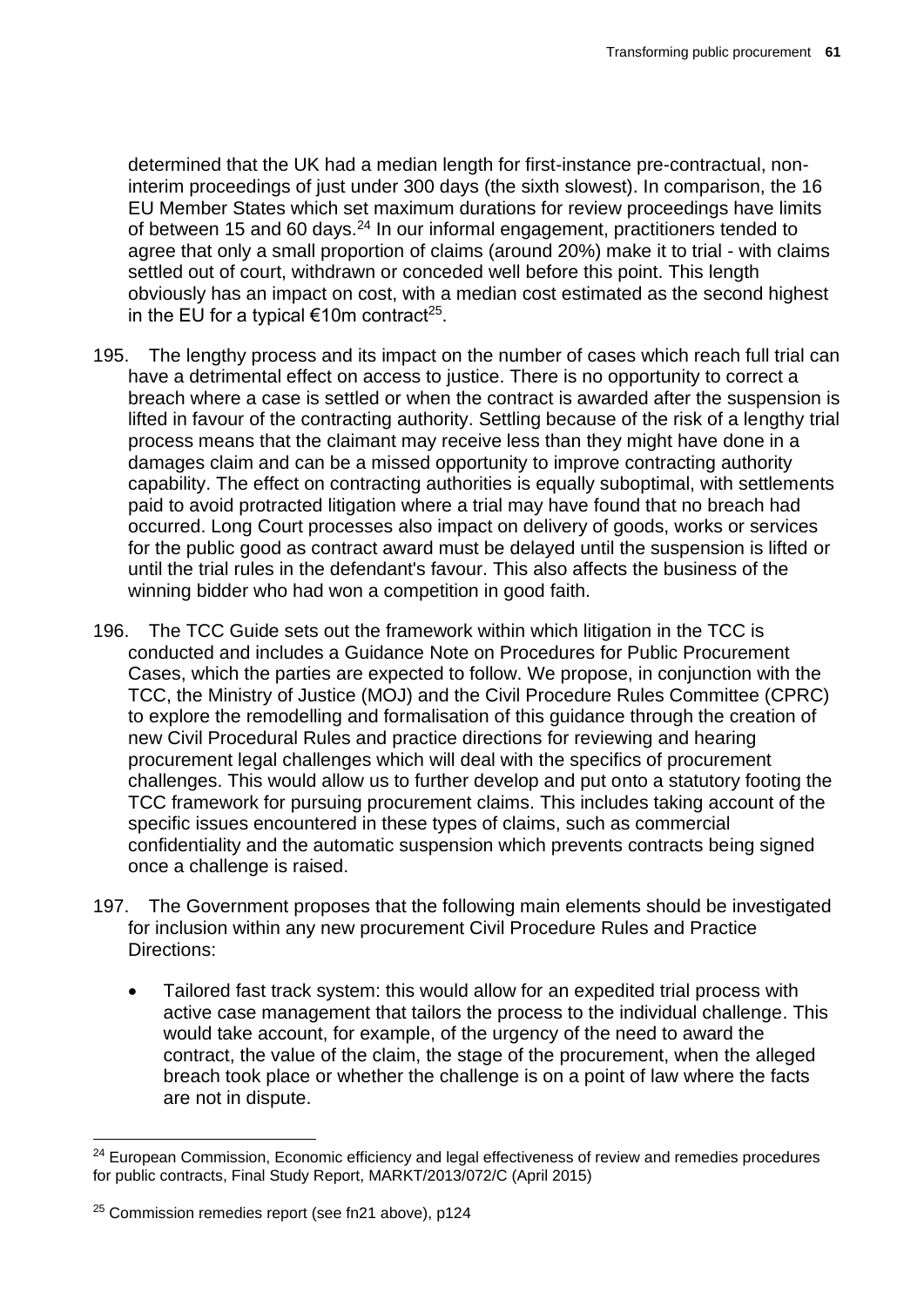- Written pleadings: this would see a presumption that certain types of claims would be reviewed on the basis of written pleadings only with a maximum recommended length, removing the need for either side to employ expensive barristers and saving time.
- Disclosure: the issue of disclosure has a large part to play in the length of procurement challenges. During this process, claimants seek to gather as much information as possible and defendants are concerned about the inadvertent disclosure of commercially sensitive information or in prejudicing any required rerun of the procurement. Lack of timely disclosure can significantly impact the speed of litigation. Our proposals for increased transparency in the procurement regime will address many of the issues relating to the disclosure process as information relating to each procedure will be released once the contract award decision has been made. This will give bidders immediate and more comprehensive access to much of the information that might be sought under a traditional disclosure process. Clear rules for disclosure on different types of challenges would help to establish what additional information should be disclosed as a matter of course in a particular challenge and how to quickly set up confidentiality rings within which commercially sensitive information can be released.
- Capacity: the TCC should seek to effect a culture change which encourages claimants and lawyers to make more use of the TCC's District Registries outside of London in order to free up capacity to be able to list all hearings more quickly. The employment of a designated procurement-only judge (in addition to those who hear procurement challenges but can also work on any other TCC case) within the TCC will also have benefits, especially in the context of a fast track system which will require increased resources to be able to continue to provide active case management in shorter timescales. A dedicated judge, as well as being a true expert on procurement, would remain solely within the TCC and not be required to travel on circuit as is the case with the other TCC judges who hear procurement claims. This would have a significant impact on court capacity for procurement challenges and ensure the smooth progression of expedited trials.
- Timescales: some time could be gained in the early part of proceedings by defining and aligning common timescales for submission of pleadings for both parties and setting these out clearly within the new rules. Timescales could be reduced further in applicable cases by clarifying the process and timelines for the occasions when a claim is amended, changing the process by which judicial reviews on procurement decisions are transferred to the TCC and by introducing (Part 8) half day hearings where claims are on a point of law.
- 198. We will work closely with MOJ and with the TCC to support the design of any new rules relevant to public procurement before they pass through the Civil Procedure Rules Committee approval process.
- 199. We propose encouraging contracting authorities to undertake a time-limited, formal internal review of complaints before they are lodged with the Court by staff not directly involved in the procurement that is the subject of the complaint. This optional stage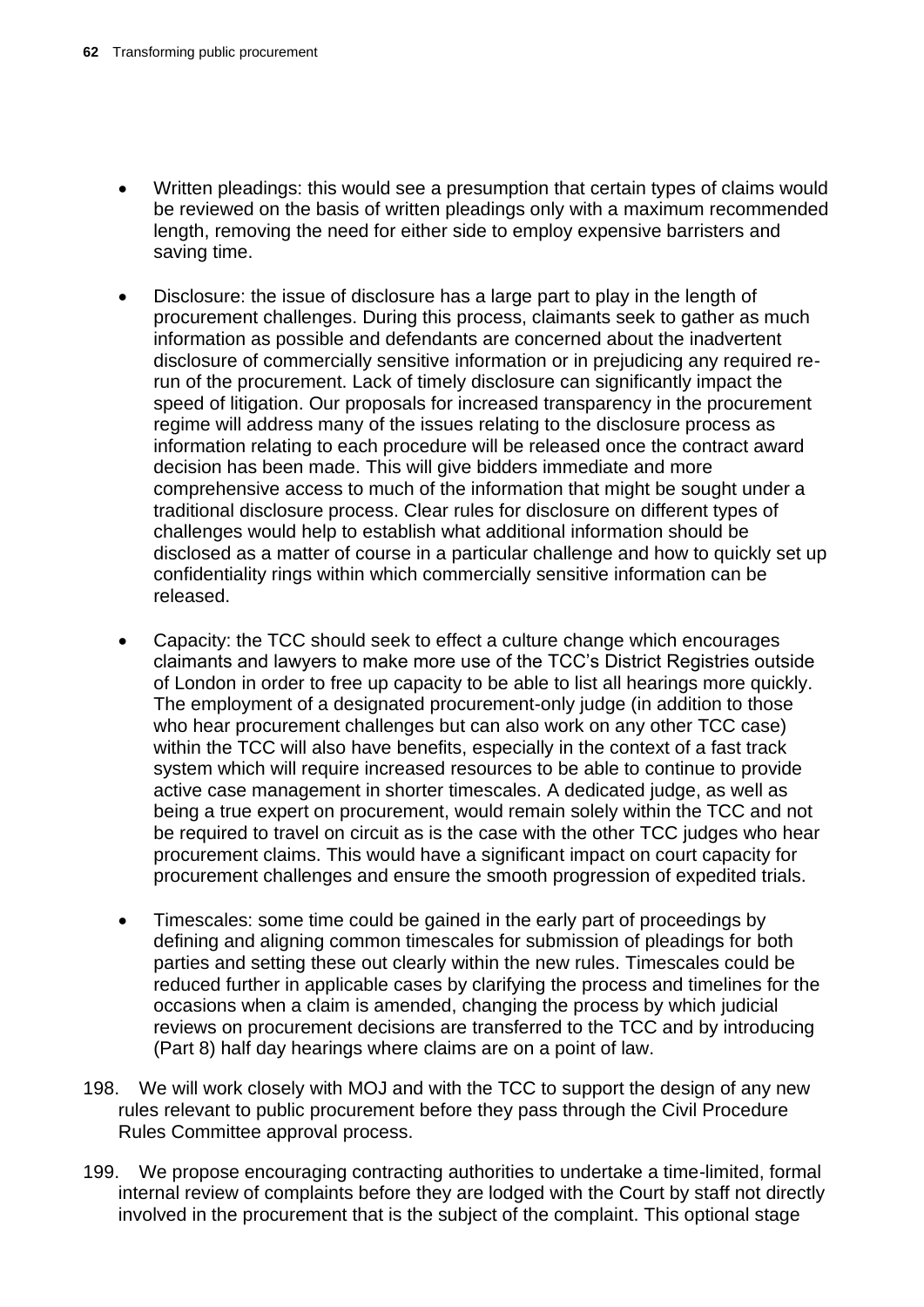would provide a form of review which may lead to the early resolution of issues and reduce pressure on the courts. Our intention is to develop a pilot programme to assess the impact this has on the number of challenges which are resolved without Court action.

200. The objectives of these changes would be to make a future review system quicker, cheaper and therefore more accessible to suppliers, with decreased impact on delivery of public services.

# **Tribunal**

- 201. Our early stakeholder engagement has indicated that many groups would welcome the introduction of a tribunal system in order for procurement challenges to be heard in a faster and cheaper manner, based on the fact that many countries successfully use tribunal systems to hear procurement challenges, including the fastest systems in the EU. We believe that these objectives can be met through the proposals to reform Court processes, as set out above, while recognising and wanting to retain the experience and knowledge of the TCC.
- 202. However, we propose that we continue to investigate, with Her Majesty's Courts and Tribunals' Service (HMCTS) and other relevant stakeholders, the potential to transfer a subset of procurement challenges to a tribunal-based system - while retaining the flexibility to hear more cases in this way in the future should the anticipated benefits of Court reform not be realised. The subset may include procurement challenges which have traditionally not been brought before the Court, because of its high costs or the time taken to reach a resolution. This could include, for example, low value claims or challenges to process on an ongoing competition, such as a claim that a specification is discriminatory or that a bidder has been wrongly excluded. We propose that our initial investigations will focus on the viability of establishing a clear, fast and value for money route for resolution of these sorts of issues.

# Pre-contractual Remedies

- 203. The move to a quicker review system with an earlier trial presents the possibility of formally stating a preference to shift the focus of supplier remedies away from damages and towards measures which allow for elements of a procurement to be rerun, decisions to be set aside or documents amended where a breach has been identified. There is officially no primacy in the current system to suggest that the award of damages is to be preferred over these measures although this does often occur in practice. This is contrary to many bidders' preference for having the opportunity to perform the contract instead of the award of damages<sup>26</sup>.
- 204. We propose formally stating this preference in the new regulations. This reflects the proposed introduction of streamlined procedures to shorten Court timescales (this

<sup>&</sup>lt;sup>26</sup> See, for example Arrowsmith, S., & Craven, R. (2016). Public procurement and access to justice: a legal and empirical study of the UK system. Public Procurement Law Review, 6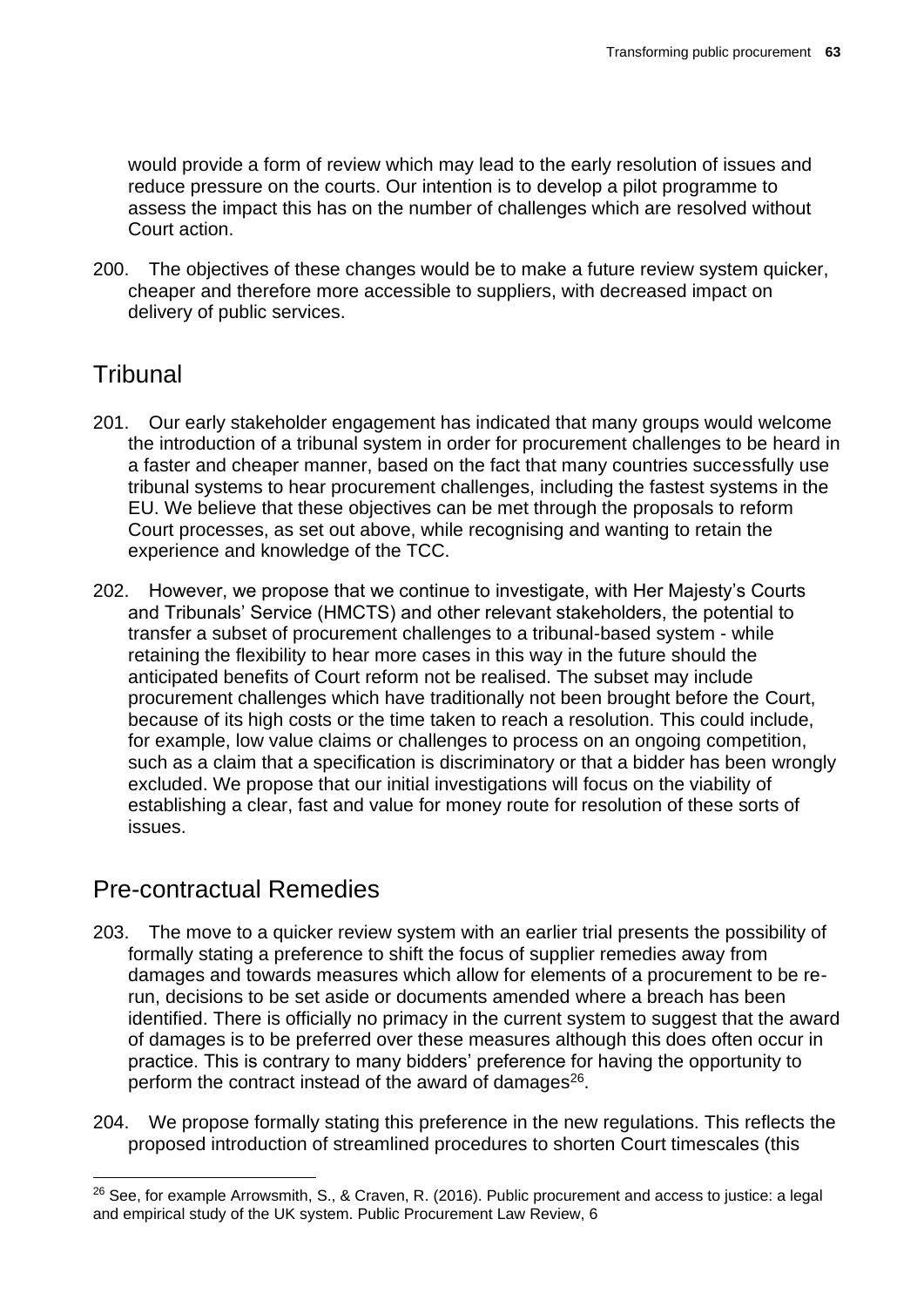would not be appropriate if timescales were not radically reduced) and the capping of post-contractual damages. This does not mean that where there are solid grounds for the procurement to be continued, a Court cannot rule to this effect, but the principle will act as a guide to a Judge who is weighing up the appropriate action.

# Lifting of the automatic suspension

- 205. The current test used by the court to determine whether a suspension should be lifted is based on the test for the granting of an interim injunction, which relies on the principles established by the 1975 American Cyanamid case (on alleged patent infringement) and is not specific to public procurement challenges. Official statistics are unavailable but it is believed that in 2017 as an example, around two thirds of hearings to lift the automatic suspension in procurement cases were found in favour of the contracting authority<sup>27</sup>. This potentially reflects the difficulty for a claimant to show that damages are an inadequate substitute for a profit-making contract, especially when set against the delay to contract award exacerbated by the length of proceedings.
- 206. We propose amending the test to be applied by the Courts when determining whether to lift the automatic suspension so that it is no longer based on the test applied when granting an injunction, but is a more appropriate, procurement-specific test. We would aim for this test to balance public interest, urgency, the upholding of the regulations and the impact on the winning bidder against the right for the claimant to be able to participate in the contract and the alternative available remedies. The introduction of a fast track procedure where required should reduce the need to rely on this test as the reduction in Court timescales will allow more contracts to remain suspended while the case is heard.

# Capping the level of damages

- 207. Public funds must be spent effectively. The Government does not believe that this principle is upheld by spending large amounts of public money on expensive litigation and/or to compensate losing bidders in the event that the rules are breached.
- 208. The process whereby damages are sought can be a long and expensive one, with damages hearings usually taking place after the main trial. The losing party will often be required to pay the other side's legal fees on top of any damages. Where the contracting authority has lost the case, this can mean paying its own legal fees, the claimant's legal fees, an element of lost profits to the claimant and, where the contract has been awarded to an alternative bidder, the profit to the company performing the contract.
- 209. Currently the extent of damages awarded to a supplier for a breach of the regulations broadly amounts to a sum made up of an element of lost profit, together

<sup>&</sup>lt;sup>27</sup> S. Arrowsmith, The Law of Public and Utilities Procurement: Regulation in the EU and EU, 3rd edn, vol. 2 (Sweet & Maxwell, 2018), para. 22-144 (as of 2017)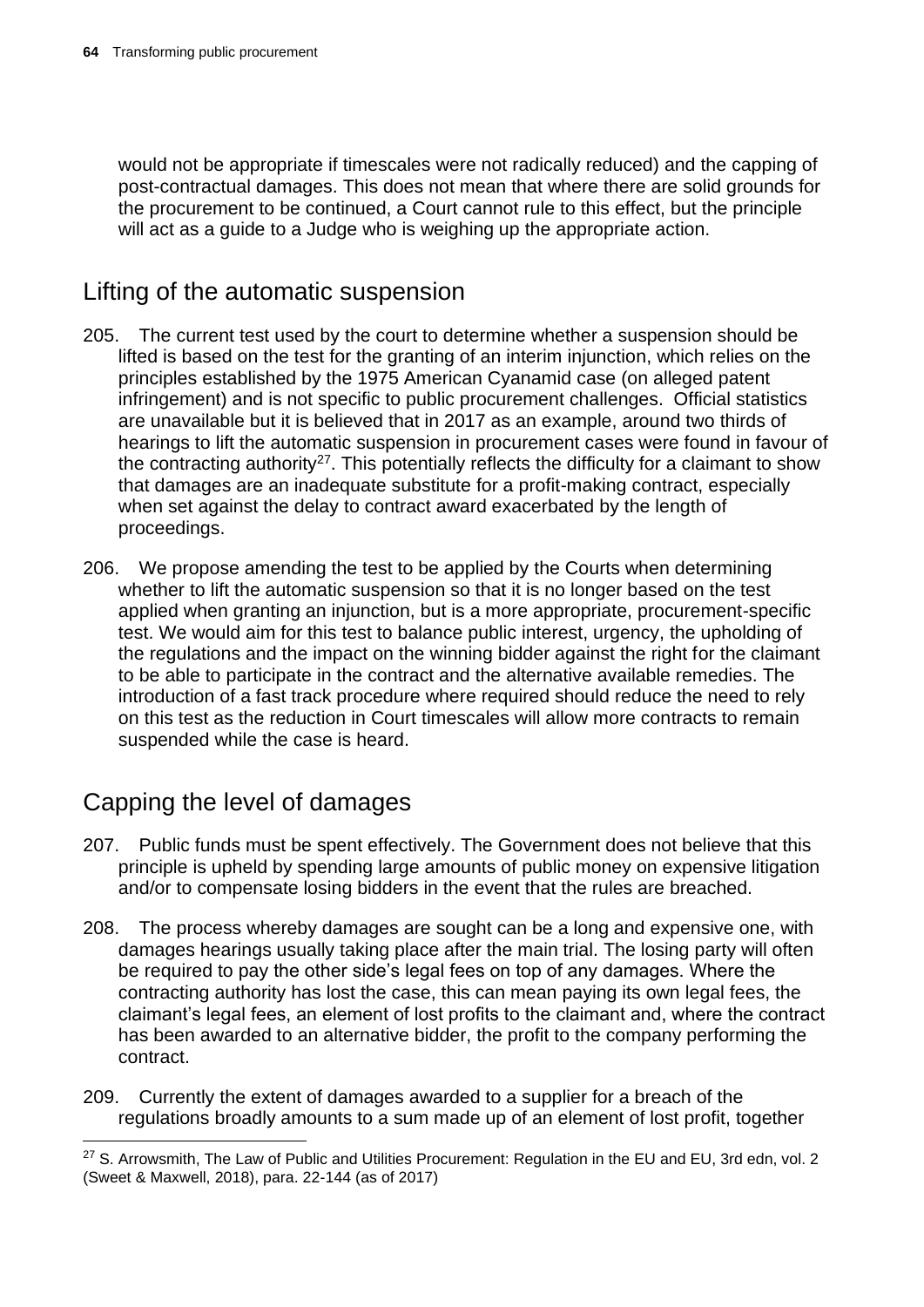with bid costs and legal costs. The potential for large payouts can encourage speculative claims from bidders, especially from incumbent suppliers who can also secure valuable extensions to existing contracts while the challenge is being considered, often over a significant period of time. However, this risk has been mitigated to some extent by recent UK court rulings which have set a legal test whereby damages can only be awarded where the breach is 'sufficiently serious'. The spectre of high damages does act as a significant deterrent against poor practices by contracting authorities and encourages them to optimise capability, although conversely this can create risk averse behaviours which render contracting authorities reluctant to try new ideas thereby stifling innovation. There will be less focus on damages in a system which processes claims quickly and makes rulings before contract award, thereby preserving a bidder's opportunity to participate in the procurement.

- 210. We propose capping the damages that can be awarded for breaches of the procurement rules to legal fees and 1.5x bid costs (with some exemptions set out below). This would recompense the supplier for monies spent on a flawed competition and in pursuing the claim. It would stand as a deterrent against poor procurement practice but not at so high a level as to create inefficiencies and stifle innovation. We are still investigating how to calculate bid costs in a fair and transparent manner and plan to develop a 'should-cost' modelling tool in order to achieve this.
- 211. Limiting the level of damages payable may be regarded as unfair by bidders who believe that, but for a breach of the procurement rules by the contracting authority, they would have been awarded a contract. This might limit suppliers' willingness to bid for public contracts. Nevertheless, we do not believe that it is an appropriate use of public funds to pay compensation to suppliers for the loss of a 'chance' of being awarded a contract because of unintentional errors made during the procurement process.
- 212. It will be important to retain the ability to award additional damages over this limit (in line with the current principle of damages for an element of lost profits) in certain circumstances. This includes where a supplier may not have the opportunity to challenge a procurement before award (such as with illegal direct awards, crisis procurements, where there has been a failure to publish a required notice (e.g. in advance of use of the new limited tendering procedure, for contract amendments or as required when using commercial tools such as frameworks)) and where malfeasance has been demonstrated. The focus of the new regime is on improving the ability of the review system to make faster decisions on procurement challenges, and relying more on pre-contractual remedies, so that very few challenges require damages judgments to be made.

## Crisis and Extremely Urgent procurements

213. In c[hapter 3](#page-31-0) we set out the grounds of crisis and extreme urgency which will justify the use of the limited tendering procedure to allow contracting authorities to act quickly and effectively in these situations. We believe that in these circumstances, the public interest is in being able to act quickly. However, we also want to encourage the use of competition where it would not cause delay.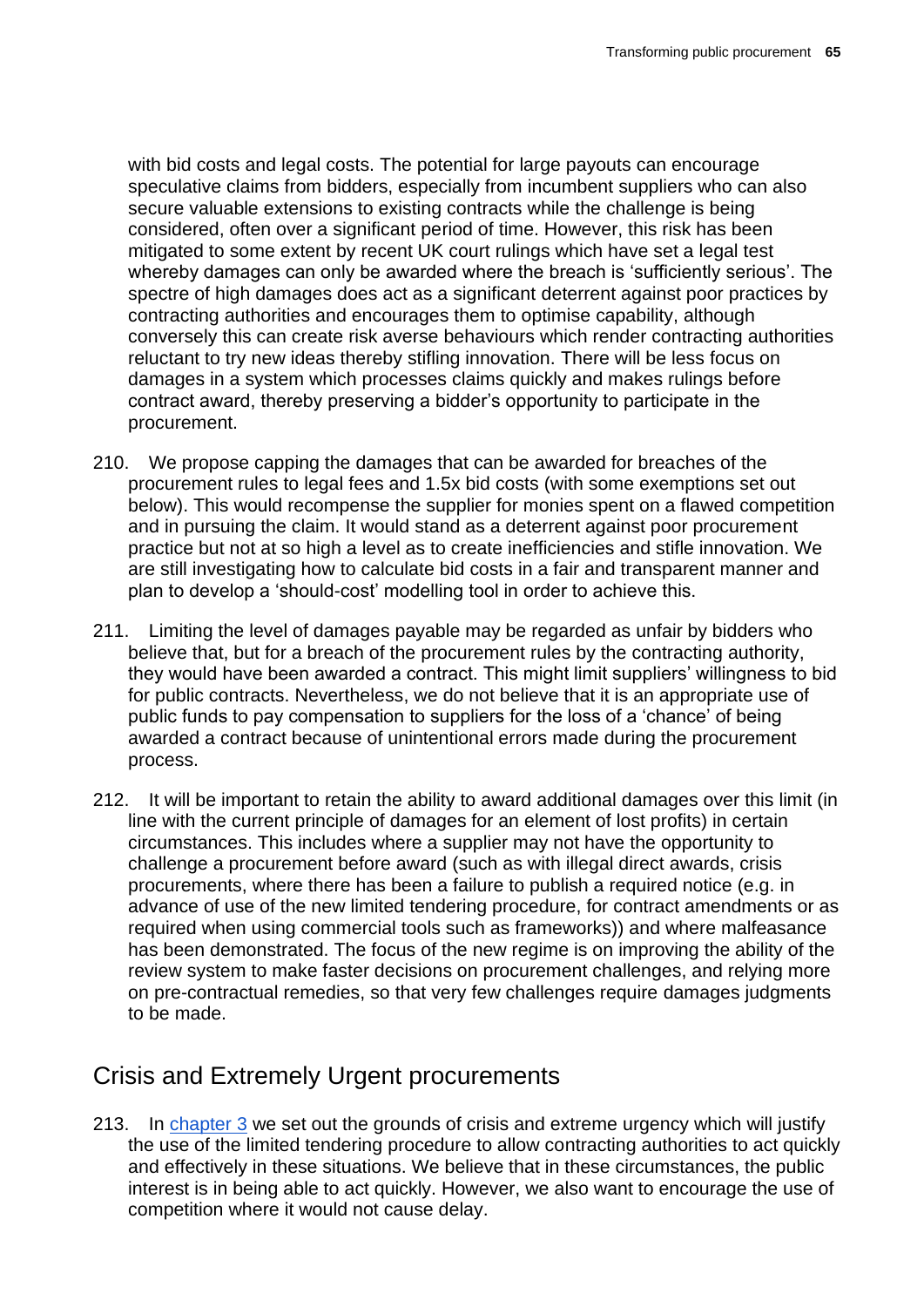- 214. At the moment, when a contracting authority chooses to use an informal competition in these circumstances, although there is no requirement for a standstill period, contract award could be delayed by an unsuccessful bidder raising a challenge which initiates the automatic suspension of contract award (as in a standard procurement). This suspension remains in place until the court rules on whether the suspension can be lifted to allow the award of the contract. This risk of delay can deter contacting authorities from holding discussions with more than one potential supplier with an informal competition.
- 215. The government proposes that any contracts let under the new crisis and extreme urgency provisions would be excluded from the risk of automatic suspension preventing contract award. This would not apply when the proper process for these contracts has not been followed e.g. when the mandatory notice set out earlier has not been published.
- 216. This approach should encourage contracting authorities to make more use of competition in times of crisis or extremely urgent demand, rather than resorting to the uncompetitive direct award procedure which is not subject to the same risks of delay. Guidance will clarify that informal competition is the preferred approach, where possible, in these situations. Because of the lack of access to pre-contractual remedies, suppliers who win a legal challenge against a regulation breach during these procurements will have greater redress with the ability for the supplier to seek a declaration of ineffectiveness, contract shortening or damages.

# Removing mandated debrief letters

- 217. We want to make sure that suppliers have full and timely access to the information they need to determine whether a procurement process is being or was run properly, in order to both support any valid legal challenge and to improve their performance in future competitions. We also believe that such access will reduce the number of speculative complaints, started in order for the complainant to be able to gain access to more information than is provided at the end of the procurement process under the current system. Greater access will be delivered under transparency proposals set out in [chapter 6,](#page-50-0) which contains more information about how this would work in the context of the evaluation and contract award process.
- 218. We propose that the provision of debrief letters is no longer mandated at contract award stage after the introduction of transparency requirements that will require publication of this information as a matter of course.
- 219. The requirement to provide information to losing bidders, which includes the characteristics and relative advantages of the winner can be complicated and timeconsuming and requires a new process of comparing the winning bid to each of the other bids individually while protecting commercially sensitive information. Our proposal is to remove the requirement to provide this comparative information individually given that bidders will be able to access the information on the evaluation of each bid under new transparency provisions and clearly be able to see why they were unsuccessful and the relative advantages of the winning bid. This will reduce the burden on contracting authorities, especially in competitions with large numbers of bidders. It will be covered in guidance that the production of debrief letters is best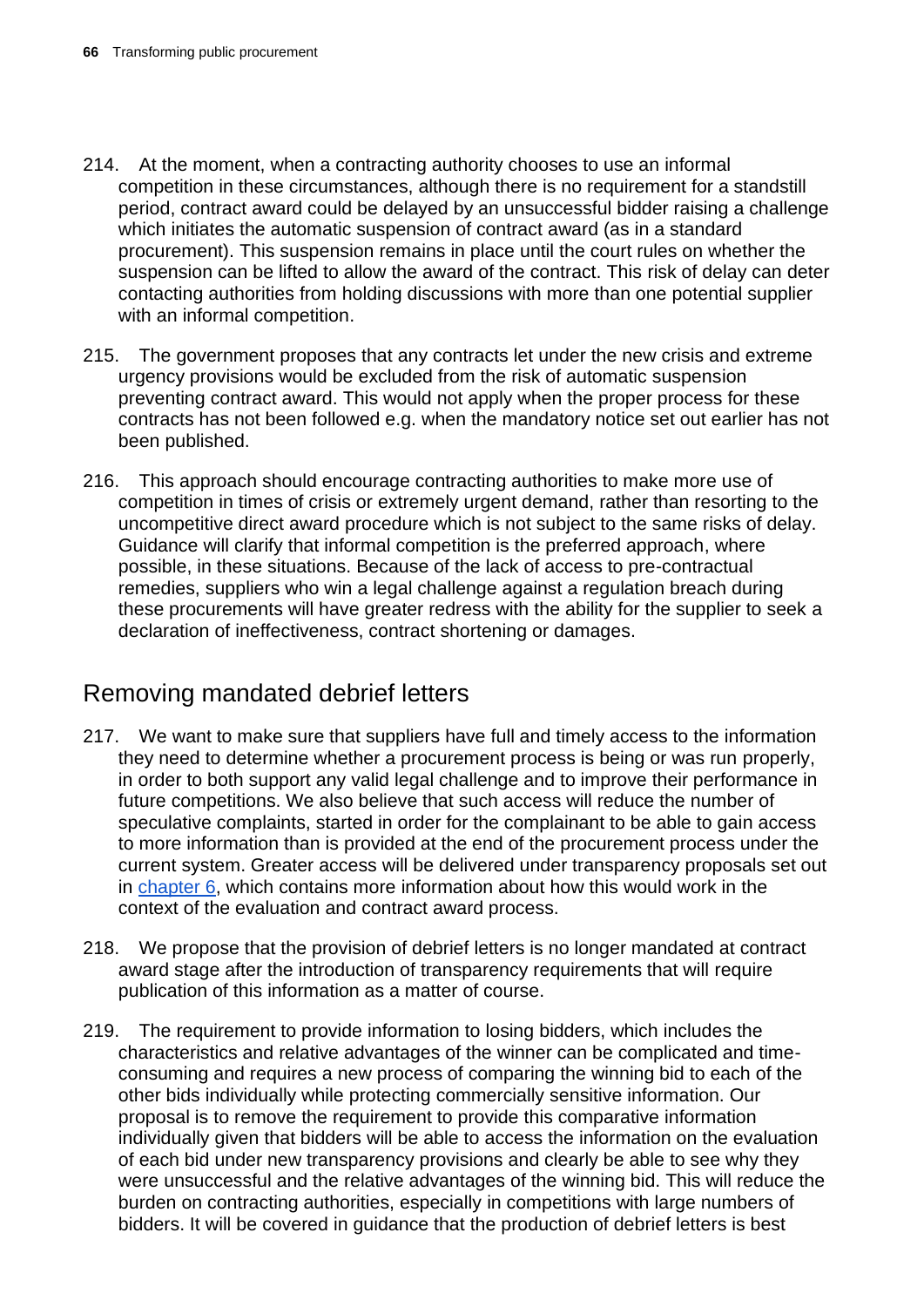practice but will suggest a reframing from the current approach; providing more detailed information relating to that individual bidder's proposal using the information from the evaluation process. This will help suppliers improve their bids in future competitions, still allow them to assess the performance of the procurement process as well as being simpler and less time-consuming for contracting authorities to draft.

Q30. Do you believe that the proposed Court reforms will deliver the required objective of a faster, cheaper and therefore more accessible review system? If you can identify any further changes to Court rules/processes which you believe would have a positive impact in this area, please set them out here.

Q31. Do you believe that a process of independent contracting authority review would be a useful addition to the review system?

Q32. Do you believe that we should investigate the possibility of using an existing tribunal to deal with low value claims and issues relating to ongoing competitions?

Q33. Do you agree with the proposal that pre-contractual remedies should have stated primacy over post-contractual damages?

Q34. Do you agree that the test to list automatic suspensions should be reviewed? Please provide further views on how this could be amended to achieve the desired objectives.

Q35. Do you agree with the proposal to cap the level of damages available to aggrieved bidders?

Q36. How should bid costs be fairly assessed for the purposes of calculating damages?

Q37. Do you agree that removal of automatic suspension is appropriate in crisis and extremely urgent circumstances to encourage the use of informal competition?

Q38. Do you agree that debrief letters need no longer be mandated in the context of the proposed transparency requirements in the new regime?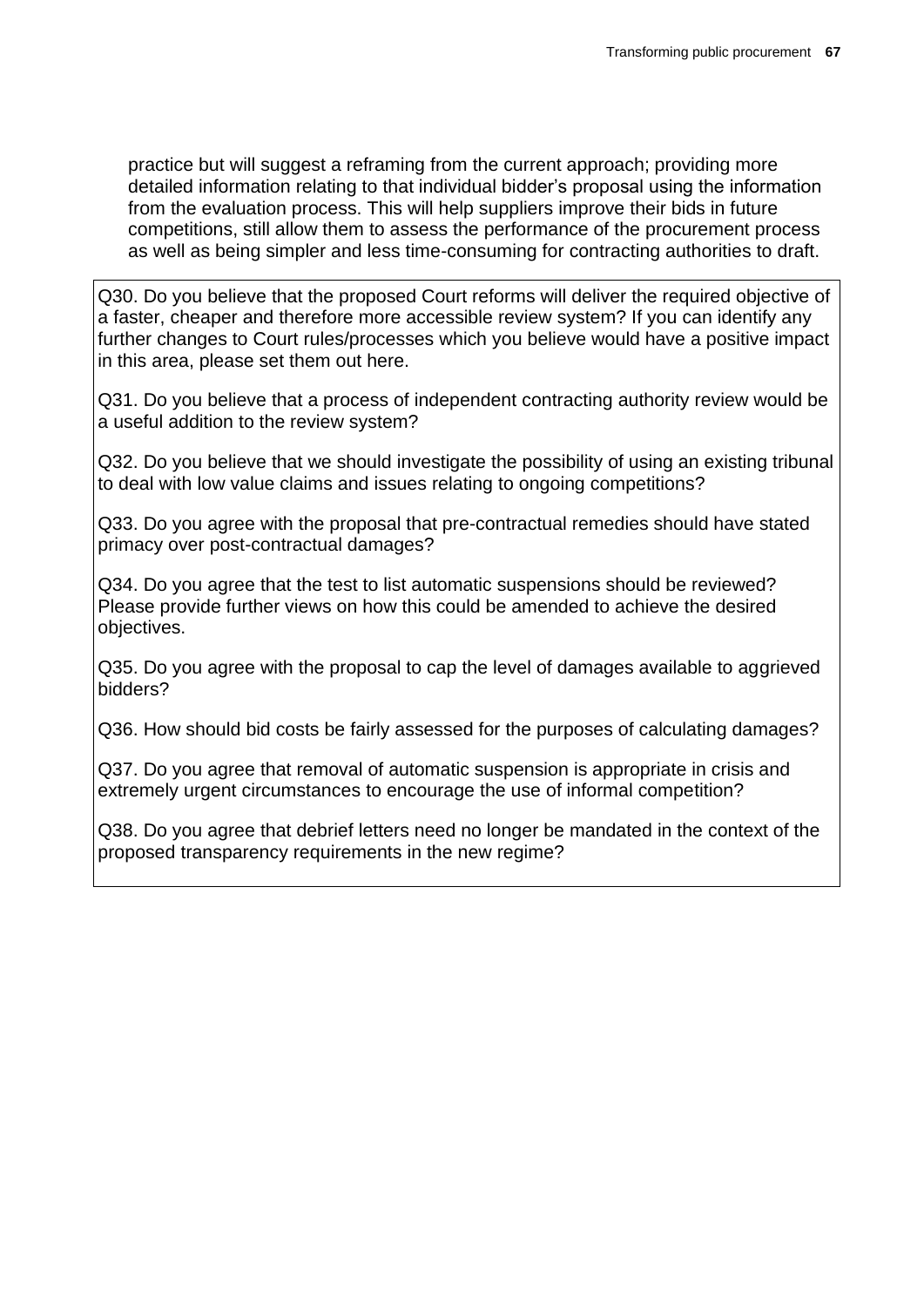# Chapter 8: Effective contract management

**We propose legislating to further tackle payment delays in public sector supply chains and give small businesses, charities and social enterprises deep in the supply chain better access to contracting authorities to expose payment delays.**

**We propose allowing more flexibility to amend contracts in times of crisis, improving the ability of contracting authorities to adapt quickly in these circumstances.**

**We propose introducing a new requirement to publish contract amendment notices so that amendments are transparent and to give commercial teams greater certainty over the risk of legal challenge.**

**We propose capping the profit paid on contract extensions where the incumbent raises a legal challenge.**

# **Introduction**

220. Effective contract management is key to successfully delivering a contract following the completion of a procurement procedure. The regulatory regime must support contracting authorities in managing the project through to delivery, ensuring the contract can flex to meet new demands and opportunities while ensuring the supply chain is treated fairly and paid promptly.

# Prompt payment

- 221. Prompt payment is a significant problem for many businesses, including small businesses within public sector supply chains. Long payment terms and late payments can have a damaging knock-on effect on their ability to manage their cash flow and plan for growth. In the worst cases it can threaten their survival. The Government is committed to tackling this problem in the public and private sector and has already taken significant action to improve payment practices and performance.
- 222. The PCR<sup>28</sup> requires contracting authorities to include a term within new contracts providing for payment of valid and undisputed invoices within 30 days and to require

<sup>&</sup>lt;sup>28</sup> Regulation 113 PCR.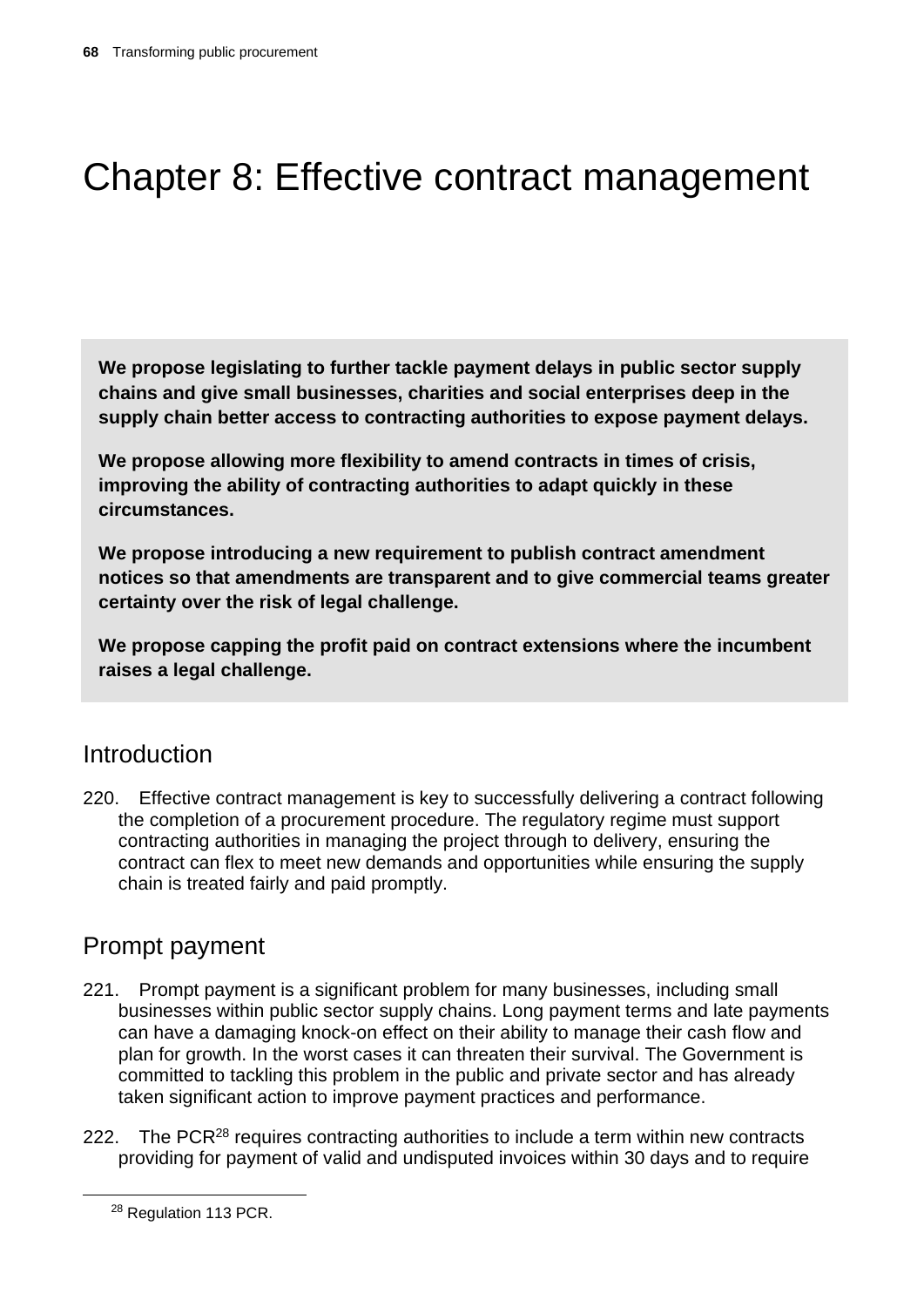that this payment term is passed down the supply chain by the supplier and its subcontractors. This currently applies to all public contracts subject to the PCR, unless they are for the procurement of health care services for the NHS or a maintained school or academy. The proposal in this chapter retains this current scope.

- 223. Under the Late Payment of Commercial Debts Act 1998, where undisputed invoices are not paid within 30 days, interest becomes payable as set out in the late payment legislation<sup>29</sup> or in relevant contractual provisions.
- 224. The PCR<sup>30</sup> also require public sector organisations to publish statistics each year showing how they have complied with the obligation to pay valid and undisputed invoices within 30 days to their suppliers. Reports should be published on the contracting authority's website. The regulations require invoices submitted by the supplier to be verified in a timely fashion by public sector organisations. There is limited visibility on whether this is happening in practice.
- 225. Furthermore, private sector organisations report against a different set of metrics to contracting authorities which makes it difficult to compare public and private sector performance. Regulations made under section 3 of the Small Business, Enterprise and Employment Act 2015 (and, for limited liability partnerships, section 15 of the Limited Liability Partnerships Act 2000), introduce a duty on the UK's largest companies and Limited Liability Partnerships to report on a half-yearly basis on their payment practices, policies and performance for financial years beginning on or after 6 April 2017, including how they are performing against payment of all invoices within 30, 60, 61+ days. The information must be published and is available to the public through an online service provided by the Government on GOV.UK.
- 226. The Government wants to go further in addressing the payment delays faced by businesses throughout the public sector supply chain. There is limited visibility as to whether the minimum 30-day payment terms across the public sector are being adhered to at a subcontractor level. The current regulations do not provide enforcement mechanisms or require contracting authorities to monitor the flow down of payment terms, although these can be provided for in contacts.
- 227. The Government proposes providing for greater visibility on payment throughout a public sector contract supply chain and ensuring all suppliers in a public contract supply chain are paid within 30 days by:
	- legislating to provide clear access for any business to take up payment delays in the supply chain directly with the contracting authority;
	- legislating to provide a specific right to the contracting authority to investigate the payment performance of a supplier of any tier in its supply chain;

<sup>29</sup> L[ate Payment of Commercial Debts \(Interest\) Act 1998](http://www.legislation.gov.uk/ukpga/1998/20/contents)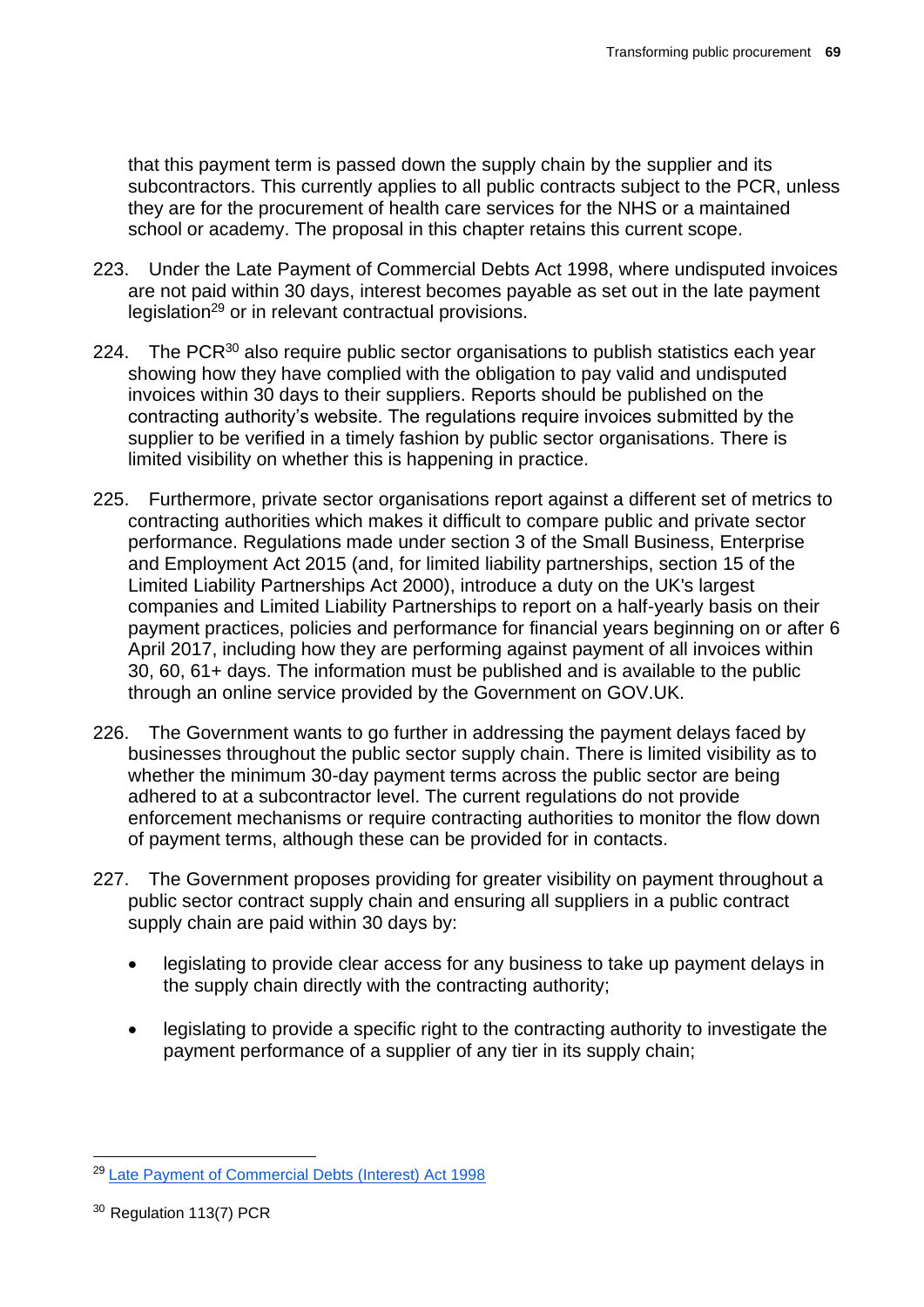• aligning public and private sector reporting requirements and publishing payment performance all in one place on GOV.UK to allow greater scrutiny.

# Contract amendments

- 228. The PCR, UCR and  $CCR<sup>31</sup>$  allow amendments to public contracts to be made without triggering the need for a new procurement provided these amendments meet specific criteria. However, these provisions can result in uncertainty for contracting authorities who can find it difficult to confidently determine whether the amendments they want to make would be lawful. This is unhelpful, particularly when being able to respond quickly and effectively to changes is vital to the successful delivery of a contract. The new regulations need to provide greater clarity while at the same time ensuring maximum flexibility to deal with the many challenges and opportunities that arise during the normal commercial cycle. We propose that this also applies to defence and security contracts under the new regulations.
- 229. The Government proposes including a new provision that would be based on PCR and would:
	- permit amendments to be made in cases of crisis or extreme urgency; and
	- reorder regulation 72 so that it is clearer and easier to understand.
- 230. The Government does not believe that a full overhaul of regulation 72 is necessary and this approach would retain much of the familiarity and usefulness of the current legislation and associated case law while making it easier for contracting authorities to respond to unexpected challenges. It is also an opportunity to consolidate the regulations, using PCR as the starting point. This will lead to greater flexibility in defence and security procurements although in some instances could lead to a reduction in flexibility compared to UCR. However, it is proposed that aligning the regulations outweighs this disadvantage.
- 231. As discussed earlier in [chapter 3,](#page-31-0) the Government proposes that limited tendering will be permissible in cases of crisis and extreme urgency. We propose to add an additional limb to the regulation to allow contracting authorities to amend contracts where there is a crisis or a state of extreme urgency. This will give contracting authorities and their suppliers increased flexibility to amend existing contracts when they urgently need to do so.
- 232. The definition of "substantial" in regulation 72(8) could also be reordered and combined with the provisions of regulation 72(1) so that it is easier to understand. To align it with the rest of this provision, this would mean changing it from setting out what is a "substantial" amendment to instead setting out what does not constitute a substantial amendment and will therefore be a legally permissible amendment.

<sup>&</sup>lt;sup>31</sup> Regulation 72 PCR, regulation 88 UCR and regulation 43 CCR.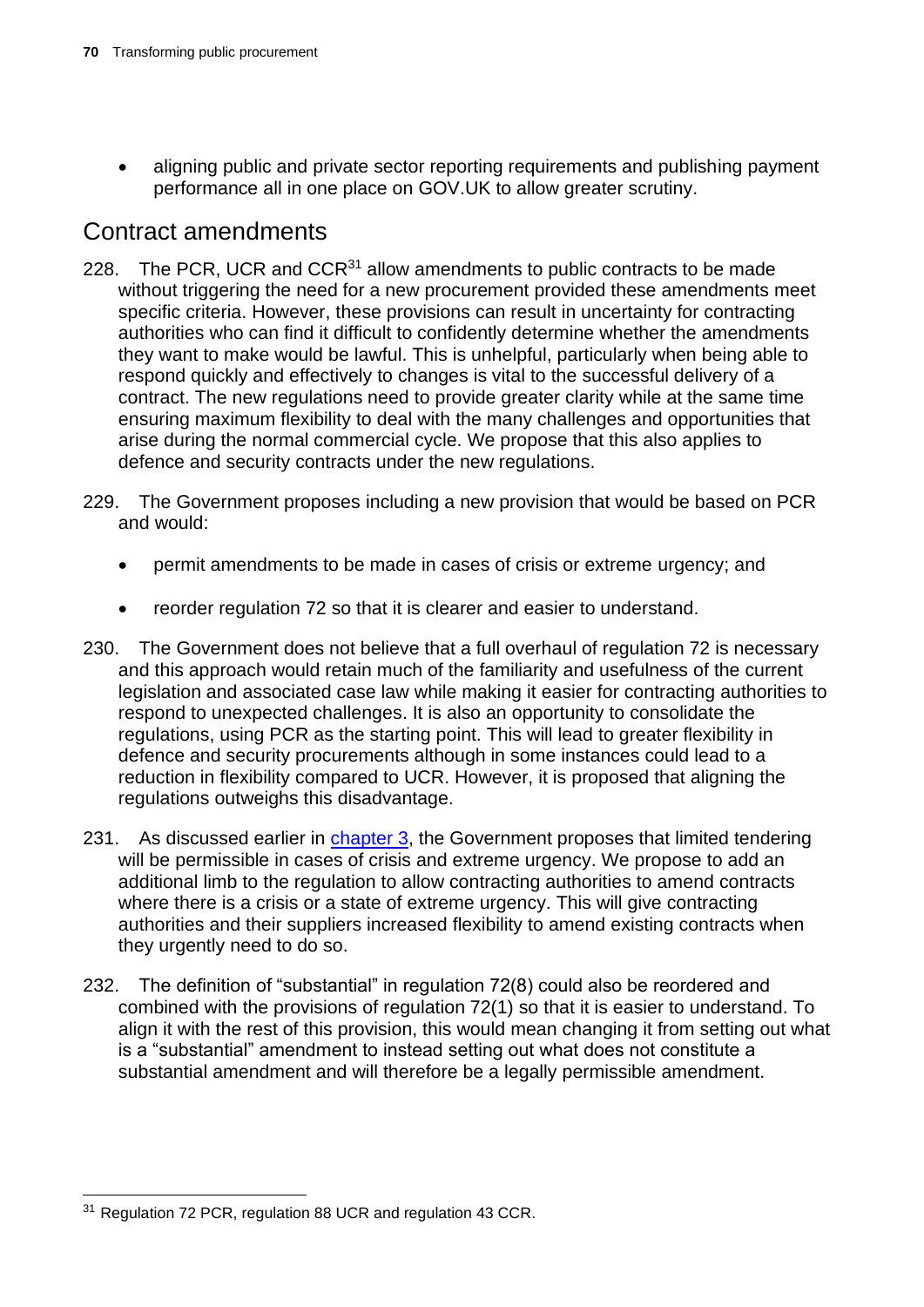## Contract amendment notices

- 233. Contract amendment notices are currently only required to be published for certain types of amendments.<sup>32</sup> This means that contract amendments have the potential to breach the regulations without it being apparent to third parties that a contract has been modified. Equally, this makes it difficult for commercial teams to actively manage their legal risk, as interested parties may not be aware of amendments that have been made.
- 234. The Government proposes requiring, subject to certain exemptions, that contract amendment information should always be published. This requirement will be subject to exemptions similar to the exemptions in the Freedom of Information Act 2000 and the Data Protection Act 2018.
- 235. Publishing notices for the majority of contract amendments is a decisive change from the current procurement regime. We propose that contracting authorities will only be exempt from publishing a contract amendment notice if the amendment(s):
	- increase or decrease the value by less than 10% of the initial contract value for goods and services or 15% for works;
	- increase or decrease the initial contract term by less than 10% of the original contract term; and
	- do not change the scope of the contract.
- 236. Any amendments that fall outside of this exemption, including any amendments relating to the scope of the contract, will require a contract amendment notice to be published. Therefore, all amendments to the scope of the contract will require a contract amendment notice to be published.
- 237. With the exception of amendments where there is a crisis or extreme urgency, a standstill period of ten days will apply to all contract amendments which require the publication of a contract amendment notice. This means that contracting authorities and their incumbent suppliers would need to wait ten days after publishing the contract amendment notice before they can enter into the amendment. The remedies regime will apply to breaches in relation to making contract amendments and the notice requirements (including automatic suspension and ineffectiveness).
- 238. The usual limitation period would start from the date of the publication of a contract amendment notice. This means that, even if the amendment is unlawful, the contract amendment would not usually be at risk of challenge (under the regulations) after 30 days, provided that a contract amendment notice is published, the notice provides sufficient information and nothing changes in the period after publication of the notice. This has two advantages: it provides suppliers with sufficient knowledge to bring a challenge where there are grounds for one; and it provides contracting authorities with certainty of when the limitation period starts and therefore when they are likely to no

 $32$  Under regulation 72(3), notices should be published for amendments made under regulation 72(1)(b) or (c).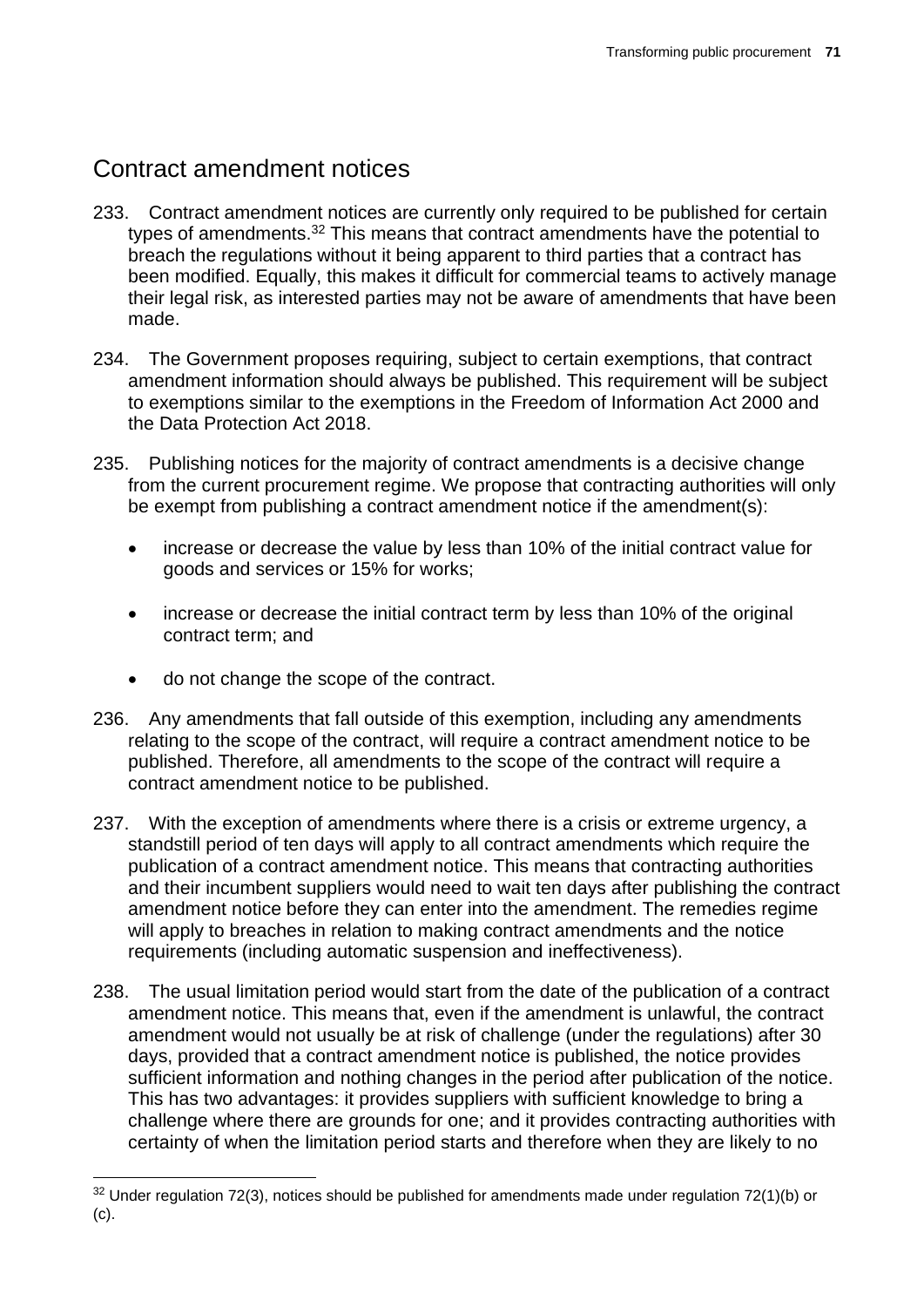longer be at risk of a legal challenge. Contracting authorities who are not required to publish a contract amendment notice by the new regulations, may choose to do so voluntarily.

239. Voluntary Ex-Ante Transparency (VEAT) notices can be used by contracting authorities for a range of purposes, one of which can be to notify the market that a contract has been amended. This proposal is different from the current approach to publishing a VEAT notice for two reasons. First, VEAT notices are voluntary (and, currently, contract amendment notices are only mandatory for certain types of amendments) whereas the proposal for the publication of contract amendment notices will be mandatory for all amendments (unless an exemption applies). Second, an invalid VEAT notice offers very little protection from a legal challenge and the authority remains exposed to the risk of a declaration of ineffectiveness. Combined with the proposal to mandate notices following limited tendering in [chapter 3,](#page-30-0) this new contract amendment notice will replace the need for VEAT notices in the future.

## Reduce over-payments made during suspension period

- 240. A period of contract award suspension may require contracting authorities to put interim measures in place to provide for the continued delivery of goods or services. This often takes the form of an extension to an existing contract. These extensions are often made at short notice and without any competition which means that there is a risk that prices may be considered to be relatively high. In some cases, this might offer a perverse incentive for incumbent suppliers to raise a challenge in order to benefit from higher profits during the suspension. We would like to reduce the incentive where it does arise and the costs that fall to the public sector in this period, by reducing the ability of suppliers to receive higher than standard rates of profits through such extensions.
- 241. Therefore, in the event that an existing contract has to be extended in order to provide continuity of supply whilst the award of a new contract is suspended due to legal challenge, the Government proposes limiting the amount that is payable under the contract extension. This is an approach that is currently used in the defence sector under the Defence Reform Act 2014 and the Single Source Contract Regulations 2014. An appropriate rate of profit would be determined based on a government standard rate and the profit payable during the contract extension would be calculated using that rate for the duration of the extension. This would remove any perverse incentive, perceived or otherwise, for incumbents to challenge contract awards where they have been unsuccessful in order to trigger the automatic suspension and benefit from the profits of the extension.

## Using feedback to drive supplier excellence

242. Contracting authorities should be providing regular feedback on performance to suppliers. Transformative gains could come from using this feedback to drive suppliers to continuously improve, innovate and deliver value for money. The Government can act to improve the functioning of markets so that suppliers who deliver faster and better than expected are rewarded by winning more contracts - and not just in the public sector. Outstanding businesses, charities and social enterprises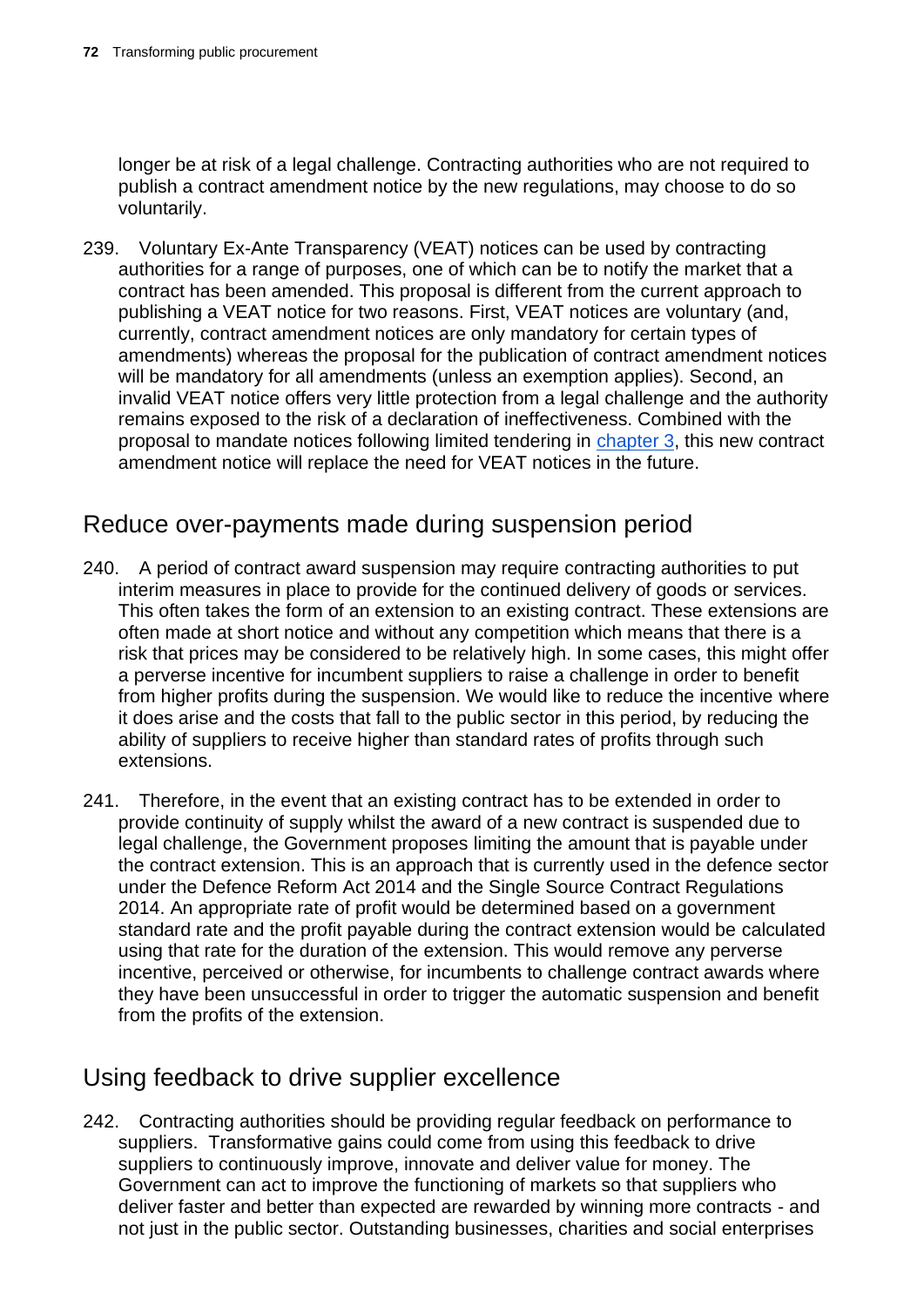should secure more market share, delivering better value for taxpayers, increasing productivity, and boosting UK economic growth.

- 243. In 2017/18, the Crown Commercial Service and the Behavioural Insights Team studied the collection of simple feedback from public sector buyers on their purchase of IT and office supplies. They asked buyers whether the product was delayed, whether it was delivered in full, and for their overall satisfaction (measured as a five point star rating). The study found:
	- The overall response rate to requests for feedback was 10.8%, compared to rates of 2-5% on other major business-to-consumer platforms;
	- Three quarters of suppliers said they found the feedback useful and wanted it to continue;
	- smaller suppliers were more likely to receive four and five star ratings and less likely to receive one star ratings, compared to larger businesses.
- 244. We want to look at how we can use performance data to give suppliers feedback on how they perform and incentivise them to continuously improve the quality of their products and services. Realising this ambition will require design, testing and monitoring to ensure that the underlying data is robust and representative of overall performance.

Q39. Do you agree that:

- businesses in public sector supply chains should have direct access to contracting authorities to escalate payment delays?
- there should be a specific right for public bodies to look at the payment performance of any supplier in a public sector contract supply chain?
- private and public sector payment reporting requirements should be aligned and published in one place?

Q40. Do you agree with the proposed changes to amending contracts?

Q41. Do you agree that contract amendment notices (other than certain exemptions) must be published?

Q42. Do you agree that contract extensions which are entered into because an incumbent supplier has challenged a new contract award, should be subject to a cap on profits?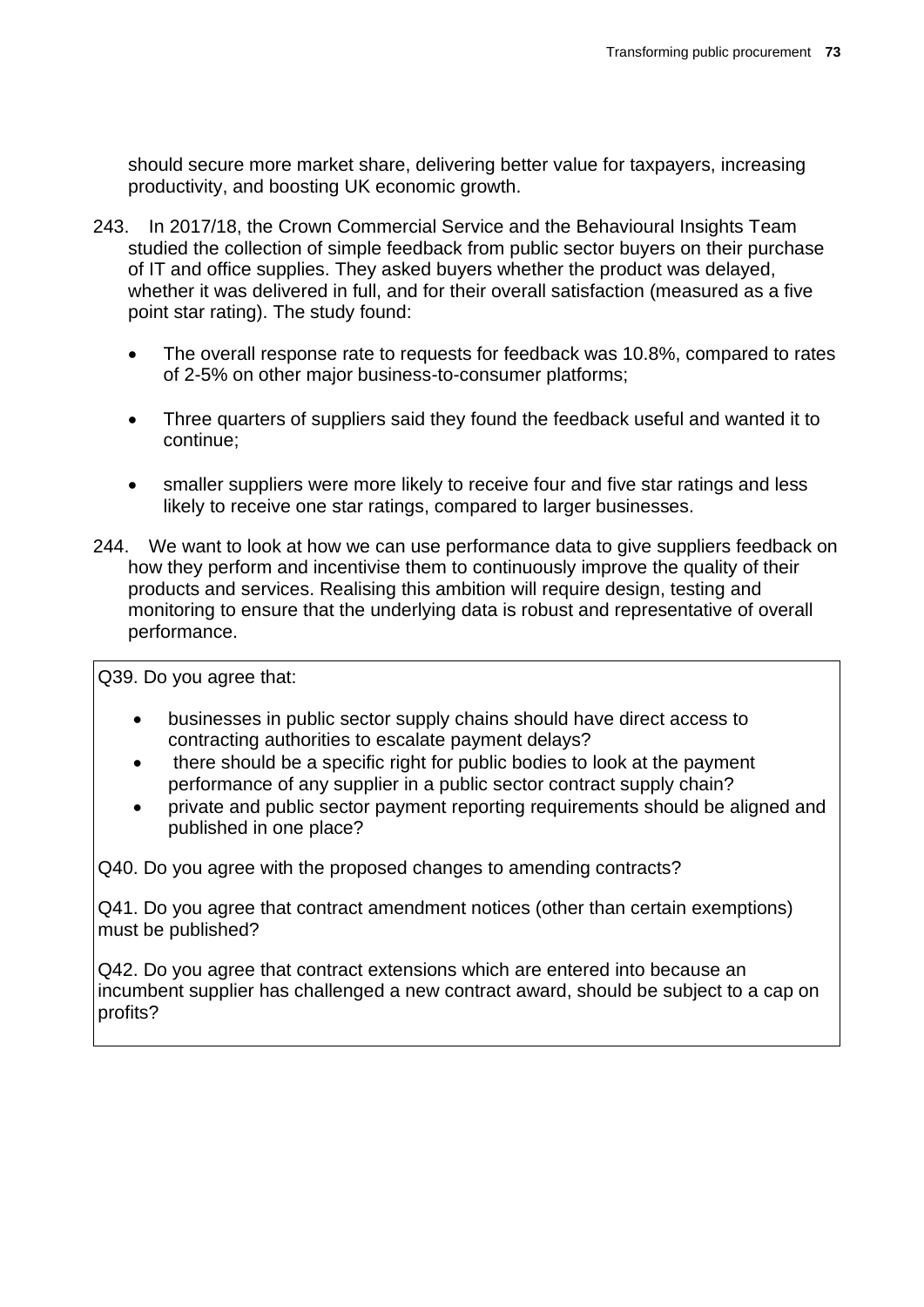# Annex A: Current Procurement Procedures and Thresholds

- 245. There are four main sets of regulations that implement the EU Directives on public procurement in the UK:
	- Public Contract Regulations (PCR) 2015 regulate the award of most contracts for works, services or supplies by central government departments and the wider public sector.
	- The Utilities Contract Regulations (UCR) 2016 regulate the award of most contracts for works, services or supplies by public authorities and private sector bodies which have been granted exclusive rights by public authorities and which undertake certain activities associated with regulated water or water and sewage companies, gas and electricity transmission and distribution, district heating networks, ports and airports, transport services and postal services.
	- The Concessions Contract Regulations (CCR) 2016 regulate the award of most concession contracts where the contracting authority appoints a supplier for execution of works or services, the consideration of which consists (at least in part) in the right to exploit those works or services.
	- The Defence and Security Public Contracts Regulations (DSPCR) 2011 regulate the award of contracts for military and sensitive equipment, works and services.

# Procurement procedures of the PCR, UCR and DSPCR

246. The following procedures are available across the current PCR, UCR and DSPCR:

#### **Open procedure**

247. A single stage process without a separate selection stage where the contracting authority invites all interested bidders to submit tenders for the contract that are evaluated and the contract is awarded without negotiation. This is not available under the DSPCR.

#### **Restricted procedure**

248. A two-stage process where any bidder may request to participate in the procurement but only shortlisted bidders invited by the contracting authority following a selection stage may submit tenders for the contract which are evaluated and the contract is awarded without negotiation.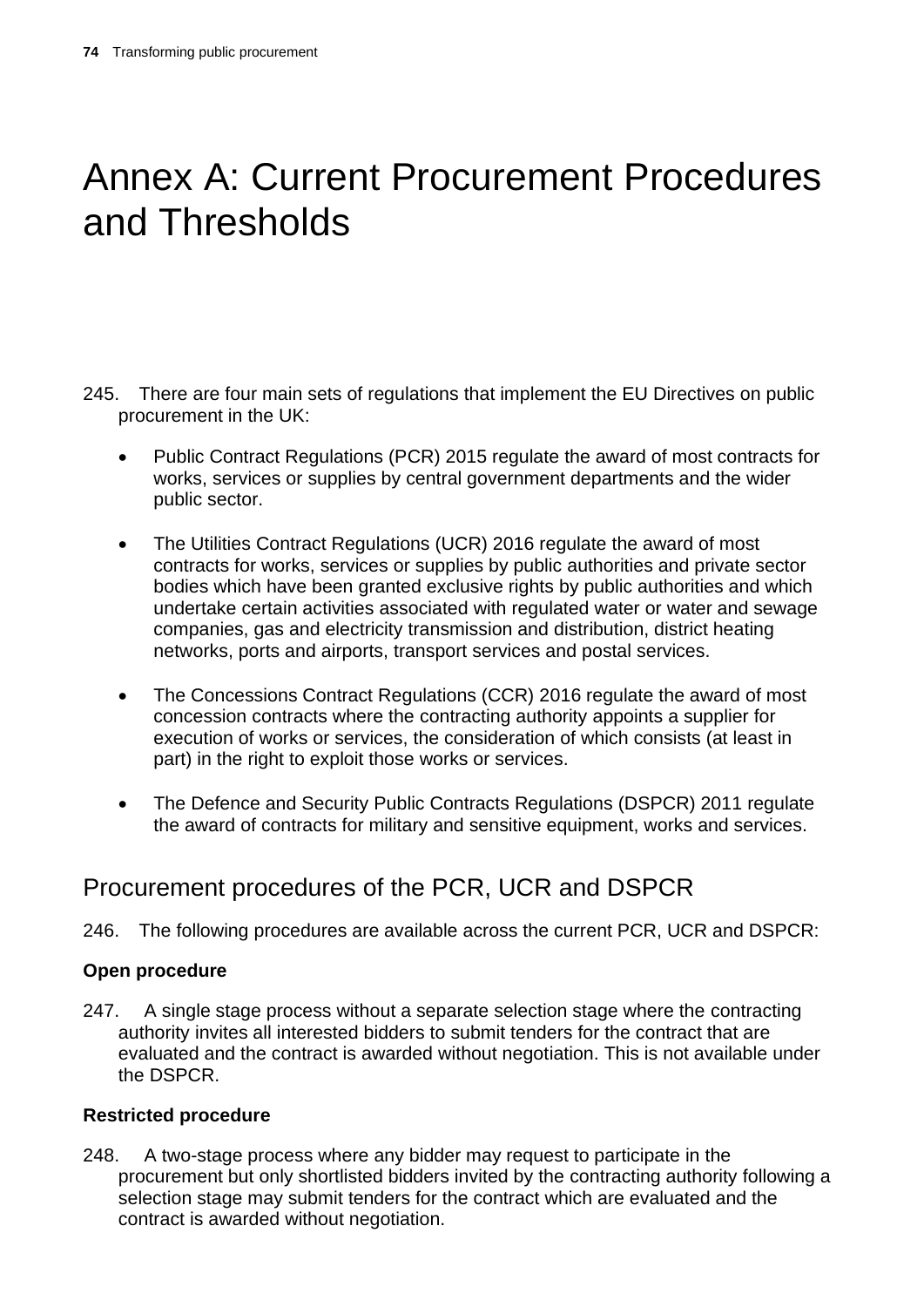#### **Competitive dialogue procedure**

249. Where, after a selection stage, the contracting authority invites all shortlisted bidders to take part in a dialogue process with the aim of identifying the solution best suited to meet the contracting authority's needs. Bidders may be further shortlisted at various points following evaluation of tenders. When the dialogue process is complete, final tenders are invited from those bidders remaining in the process. Negotiation is permitted with the successful bidder in order to confirm and finalise its tender; provided this does not distort competition or cause discrimination and provided its tender is not materially modified. For procurements subject to the PCR and DSPCR, this procedure is only available in certain circumstances and must fulfil one of the conditions in regulation 26(4) of the PCR (e.g., the project is complex or the contracting authority requires an innovative solution) or regulation 19(2) of DSPCR. For procurements subject to the UCR, there are no restrictions on its use.

#### **Competitive procedure with negotiation (referred to as the negotiated procedure in the UCR and DSPCR)**

250. Where, after a selection stage, shortlisted bidders are invited to submit initial tenders and to take part in a negotiation process to improve their tenders. As with competitive dialogue, suppliers may be further shortlisted following evaluation of initial and subsequent tenders. The possibility of negotiations after final tenders have been submitted is not expressly provided for. This procedure is available in the same circumstances as the competitive dialogue procedure for procurements subject to the PCR. There are no restrictions on its use for procurements subject to the UCR or DSPCR.

#### **Negotiated procedure without prior publication**

- 251. Where the contracting authority awards the contract directly to a supplier (i.e. without advertising the opportunity or undertaking a competition). This procedure is only available in the specific circumstances laid down in regulation 32 of the PCR, regulation 50 of the UCR or regulation 16 of DSPCR, e.g.:
	- where the normal procurement timescales cannot be complied with due to extreme urgency brought about by events unforeseeable or attributable to the contracting authority; or
	- where no tenders, no suitable tenders, no requests to participate or no suitable requests to participate have been submitted in response to an open procedure or a restricted procedure, provided that the initial conditions of the contract are not substantially altered or where there is a need to protect exclusive rights).

#### **Innovation partnerships**

252. Were designed to procure goods, services or works that did not yet exist on the market. When setting up an innovation partnership under regulation 31 of the PCR or regulation 49 of the UCR (these are not available under DSPCR), there is an initial selection stage and only shortlisted suppliers are invited to participate in the procedure. This procedure is available where the contracting authority has identified the need for an innovative product, service or works and wishes to appoint a supplier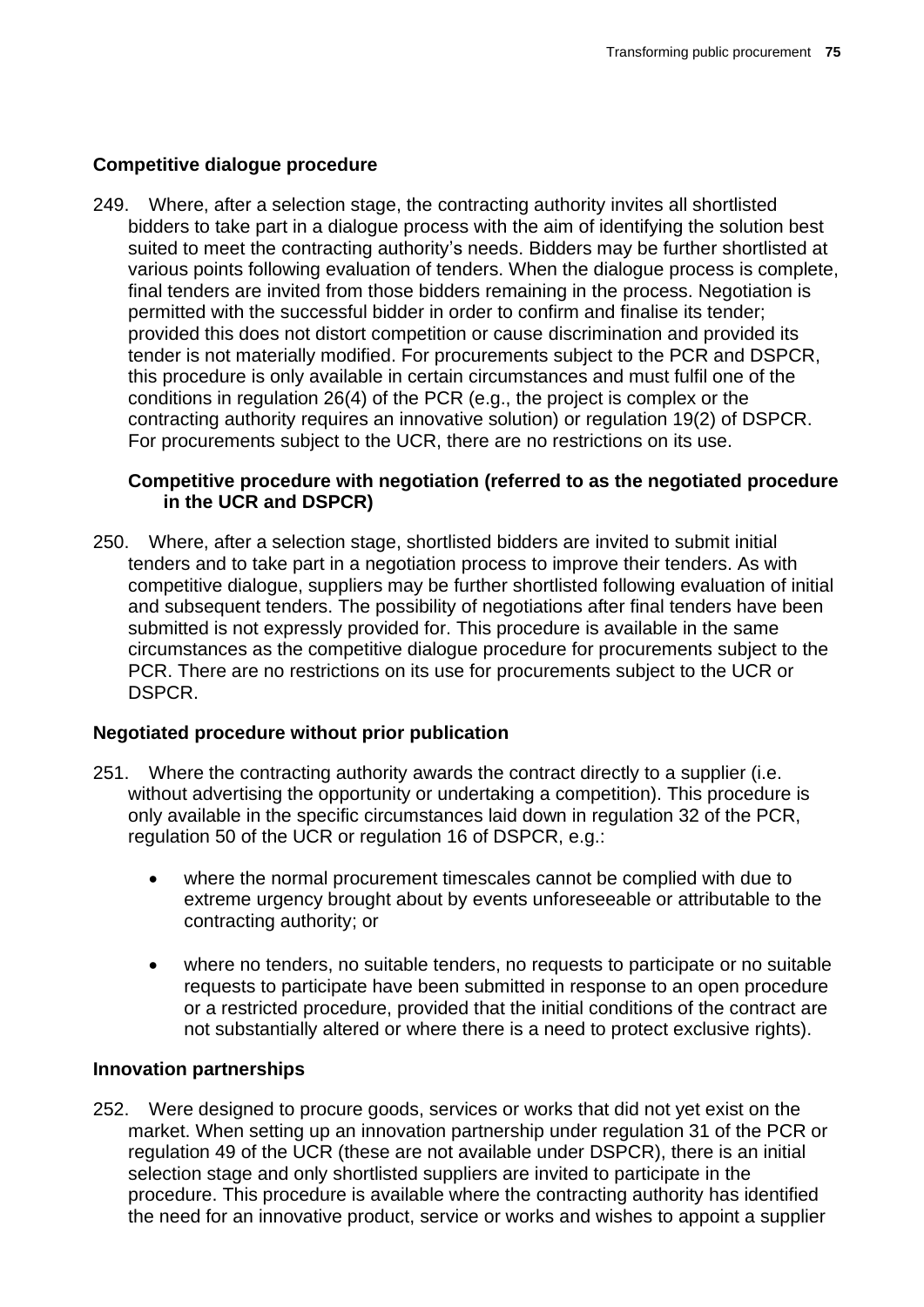(or suppliers) to carry out the development work. Provided it meets the contracting authority's needs and is within the maximum price set, the contracting authority may purchase the resulting products, services or works without further competition. In other words, the procedure allows for a further phase after the research and development phase where the contracting authority can select one or more of the suppliers to provide the goods, works or services.

#### **Design contests**

253. Allow the contracting authority to acquire, mainly in the fields of town and country planning, architecture, engineering or data processing, a plan or design selected by a jury after being put out to competition. Design contests either can be part of a procedure leading to the award of a public service contract or can involve prizes or payments to participants. They are not available under DSPCR.

### Procurement under the CCR

- 254. The CCR does not impose different procurement procedures and instead gives contracting authorities and utilities freedom to organise the procurement procedure, subject to complying with certain requirements under regulation 37 of the CCR which are:
	- The concession contract must be awarded based on the award criteria set out in the concession notice as long as: the tender complies with any minimum requirements; the bidder complies with the conditions for participation; and the bidder is not excluded from participating in the award procedure.
	- The contracting authority can limit the number of bidders to an appropriate level, on the condition that this is done in a transparent manner and based on objective criteria. The number of bidders invited must be sufficient to ensure genuine competition.
	- The contracting authority must be transparent about the description of the envisaged organisation of the procedure and an indicative completion deadline, and any modification to that procedure or completion deadline. To the extent that any modification concerns elements disclosed in the concession notice, the contracting authority must advertise it to all bidders.
	- The contracting authority must provide for appropriate recording of the stages of the procedure using the means it considers appropriate.
	- The contracting authority may negotiate with bidders but the subject matter of the concession contract, the award criteria and the minimum requirements must not change.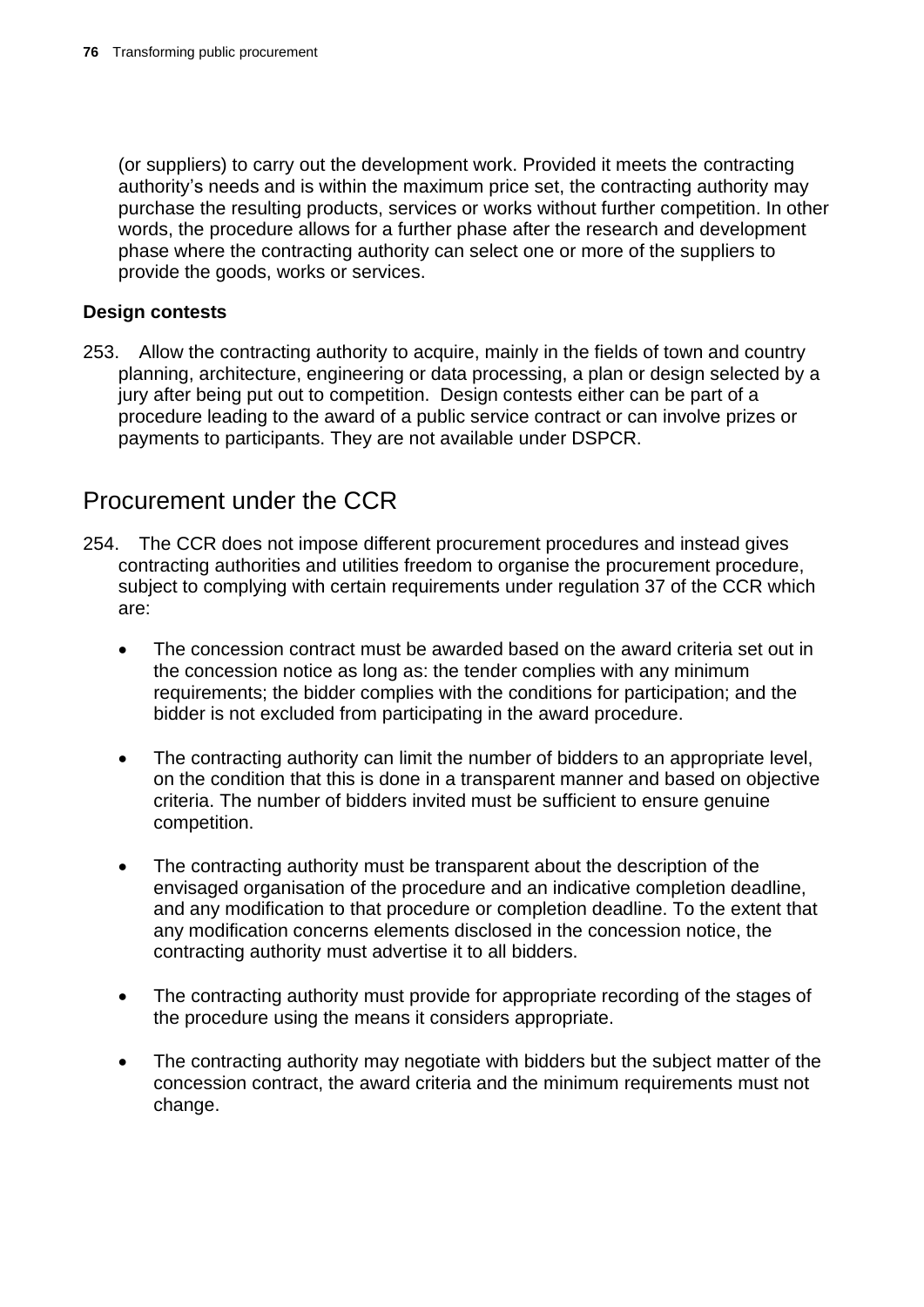# Financial Thresholds

255. The financial thresholds for supplies, services and works in the regulations are derived from thresholds set out in the GPA expressed in Special Drawing Rights and converted into domestic currencies. There are separate thresholds for small lots in the PCR, UCR and DSPCR. Where a lot has a value below these thresholds, contracting authorities can award contracts for individual lots without applying the rules, as long as the aggregate value of the lots awarded does not exceed 20% of the aggregate value of all lots. The current 2020 thresholds are:

| <b>Description</b>                                                     | <b>Threshold</b> |
|------------------------------------------------------------------------|------------------|
| <b>PCR</b>                                                             |                  |
| <b>Supplies and services (except subsidised</b><br>services contracts) |                  |
| Central Government contracting authorities                             | £122,976         |
| Sub-central contracting authorities                                    | £189,330         |
| <b>Subsidised services contracts</b>                                   | £189,330         |
| <b>Works</b> (including subsidised works<br>contracts)                 | £4,733,252       |
| Social and other specific services (Light<br>touch regime)             | £663,540         |
| <b>Small lots</b>                                                      |                  |
| Supplies and services                                                  | £70,778          |
| <b>Works</b>                                                           | £884,720         |
| <b>UCR</b>                                                             |                  |
| <b>Supplies and services</b>                                           |                  |
| All utilities                                                          | £378,660         |
| <b>Works</b>                                                           |                  |
| All utilities                                                          | £4,733,252       |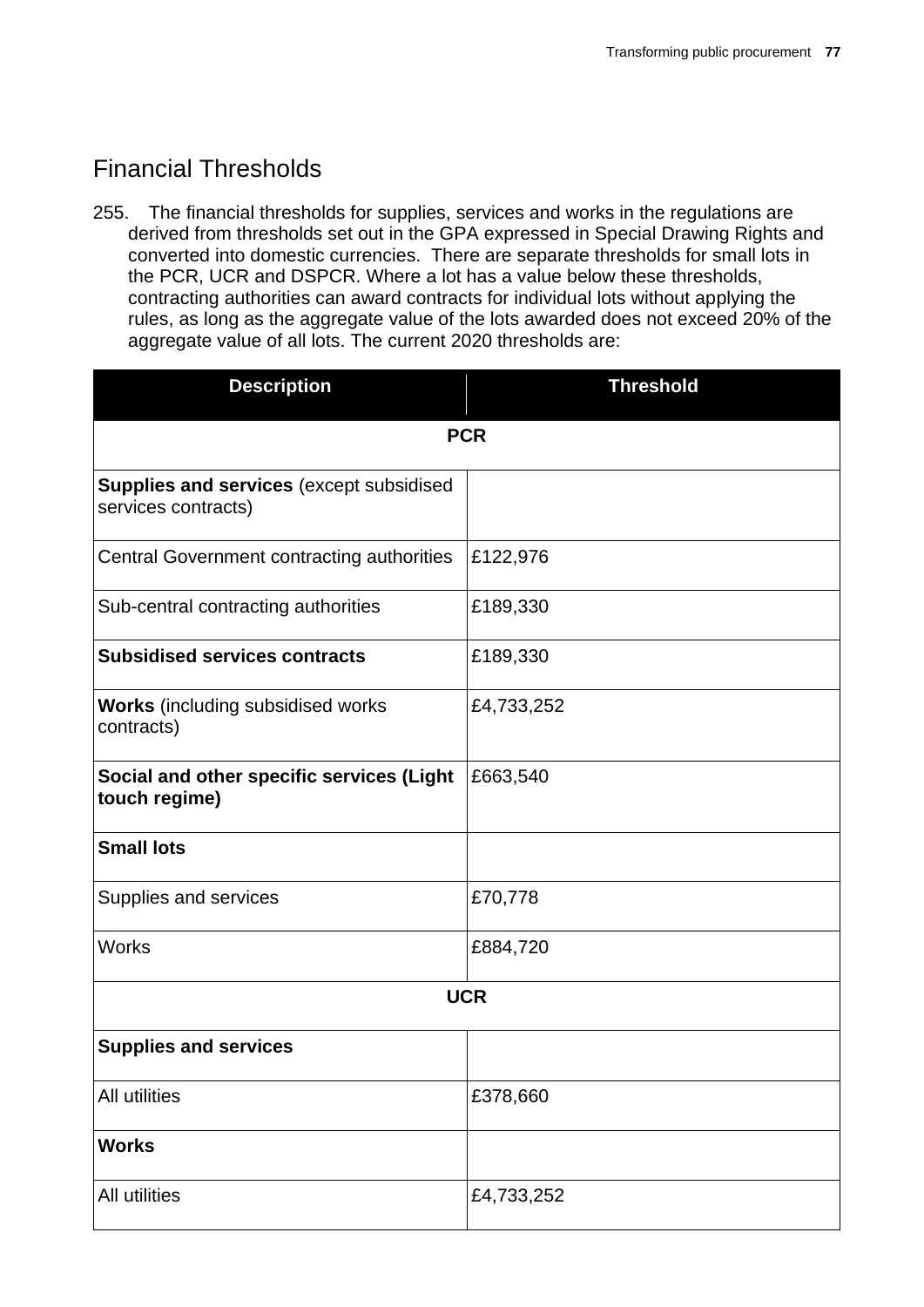| Social and other specific services (Light<br>touch regime) |            |
|------------------------------------------------------------|------------|
| <b>All utilities</b>                                       | £884,720   |
| <b>Small Lots</b>                                          |            |
| Supplies and services                                      | £70,778    |
| <b>Works</b>                                               | £884,720   |
| <b>DSPCR</b>                                               |            |
| <b>Supplies and Services</b>                               | £378,660   |
| <b>Works</b>                                               | £4,733,252 |
| <b>Small Lots</b>                                          |            |
| <b>Supplies and Services</b>                               | £70,778    |
| <b>Works</b>                                               | £884,720   |